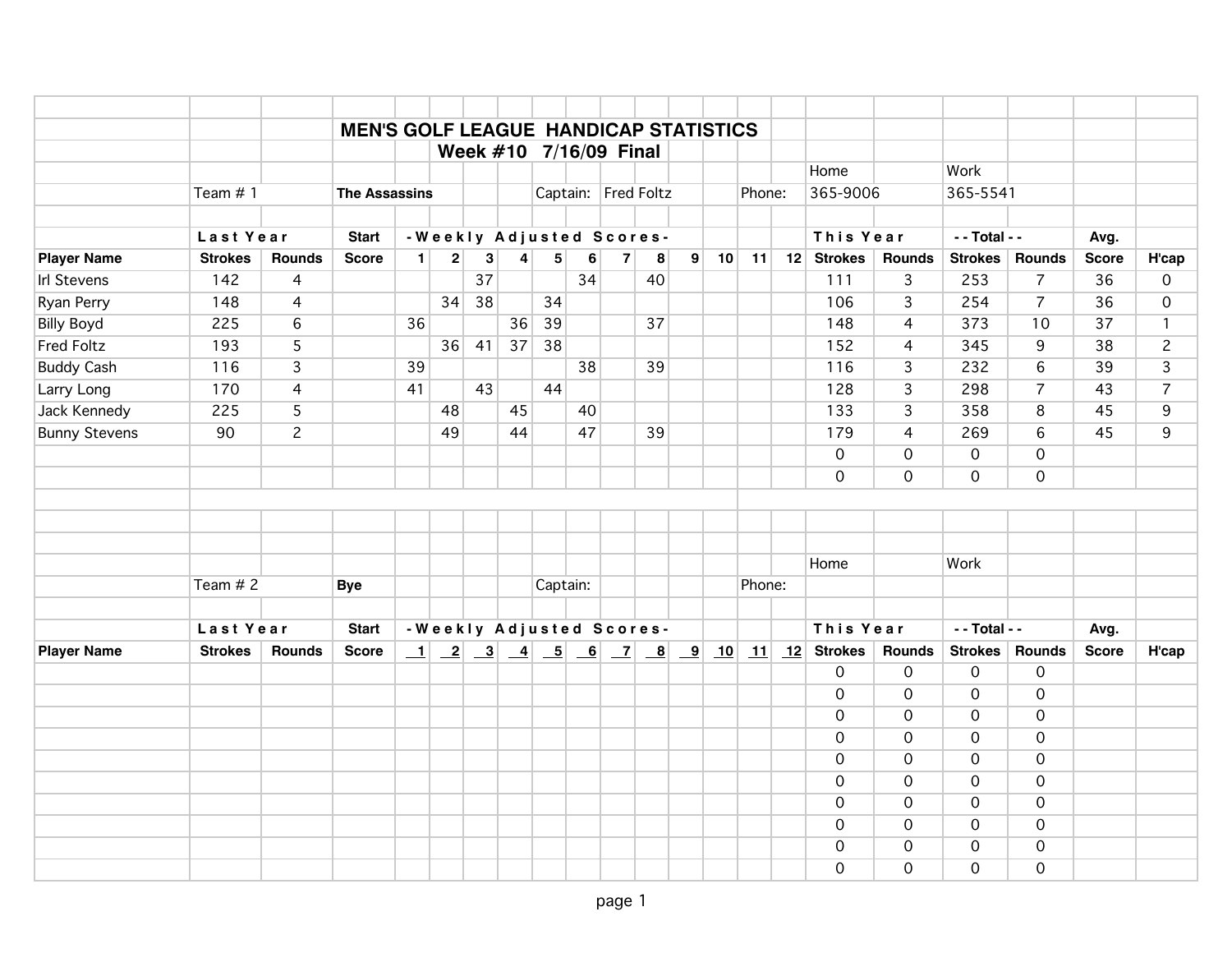|                         |                |                 |                     |                          |                |                         |                |             |    |                          |                                    |                                                                     |    |            |    | Home           |                | Work            |                |              |                |
|-------------------------|----------------|-----------------|---------------------|--------------------------|----------------|-------------------------|----------------|-------------|----|--------------------------|------------------------------------|---------------------------------------------------------------------|----|------------|----|----------------|----------------|-----------------|----------------|--------------|----------------|
|                         | Team $# 3$     |                 | <b>Young Oldies</b> |                          |                |                         |                |             |    |                          |                                    | Captain: Eddie Sullenger                                            |    | Phone:     |    | 365-3668       |                |                 |                |              |                |
|                         |                |                 |                     |                          |                |                         |                |             |    |                          |                                    |                                                                     |    |            |    |                |                |                 |                |              |                |
|                         | Last Year      |                 | <b>Start</b>        |                          |                |                         |                |             |    | -Weekly Adjusted Scores- |                                    |                                                                     |    |            |    | This Year      |                | - - Total - -   |                | Avg.         |                |
| <b>Player Name</b>      | <b>Strokes</b> | <b>Rounds</b>   | <b>Score</b>        | $\perp$                  |                |                         |                |             |    |                          |                                    | $\begin{array}{ c c c c c } \hline 7 & 8 & 9 \\ \hline \end{array}$ | 10 | $\vert$ 11 |    | 12 Strokes     | <b>Rounds</b>  | <b>Strokes</b>  | <b>Rounds</b>  | <b>Score</b> | H'cap          |
| David Sullenger         | 190            | 5               |                     | 39                       |                |                         |                |             |    |                          |                                    |                                                                     |    |            |    | 39             | 1              | 229             | 6              | 38           | $\overline{2}$ |
| Jeff McDaniels          | 233            | $6\phantom{1}6$ |                     |                          | 40             |                         | 37             |             | 39 | 39                       | 36                                 |                                                                     |    |            |    | 191            | 5              | 424             | 11             | 39           | $\overline{3}$ |
| <b>Brandon Knoth</b>    |                |                 | 43                  |                          |                |                         |                |             | 41 | 33                       |                                    |                                                                     |    |            |    | 117            | 3              | 117             | 3              | 39           | 3              |
| Daniel Jones            | 287            | $\overline{7}$  |                     | 43                       |                |                         | 42             | 41          | 39 |                          |                                    |                                                                     |    |            |    | 165            | 4              | 452             | 11             | 41           | 5              |
| <b>Eddie Tosh</b>       | 167            | $\overline{4}$  |                     |                          |                |                         |                | 39          |    |                          | 41                                 |                                                                     |    |            |    | 80             | $\overline{c}$ | 247             | 6              | 41           | 5              |
| Joe McEnaney            | 129            | $\overline{3}$  |                     |                          | 39             |                         |                |             |    |                          |                                    |                                                                     |    |            |    | 39             | $\mathbf{1}$   | 168             | 4              | 42           | 6              |
| Eddie Sullenger         | 130            | 3               |                     |                          |                |                         |                | 44          |    | 42                       |                                    |                                                                     |    |            |    | 86             | $\overline{c}$ | 216             | 5              | 43           | $\overline{7}$ |
| <b>Mike Wheatley</b>    | 209            | $\overline{5}$  |                     | 41                       |                |                         | 53             | 47          | 45 | 41                       | 42                                 |                                                                     |    |            |    | 269            | 6              | 478             | 11             | 43           | $\overline{7}$ |
| Kenny Ames              | 267            | 6               |                     | 48                       | 46             |                         | 39             |             |    |                          | 44                                 |                                                                     |    |            |    | 177            | 4              | 444             | 10             | 44           | 8              |
|                         |                |                 |                     |                          |                |                         |                |             |    |                          |                                    |                                                                     |    |            |    | $\mathbf 0$    | 0              | $\mathbf 0$     | $\mathbf 0$    |              |                |
|                         |                |                 |                     |                          |                |                         |                |             |    |                          |                                    |                                                                     |    |            |    |                |                |                 |                |              |                |
|                         |                |                 |                     |                          |                |                         |                |             |    |                          |                                    |                                                                     |    |            |    |                |                |                 |                |              |                |
|                         |                |                 |                     |                          |                |                         |                |             |    |                          |                                    |                                                                     |    |            |    | Home           |                | Work            |                |              |                |
|                         |                |                 |                     |                          |                |                         |                | Co-Captain: |    |                          |                                    | Ford Branch, Jr.                                                    |    | Phone:     |    | 365-6992       |                | 625-2178 (cell) |                |              |                |
|                         | Team $# 4$     |                 | <b>Shot Callers</b> |                          |                |                         |                | Co-Captain: |    |                          |                                    | Ford Branch, Sr.                                                    |    | Phone:     |    | 365-9756       |                | 748-5202 (cell) |                |              |                |
|                         |                |                 |                     |                          |                |                         |                |             |    |                          |                                    |                                                                     |    |            |    |                |                |                 |                |              |                |
|                         | Last Year      |                 | <b>Start</b>        |                          |                |                         |                |             |    |                          | -Weekly Adjusted Scores-           |                                                                     |    |            |    | This Year      |                | - - Total - -   |                | Avg.         |                |
| <b>Player Name</b>      | <b>Strokes</b> | <b>Rounds</b>   | <b>Score</b>        | $\mathbf{\underline{1}}$ | $\overline{2}$ | $\overline{\mathbf{3}}$ | $\overline{4}$ | $-5$        | 6  | $\mathbf{Z}$             | $\begin{array}{c c} 8 \end{array}$ | $\overline{9}$                                                      | 10 | 11         | 12 | <b>Strokes</b> | Rounds         | <b>Strokes</b>  | <b>Rounds</b>  | <b>Score</b> | H'cap          |
| Ford Branch, Jr.        | 138            | $\overline{4}$  |                     |                          | 36             | 38                      | 35             |             |    |                          |                                    |                                                                     |    |            |    | 109            | 3              | 247             | $\overline{7}$ | 35           | $-1$           |
| Ford Branch, Sr.        | 37             | $\mathbf{1}$    |                     |                          |                |                         |                |             |    |                          | 36                                 |                                                                     |    |            |    | 36             | $\mathbf{1}$   | 73              | $\overline{2}$ | 37           | $\mathbf{1}$   |
| John H. Stevens         | 178            | 5               |                     | 38                       |                | 36                      |                |             | 36 |                          | 43                                 |                                                                     |    |            |    | 153            | 4              | 331             | 9              | 37           | $\mathbf{1}$   |
| Michael Brown           | 157            | $\overline{4}$  |                     | 38                       |                | 38                      | 38             |             |    | 37                       |                                    |                                                                     |    |            |    | 151            | 4              | 308             | 8              | 39           | 3              |
| <b>Michael Prowell</b>  | 160            | 4               |                     |                          | 42             |                         |                |             | 38 | 35                       |                                    |                                                                     |    |            |    | 115            | 3              | 275             | $\overline{7}$ | 39           | 3              |
| Dono McGregor           | 285            | $\overline{7}$  |                     |                          |                | 38                      |                |             | 42 | 34                       | 35                                 |                                                                     |    |            |    | 149            | 4              | 434             | 11             | 39           | 3              |
| <b>Bruce McCalister</b> | 168            | 4               |                     | 40                       |                |                         | 40             |             |    |                          | 40                                 |                                                                     |    |            |    | 120            | 3              | 288             | $\overline{7}$ | 41           | 5              |
| Kevin Freeman           | 218            | 5               |                     |                          |                |                         | 42             |             |    | 42                       |                                    |                                                                     |    |            |    | 84             | $\overline{c}$ | 302             | $\overline{7}$ | 43           | $\overline{7}$ |
| <b>Brad Harralson</b>   | 88             | $\overline{c}$  |                     | 42                       | 44             |                         |                |             |    |                          |                                    |                                                                     |    |            |    | 86             | $\overline{c}$ | 174             | 4              | 44           | 8              |
| Jae Englebright         | 99             | $\overline{c}$  |                     |                          | 52             |                         |                |             | 46 |                          |                                    |                                                                     |    |            |    | 98             | $\overline{c}$ | 197             | 4              | 49           | 13             |
|                         |                |                 |                     |                          |                |                         |                |             |    |                          |                                    |                                                                     |    |            |    |                |                |                 |                |              |                |
|                         |                |                 |                     |                          |                |                         |                |             |    |                          |                                    |                                                                     |    |            |    | Home           |                | Cell            |                |              |                |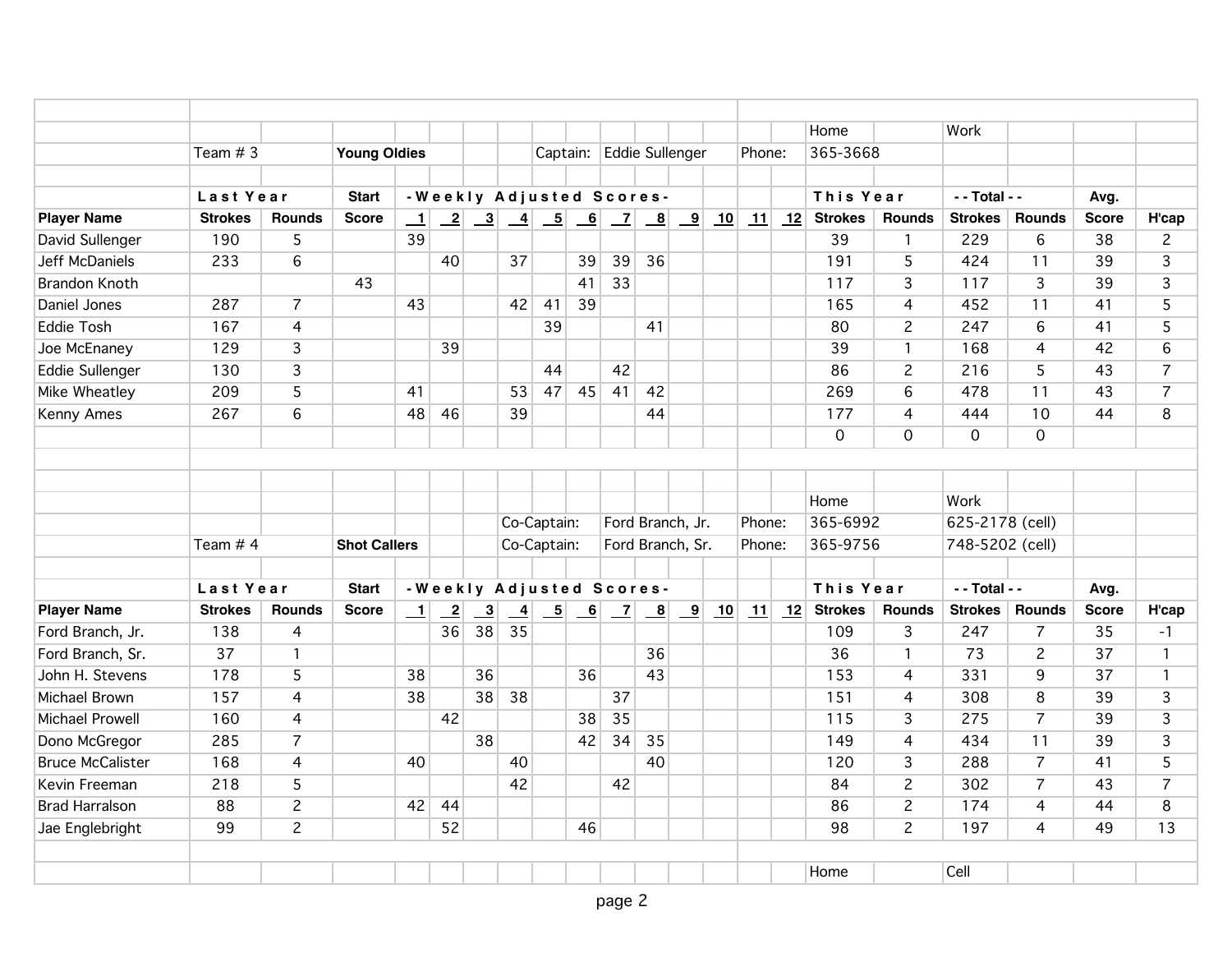|                         | Team $# 5$     |                | <b>Hacking Dogs</b>       |                          |                            |    |                                                             |                          |                | Captain: Tim Wiley       |                         |                         |    | Phone:                    |    | 388-0002                          |                | 792-3604        |                     |              |                 |
|-------------------------|----------------|----------------|---------------------------|--------------------------|----------------------------|----|-------------------------------------------------------------|--------------------------|----------------|--------------------------|-------------------------|-------------------------|----|---------------------------|----|-----------------------------------|----------------|-----------------|---------------------|--------------|-----------------|
|                         |                |                |                           |                          |                            |    |                                                             |                          |                |                          |                         |                         |    |                           |    |                                   |                |                 |                     |              |                 |
|                         | Last Year      |                | <b>Start</b>              |                          |                            |    |                                                             |                          |                | -Weekly Adjusted Scores- |                         |                         |    |                           |    | This Year                         |                | - - Total - -   |                     | Avg.         |                 |
| <b>Player Name</b>      | <b>Strokes</b> | <b>Rounds</b>  | <b>Score</b>              | $\overline{\phantom{0}}$ | $\overline{\phantom{0}}^2$ |    | $\begin{array}{ c c c } \hline 3 & 4 \\ \hline \end{array}$ | $\overline{\phantom{0}}$ | $\overline{6}$ | $\overline{z}$           | $\mathbf{B}$            | $\overline{\mathbf{9}}$ | 10 |                           |    | $\boxed{11}$ $\boxed{12}$ Strokes | Rounds         | Strokes         | <b>Rounds</b>       | <b>Score</b> | H'cap           |
| Pat Perry               | 173            | $\overline{4}$ |                           | 43                       | 41                         |    |                                                             | 44                       |                | 38                       | 41                      |                         |    |                           |    | 207                               | 5              | 380             | 9                   | 42           | 6               |
| <b>Timmy Cartwright</b> | 266            | 6              |                           | 41                       | 45                         |    |                                                             | 45                       |                |                          | 43                      |                         |    |                           |    | 174                               | $\overline{4}$ | 440             | 10                  | 44           | 8               |
| <b>Tim Wiley</b>        | 266            | 6              |                           | 44                       |                            | 43 | 43                                                          |                          |                | 42                       |                         |                         |    |                           |    | 172                               | 4              | 438             | 10                  | 44           | 8               |
| John Brown              | 88             | $\overline{c}$ |                           |                          |                            | 52 | 45                                                          |                          |                | 42                       | 48                      |                         |    |                           |    | 187                               | $\overline{4}$ | 275             | $6\overline{6}$     | 46           | 10              |
| <b>Bill Adams</b>       | 133            | $\overline{3}$ |                           | 55                       | 46                         | 49 | 45                                                          | 44                       |                | 45                       | 48                      |                         |    |                           |    | 332                               | $\overline{7}$ | 465             | 10                  | 47           | 11              |
| Jim Stott               | 294            | $\overline{6}$ |                           |                          | 47                         | 51 | 49                                                          | 52                       |                |                          |                         |                         |    |                           |    | 199                               | 4              | 493             | 10                  | 49           | $\overline{13}$ |
|                         |                |                |                           |                          |                            |    |                                                             |                          |                |                          |                         |                         |    |                           |    | $\mathbf 0$                       | $\mathsf{O}$   | $\overline{0}$  | $\overline{O}$      |              |                 |
|                         |                |                |                           |                          |                            |    |                                                             |                          |                |                          |                         |                         |    |                           |    | $\mathbf 0$                       | 0              | 0               | $\mathsf{O}\xspace$ |              |                 |
|                         |                |                |                           |                          |                            |    |                                                             |                          |                |                          |                         |                         |    |                           |    | $\mathbf 0$                       | 0              | $\mathbf 0$     | $\overline{0}$      |              |                 |
|                         |                |                |                           |                          |                            |    |                                                             |                          |                |                          |                         |                         |    |                           |    | $\mathbf 0$                       | $\mathsf{O}$   | $\overline{0}$  | $\overline{0}$      |              |                 |
|                         |                |                |                           |                          |                            |    |                                                             |                          |                |                          |                         |                         |    |                           |    |                                   |                |                 |                     |              |                 |
|                         |                |                |                           |                          |                            |    |                                                             |                          |                |                          |                         |                         |    |                           |    |                                   |                |                 |                     |              |                 |
|                         |                |                |                           |                          |                            |    |                                                             |                          |                |                          |                         |                         |    |                           |    |                                   |                |                 |                     |              |                 |
|                         |                |                |                           |                          |                            |    |                                                             |                          |                |                          |                         |                         |    |                           |    | Home                              |                | Work            |                     |              |                 |
|                         | Team $# 6$     |                | <b>The Masters</b>        |                          |                            |    |                                                             |                          |                | Captain: Joe Curtis      |                         |                         |    | Phone:                    |    | 365-6783                          |                | 625-5206 (cell) |                     |              |                 |
|                         |                |                |                           |                          |                            |    |                                                             |                          |                |                          |                         |                         |    |                           |    |                                   |                |                 |                     |              |                 |
|                         | Last Year      |                | <b>Start</b>              |                          |                            |    |                                                             |                          |                | -Weekly Adjusted Scores- |                         |                         |    |                           |    | This Year                         |                | - - Total - -   |                     | Avg.         |                 |
| <b>Player Name</b>      | <b>Strokes</b> | <b>Rounds</b>  | <b>Score</b>              | $\perp$                  | $\overline{-2}$            |    | $\begin{array}{ c c c }\n\hline\n3 & 4\n\end{array}$        | $\overline{\phantom{0}}$ | 6              | $\overline{z}$           | $\overline{\mathbf{8}}$ | $\overline{\mathbf{9}}$ | 10 | $\mathbf{\underline{11}}$ | 12 | <b>Strokes</b>                    | Rounds         | <b>Strokes</b>  | Rounds              | <b>Score</b> | H'cap           |
| <b>Roy Boisture</b>     | 135            | $\overline{4}$ |                           |                          | $\overline{35}$            |    |                                                             | 38                       |                | $\overline{33}$          |                         |                         |    |                           |    | 106                               | $\overline{3}$ | 241             | $\overline{7}$      | 34           | $-2$            |
| <b>Taylor Curtis</b>    |                |                | 41                        |                          | 36                         | 39 |                                                             | 36                       | 39             | 43                       | 42                      |                         |    |                           |    | 276                               | $\overline{7}$ | 276             | $\overline{7}$      | 39           | 3               |
| <b>Tracy Wilhelm</b>    |                |                | 41                        |                          |                            |    | 43                                                          |                          | 43             |                          | 39                      |                         |    |                           |    | 166                               | $\overline{4}$ | 166             | $\overline{4}$      | 42           | 6               |
| Joe Curtis              | 130            | $\overline{3}$ |                           |                          |                            | 47 | 41                                                          |                          |                | 41                       |                         |                         |    |                           |    | 129                               | 3              | 259             | 6                   | 43           | $\overline{7}$  |
| Kyle Rogers             | 309            | $\overline{7}$ |                           |                          | 45                         |    | 43                                                          |                          | 41             |                          | 41                      |                         |    |                           |    | 170                               | $\overline{4}$ | 479             | 11                  | 44           | 8               |
| Randy Major             | 279            | $6\,$          |                           |                          |                            | 46 |                                                             |                          | 44             |                          |                         |                         |    |                           |    | 90                                | $\overline{c}$ | 369             | 8                   | 46           | 10              |
| Kenny Scott             | 234            | 5              |                           |                          | 46                         |    | 50                                                          | 50                       |                | 48                       |                         |                         |    |                           |    | 194                               | $\overline{4}$ | 428             | 9                   | 48           | 12              |
| Jeff Capps              | 48             | $\mathbf{1}$   |                           |                          |                            |    |                                                             |                          |                |                          |                         |                         |    |                           |    | $\mathbf 0$                       | $\mathsf{O}$   | 48              | $\mathbf{1}$        | 48           | 12              |
| <b>Scott Laffoon</b>    | 292            | 6              |                           |                          |                            | 45 |                                                             | 50                       |                |                          | 51                      |                         |    |                           |    | 146                               | 3              | 438             | 9                   | 49           | 13              |
|                         |                |                |                           |                          |                            |    |                                                             |                          |                |                          |                         |                         |    |                           |    | $\Omega$                          | $\overline{O}$ | $\overline{O}$  | $\Omega$            |              |                 |
|                         |                |                |                           |                          |                            |    |                                                             |                          |                |                          |                         |                         |    |                           |    |                                   |                |                 |                     |              |                 |
|                         |                |                |                           |                          |                            |    |                                                             |                          |                |                          |                         |                         |    |                           |    | Home                              |                | Work            |                     |              |                 |
|                         | Team #7        |                | <b>Rulers of the Ruff</b> |                          |                            |    |                                                             |                          |                | Captain: Mike Boyd       |                         |                         |    | Phone:                    |    | 365-3367                          |                | 839-4737        |                     |              |                 |
|                         |                |                |                           |                          |                            |    |                                                             |                          |                |                          |                         |                         |    |                           |    |                                   |                |                 |                     |              |                 |
|                         |                |                |                           |                          |                            |    |                                                             |                          |                |                          |                         |                         |    |                           |    |                                   |                |                 |                     |              |                 |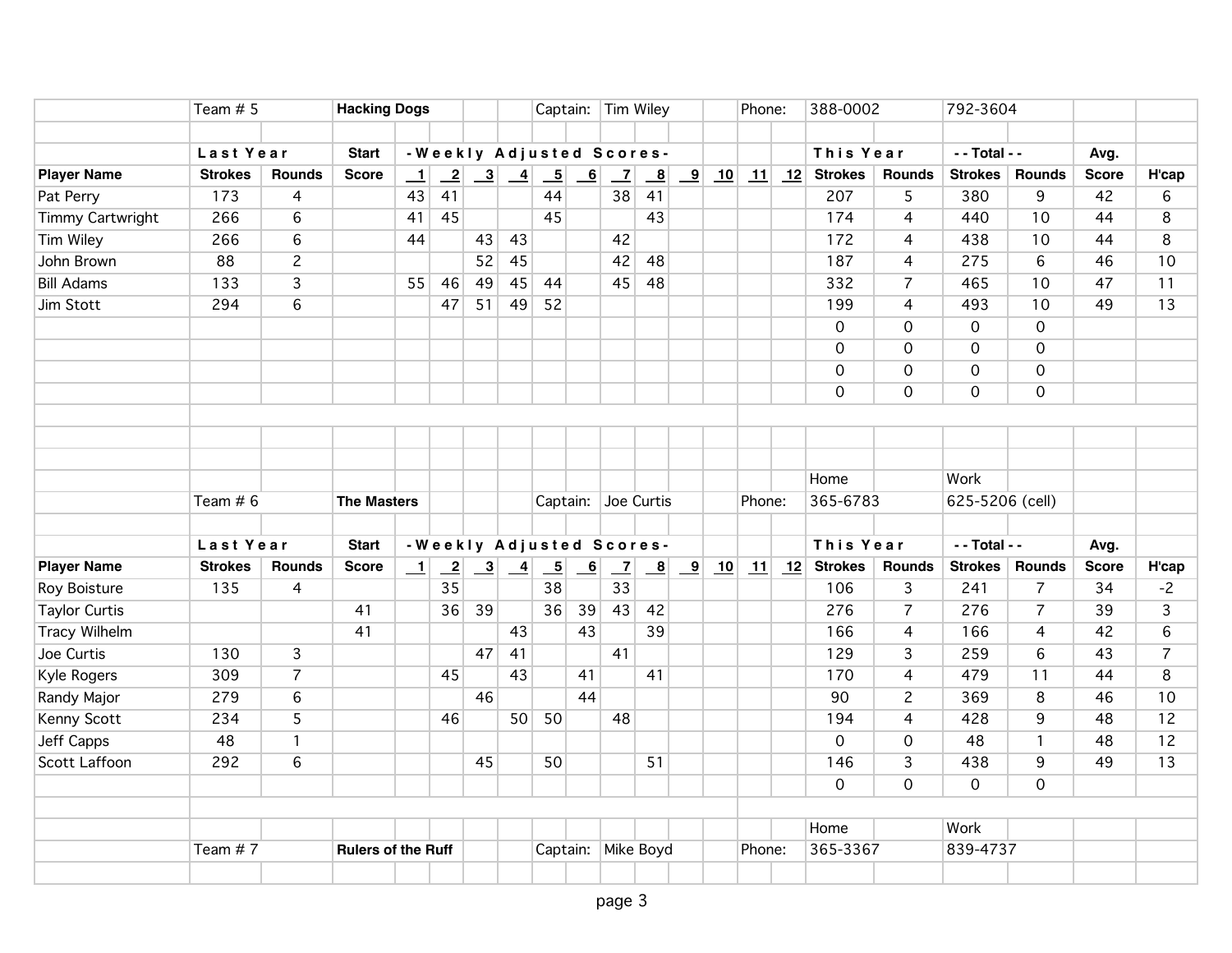|                       | Last Year      |                | <b>Start</b>           |         |              |                                                 |               |          |                          | -Weekly Adjusted Scores-                                                               |              |                         |    |        |    | This Year                         |                | - - Total - -       |                | Avg.         |                |
|-----------------------|----------------|----------------|------------------------|---------|--------------|-------------------------------------------------|---------------|----------|--------------------------|----------------------------------------------------------------------------------------|--------------|-------------------------|----|--------|----|-----------------------------------|----------------|---------------------|----------------|--------------|----------------|
| <b>Player Name</b>    | <b>Strokes</b> | <b>Rounds</b>  | <b>Score</b>           | $\perp$ | $\mathbf{2}$ | $\frac{3}{2}$                                   | $\frac{4}{1}$ | $-5$     | $\overline{\phantom{0}}$ | $\overline{\phantom{0}}$                                                               | $\mathbf{B}$ | $\overline{\mathbf{9}}$ | 10 | 11     | 12 | <b>Strokes</b>                    | <b>Rounds</b>  | <b>Strokes</b>      | Rounds         | <b>Score</b> | H'cap          |
| <b>Bruce Farmer</b>   | 70             | $\overline{2}$ |                        | 35      |              | 41                                              |               | 37       |                          |                                                                                        | 35           |                         |    |        |    | 148                               | 4              | 218                 | 6              | 36           | 0              |
| Ronnie Cash           | 159            | $\overline{4}$ |                        | 42      |              | 44                                              |               |          |                          | 38                                                                                     |              |                         |    |        |    | 124                               | 3              | 283                 | $\overline{7}$ | 40           | $\overline{4}$ |
| <b>Richard Coffey</b> | 255            | 6              |                        | 41      | 47           |                                                 |               |          | 44                       |                                                                                        |              |                         |    |        |    | 132                               | $\overline{3}$ | 387                 | 9              | 43           | $\overline{7}$ |
| David Young           |                |                | 47                     | 43      | 41           |                                                 |               | 42       | 41                       |                                                                                        | 46           |                         |    |        |    | 260                               | 6              | 260                 | 6              | 43           | $\overline{7}$ |
| Mike Boyd             | 269            | 6              |                        |         | 45           | 47                                              |               |          | 45                       | 42                                                                                     | 45           |                         |    |        |    | 224                               | 5              | 493                 | 11             | 45           | 9              |
| <b>Todd Griffin</b>   | 314            | $\overline{7}$ |                        |         |              | 49                                              |               | 47       |                          | 43                                                                                     | 47           |                         |    |        |    | 186                               | $\overline{4}$ | 500                 | 11             | 45           | 9              |
| Walter Shrewsbury     | 233            | 5              |                        |         |              |                                                 |               |          | 47                       | 46                                                                                     |              |                         |    |        |    | 93                                | $\overline{c}$ | 326                 | $\overline{7}$ | 47           | 11             |
| David Williams        |                |                | 48                     |         | 48           |                                                 |               | 53       |                          |                                                                                        |              |                         |    |        |    | 149                               | 3              | 149                 | 3              | 50           | 14             |
|                       |                |                |                        |         |              |                                                 |               |          |                          |                                                                                        |              |                         |    |        |    | 0                                 | $\overline{0}$ | $\overline{0}$      | $\overline{0}$ |              |                |
|                       |                |                |                        |         |              |                                                 |               |          |                          |                                                                                        |              |                         |    |        |    | $\mathbf 0$                       | 0              | $\mathbf 0$         | $\mathbf 0$    |              |                |
|                       |                |                |                        |         |              |                                                 |               |          |                          |                                                                                        |              |                         |    |        |    |                                   |                |                     |                |              |                |
|                       |                |                |                        |         |              |                                                 |               |          |                          |                                                                                        |              |                         |    |        |    |                                   |                |                     |                |              |                |
|                       |                |                |                        |         |              |                                                 |               |          |                          |                                                                                        |              |                         |    |        |    |                                   |                |                     |                |              |                |
|                       |                |                |                        |         |              |                                                 |               |          |                          |                                                                                        |              |                         |    |        |    | Home                              |                | Work                |                |              |                |
|                       | Team # 8       |                | <b>Laid Back Bunch</b> |         |              |                                                 |               |          |                          | Captain: Jack Blackburn                                                                |              |                         |    | Phone: |    | 365-2584                          |                | 625-0543 (cell)     |                |              |                |
|                       |                |                |                        |         |              |                                                 |               |          |                          |                                                                                        |              |                         |    |        |    |                                   |                |                     |                |              |                |
|                       | Last Year      |                | <b>Start</b>           |         |              |                                                 |               |          |                          | -Weekly Adjusted Scores-                                                               |              |                         |    |        |    | This Year                         |                | - - Total - -       |                | Avg.         |                |
| <b>Player Name</b>    | <b>Strokes</b> | <b>Rounds</b>  | <b>Score</b>           | $\perp$ |              | $\begin{array}{ c c } \hline 2 & 3 \end{array}$ |               |          |                          | $\begin{array}{ c c c c c c c c c } \hline 4 & 5 & 6 & 7 & 8 & 9 \ \hline \end{array}$ |              |                         | 10 |        |    | $\boxed{11}$ $\boxed{12}$ Strokes | <b>Rounds</b>  | <b>Strokes</b>      | Rounds         | <b>Score</b> | H'cap          |
| <b>Torey Hammett</b>  | 115            | $\overline{3}$ |                        | 41      |              | 41                                              |               |          |                          | 38                                                                                     |              |                         |    |        |    | 120                               | 3              | 235                 | 6              | 39           | 3              |
| Mike Stevenson        | 195            | $\overline{5}$ |                        | 40      |              | 41                                              |               | 40       | 41                       |                                                                                        |              |                         |    |        |    | 162                               | $\overline{4}$ | 357                 | 9              | 40           | $\overline{4}$ |
| Mark Blackburn        | 161            | $\overline{4}$ |                        |         |              |                                                 | 40            | 40       |                          | 41                                                                                     |              |                         |    |        |    | 121                               | 3              | 282                 | $\overline{7}$ | 40           | $\overline{4}$ |
| Jack Blackburn        | 201            | 5              |                        |         |              |                                                 | 41            | 40       |                          | 38                                                                                     |              |                         |    |        |    | 119                               | 3              | 320                 | 8              | 40           | $\overline{4}$ |
| <b>Billy Johnson</b>  | 244            | 6              |                        |         |              | 41                                              | 44            |          | 40                       |                                                                                        |              |                         |    |        |    | 125                               | 3              | 369                 | 9              | 41           | 5              |
| Dane Hodges           | 264            | 6              |                        | 46      |              | 43                                              | 39            |          | 41                       |                                                                                        |              |                         |    |        |    | 169                               | 4              | 433                 | 10             | 43           | $\overline{7}$ |
| Mac Nelson            | 216            | 5              |                        |         |              |                                                 |               | 48       | 50                       | 45                                                                                     |              |                         |    |        |    | 143                               | 3              | 359                 | 8              | 45           | 9              |
|                       |                |                |                        |         |              |                                                 |               |          |                          |                                                                                        |              |                         |    |        |    | $\mathbf 0$                       | $\overline{0}$ | $\mathsf{O}\xspace$ | $\overline{0}$ |              |                |
|                       |                |                |                        |         |              |                                                 |               |          |                          |                                                                                        |              |                         |    |        |    | $\overline{0}$                    | 0              | $\mathsf{O}\xspace$ | $\overline{0}$ |              |                |
|                       |                |                |                        |         |              |                                                 |               |          |                          |                                                                                        |              |                         |    |        |    | $\overline{0}$                    | $\overline{O}$ | $\mathbf{O}$        | $\mathbf 0$    |              |                |
|                       |                |                |                        |         |              |                                                 |               |          |                          |                                                                                        |              |                         |    |        |    |                                   |                |                     |                |              |                |
|                       |                |                |                        |         |              |                                                 |               |          |                          |                                                                                        |              |                         |    |        |    | Home                              |                | Work                |                |              |                |
|                       | Team # 9       |                |                        |         |              |                                                 |               | Captain: |                          |                                                                                        |              |                         |    | Phone: |    |                                   |                |                     |                |              |                |
|                       | Last Year      |                | <b>Start</b>           |         |              |                                                 |               |          |                          | -Weekly Adjusted Scores-                                                               |              |                         |    |        |    | This Year                         |                | - - Total - -       |                | Avg.         |                |
| <b>Player Name</b>    | <b>Strokes</b> | <b>Rounds</b>  | <b>Score</b>           | $\perp$ |              |                                                 |               |          |                          |                                                                                        |              |                         |    |        |    |                                   |                |                     | Strokes Rounds | <b>Score</b> | H'cap          |
|                       |                |                |                        |         |              |                                                 |               |          |                          |                                                                                        |              |                         |    |        |    |                                   |                |                     |                |              |                |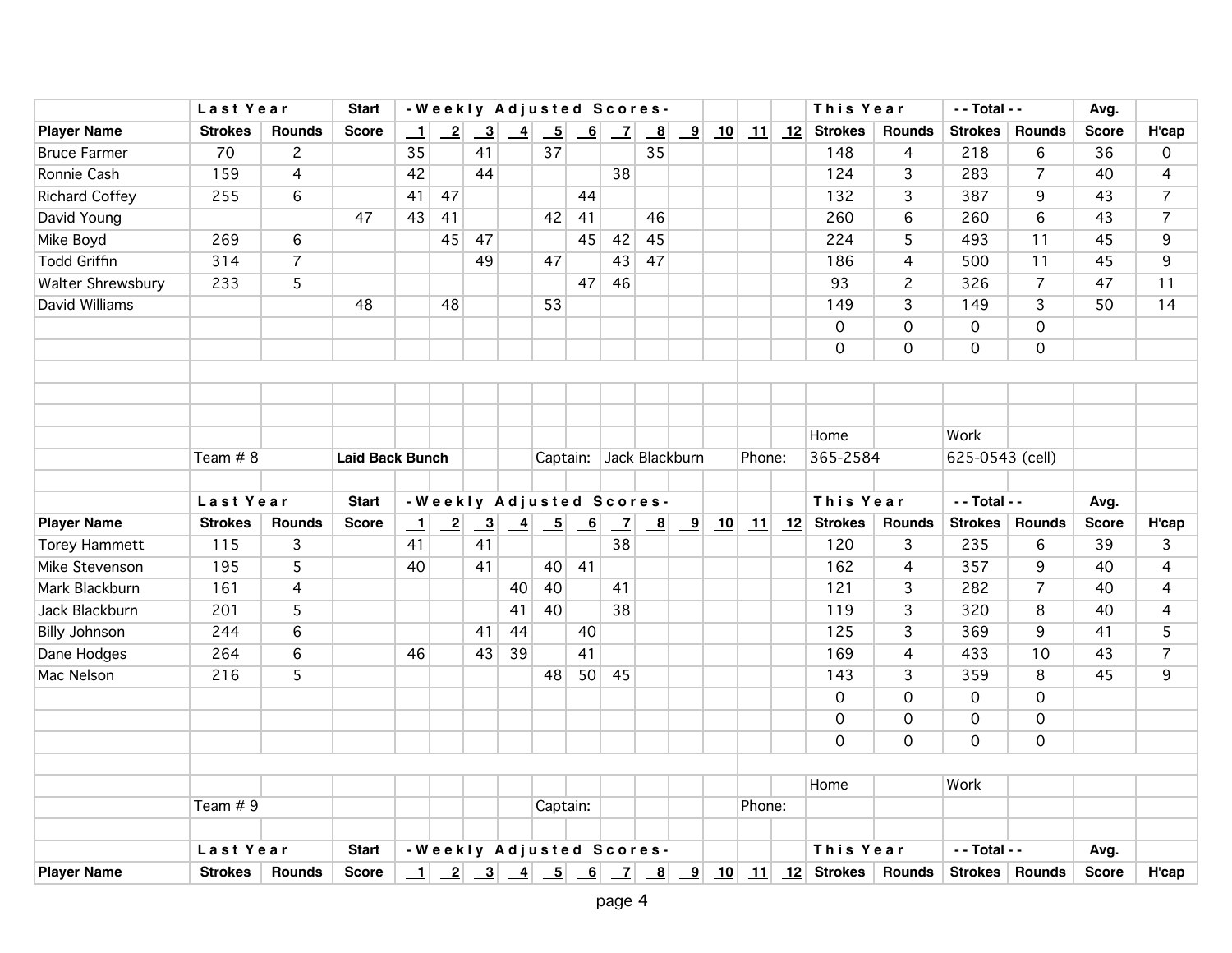|                        |                |                |                                              |                |    |    |    |             |    |                           |                        |    |    |        |    | $\mathbf 0$    | $\mathbf 0$    | $\Omega$       | $\mathbf 0$    |                 |                |
|------------------------|----------------|----------------|----------------------------------------------|----------------|----|----|----|-------------|----|---------------------------|------------------------|----|----|--------|----|----------------|----------------|----------------|----------------|-----------------|----------------|
|                        |                |                |                                              |                |    |    |    |             |    |                           |                        |    |    |        |    | $\mathbf 0$    | 0              | $\mathbf 0$    | $\mathbf 0$    |                 |                |
|                        |                |                |                                              |                |    |    |    |             |    |                           |                        |    |    |        |    | $\Omega$       | 0              | $\mathbf 0$    | $\mathbf 0$    |                 |                |
|                        |                |                |                                              |                |    |    |    |             |    |                           |                        |    |    |        |    | $\mathbf 0$    | $\mathbf 0$    | $\mathbf 0$    | $\mathbf 0$    |                 |                |
|                        |                |                |                                              |                |    |    |    |             |    |                           |                        |    |    |        |    | $\mathbf 0$    | $\overline{0}$ | $\overline{O}$ | $\overline{0}$ |                 |                |
|                        |                |                |                                              |                |    |    |    |             |    |                           |                        |    |    |        |    |                |                |                |                |                 |                |
|                        |                |                |                                              |                |    |    |    |             |    |                           |                        |    |    |        |    |                |                |                |                |                 |                |
|                        |                |                | <b>MEN'S GOLF LEAGUE HANDICAP STATISTICS</b> |                |    |    |    |             |    |                           |                        |    |    |        |    |                |                |                |                |                 |                |
|                        |                |                |                                              |                |    |    |    |             |    | Week #11 7/17/08 Final    |                        |    |    |        |    |                |                |                |                |                 |                |
|                        |                |                |                                              |                |    |    |    |             |    |                           |                        |    |    |        |    | Home           |                | Work           |                |                 |                |
|                        | Team $# 1$     |                | <b>The Assassins</b>                         |                |    |    |    |             |    | Captain: Fred Foltz       |                        |    |    | Phone: |    | 365-9006       |                | 365-5541       |                |                 |                |
|                        |                |                |                                              |                |    |    |    |             |    |                           |                        |    |    |        |    |                |                |                |                |                 |                |
|                        | Last Year      |                | <b>Start</b>                                 |                |    |    |    |             |    | -Weekly Adjusted Scores-  |                        |    |    |        |    | This Year      |                | - - Total - -  |                | Avg.            |                |
| <b>Player Name</b>     | <b>Strokes</b> | <b>Rounds</b>  | <b>Score</b>                                 | $\blacksquare$ | 2  | 3  | 4  | $\sqrt{5}$  | 6  | $\overline{7}$            | 8                      | 9  | 10 | 11     | 12 | <b>Strokes</b> | <b>Rounds</b>  | <b>Strokes</b> | <b>Rounds</b>  | <b>Score</b>    | H'cap          |
| <b>Irl Stevens</b>     | 289            | 8              |                                              |                | 35 |    |    | 33          |    | 39                        |                        | 35 |    |        |    | 142            | 4              | 431            | 12             | 36              | $-0$           |
| <b>Billy Boyd</b>      | 178            | 5              |                                              | 44             |    | 36 | 36 |             | 36 | $\overline{37}$           |                        | 36 |    |        |    | 225            | $\,6\,$        | 403            | 11             | 37              | $\mathbf{1}$   |
| Ryan Perry             |                |                | 39                                           |                | 36 |    |    |             | 36 |                           | 37                     |    |    |        |    | 148            | $\overline{4}$ | 148            | $\overline{4}$ | $\overline{37}$ | 1              |
| <b>Fred Foltz</b>      | 155            | 4              |                                              |                |    | 40 | 38 |             | 42 |                           | 35                     | 38 |    |        |    | 193            | 5              | 348            | 9              | 39              | 3              |
| <b>Buddy Cash</b>      | 234            | 6              |                                              | 39             |    |    |    | 38          |    | 39                        |                        |    |    |        |    | 116            | 3              | 350            | 9              | 39              | 3              |
| Larry Long             | 121            | 3              |                                              |                | 45 | 43 | 42 | 40          |    |                           |                        |    |    |        |    | 170            | $\overline{4}$ | 291            | $\overline{7}$ | 42              | 6              |
| Jack Kennedy           | 220            | 5              |                                              | 49             |    | 42 |    | 41          |    | 47                        | 46                     |    |    |        |    | 225            | 5              | 445            | 10             | 45              | 9              |
| Jay Davis              | 87             | $\overline{c}$ |                                              | 47             |    |    | 44 |             | 43 |                           | 42                     |    |    |        |    | 176            | 4              | 263            | 6              | 44              | 8              |
| <b>Bunny Stevens</b>   | 132            | $\overline{3}$ |                                              |                | 48 |    |    |             |    |                           |                        | 42 |    |        |    | 90             | $\overline{c}$ | 222            | 5              | 44              | 8              |
|                        |                |                |                                              |                |    |    |    |             |    |                           |                        |    |    |        |    | $\mathbf 0$    | $\mathbf 0$    | $\mathbf 0$    | $\mathbf 0$    |                 |                |
|                        |                |                |                                              |                |    |    |    |             |    |                           |                        |    |    |        |    |                |                |                |                |                 |                |
|                        |                |                |                                              |                |    |    |    |             |    |                           |                        |    |    |        |    |                |                |                |                |                 |                |
|                        |                |                |                                              |                |    |    |    |             |    |                           |                        |    |    |        |    |                |                |                |                |                 |                |
|                        |                |                |                                              |                |    |    |    |             |    |                           |                        |    |    |        |    | Home           |                | Work           |                |                 |                |
|                        | Team # 2       |                | <b>Cookie Monsters</b>                       |                |    |    |    | Co-Captain: |    |                           | Dennis Amundson        |    |    | Phone: |    | 365-5704       |                | 365-5505 x561  |                |                 |                |
|                        |                |                |                                              |                |    |    |    | Co-Captain: |    |                           | <b>Richard Holland</b> |    |    | Phone: |    | 963-0807       |                | 365-5505 x515  |                |                 |                |
|                        | Last Year      |                | <b>Start</b>                                 |                |    |    |    |             |    | - Weekly Adjusted Scores- |                        |    |    |        |    | This Year      |                | - - Total - -  |                | Avg.            |                |
| <b>Player Name</b>     | <b>Strokes</b> | <b>Rounds</b>  | <b>Score</b>                                 |                |    |    |    |             |    |                           |                        |    |    |        |    | <b>Strokes</b> | <b>Rounds</b>  | <b>Strokes</b> | <b>Rounds</b>  | <b>Score</b>    | H'cap          |
| Darren Baker           | 206            | 5              |                                              |                |    |    |    |             |    |                           |                        |    |    |        |    | 0              | 0              | 206            | 5              | 41              | 5              |
| Ralph Smith            | 122            | 3              |                                              |                |    | 46 |    |             |    |                           |                        |    |    |        |    | 46             | $\mathbf{1}$   | 168            | $\overline{4}$ | 42              | 6              |
| <b>Richard Holland</b> | 382            | 9              |                                              | 44             |    | 40 | 40 | 45          |    | 38                        |                        |    |    |        |    | 207            | 5              | 589            | 14             | 42              | 6              |
| <b>Jeff Simms</b>      |                |                | 45                                           | 42             | 44 |    | 42 |             | 40 | 42                        |                        |    |    |        |    | 255            | $\overline{6}$ | 255            | 6              | 43              | $\overline{7}$ |
|                        |                |                |                                              |                |    |    |    |             |    |                           |                        |    |    |        |    |                |                |                |                |                 |                |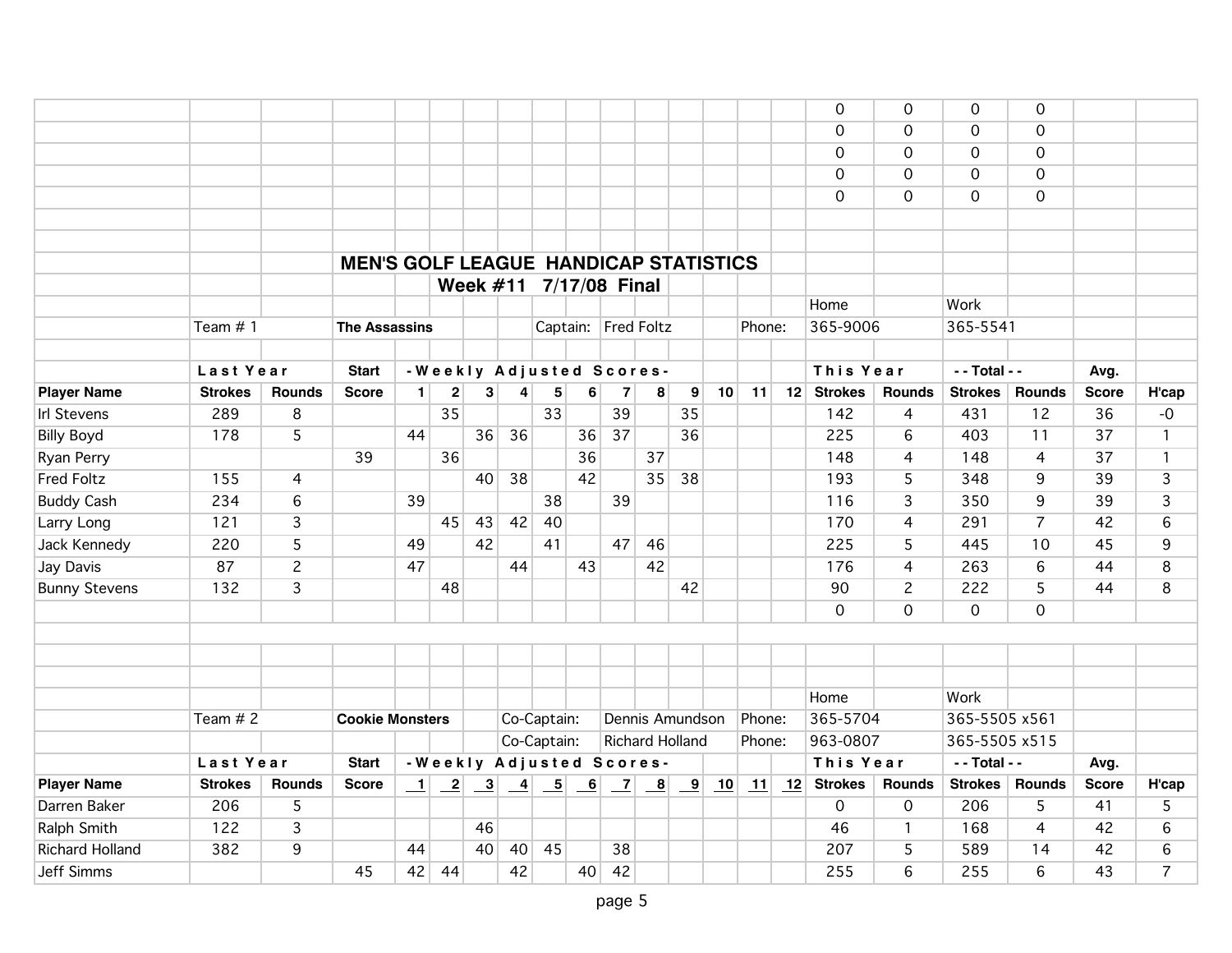| Denny Amundson          | 339            | 8              |                     | 47      | 44             |                         |                 | 42                       | 42              | 45             |                          |                         |    |                           |    | 220            | 5              | 559             | 13              | 43           | 7              |
|-------------------------|----------------|----------------|---------------------|---------|----------------|-------------------------|-----------------|--------------------------|-----------------|----------------|--------------------------|-------------------------|----|---------------------------|----|----------------|----------------|-----------------|-----------------|--------------|----------------|
| Joe McEnaney            |                |                | 43                  |         |                | 44                      | 42              |                          |                 |                |                          |                         |    |                           |    | 129            | 3              | 129             | $\overline{3}$  | 43           | $\overline{7}$ |
| <b>Howard Stevens</b>   | 238            | 5              |                     | 48      | 46             | 47                      | 48              | 46                       | 48              | 52             |                          |                         |    |                           |    | 335            | $\overline{7}$ | 573             | 12              | 48           | 12             |
| Ronnie Nichols          | 96             | $\overline{2}$ |                     |         | 50             |                         |                 |                          |                 |                |                          |                         |    |                           |    | 50             | $\mathbf{1}$   | 146             | 3               | 49           | 13             |
|                         |                |                |                     |         |                |                         |                 |                          |                 |                |                          |                         |    |                           |    | $\mathbf 0$    | $\mathbf 0$    | $\mathbf 0$     | $\mathbf 0$     |              |                |
|                         |                |                |                     |         |                |                         |                 |                          |                 |                |                          |                         |    |                           |    | $\mathbf 0$    | $\mathbf 0$    | $\mathbf 0$     | $\mathbf 0$     |              |                |
|                         |                |                |                     |         |                |                         |                 |                          |                 |                |                          |                         |    |                           |    |                |                |                 |                 |              |                |
|                         |                |                |                     |         |                |                         |                 |                          |                 |                |                          |                         |    |                           |    | Home           |                | Work            |                 |              |                |
|                         | Team $#3$      |                | <b>Young Oldies</b> |         |                |                         |                 |                          |                 |                | Captain: Eddie Sullenger |                         |    | Phone:                    |    | 365-3668       |                |                 |                 |              |                |
|                         |                |                |                     |         |                |                         |                 |                          |                 |                |                          |                         |    |                           |    |                |                |                 |                 |              |                |
|                         | Last Year      |                | <b>Start</b>        |         |                |                         |                 |                          |                 |                | -Weekly Adjusted Scores- |                         |    |                           |    | This Year      |                | - - Total - -   |                 | Avg.         |                |
| <b>Player Name</b>      | <b>Strokes</b> | <b>Rounds</b>  | <b>Score</b>        | $\perp$ | $\mathbf{2}$   | $\overline{\mathbf{3}}$ | $\overline{4}$  | $\overline{\phantom{0}}$ | $\underline{6}$ | $\overline{z}$ | $\overline{\mathbf{8}}$  | $\overline{\mathbf{9}}$ | 10 | $\mathbf{\underline{11}}$ | 12 | <b>Strokes</b> | <b>Rounds</b>  | <b>Strokes</b>  | <b>Rounds</b>   | <b>Score</b> | H'cap          |
| David Sullenger         | 150            | 4              |                     | 40      |                | 38                      | $\overline{36}$ |                          |                 | 38             |                          | 38                      |    |                           |    | 190            | 5              | 340             | 9               | 38           | $\overline{c}$ |
| Jeff McDaniels          |                |                | 40                  |         | 38             |                         |                 | 44                       | 38              |                | 37                       | 36                      |    |                           |    | 233            | 6              | 233             | $6\overline{6}$ | 39           | 3              |
| David Forrester         | 271            | $\overline{7}$ |                     |         | 43             |                         | 42              |                          |                 |                | 42                       |                         |    |                           |    | 127            | $\mathbf{3}$   | 398             | 10              | 40           | 4              |
| <b>Eddie Tosh</b>       | 195            | $\overline{5}$ |                     | 41      |                | 44                      |                 |                          |                 | 41             |                          | 41                      |    |                           |    | 167            | $\overline{4}$ | 362             | $\overline{9}$  | 40           | 4              |
| Daniel Jones            |                |                | 48                  |         | 40             | 42                      |                 | 39                       | 38              | 41             | 39                       |                         |    |                           |    | 287            | $\overline{7}$ | 287             | $\overline{7}$  | 41           | 5              |
| <b>Eddie Sullenger</b>  | 249            | 6              |                     | 45      |                |                         | 44              |                          |                 | 41             |                          |                         |    |                           |    | 130            | 3              | 379             | 9               | 42           | 6              |
| Mike Wheatley           | 178            | $\overline{4}$ |                     |         |                | 43                      | 46              | 41                       | 41              |                | 38                       |                         |    |                           |    | 209            | 5              | 387             | 9               | 43           | $\overline{7}$ |
| Kenny Ames              |                |                | 46                  | 46      | 47             |                         |                 | 44                       | 42              |                |                          | 42                      |    |                           |    | 267            | $6\,$          | 267             | $6\phantom{a}$  | 45           | 9              |
|                         |                |                |                     |         |                |                         |                 |                          |                 |                |                          |                         |    |                           |    | $\mathbf 0$    | $\mathbf 0$    | $\mathbf 0$     | $\mathbf 0$     |              |                |
|                         |                |                |                     |         |                |                         |                 |                          |                 |                |                          |                         |    |                           |    | 0              | $\mathbf 0$    | $\mathbf{O}$    | $\overline{0}$  |              |                |
|                         |                |                |                     |         |                |                         |                 |                          |                 |                |                          |                         |    |                           |    |                |                |                 |                 |              |                |
|                         |                |                |                     |         |                |                         |                 |                          |                 |                |                          |                         |    |                           |    |                |                |                 |                 |              |                |
|                         |                |                |                     |         |                |                         |                 |                          |                 |                |                          |                         |    |                           |    | Home           |                | Work            |                 |              |                |
|                         |                |                |                     |         |                |                         |                 | Co-Captain:              |                 |                | Ford Branch, Jr.         |                         |    | Phone:                    |    | 365-6992       |                | 625-2178 (cell) |                 |              |                |
|                         | Team #4        |                | <b>Shot Callers</b> |         |                |                         |                 | Co-Captain:              |                 |                | Ford Branch, Sr.         |                         |    | Phone:                    |    | 365-9756       |                | 748-5202 (cell) |                 |              |                |
|                         |                |                |                     |         |                |                         |                 |                          |                 |                |                          |                         |    |                           |    |                |                |                 |                 |              |                |
|                         | Last Year      |                | <b>Start</b>        |         |                |                         |                 |                          |                 |                | -Weekly Adjusted Scores- |                         |    |                           |    | This Year      |                | $-$ - Total - - |                 | Avg.         |                |
| <b>Player Name</b>      | <b>Strokes</b> | <b>Rounds</b>  | <b>Score</b>        | $\perp$ | $\overline{2}$ | $\overline{\mathbf{3}}$ | $\overline{-4}$ | $\overline{\phantom{0}}$ | 6               | $\mathbf{Z}$   | $\overline{\mathbf{8}}$  | $\overline{\mathbf{9}}$ | 10 | 11                        | 12 | <b>Strokes</b> | <b>Rounds</b>  | <b>Strokes</b>  | <b>Rounds</b>   | <b>Score</b> | H'cap          |
| Ford Branch, Jr.        | 245            | $\overline{7}$ |                     |         | 33             | 34                      |                 | 34                       |                 |                |                          | 37                      |    |                           |    | 138            | $\overline{4}$ | 383             | 11              | 35           | $-1$           |
| John H. Stevens         | 181            | 5              |                     | 35      | 35             |                         |                 | 37                       | 34              | 37             |                          |                         |    |                           |    | 178            | 5              | 359             | 10              | 36           | $-0$           |
| Michael Brown           | 271            | $\overline{7}$ |                     | 41      |                | 38 35                   |                 |                          |                 | 43             |                          |                         |    |                           |    | 157            | 4              | 428             | 11              | 39           | 3              |
| Michael Prowell         | 280            | $\overline{7}$ |                     |         |                |                         | 39              |                          | 39              |                | 41                       | 41                      |    |                           |    | 160            | $\overline{4}$ | 440             | 11              | 40           | 4              |
| Ford Branch, Sr.        | 82             | $\overline{c}$ |                     |         |                |                         |                 |                          |                 |                | 37                       |                         |    |                           |    | 37             | $\mathbf{1}$   | 119             | $\overline{3}$  | 40           | 4              |
| <b>Bruce McCalister</b> | 122            | 3              |                     | 42      | 43             | 42                      |                 |                          | 41              |                |                          |                         |    |                           |    | 168            | $\overline{4}$ | 290             | $\overline{7}$  | 41           | 5              |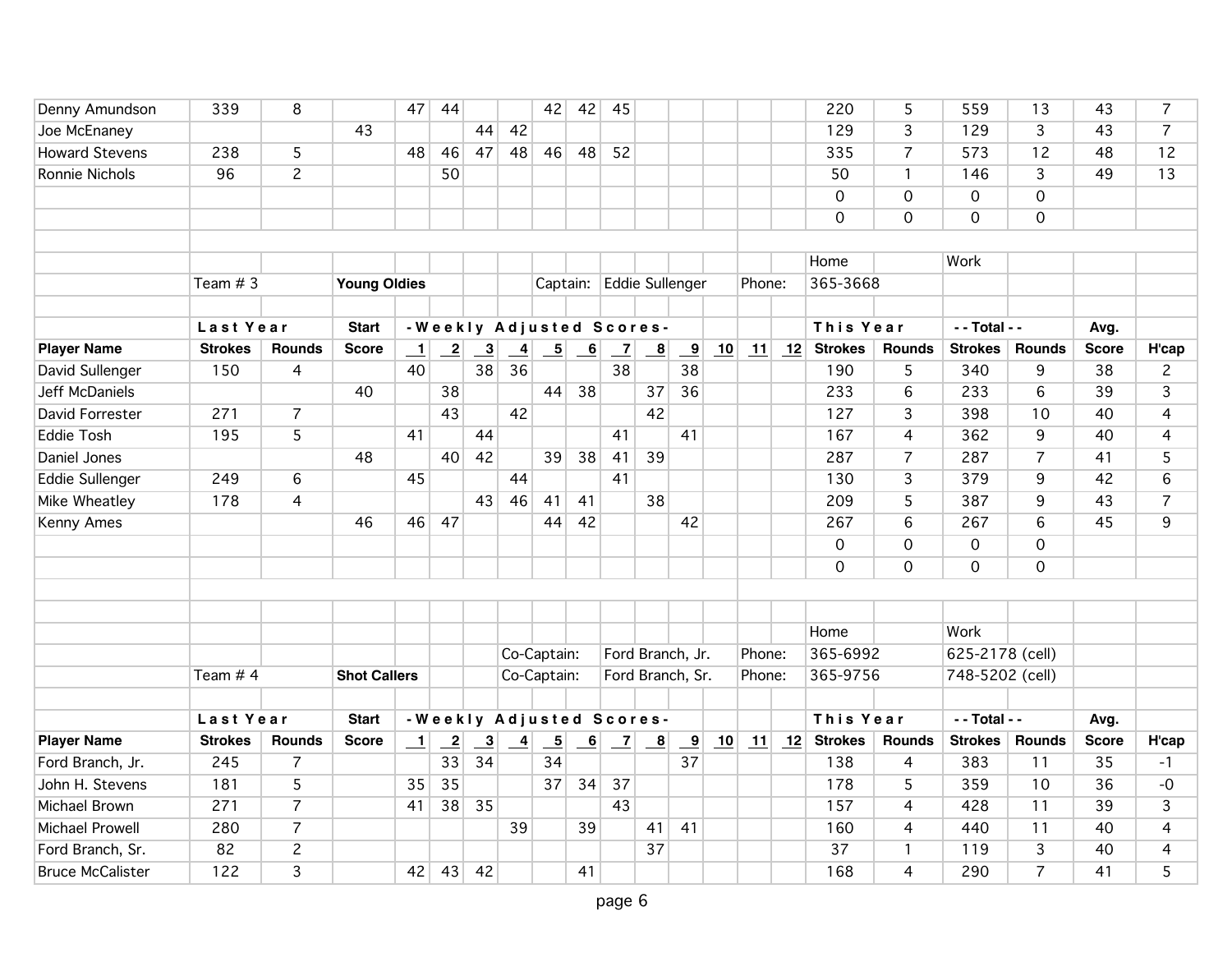| Dono McGregor         |                |                | 45                  |         |                            |                         | 40              | 43                       | 42 | 44             | 38                       | 33                      |    |        |    | 285            | $\overline{7}$      | 285             | 7              | 41           | 5              |
|-----------------------|----------------|----------------|---------------------|---------|----------------------------|-------------------------|-----------------|--------------------------|----|----------------|--------------------------|-------------------------|----|--------|----|----------------|---------------------|-----------------|----------------|--------------|----------------|
| Kevin Freeman         |                |                | 47                  | 47      |                            |                         | 40              | 41                       |    | 43             |                          |                         |    |        |    | 218            | 5                   | 218             | 5              | 44           | 8              |
| <b>Brad Harralson</b> | 139            | $\overline{3}$ |                     |         |                            |                         | 44              |                          |    |                |                          | 44                      |    |        |    | 88             | $\overline{c}$      | 227             | 5              | 45           | 9              |
| Jae Englebright       | 139            | 3              |                     |         |                            | 46                      |                 |                          |    |                | 53                       |                         |    |        |    | 99             | $\overline{2}$      | 238             | 5              | 48           | 12             |
|                       |                |                |                     |         |                            |                         |                 |                          |    |                |                          |                         |    |        |    |                |                     |                 |                |              |                |
|                       |                |                |                     |         |                            |                         |                 |                          |    |                |                          |                         |    |        |    | Home           |                     | Work            |                |              |                |
|                       | Team $# 5$     |                | <b>Hacking Dogs</b> |         |                            |                         | Co-Captain:     |                          |    |                | Sam Rogers               |                         |    | Phone: |    | 388-0234       |                     |                 |                |              |                |
|                       |                |                |                     |         |                            |                         |                 | Co-Captain:              |    |                | <b>Tim Wiley</b>         |                         |    | Phone: |    | 388-0002       |                     |                 |                |              |                |
|                       | Last Year      |                | <b>Start</b>        |         |                            |                         |                 |                          |    |                | -Weekly Adjusted Scores- |                         |    |        |    | This Year      |                     | - - Total - -   |                | Avg.         |                |
| <b>Player Name</b>    | <b>Strokes</b> | <b>Rounds</b>  | <b>Score</b>        | $\perp$ | $\overline{\phantom{0}}^2$ | $\overline{\mathbf{3}}$ | $\overline{-4}$ | $\overline{\phantom{0}}$ | 6  | $\overline{z}$ | $\overline{\mathbf{8}}$  | $\overline{\mathbf{9}}$ | 10 | 11     | 12 | <b>Strokes</b> | <b>Rounds</b>       | <b>Strokes</b>  | <b>Rounds</b>  | <b>Score</b> | H'cap          |
| Sam Rogers            | 208            | 5              |                     | 45      |                            | 46                      |                 | 36                       |    |                | 37                       | 40                      |    |        |    | 204            | 5                   | 412             | 10             | 41           | 5              |
| Pat Perry             |                |                | 45                  | 49      |                            |                         |                 | 38                       | 41 |                |                          |                         |    |        |    | 173            | $\overline{4}$      | 173             | 4              | 43           | $\overline{7}$ |
| Tim Wiley             | 264            | 6              |                     |         | 45                         | 47                      |                 | 43                       | 44 | 44             |                          | 43                      |    |        |    | 266            | $6\phantom{1}6$     | 530             | 12             | 44           | 8              |
| Timmy Cartwright      |                |                | 50                  |         | 47                         |                         | 46              |                          | 39 |                | 41                       | 43                      |    |        |    | 266            | $\sqrt{6}$          | 266             | 6              | 44           | 8              |
| <b>Bill Adams</b>     | 223            | 5              |                     | 47      |                            |                         | 42              |                          | 44 |                |                          |                         |    |        |    | 133            | 3                   | 356             | 8              | 45           | 9              |
| Michael Markham       | 225            | $\overline{5}$ |                     | 47      |                            | 51                      | 42              |                          |    | 42             |                          |                         |    |        |    | 182            | $\overline{4}$      | 407             | $\overline{9}$ | 45           | 9              |
| Dennis McCracken      | 278            | 6              |                     |         | 46                         | 51                      | 44              |                          |    | 46             | 46                       |                         |    |        |    | 233            | 5                   | 511             | 11             | 46           | 10             |
| Jim Stott             |                |                | 46                  |         | 51                         |                         |                 | 49                       |    | 46             | 54                       | 48                      |    |        |    | 294            | $\,6\,$             | 294             | 6              | 49           | 13             |
|                       |                |                |                     |         |                            |                         |                 |                          |    |                |                          |                         |    |        |    | $\mathbf 0$    | $\mathsf{O}\xspace$ | $\mathbf 0$     | $\mathbf 0$    |              |                |
|                       |                |                |                     |         |                            |                         |                 |                          |    |                |                          |                         |    |        |    | 0              | $\mathbf 0$         | $\mathbf 0$     | $\mathbf 0$    |              |                |
|                       |                |                |                     |         |                            |                         |                 |                          |    |                |                          |                         |    |        |    |                |                     |                 |                |              |                |
|                       |                |                |                     |         |                            |                         |                 |                          |    |                |                          |                         |    |        |    |                |                     |                 |                |              |                |
|                       |                |                |                     |         |                            |                         |                 |                          |    |                |                          |                         |    |        |    |                |                     |                 |                |              |                |
|                       |                |                |                     |         |                            |                         |                 |                          |    |                |                          |                         |    |        |    | Home           |                     | Work            |                |              |                |
|                       | Team $# 6$     |                | <b>The Masters</b>  |         |                            |                         |                 |                          |    |                | Captain: Joe Curtis      |                         |    | Phone: |    | 365-6783       |                     | 625-5206 (cell) |                |              |                |
|                       |                |                |                     |         |                            |                         |                 |                          |    |                |                          |                         |    |        |    |                |                     |                 |                |              |                |
|                       | Last Year      |                | <b>Start</b>        |         |                            |                         |                 |                          |    |                | -Weekly Adjusted Scores- |                         |    |        |    | This Year      |                     | - - Total - -   |                | Avg.         |                |
| <b>Player Name</b>    | <b>Strokes</b> | <b>Rounds</b>  | <b>Score</b>        | $\perp$ | $\overline{\phantom{0}}^2$ | $\overline{\mathbf{3}}$ | $\overline{-4}$ | $-5$                     | 6  | $\mathbf{Z}$   | $_{-8}$                  | <u>_9</u>               | 10 | 11     | 12 | <b>Strokes</b> | <b>Rounds</b>       | <b>Strokes</b>  | <b>Rounds</b>  | <b>Score</b> | H'cap          |
| Roy Boisture          | 143            | $\overline{4}$ |                     | 34      |                            | 36                      |                 |                          | 33 |                |                          | $\overline{32}$         |    |        |    | 135            | $\overline{4}$      | 278             | 8              | 35           | $-1$           |
| Joe Curtis            | 290            | $\overline{7}$ |                     |         | 45                         |                         |                 |                          | 44 |                |                          | 41                      |    |        |    | 130            | 3                   | 420             | 10             | 42           | 6              |
| Kyle Rogers           |                |                | 45                  | 45      |                            | 47                      | 41              | 46                       |    | 44             | 41                       |                         |    |        |    | 309            | $\overline{7}$      | 309             | $\overline{7}$ | 44           | 8              |
| <b>Jack Brown</b>     |                |                | 43                  |         | 50                         |                         | 42              |                          |    |                |                          | 47                      |    |        |    | 182            | 4                   | 182             | 4              | 46           | 10             |
| Randy Major           | 283            | 6              |                     | 45      | 48                         |                         |                 | 50 <sup>1</sup>          | 40 |                | $47$ 49                  |                         |    |        |    | 279            | $6\phantom{1}6$     | 562             | 12             | 47           | 11             |
| Jeff Capps            | 187            | $\overline{4}$ |                     |         |                            |                         | 48              |                          |    |                |                          |                         |    |        |    | 48             | $\mathbf{1}$        | 235             | 5              | 47           | 11             |
| Kenny Scott           |                |                | 50                  | 48      |                            | 48                      |                 |                          | 46 |                | 42                       |                         |    |        |    | 234            | $\overline{5}$      | 234             | 5              | 47           | 11             |
| Frank Walker          | 288            | 6              |                     |         | 51                         |                         |                 | 51                       |    | 51             |                          |                         |    |        |    | 153            | $\overline{3}$      | 441             | 9              | 49           | 13             |
|                       |                |                |                     |         |                            |                         |                 |                          |    |                |                          |                         |    |        |    |                |                     |                 |                |              |                |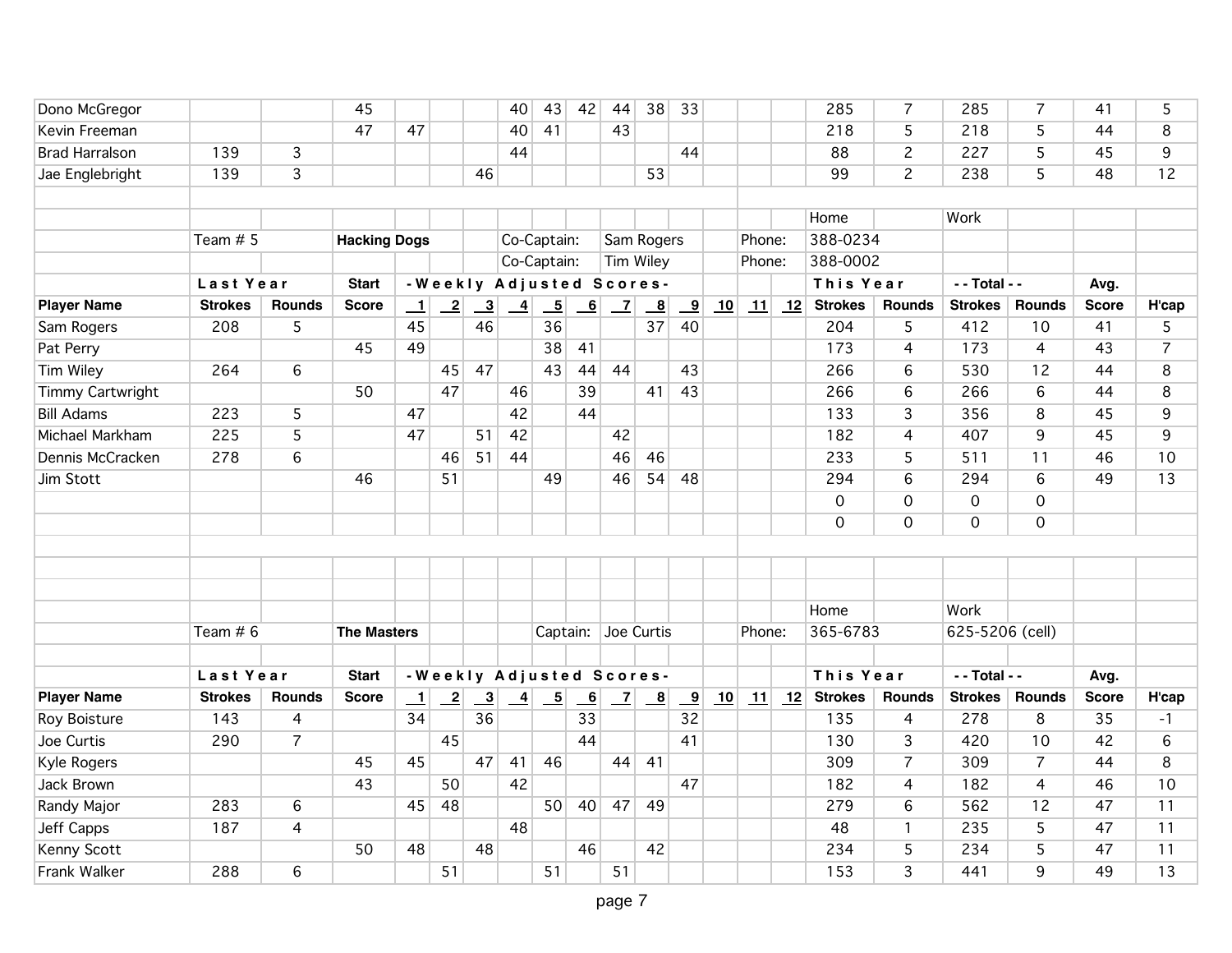| Scott Laffoon         |                |                | 48                        |                 |                 | 49                        | 47              | 53                       |                         | 48                       | 47                        |                         |    |        |    | 292            | 6                   | 292             | 6              | 49           | 13             |
|-----------------------|----------------|----------------|---------------------------|-----------------|-----------------|---------------------------|-----------------|--------------------------|-------------------------|--------------------------|---------------------------|-------------------------|----|--------|----|----------------|---------------------|-----------------|----------------|--------------|----------------|
|                       |                |                |                           |                 |                 |                           |                 |                          |                         |                          |                           |                         |    |        |    | $\Omega$       | $\overline{0}$      | $\Omega$        | $\Omega$       |              |                |
|                       |                |                |                           |                 |                 |                           |                 |                          |                         |                          |                           |                         |    |        |    |                |                     |                 |                |              |                |
|                       |                |                |                           |                 |                 |                           |                 |                          |                         |                          |                           |                         |    |        |    | Home           |                     | Work            |                |              |                |
|                       | Team #7        |                | <b>Rulers of the Ruff</b> |                 |                 |                           |                 |                          |                         | Captain: Mike Boyd       |                           |                         |    | Phone: |    | 365-3367       |                     | 798-4198        |                |              |                |
|                       |                |                |                           |                 |                 |                           |                 |                          |                         |                          |                           |                         |    |        |    |                |                     |                 |                |              |                |
|                       | Last Year      |                | <b>Start</b>              |                 |                 |                           |                 |                          |                         | -Weekly Adjusted Scores- |                           |                         |    |        |    | This Year      |                     | - - Total - -   |                | Avg.         |                |
| <b>Player Name</b>    | <b>Strokes</b> | <b>Rounds</b>  | <b>Score</b>              | $\perp$         | $\overline{-2}$ | $\overline{\phantom{0}3}$ | $\overline{-4}$ | $\overline{\phantom{0}}$ | $\overline{\mathbf{6}}$ | $\overline{z}$           | $\underline{\phantom{a}}$ | $\overline{\mathbf{9}}$ | 10 | 11     | 12 | <b>Strokes</b> | Rounds              | <b>Strokes</b>  | <b>Rounds</b>  | <b>Score</b> | H'cap          |
| <b>Bruce Farmer</b>   | 185            | 5              |                           | 35              |                 |                           |                 |                          |                         | 35                       |                           |                         |    |        |    | 70             | $\overline{c}$      | 255             | $\overline{7}$ | 36           | 0              |
| Ronnie Cash           | 163            | $\overline{4}$ |                           |                 | 43              | 38                        | 39              |                          | 39                      |                          |                           |                         |    |        |    | 159            | $\overline{4}$      | 322             | $\overline{8}$ | 40           | 4              |
| <b>Richard Coffey</b> | 176            | 4              |                           | 42              | 49              | 41                        |                 |                          | 39                      |                          | 42                        | 42                      |    |        |    | 255            | $6\overline{6}$     | 431             | 10             | 43           | $\overline{7}$ |
| <b>Ricky Gray</b>     | 42             | $\mathbf{1}$   |                           |                 |                 |                           | 45              |                          |                         | 44                       |                           |                         |    |        |    | 89             | $\overline{c}$      | 131             | $\overline{3}$ | 44           | 8              |
| Mike Boyd             | 256            | 6              |                           |                 | 49              |                           | 46              | 44                       | 43                      | 43                       |                           | 44                      |    |        |    | 269            | 6                   | 525             | 12             | 44           | 8              |
| <b>Todd Griffin</b>   | 219            | $\overline{5}$ |                           | 49              | 48              | 46                        |                 | 38                       |                         | 42                       | 45                        | 46                      |    |        |    | 314            | $\overline{7}$      | 533             | 12             | 44           | 8              |
| Richard Quinn         |                |                | 48                        |                 |                 |                           |                 | 44                       | 43                      |                          | 43                        | 43                      |    |        |    | 221            | 5                   | 221             | 5              | 44           | 8              |
| Mike Cherry           |                |                | 43                        |                 |                 |                           |                 | 48                       |                         |                          |                           |                         |    |        |    | 91             | $\overline{2}$      | 91              | $\overline{2}$ | 46           | 10             |
| Walter Shrewsbury     |                |                | 46                        | 50              |                 | 45                        | 47              |                          |                         |                          | 45                        |                         |    |        |    | 233            | 5                   | 233             | 5              | 47           | 11             |
|                       |                |                |                           |                 |                 |                           |                 |                          |                         |                          |                           |                         |    |        |    | $\Omega$       | $\mathsf{O}\xspace$ | $\mathbf 0$     | $\mathbf 0$    |              |                |
|                       |                |                |                           |                 |                 |                           |                 |                          |                         |                          |                           |                         |    |        |    |                |                     |                 |                |              |                |
|                       |                |                |                           |                 |                 |                           |                 |                          |                         |                          |                           |                         |    |        |    |                |                     |                 |                |              |                |
|                       |                |                |                           |                 |                 |                           |                 |                          |                         |                          |                           |                         |    |        |    |                |                     |                 |                |              |                |
|                       |                |                |                           |                 |                 |                           |                 |                          |                         |                          |                           |                         |    |        |    | Home           |                     | Work            |                |              |                |
|                       | Team $# 8$     |                | <b>Laid Back Bunch</b>    |                 |                 |                           |                 | Captain:                 |                         | Jack Blackburn           |                           |                         |    | Phone: |    | 365-2584       |                     | 625-0543 (cell) |                |              |                |
|                       |                |                |                           |                 |                 |                           |                 |                          |                         |                          |                           |                         |    |        |    |                |                     |                 |                |              |                |
|                       | Last Year      |                | <b>Start</b>              |                 |                 |                           |                 |                          |                         | -Weekly Adjusted Scores- |                           |                         |    |        |    | This Year      |                     | - - Total - -   |                | Avg.         |                |
| <b>Player Name</b>    | <b>Strokes</b> | <b>Rounds</b>  | <b>Score</b>              | $\perp$         | $\overline{-2}$ | $\overline{\phantom{0}3}$ | $\overline{-4}$ | $\overline{\phantom{0}}$ | $\overline{6}$          | $\overline{z}$           | $\overline{\mathbf{8}}$   | $\overline{9}$          | 10 | 11     | 12 | <b>Strokes</b> | <b>Rounds</b>       | <b>Strokes</b>  | <b>Rounds</b>  | <b>Score</b> | H'cap          |
| <b>Torey Hammett</b>  | 115            | 3              |                           |                 | 38              |                           |                 |                          |                         |                          | 40                        | 37                      |    |        |    | 115            | 3                   | 230             | 6              | 38           | $\overline{c}$ |
| Mike Stevenson        |                |                | 40                        |                 | $\overline{37}$ |                           |                 | 38                       | 36                      | 44                       |                           |                         |    |        |    | 195            | 5                   | 195             | 5              | 39           | 3              |
| <b>Billy Johnson</b>  | 196            | 5              |                           | $\overline{37}$ |                 | 45                        | 40              | 38                       |                         | 42                       |                           | 42                      |    |        |    | 244            | $6\overline{6}$     | 440             | 11             | 40           | $\overline{4}$ |
| Mark Blackburn        | 241            | $\,$ 6         |                           |                 | 41              |                           |                 |                          |                         | 40                       | 39                        | 41                      |    |        |    | 161            | $\overline{4}$      | 402             | 10             | 40           | $\overline{4}$ |
| Mike Dearing          | 81             | $\overline{c}$ |                           |                 |                 |                           |                 |                          |                         |                          |                           |                         |    |        |    | $\mathbf 0$    | $\mathbf 0$         | 81              | $\overline{c}$ | 41           | 5              |
| Jack Blackburn        | 164            | 4              |                           | 42              |                 | 39                        | 44              |                          |                         |                          | 39                        | 37                      |    |        |    | 201            | $\overline{5}$      | 365             | $\overline{9}$ | 41           | $\overline{5}$ |
| Mac Nelson            | 253            | 6              |                           | 46              |                 | 42                        | 44              | 42                       | 42                      |                          |                           |                         |    |        |    | 216            | 5                   | 469             | 11             | 43           | $\overline{7}$ |
| Dane Hodges           | 350            | 8              |                           |                 | 42              |                           | 45              | 43                       | 44                      | 47                       | 43                        |                         |    |        |    | 264            | 6                   | 614             | 14             | 44           | 8              |
| John Brown            | 134            | 3              |                           | 42              |                 | 46                        |                 |                          |                         |                          |                           |                         |    |        |    | 88             | $\overline{2}$      | 222             | $\overline{5}$ | 44           | 8              |
|                       |                |                |                           |                 |                 |                           |                 |                          |                         |                          |                           |                         |    |        |    | $\mathbf 0$    | $\overline{0}$      | $\mathbf 0$     | $\mathbf 0$    |              |                |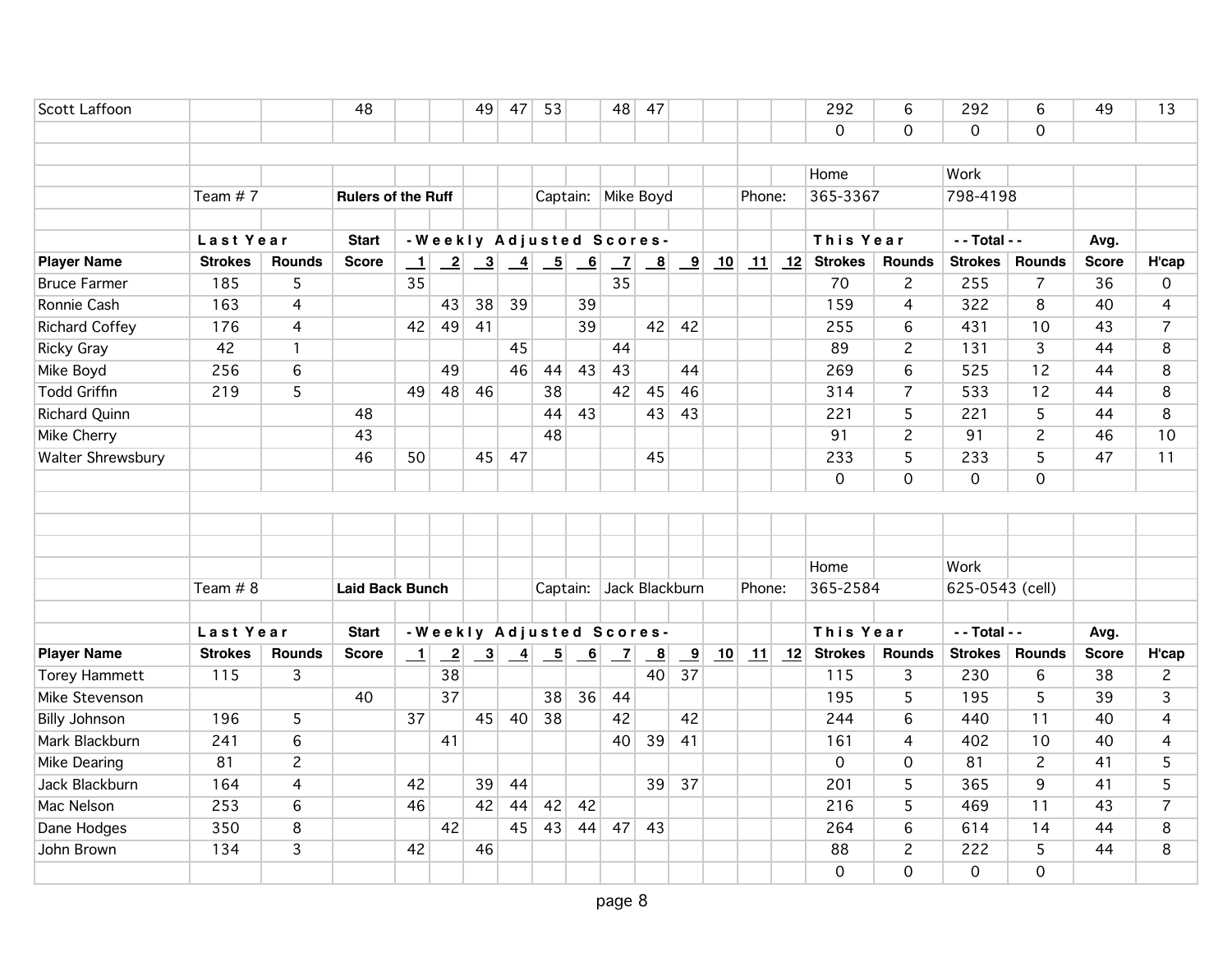|                      |                |                |                                              |                |                         |    |    |          |    |                          |    |    |    |        |    | Home           |                     | Work           |                |              |                |
|----------------------|----------------|----------------|----------------------------------------------|----------------|-------------------------|----|----|----------|----|--------------------------|----|----|----|--------|----|----------------|---------------------|----------------|----------------|--------------|----------------|
|                      | Team # 9       |                |                                              |                |                         |    |    | Captain: |    |                          |    |    |    | Phone: |    |                |                     |                |                |              |                |
|                      |                |                |                                              |                |                         |    |    |          |    |                          |    |    |    |        |    |                |                     |                |                |              |                |
|                      | Last Year      |                | <b>Start</b>                                 |                |                         |    |    |          |    | -Weekly Adjusted Scores- |    |    |    |        |    | This Year      |                     | $-$ Total $-$  |                | Avg.         |                |
| <b>Player Name</b>   | <b>Strokes</b> | <b>Rounds</b>  | <b>Score</b>                                 |                |                         |    |    |          |    |                          |    |    |    | 11     | 12 | <b>Strokes</b> | <b>Rounds</b>       | <b>Strokes</b> | <b>Rounds</b>  | <b>Score</b> | H'cap          |
|                      |                |                |                                              |                |                         |    |    |          |    |                          |    |    |    |        |    | $\mathbf 0$    | $\mathbf 0$         | $\mathbf 0$    | $\mathbf 0$    |              |                |
|                      |                |                |                                              |                |                         |    |    |          |    |                          |    |    |    |        |    | $\mathbf 0$    | $\mathbf 0$         | $\mathbf 0$    | $\mathbf 0$    |              |                |
|                      |                |                |                                              |                |                         |    |    |          |    |                          |    |    |    |        |    | $\Omega$       | $\mathsf{O}\xspace$ | $\mathbf 0$    | $\mathbf 0$    |              |                |
|                      |                |                |                                              |                |                         |    |    |          |    |                          |    |    |    |        |    | $\Omega$       | $\mathbf 0$         | $\mathbf 0$    | $\mathbf 0$    |              |                |
|                      |                |                |                                              |                |                         |    |    |          |    |                          |    |    |    |        |    | $\mathbf 0$    | $\mathbf 0$         | $\mathbf 0$    | $\mathbf 0$    |              |                |
|                      |                |                |                                              |                |                         |    |    |          |    |                          |    |    |    |        |    | $\mathbf 0$    | $\mathsf{O}\xspace$ | $\overline{0}$ | $\mathbf 0$    |              |                |
|                      |                |                |                                              |                |                         |    |    |          |    |                          |    |    |    |        |    |                |                     |                |                |              |                |
|                      |                |                |                                              |                |                         |    |    |          |    |                          |    |    |    |        |    |                |                     |                |                |              |                |
|                      |                |                | <b>MEN'S GOLF LEAGUE HANDICAP STATISTICS</b> |                |                         |    |    |          |    |                          |    |    |    |        |    |                |                     |                |                |              |                |
|                      |                |                |                                              |                |                         |    |    |          |    | Week #11 8/2/07 Final    |    |    |    |        |    |                |                     |                |                |              |                |
|                      |                |                |                                              |                |                         |    |    |          |    |                          |    |    |    |        |    | Home           |                     | Work           |                |              |                |
|                      | Team #1        |                | <b>The Assassins</b>                         |                |                         |    |    |          |    | Captain: Fred Foltz      |    |    |    | Phone: |    | 365-9006       |                     | 365-5541       |                |              |                |
|                      |                |                |                                              |                |                         |    |    |          |    |                          |    |    |    |        |    |                |                     |                |                |              |                |
|                      | Last Year      |                | <b>Start</b>                                 |                |                         |    |    |          |    | -Weekly Adjusted Scores- |    |    |    |        |    | This Year      |                     | $-$ Total $-$  |                | Avg.         |                |
| <b>Player Name</b>   | <b>Strokes</b> | <b>Rounds</b>  | <b>Score</b>                                 | 1 <sup>1</sup> | $\overline{\mathbf{c}}$ | 3  | 4  | 5        | 6  | $\overline{\mathbf{z}}$  | 8  | 9  | 10 | 11     | 12 | <b>Strokes</b> | <b>Rounds</b>       | <b>Strokes</b> | <b>Rounds</b>  | <b>Score</b> | H'cap          |
| <b>Billy Boyd</b>    | 220            | 6              |                                              |                | 38                      | 34 | 31 |          |    |                          | 38 | 37 |    |        |    | 178            | 5                   | 398            | 11             | 36           | $\mathbf 0$    |
| <b>Irl Stevens</b>   | 154            | $\overline{4}$ |                                              | 35             | 33                      |    | 36 | 37       | 35 | 39                       | 38 | 36 |    |        |    | 289            | 8                   | 443            | 12             | 37           | $\mathbf{1}$   |
| <b>Fred Foltz</b>    | 153            | $\overline{4}$ |                                              |                |                         | 41 |    | 36       | 39 |                          | 39 |    |    |        |    | 155            | $\overline{4}$      | 308            | 8              | 39           | 3              |
| <b>Buddy Cash</b>    | 230            | 6              |                                              | 37             | 40                      |    | 40 | 38       |    | 37                       |    | 42 |    |        |    | 234            | $6\phantom{1}$      | 464            | 12             | 39           | $\overline{3}$ |
| Larry Long           | 154            | 4              |                                              | 41             |                         |    |    | 41       |    | 39                       |    |    |    |        |    | 121            | 3                   | 275            | $\overline{7}$ | 39           | 3              |
| Jay Davis            | 171            | $\overline{4}$ |                                              |                | 45                      |    |    |          | 42 |                          |    |    |    |        |    | 87             | $\overline{c}$      | 258            | 6              | 43           | 7              |
| Jack Kennedy         | 136            | $\overline{3}$ |                                              | 41             |                         | 49 | 45 |          | 44 |                          | 41 |    |    |        |    | 220            | 5                   | 356            | 8              | 45           | 9              |
| <b>Bunny Stevens</b> | 180            | $\overline{4}$ |                                              |                |                         | 45 |    |          |    | 46                       |    | 41 |    |        |    | 132            | $\overline{3}$      | 312            | $\overline{7}$ | 45           | 9              |
|                      |                |                |                                              |                |                         |    |    |          |    |                          |    |    |    |        |    | $\mathbf 0$    | $\mathbf 0$         | $\mathbf 0$    | $\mathbf 0$    |              |                |
|                      |                |                |                                              |                |                         |    |    |          |    |                          |    |    |    |        |    | $\Omega$       | $\mathbf 0$         | $\mathbf 0$    | $\Omega$       |              |                |
|                      |                |                |                                              |                |                         |    |    |          |    |                          |    |    |    |        |    |                |                     |                |                |              |                |
|                      |                |                |                                              |                |                         |    |    |          |    |                          |    |    |    |        |    |                |                     |                |                |              |                |
|                      |                |                |                                              |                |                         |    |    |          |    |                          |    |    |    |        |    |                |                     |                |                |              |                |
|                      |                |                |                                              |                |                         |    |    |          |    |                          |    |    |    |        |    | Home           |                     | Work           |                |              |                |
|                      | Team $# 2$     |                | <b>Cookie Monsters</b>                       |                |                         |    |    |          |    | Captain: Dennis Amundson |    |    |    | Phone: |    | 365-5704       |                     | 365-5505 x561  |                |              |                |
|                      |                |                |                                              |                |                         |    |    |          |    |                          |    |    |    |        |    |                |                     |                |                |              |                |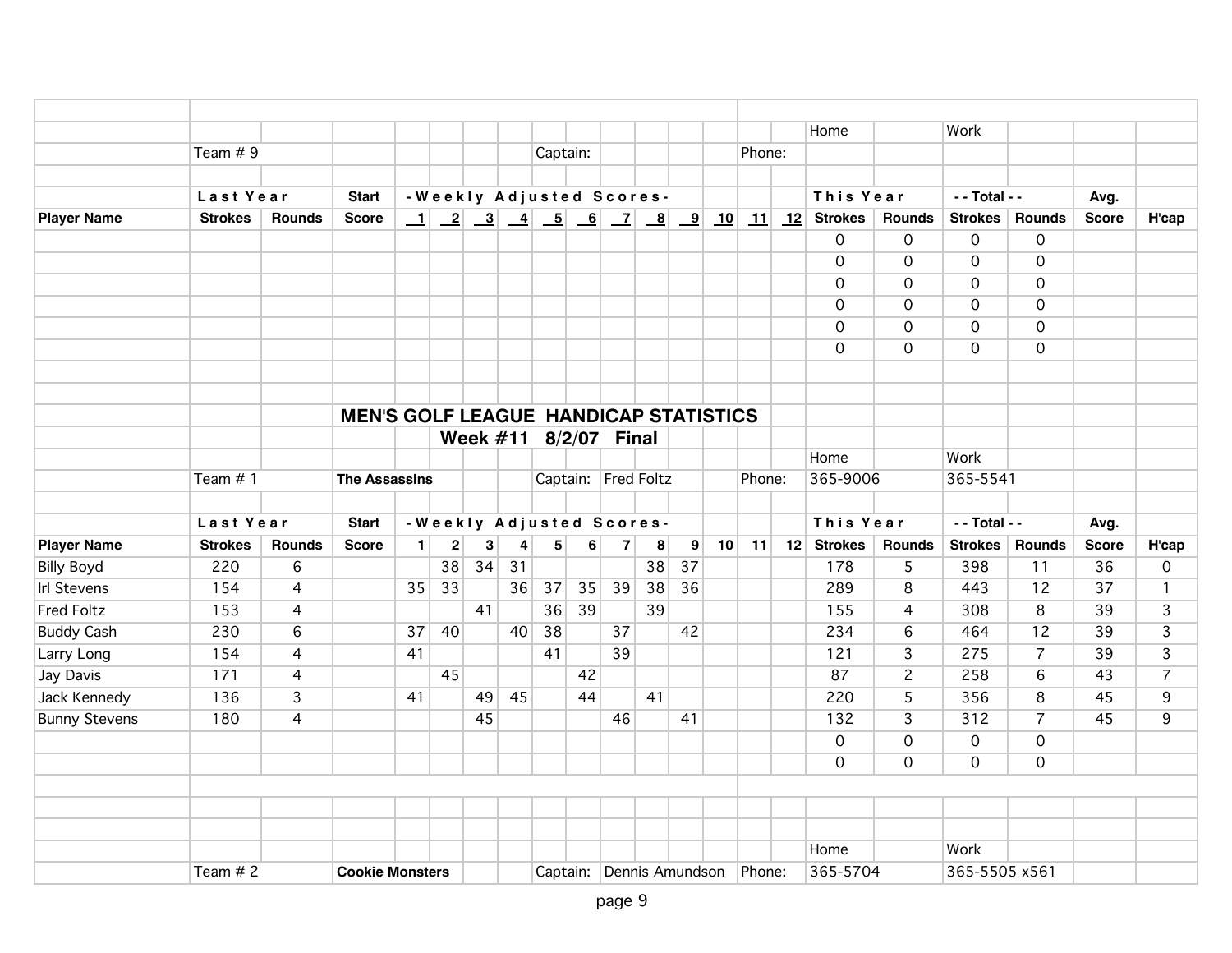|                        | Last Year      |                | <b>Start</b>        |         |                              |                           | -Weekly Adjusted Scores-                               |                          |                           |                          |                           |                         |    |        |    | This Year      |                | - - Total - -       |                     | Avg.         |                |
|------------------------|----------------|----------------|---------------------|---------|------------------------------|---------------------------|--------------------------------------------------------|--------------------------|---------------------------|--------------------------|---------------------------|-------------------------|----|--------|----|----------------|----------------|---------------------|---------------------|--------------|----------------|
| <b>Player Name</b>     | <b>Strokes</b> | <b>Rounds</b>  | <b>Score</b>        | $\perp$ | $\boxed{2}$                  | $\overline{\phantom{0}3}$ | $\frac{4}{1}$                                          | $\overline{\phantom{0}}$ | $-6$                      | $\overline{\phantom{0}}$ | $\overline{\mathbf{8}}$   | $\overline{\mathbf{9}}$ | 10 | 11     | 12 | <b>Strokes</b> | <b>Rounds</b>  | <b>Strokes</b>      | <b>Rounds</b>       | <b>Score</b> | H'cap          |
| Darren Baker           |                |                | 44                  |         |                              | 37                        | 44                                                     |                          |                           |                          | 39                        | 42                      |    |        |    | 206            | 5              | 206                 | 5                   | 41           | 5              |
| <b>Richard Holland</b> |                |                | 44                  |         | 44                           | 47                        | 41                                                     | 40                       | 37                        | 44                       | 43                        | 42                      |    |        |    | 382            | 9              | 382                 | 9                   | 42           | 6              |
| Ralph Smith            | 87             | $\overline{c}$ |                     |         |                              | 41                        |                                                        |                          |                           |                          | 39                        | 42                      |    |        |    | 122            | 3              | 209                 | 5                   | 42           | 6              |
| Denny Amundson         | 182            | $\overline{4}$ |                     | 46      | 42                           | 42                        |                                                        | 44                       | 40 <sup>1</sup>           | 42                       | 39                        | 44                      |    |        |    | 339            | 8              | 521                 | 12                  | 43           | $\overline{7}$ |
| <b>Barry Bannister</b> |                |                | 46                  |         |                              |                           |                                                        |                          |                           |                          |                           |                         |    |        |    | 46             | $\mathbf{1}$   | 46                  | $\overline{1}$      | 46           | 10             |
| Ronnie Nichols         |                |                | 48                  |         |                              |                           |                                                        |                          | 48                        |                          |                           |                         |    |        |    | 96             | $\overline{c}$ | 96                  | $\overline{c}$      | 48           | 12             |
| David Williams         |                |                | 45                  | 51      | 50                           |                           | 47                                                     | 49                       | 46                        |                          |                           |                         |    |        |    | 288            | 6              | 288                 | 6                   | 48           | 12             |
| <b>Howard Stevens</b>  | 251            | 5              |                     | 46      | 54                           |                           | 42                                                     | 47                       |                           | 49                       |                           |                         |    |        |    | 238            | 5              | 489                 | 10                  | 49           | 13             |
|                        |                |                |                     |         |                              |                           |                                                        |                          |                           |                          |                           |                         |    |        |    | $\mathbf 0$    | 0              | $\mathsf{O}\xspace$ | $\mathsf{O}\xspace$ |              |                |
|                        |                |                |                     |         |                              |                           |                                                        |                          |                           |                          |                           |                         |    |        |    | $\mathbf 0$    | 0              | $\mathbf 0$         | $\mathbf 0$         |              |                |
|                        |                |                |                     |         |                              |                           |                                                        |                          |                           |                          |                           |                         |    |        |    |                |                |                     |                     |              |                |
|                        |                |                |                     |         |                              |                           |                                                        |                          |                           |                          |                           |                         |    |        |    | Home           |                | Work                |                     |              |                |
|                        | Team $# 3$     |                | <b>Young Oldies</b> |         |                              |                           |                                                        | Captain:                 |                           |                          | <b>Eddie Sullenger</b>    |                         |    | Phone: |    | 365-3668       |                |                     |                     |              |                |
|                        |                |                |                     |         |                              |                           |                                                        |                          |                           |                          |                           |                         |    |        |    |                |                |                     |                     |              |                |
|                        | Last Year      |                | <b>Start</b>        |         |                              |                           | -Weekly Adjusted Scores-                               |                          |                           |                          |                           |                         |    |        |    | This Year      |                | - - Total - -       |                     | Avg.         |                |
| <b>Player Name</b>     | <b>Strokes</b> | <b>Rounds</b>  | <b>Score</b>        | $\perp$ | $\left  \frac{2}{2} \right $ |                           | $\begin{array}{ c c c c }\n\hline\n3 & 4\n\end{array}$ | $\overline{\phantom{0}}$ | $\underline{\phantom{a}}$ | $\overline{z}$           | $\underline{\phantom{a}}$ | $\overline{\mathbf{9}}$ | 10 | 11     | 12 | <b>Strokes</b> | <b>Rounds</b>  | <b>Strokes</b>      | <b>Rounds</b>       | <b>Score</b> | H'cap          |
| David Sullenger        | 306            | 8              |                     | 36      |                              |                           |                                                        | 39                       | 39                        |                          |                           | 36                      |    |        |    | 150            | $\overline{4}$ | 456                 | 12                  | 38           | $\overline{c}$ |
| David Forrester        | 189            | 5              |                     |         | 41                           | 39                        | 38                                                     |                          | 37                        | 39                       | 39                        | 38                      |    |        |    | 271            | $\overline{7}$ | 460                 | 12                  | 38           | $\overline{c}$ |
| Ben VanHooser          |                |                | 42                  |         |                              | 44                        |                                                        | 40                       |                           | 37                       |                           | 33                      |    |        |    | 196            | 5              | 196                 | 5                   | 39           | 3              |
| <b>Eddie Tosh</b>      | 199            | 5              |                     | 40      | 37                           |                           |                                                        | 41                       |                           | 39                       | 38                        |                         |    |        |    | 195            | 5              | 394                 | 10                  | 39           | 3              |
| Scott Seibert          | 289            | $\overline{7}$ |                     | 36      | 37                           |                           | 41                                                     |                          |                           |                          |                           |                         |    |        |    | 114            | 3              | 403                 | 10                  | 40           | 4              |
| Eddie Sullenger        | 269            | 6              |                     | 43      | 41                           |                           |                                                        | 45                       | 39                        | 40                       |                           | 41                      |    |        |    | 249            | 6              | 518                 | 12                  | 43           | $\overline{7}$ |
| Mike Wheatley          | 188            | 4              |                     |         |                              | 46                        | 42                                                     |                          | 45                        |                          | 45                        |                         |    |        |    | 178            | 4              | 366                 | 8                   | 46           | 10             |
| Roy McDaniel           | 201            | 4              |                     |         |                              | 50                        | 51                                                     |                          |                           |                          | 52                        |                         |    |        |    | 153            | 3              | 354                 | $\overline{7}$      | 51           | 15             |
|                        |                |                |                     |         |                              |                           |                                                        |                          |                           |                          |                           |                         |    |        |    | $\mathbf 0$    | 0              | $\mathsf{O}\xspace$ | $\mathsf{O}\xspace$ |              |                |
|                        |                |                |                     |         |                              |                           |                                                        |                          |                           |                          |                           |                         |    |        |    | $\Omega$       | 0              | $\mathbf 0$         | $\mathbf 0$         |              |                |
|                        |                |                |                     |         |                              |                           |                                                        |                          |                           |                          |                           |                         |    |        |    |                |                |                     |                     |              |                |
|                        |                |                |                     |         |                              |                           |                                                        |                          |                           |                          |                           |                         |    |        |    |                |                |                     |                     |              |                |
|                        |                |                |                     |         |                              |                           |                                                        |                          |                           |                          |                           |                         |    |        |    | Home           |                | Work                |                     |              |                |
|                        |                |                |                     |         |                              |                           |                                                        | Co-Captain:              |                           |                          | Ford Branch, Jr.          |                         |    | Phone: |    | 365-6992       |                | 625-2178 (cell)     |                     |              |                |
|                        | Team # 4       |                | <b>Shot Callers</b> |         |                              |                           |                                                        | Co-Captain:              |                           |                          | Ford Branch, Sr.          |                         |    | Phone: |    | 365-9756       |                | 748-5202 (cell)     |                     |              |                |
|                        |                |                |                     |         |                              |                           |                                                        |                          |                           |                          |                           |                         |    |        |    |                |                |                     |                     |              |                |
|                        | Last Year      |                | <b>Start</b>        |         |                              |                           | -Weekly Adjusted Scores-                               |                          |                           |                          |                           |                         |    |        |    | This Year      |                | - - Total - -       |                     | Avg.         |                |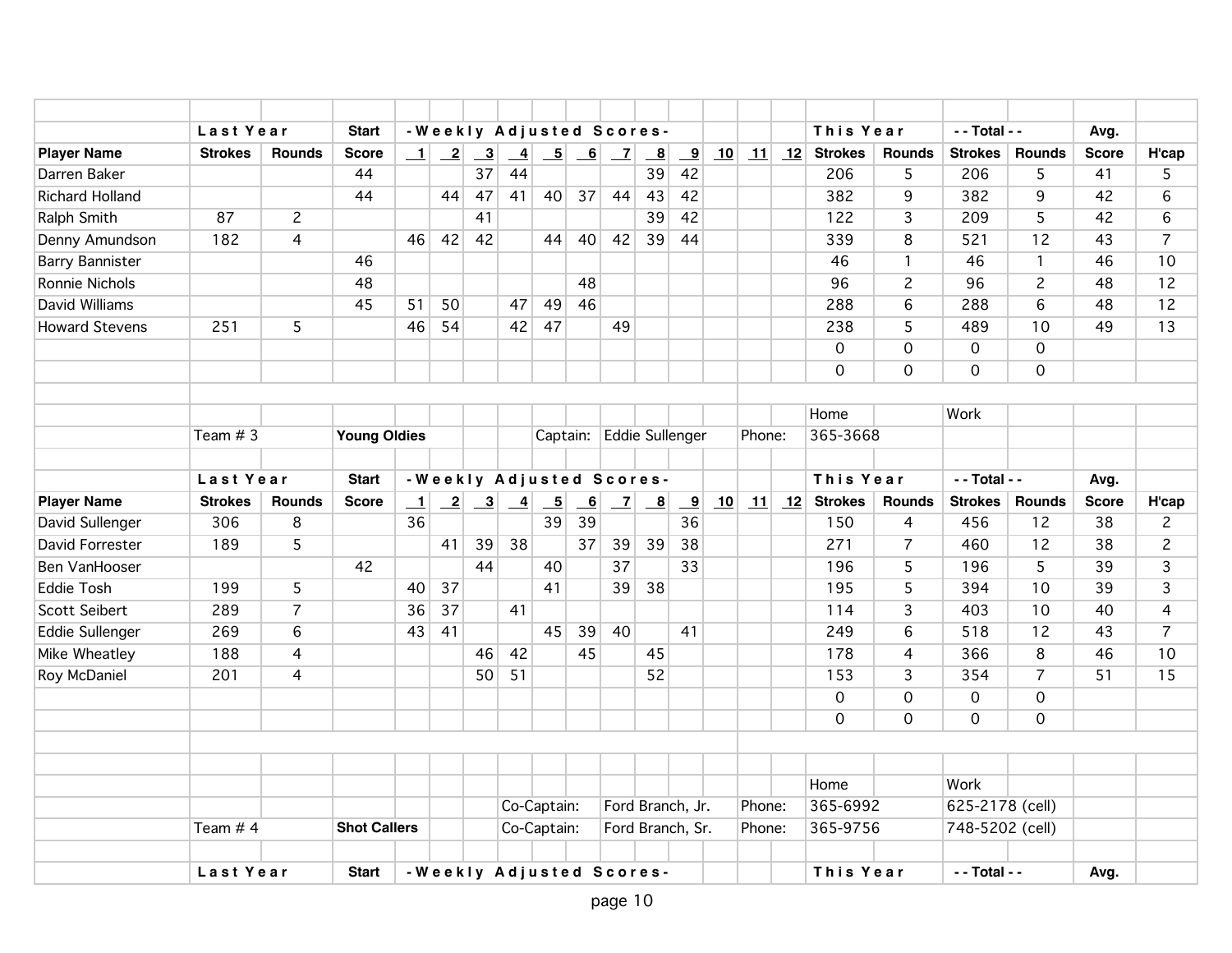| <b>Player Name</b>      | <b>Strokes</b> | <b>Rounds</b>  | <b>Score</b>        | $\overline{\phantom{0}}$ | $\overline{2}$             | $\overline{3}$            | $\overline{4}$  | $\underline{\phantom{a}}$ | $\underline{6}$ | $\overline{z}$            | $\overline{\mathbf{8}}$   | $\overline{9}$          | 10 | 11     | 12 | <b>Strokes</b> | Rounds         | <b>Strokes</b>      | <b>Rounds</b>  | <b>Score</b> | H'cap          |
|-------------------------|----------------|----------------|---------------------|--------------------------|----------------------------|---------------------------|-----------------|---------------------------|-----------------|---------------------------|---------------------------|-------------------------|----|--------|----|----------------|----------------|---------------------|----------------|--------------|----------------|
| Ford Branch, Jr.        | 144            | 4              |                     | 36                       | 35                         | 34                        | 35              | 35                        |                 | 35                        |                           | 35                      |    |        |    | 245            | $\overline{7}$ | 389                 | 11             | 35           | -1             |
| John H. Stevens         | 180            | 5              |                     |                          |                            |                           | 35              |                           | 35              | 38                        | 36                        | 37                      |    |        |    | 181            | 5              | 361                 | 10             | 36           | 0              |
| Ford Branch, Sr.        | 261            | $\overline{7}$ |                     | 44                       | 38                         |                           |                 |                           |                 |                           |                           |                         |    |        |    | 82             | $\overline{c}$ | 343                 | 9              | 38           | $\overline{c}$ |
| Michael Brown           | 273            | $\overline{7}$ |                     |                          | 41                         |                           | 37              | 43                        | 41              | 36                        | 36                        | 37                      |    |        |    | 271            | $\overline{7}$ | 544                 | 14             | 39           | $\overline{3}$ |
| Michael Prowell         | 200            | 5              |                     | 40                       |                            | 41                        | 37              | 44                        | 43              | 35                        |                           | 40                      |    |        |    | 280            | $\overline{7}$ | 480                 | 12             | 40           | 4              |
| <b>Bruce McCalister</b> | 202            | 5              |                     |                          |                            | 42                        |                 | 42                        |                 |                           | 38                        |                         |    |        |    | 122            | 3              | 324                 | 8              | 41           | 5              |
| <b>Brad Harralson</b>   |                |                | 46                  | 46                       | 47                         |                           |                 |                           |                 |                           |                           |                         |    |        |    | 139            | 3              | 139                 | 3              | 46           | 10             |
| Jae Englebright         | 102            | $\overline{c}$ |                     |                          |                            | 45                        |                 |                           | 48              |                           | 46                        |                         |    |        |    | 139            | 3              | 241                 | 5              | 48           | 12             |
|                         |                |                |                     |                          |                            |                           |                 |                           |                 |                           |                           |                         |    |        |    | $\mathbf 0$    | 0              | $\mathsf{O}\xspace$ | $\mathbf 0$    |              |                |
|                         |                |                |                     |                          |                            |                           |                 |                           |                 |                           |                           |                         |    |        |    | $\mathbf 0$    | $\mathsf{O}$   | $\mathbf 0$         | $\mathbf 0$    |              |                |
|                         |                |                |                     |                          |                            |                           |                 |                           |                 |                           |                           |                         |    |        |    |                |                |                     |                |              |                |
|                         |                |                |                     |                          |                            |                           |                 |                           |                 |                           |                           |                         |    |        |    | Home           |                | Work                |                |              |                |
|                         | Team $# 5$     |                | <b>Hacking Dogs</b> |                          |                            |                           |                 | Captain:                  |                 | Sam Rogers                |                           |                         |    | Phone: |    | 388-0234       |                |                     |                |              |                |
|                         |                |                |                     |                          |                            |                           |                 |                           |                 |                           |                           |                         |    |        |    |                |                |                     |                |              |                |
|                         | Last Year      |                | <b>Start</b>        |                          |                            |                           |                 |                           |                 | -Weekly Adjusted Scores-  |                           |                         |    |        |    | This Year      |                | - - Total - -       |                | Avg.         |                |
| <b>Player Name</b>      | <b>Strokes</b> | <b>Rounds</b>  | <b>Score</b>        | $\mathbf{\underline{1}}$ | $\overline{\phantom{2}}^2$ | $\overline{\mathbf{3}}$   | $\overline{-4}$ | $\overline{\phantom{0}}$  | $-6$            | $\overline{z}$            | $\overline{\mathbf{8}}$   | $\overline{\mathbf{9}}$ | 10 | 11     | 12 | <b>Strokes</b> | <b>Rounds</b>  | <b>Strokes</b>      | <b>Rounds</b>  | <b>Score</b> | H'cap          |
| Sam Rogers              | 245            | 6              |                     | 41                       | 35                         |                           | 43              |                           |                 |                           | 45                        | 44                      |    |        |    | 208            | 5              | 453                 | 11             | 41           | 5              |
| Mac Kavanaugh           |                |                | 45                  | 44                       |                            | 41                        |                 | 44                        |                 | 44                        | 46                        | 42                      |    |        |    | 306            | $\overline{7}$ | 306                 | $\overline{7}$ | 44           | 8              |
| <b>Tim Wiley</b>        | 270            | 6              |                     |                          | 44                         |                           |                 | 46                        | 41              | 47                        | 45                        | 41                      |    |        |    | 264            | 6              | 534                 | 12             | 45           | 9              |
| <b>Bill Adams</b>       | 272            | 6              |                     | 43                       |                            | 46                        | 47              | 44                        | 43              |                           |                           |                         |    |        |    | 223            | 5              | 495                 | 11             | 45           | 9              |
| Michael Markham         |                |                | 50                  |                          |                            |                           | 45              |                           | 43              |                           | 45                        | 42                      |    |        |    | 225            | 5              | 225                 | 5              | 45           | 9              |
| Ray Moore               | 185            | 4              |                     | 46                       | 49                         | 44                        |                 |                           | 47              | 42                        |                           |                         |    |        |    | 228            | 5              | 413                 | 9              | 46           | 10             |
| Dennis McCracken        |                |                | 45                  |                          | 47                         | 47                        | 48              | 44                        |                 | 47                        |                           |                         |    |        |    | 278            | 6              | 278                 | 6              | 46           | 10             |
|                         |                |                |                     |                          |                            |                           |                 |                           |                 |                           |                           |                         |    |        |    | $\mathbf 0$    | $\mathsf{O}$   | $\mathbf 0$         | $\overline{0}$ |              |                |
|                         |                |                |                     |                          |                            |                           |                 |                           |                 |                           |                           |                         |    |        |    | $\mathbf 0$    | $\mathsf{O}$   | $\overline{0}$      | $\overline{0}$ |              |                |
|                         |                |                |                     |                          |                            |                           |                 |                           |                 |                           |                           |                         |    |        |    | $\mathbf 0$    | 0              | $\mathbf 0$         | $\mathbf 0$    |              |                |
|                         |                |                |                     |                          |                            |                           |                 |                           |                 |                           |                           |                         |    |        |    |                |                |                     |                |              |                |
|                         |                |                |                     |                          |                            |                           |                 |                           |                 |                           |                           |                         |    |        |    |                |                |                     |                |              |                |
|                         |                |                |                     |                          |                            |                           |                 |                           |                 |                           |                           |                         |    |        |    |                |                |                     |                |              |                |
|                         |                |                |                     |                          |                            |                           |                 |                           |                 |                           |                           |                         |    |        |    | Home           |                | Work                |                |              |                |
|                         | Team $# 6$     |                | <b>The Masters</b>  |                          |                            |                           |                 | Captain:                  |                 | Joe Curtis                |                           |                         |    | Phone: |    | 365-6783       |                |                     |                |              |                |
|                         |                |                |                     |                          |                            |                           |                 |                           |                 |                           |                           |                         |    |        |    |                |                |                     |                |              |                |
|                         | Last Year      |                | <b>Start</b>        |                          |                            |                           |                 |                           |                 | - Weekly Adjusted Scores- |                           |                         |    |        |    | This Year      |                | - - Total - -       |                | Avg.         |                |
| <b>Player Name</b>      | <b>Strokes</b> | <b>Rounds</b>  | <b>Score</b>        | $\overline{\phantom{0}}$ | $\overline{2}$             | $\overline{\phantom{0}3}$ | $\overline{4}$  | $\overline{5}$            | 6               | $\overline{1}$            | $\underline{\phantom{a}}$ | $\overline{\mathbf{9}}$ | 10 | 11     | 12 | <b>Strokes</b> | <b>Rounds</b>  | <b>Strokes</b>      | <b>Rounds</b>  | <b>Score</b> | H'cap          |
| <b>Roy Boisture</b>     | 239            | 7              |                     |                          | 35                         |                           |                 |                           | 34              | 40                        | 34                        |                         |    |        |    | 143            | 4              | 382                 | 11             | 35           | $-1$           |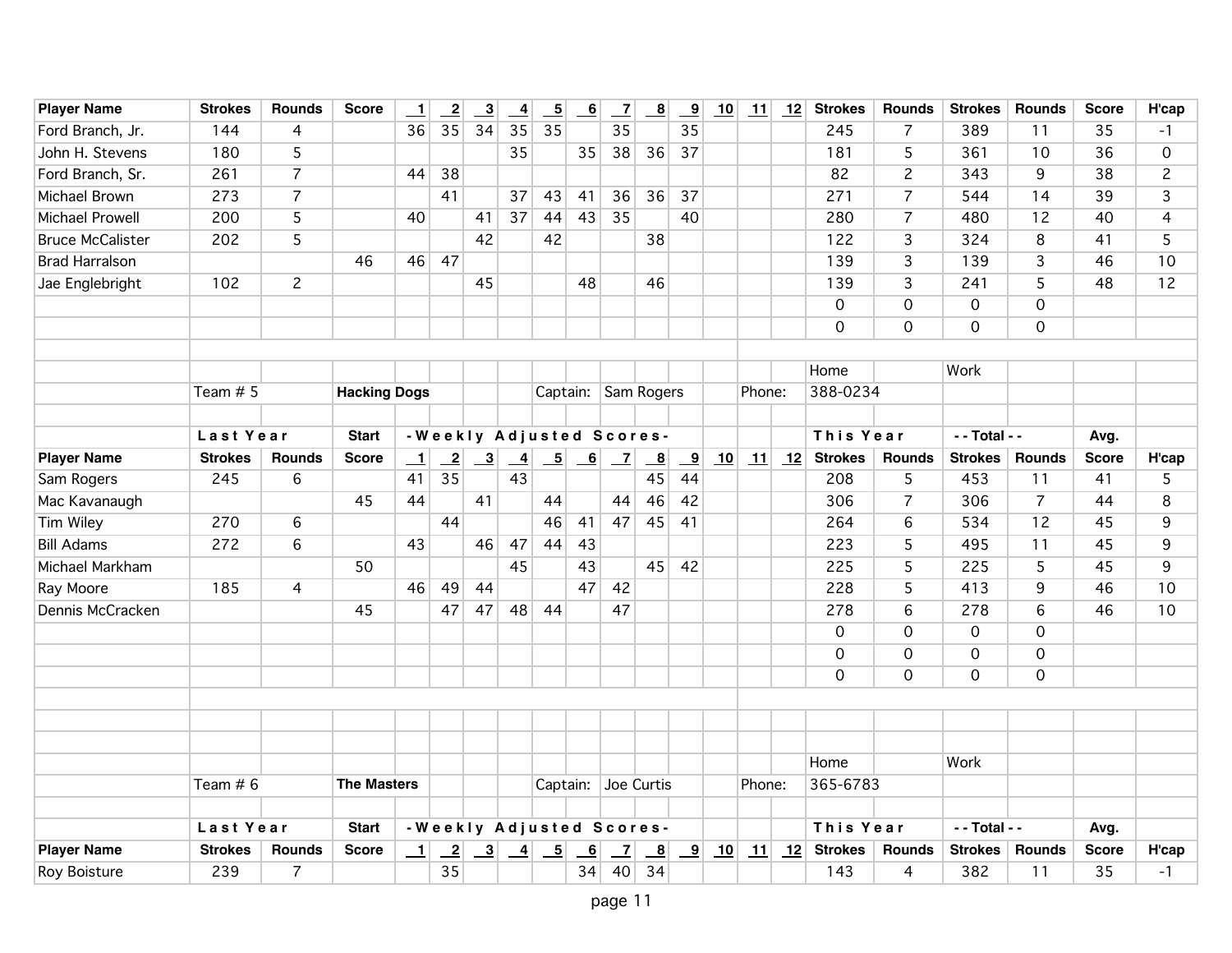| Jack Litchfield       |                |                | 39                        | 38               |                            |                                                             | 36              | 35                       |                |                | 39                      |                         |    |        |    | 187                               | 5               | 187             | 5              | 37           | $\mathbf 1$    |
|-----------------------|----------------|----------------|---------------------------|------------------|----------------------------|-------------------------------------------------------------|-----------------|--------------------------|----------------|----------------|-------------------------|-------------------------|----|--------|----|-----------------------------------|-----------------|-----------------|----------------|--------------|----------------|
| Robin Scott           |                |                | 39                        |                  |                            | 36                                                          | 37              |                          | 37             |                | 40                      |                         |    |        |    | 189                               | 5               | 189             | 5              | 38           | $\overline{c}$ |
| Joe Curtis            | 287            | $\overline{7}$ |                           | 40               | 41                         | 43                                                          | 40              |                          | 43             |                | 44                      | 39                      |    |        |    | 290                               | $\overline{7}$  | 577             | 14             | 41           | 5              |
| Pat Dixon             |                |                | 48                        |                  | 47                         | 46                                                          |                 |                          |                | 44             |                         |                         |    |        |    | 185                               | $\overline{4}$  | 185             | $\overline{4}$ | 46           | 10             |
| <b>Jeff Capps</b>     |                |                | 48                        |                  |                            |                                                             |                 | 45                       |                | 47             |                         | 47                      |    |        |    | 187                               | 4               | 187             | 4              | 47           | 11             |
| Randy Major           |                |                | 46                        | 49               |                            | 47                                                          |                 | 50                       | 46             |                |                         | 45                      |    |        |    | 283                               | 6               | 283             | 6              | 47           | 11             |
| Frank Walker          | 192            | $\overline{4}$ |                           | 46               | 51                         |                                                             | 46              | 48                       |                | 46             |                         | 51                      |    |        |    | 288                               | 6               | 480             | 10             | 48           | 12             |
|                       |                |                |                           |                  |                            |                                                             |                 |                          |                |                |                         |                         |    |        |    | $\mathbf 0$                       | $\overline{0}$  | $\overline{0}$  | $\overline{0}$ |              |                |
|                       |                |                |                           |                  |                            |                                                             |                 |                          |                |                |                         |                         |    |        |    | $\mathbf 0$                       | $\mathsf{O}$    | $\mathbf 0$     | $\mathbf 0$    |              |                |
|                       |                |                |                           |                  |                            |                                                             |                 |                          |                |                |                         |                         |    |        |    |                                   |                 |                 |                |              |                |
|                       |                |                |                           |                  |                            |                                                             |                 |                          |                |                |                         |                         |    |        |    | Home                              |                 | Work            |                |              |                |
|                       | Team #7        |                | <b>Rulers of the Ruff</b> |                  |                            |                                                             |                 |                          |                |                | Captain: Mike Boyd      |                         |    | Phone: |    | 365-3367                          |                 | 798-4198        |                |              |                |
|                       |                |                |                           |                  |                            |                                                             |                 |                          |                |                |                         |                         |    |        |    |                                   |                 |                 |                |              |                |
|                       | Last Year      |                | <b>Start</b>              |                  |                            | - Weekly Adjusted Scores-                                   |                 |                          |                |                |                         |                         |    |        |    | This Year                         |                 | - - Total - -   |                | Avg.         |                |
| <b>Player Name</b>    | <b>Strokes</b> | <b>Rounds</b>  | <b>Score</b>              | $\perp$          | $\overline{\phantom{2}}^2$ | $\overline{3}$                                              | $\overline{-4}$ | $\overline{\phantom{0}}$ | 6              | $\overline{z}$ | $\overline{\mathbf{g}}$ | $\overline{9}$          | 10 | 11     | 12 | <b>Strokes</b>                    | <b>Rounds</b>   | <b>Strokes</b>  | <b>Rounds</b>  | <b>Score</b> | H'cap          |
| <b>Bruce Farmer</b>   | 107            | 3              |                           | 33               | 37                         | $\overline{38}$                                             |                 | 38                       |                |                | 39                      |                         |    |        |    | 185                               | 5               | 292             | $\,8\,$        | 37           | $\mathbf{1}$   |
| Ronnie Cash           | 193            | 5              |                           | 40               |                            |                                                             | 42              |                          |                | 40             |                         | 41                      |    |        |    | 163                               | 4               | 356             | 9              | 40           | 4              |
| Chip Hutcheson        | 163            | 4              |                           |                  | 45                         |                                                             | 41              | 40                       | 35             | 41             |                         | 37                      |    |        |    | 239                               | 6               | 402             | 10             | 40           | $\overline{4}$ |
| Ricky Watson          | 162            | $\overline{4}$ |                           | 41               |                            |                                                             |                 |                          | 45             |                |                         |                         |    |        |    | 86                                | $\overline{c}$  | 248             | 6              | 41           | 5              |
| <b>Ricky Gray</b>     | 216            | 5              |                           |                  |                            |                                                             |                 |                          |                |                | 42                      |                         |    |        |    | 42                                | $\mathbf{1}$    | 258             | $6\phantom{a}$ | 43           | $\overline{7}$ |
| Mike Boyd             | 227            | 5              |                           |                  |                            | 44                                                          |                 | 42                       | 41             | 44             | 43                      | 42                      |    |        |    | 256                               | 6               | 483             | 11             | 44           | 8              |
| Rodney Murphy         | 263            | 6              |                           |                  |                            | 50                                                          | 40              |                          |                |                |                         | 51                      |    |        |    | 141                               | 3               | 404             | 9              | 45           | 9              |
| <b>Richard Coffey</b> | 231            | 5              |                           | 42               | 46                         |                                                             | 43              |                          |                |                | 45                      |                         |    |        |    | 176                               | $\overline{4}$  | 407             | 9              | 45           | 9              |
| <b>Todd Griffin</b>   | 189            | 4              |                           |                  | 45                         | 42                                                          |                 | 46                       | 42             | 44             |                         |                         |    |        |    | 219                               | 5               | 408             | 9              | 45           | 9              |
|                       |                |                |                           |                  |                            |                                                             |                 |                          |                |                |                         |                         |    |        |    | $\mathbf 0$                       | 0               | $\mathbf 0$     | $\Omega$       |              |                |
|                       |                |                |                           |                  |                            |                                                             |                 |                          |                |                |                         |                         |    |        |    |                                   |                 |                 |                |              |                |
|                       |                |                |                           |                  |                            |                                                             |                 |                          |                |                |                         |                         |    |        |    |                                   |                 |                 |                |              |                |
|                       |                |                |                           |                  |                            |                                                             |                 |                          |                |                |                         |                         |    |        |    |                                   |                 |                 |                |              |                |
|                       |                |                |                           |                  |                            |                                                             |                 |                          |                |                |                         |                         |    |        |    | Home                              |                 | Work            |                |              |                |
|                       | Team # 8       |                | <b>Laid Back Bunch</b>    |                  |                            |                                                             |                 | Captain:                 |                |                | Jack Blackburn          |                         |    | Phone: |    | 365-2584                          |                 | 625-0543 (cell) |                |              |                |
|                       |                |                |                           |                  |                            |                                                             |                 |                          |                |                |                         |                         |    |        |    |                                   |                 |                 |                |              |                |
|                       | Last Year      |                | <b>Start</b>              |                  |                            | -Weekly Adjusted Scores-                                    |                 |                          |                |                |                         |                         |    |        |    | This Year                         |                 | - - Total - -   |                | Avg.         |                |
| <b>Player Name</b>    | <b>Strokes</b> | <b>Rounds</b>  | <b>Score</b>              | $\mathbf{\perp}$ |                            | $\begin{array}{ c c c } \hline 2 & 3 \\ \hline \end{array}$ | $\overline{-4}$ | $\overline{\phantom{0}}$ | $\overline{6}$ | $\mathbf{Z}$   | $\overline{\mathbf{8}}$ | $\overline{\mathbf{9}}$ | 10 |        |    | $\boxed{11}$ $\boxed{12}$ Strokes | <b>Rounds</b>   | <b>Strokes</b>  | <b>Rounds</b>  | <b>Score</b> | H'cap          |
| <b>Torey Hammett</b>  | 223            | 6              |                           |                  |                            |                                                             | 39              |                          | 36             | 40             |                         |                         |    |        |    | 115                               | 3               | 338             | 9              | 38           | $\overline{2}$ |
| <b>Billy Johnson</b>  | 37             | $\mathbf{1}$   |                           | 39               |                            | 39                                                          |                 |                          | 40             | 37             |                         | 41                      |    |        |    | 196                               | 5               | 233             | 6              | 39           | 3              |
| Mark Blackburn        |                |                | 42                        | 34               | 42                         |                                                             |                 | 40                       |                |                | 42                      | 41                      |    |        |    | 241                               | $6\overline{6}$ | 241             | 6              | 40           | $\overline{4}$ |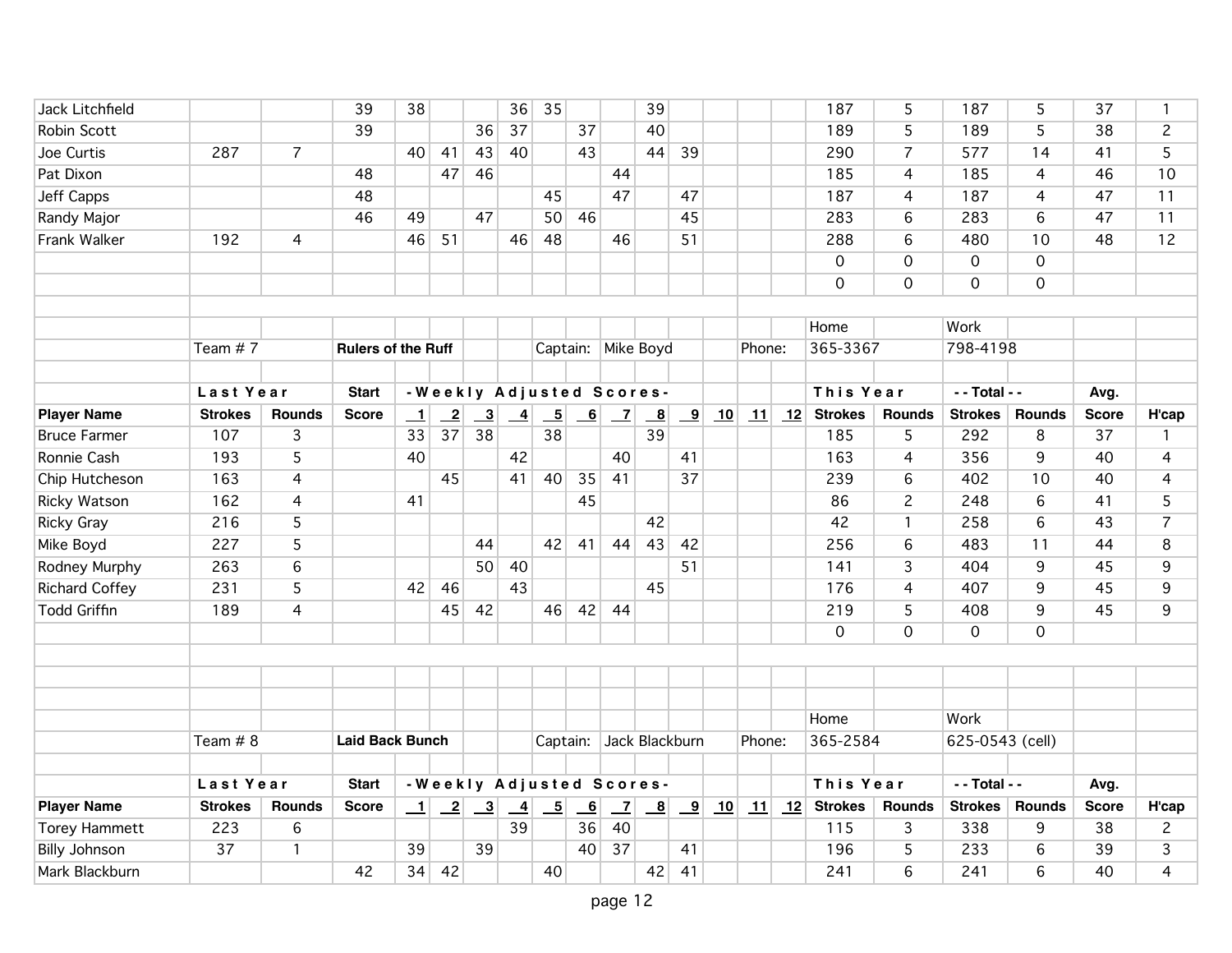| Jack Blackburn       | 117            | 3              |                                              | 39        |                         | 42 |    | 41       |               |                |                          | 42           |    |        |    | 164            | 4                   | 281             | $\overline{7}$      | 40              | 4              |
|----------------------|----------------|----------------|----------------------------------------------|-----------|-------------------------|----|----|----------|---------------|----------------|--------------------------|--------------|----|--------|----|----------------|---------------------|-----------------|---------------------|-----------------|----------------|
| Mike Dearing         | 198            | 5              |                                              |           |                         |    |    | 41       |               |                | 40                       |              |    |        |    | 81             | $\overline{c}$      | 279             | $\overline{7}$      | 40              | 4              |
| Mac Nelson           | 326            | 8              |                                              |           | 42                      | 42 | 43 |          | 45            | 40             | 41                       |              |    |        |    | 253            | 6                   | 579             | 14                  | 41              | 5              |
| John Brown           | 177            | $\overline{4}$ |                                              |           | 46                      |    | 45 |          |               |                | 43                       |              |    |        |    | 134            | 3                   | 311             | $\overline{7}$      | 44              | 8              |
| Dane Hodges          | 319            | $\overline{7}$ |                                              | 48        | 44                      | 43 | 45 | 48       | 44            | 40             |                          | 38           |    |        |    | 350            | 8                   | 669             | 15                  | 45              | 9              |
|                      |                |                |                                              |           |                         |    |    |          |               |                |                          |              |    |        |    | $\mathbf{O}$   | $\mathbf 0$         | $\mathbf 0$     | $\mathbf 0$         |                 |                |
|                      |                |                |                                              |           |                         |    |    |          |               |                |                          |              |    |        |    | $\mathsf{O}$   | $\mathbf 0$         | $\mathsf{O}$    | $\mathbf 0$         |                 |                |
|                      |                |                |                                              |           |                         |    |    |          |               |                |                          |              |    |        |    |                |                     |                 |                     |                 |                |
|                      |                |                |                                              |           |                         |    |    |          |               |                |                          |              |    |        |    | Home           |                     | Work            |                     |                 |                |
|                      | Team $# 9$     |                |                                              |           |                         |    |    | Captain: |               |                |                          |              |    | Phone: |    |                |                     |                 |                     |                 |                |
|                      |                |                |                                              |           |                         |    |    |          |               |                |                          |              |    |        |    |                |                     |                 |                     |                 |                |
|                      | Last Year      |                | <b>Start</b>                                 |           |                         |    |    |          |               |                | -Weekly Adjusted Scores- |              |    |        |    | This Year      |                     | $-$ - Total - - |                     | Avg.            |                |
| <b>Player Name</b>   | <b>Strokes</b> | <b>Rounds</b>  | <b>Score</b>                                 | $\perp$   |                         |    |    |          |               |                |                          | 9            | 10 | 11     | 12 | <b>Strokes</b> | <b>Rounds</b>       | Strokes         | <b>Rounds</b>       | <b>Score</b>    | H'cap          |
|                      |                |                |                                              |           |                         |    |    |          |               |                |                          |              |    |        |    | 0              | 0                   | $\mathbf 0$     | $\mathsf{O}\xspace$ |                 |                |
|                      |                |                |                                              |           |                         |    |    |          |               |                |                          |              |    |        |    | $\mathbf 0$    | $\mathsf{O}\xspace$ | $\mathbf 0$     | $\mathsf{O}\xspace$ |                 |                |
|                      |                |                |                                              |           |                         |    |    |          |               |                |                          |              |    |        |    | $\overline{0}$ | $\mathbf 0$         | $\mathsf{O}$    | $\overline{0}$      |                 |                |
|                      |                |                |                                              |           |                         |    |    |          |               |                |                          |              |    |        |    | $\mathbf 0$    | $\mathbf 0$         | $\mathbf 0$     | $\mathbf 0$         |                 |                |
|                      |                |                |                                              |           |                         |    |    |          |               |                |                          |              |    |        |    | $\mathbf 0$    | $\mathsf{O}\xspace$ | $\mathsf{O}$    | $\mathbf 0$         |                 |                |
|                      |                |                |                                              |           |                         |    |    |          |               |                |                          |              |    |        |    | $\mathbf 0$    | $\mathbf 0$         | $\mathbf 0$     | $\overline{0}$      |                 |                |
|                      |                |                |                                              |           |                         |    |    |          |               |                |                          |              |    |        |    |                |                     |                 |                     |                 |                |
|                      |                |                |                                              |           |                         |    |    |          |               |                |                          |              |    |        |    |                |                     |                 |                     |                 |                |
|                      |                |                | <b>MEN'S GOLF LEAGUE HANDICAP STATISTICS</b> |           |                         |    |    |          |               |                |                          |              |    |        |    |                |                     |                 |                     |                 |                |
|                      |                |                |                                              |           |                         |    |    |          | Final 7/20/06 |                |                          |              |    |        |    |                |                     |                 |                     |                 |                |
|                      |                |                |                                              |           |                         |    |    |          |               |                |                          |              |    |        |    | Home           |                     | Work            |                     |                 |                |
|                      | Team $# 1$     |                | <b>The Assassins</b>                         |           |                         |    |    |          |               |                | Captain: Fred Foltz      |              |    | Phone: |    | 365-9006       |                     | 365-5541        |                     |                 |                |
|                      |                |                |                                              |           |                         |    |    |          |               |                |                          |              |    |        |    |                |                     |                 |                     |                 |                |
|                      | Last Year      |                | <b>Start</b>                                 |           |                         |    |    |          |               |                | -Weekly Adjusted Scores- |              |    |        |    | This Year      |                     | - - Total - -   |                     | Avg.            |                |
| <b>Player Name</b>   | <b>Strokes</b> | Rounds         | <b>Score</b>                                 | $\vert$ 1 | $\overline{\mathbf{c}}$ | 3  | 4  | 5        | 6             | $\overline{7}$ | 8                        | $\mathbf{9}$ | 10 | 11     |    | 12 Strokes     | Rounds              | Strokes         | <b>Rounds</b>       | <b>Score</b>    | H'cap          |
| <b>Billy Boyd</b>    | 146            | 4              |                                              | 36        |                         |    |    | 36       |               | 36             | 38                       | 36           | 38 |        |    | 220            | $6\phantom{a}$      | 366             | 10                  | 37              | $\mathbf{1}$   |
| <b>Irl Stevens</b>   | 221            | 6              |                                              |           | 38                      |    | 40 |          |               |                | 39                       |              | 37 |        |    | 154            | $\overline{4}$      | 375             | 10                  | 38              | $\overline{c}$ |
| <b>Buddy Cash</b>    | 186            | 5              |                                              | 37        |                         |    | 40 | 39       | 39            |                | $\overline{37}$          |              | 38 |        |    | 230            | 6                   | 416             | 11                  | $\overline{38}$ | $\overline{c}$ |
| Larry Long           | 198            | $\overline{5}$ |                                              |           | 40                      |    |    |          | 36            | 37             |                          | 41           |    |        |    | 154            | $\overline{4}$      | 352             | 9                   | 39              | $\overline{3}$ |
| <b>Fred Foltz</b>    | 168            | 4              |                                              |           | 38                      |    |    | 39       |               | 37             |                          |              | 39 |        |    | 153            | $\overline{4}$      | 321             | 8                   | 40              | 4              |
| Jack Kennedy         | 246            | $\,6$          |                                              | 47        |                         |    |    | 47       |               | 42             |                          |              |    |        |    | 136            | 3                   | 382             | 9                   | 42              | $\,6$          |
| Jay Davis            | 134            | $\overline{3}$ |                                              | 41        |                         |    | 43 |          |               |                | 45                       | 42           |    |        |    | 171            | $\overline{4}$      | 305             | $\overline{7}$      | 44              | 8              |
| <b>Bunny Stevens</b> |                |                | 47                                           |           | 46                      |    | 42 |          |               |                |                          | 45           |    |        |    | 180            | $\overline{4}$      | 180             | $\overline{4}$      | 45              | 9              |
|                      |                |                |                                              |           |                         |    |    |          |               |                |                          |              |    |        |    |                |                     |                 |                     |                 |                |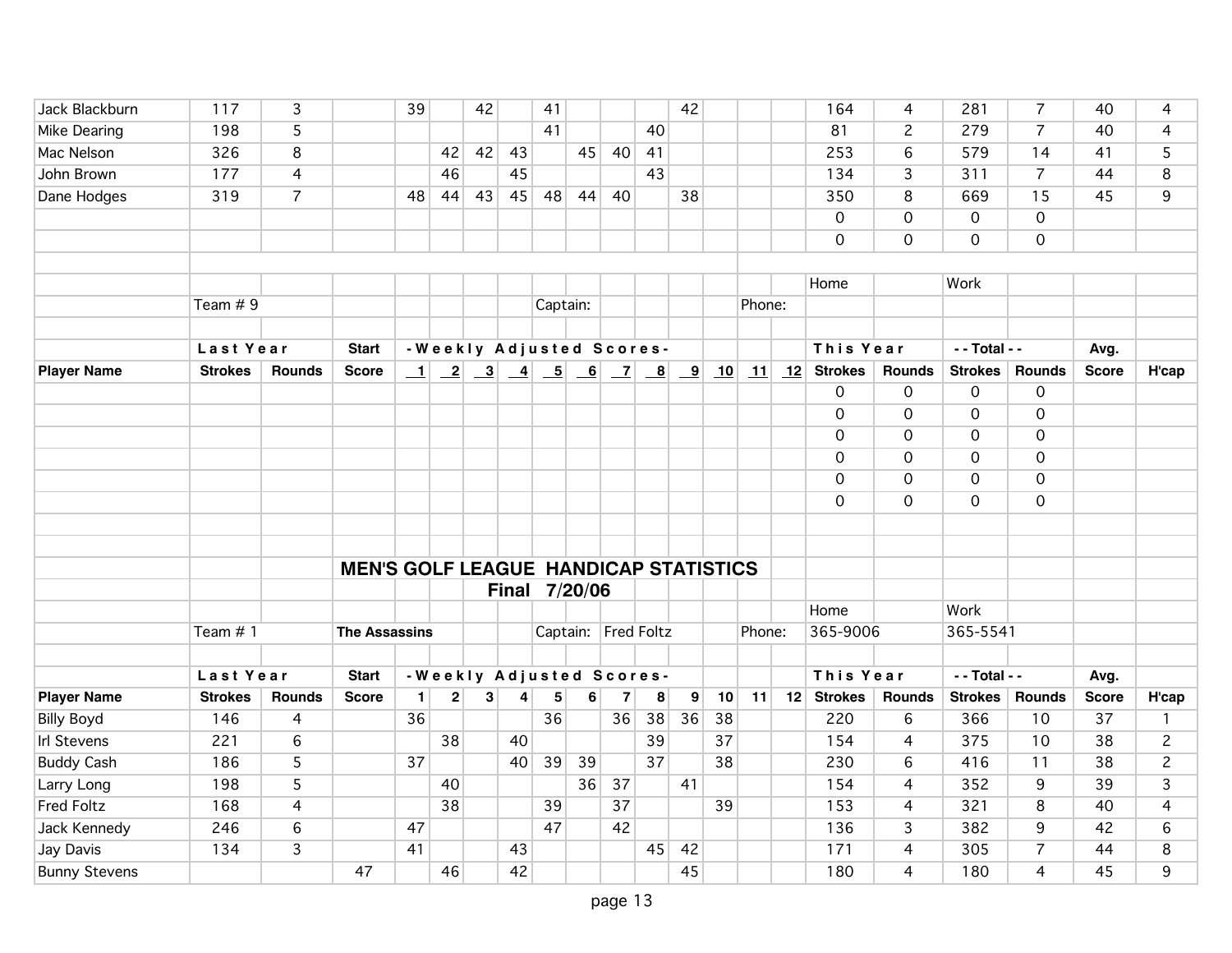|                        |                |                       |                     |         |                 |                         |                 |                           |                           |                          |                         |                         |    |        |    | $\mathbf 0$<br>$\mathbf 0$ | $\mathbf 0$<br>$\mathbf 0$ | $\mathbf 0$<br>$\mathbf 0$ | $\mathbf 0$<br>$\mathsf{O}$ |              |                |
|------------------------|----------------|-----------------------|---------------------|---------|-----------------|-------------------------|-----------------|---------------------------|---------------------------|--------------------------|-------------------------|-------------------------|----|--------|----|----------------------------|----------------------------|----------------------------|-----------------------------|--------------|----------------|
|                        |                |                       |                     |         |                 |                         |                 |                           |                           |                          |                         |                         |    |        |    | $\mathbf 0$                | $\mathbf 0$                | $\mathbf 0$                | $\mathbf 0$                 |              |                |
| Roy McDaniel           | 92             | $\mathbf{2}^{\prime}$ |                     | 50      |                 | 51                      |                 |                           | 50                        |                          | 50                      |                         |    |        |    | 201                        | $\overline{4}$             | 293                        | 6                           | 49           | 13             |
| Mike Wheatley          |                |                       | 50                  |         | 45              |                         |                 |                           |                           | 44                       |                         |                         | 49 |        |    | 188                        | $\overline{4}$             | 188                        | $\overline{4}$              | 47           | 11             |
| <b>Eddie Sullenger</b> | 267            | $\,6$                 |                     | 47      |                 |                         |                 | 45                        | 42                        | 46                       |                         | 47                      | 42 |        |    | 269                        | $\,6$                      | 536                        | 12                          | 45           | 9              |
| Scott Seibert          | 298            | $\overline{7}$        |                     | 44      | 42              | 41                      |                 | 40                        | 38                        |                          | 41                      | 43                      |    |        |    | 289                        | $\overline{7}$             | 587                        | 14                          | 42           | $6\phantom{a}$ |
| <b>Greg Grindstaff</b> | 127            | $\overline{3}$        |                     |         |                 |                         |                 | 35                        | 43                        |                          |                         | 42                      |    |        |    | 120                        | $\overline{3}$             | 247                        | 6                           | 41           | $\overline{5}$ |
| David Forrester        | 197            | $\overline{5}$        |                     |         | 42              | 39                      |                 |                           |                           | 36                       | $\overline{36}$         |                         | 36 |        |    | 189                        | 5                          | 386                        | 10                          | 39           | 3              |
| David Sullenger        | 182            | 5                     |                     | 36      | 37              | 36                      |                 | 38                        |                           | 43                       | 39                      | 39                      | 38 |        |    | 306                        | 8                          | 488                        | 13                          | 38           | $\mathbf{2}$   |
| <b>Player Name</b>     | <b>Strokes</b> | Rounds                | <b>Score</b>        | $\perp$ | $\overline{-2}$ | $\overline{\mathbf{3}}$ | $\overline{-4}$ | $\underline{\phantom{a}}$ | $\underline{\phantom{a}}$ | $\overline{z}$           | $\overline{\mathbf{8}}$ | $\overline{\mathbf{9}}$ | 10 | 11     |    | $12$ Strokes               | Rounds                     | <b>Strokes</b>             | <b>Rounds</b>               | <b>Score</b> | H'cap          |
|                        | Last Year      |                       | <b>Start</b>        |         |                 |                         |                 |                           |                           | -Weekly Adjusted Scores- |                         |                         |    |        |    | This Year                  |                            | - - Total - -              |                             | Avg.         |                |
|                        |                |                       |                     |         |                 |                         |                 |                           |                           |                          |                         |                         |    |        |    |                            |                            |                            |                             |              |                |
|                        | Team $# 3$     |                       | <b>Young Oldies</b> |         |                 |                         |                 |                           |                           | Captain: Eddie Sullenger |                         |                         |    | Phone: |    | 365-3668                   |                            | 365-5526                   |                             |              |                |
|                        |                |                       |                     |         |                 |                         |                 |                           |                           |                          |                         |                         |    |        |    | Home                       |                            | Work                       |                             |              |                |
|                        |                |                       |                     |         |                 |                         |                 |                           |                           |                          |                         |                         |    |        |    |                            |                            |                            |                             |              |                |
|                        |                |                       |                     |         |                 |                         |                 |                           |                           |                          |                         |                         |    |        |    | $\overline{O}$             | $\overline{0}$             | $\overline{O}$             | $\overline{0}$              |              |                |
|                        |                |                       |                     |         |                 |                         |                 |                           |                           |                          |                         |                         |    |        |    | $\mathbf{O}$               | $\mathbf 0$                | $\mathbf 0$                | $\mathbf 0$                 |              |                |
|                        |                |                       |                     |         |                 |                         |                 |                           |                           |                          |                         |                         |    |        |    | $\mathbf 0$                | $\mathbf 0$                | $\mathbf 0$                | $\mathbf 0$                 |              |                |
|                        |                |                       |                     |         |                 |                         |                 |                           |                           |                          |                         |                         |    |        |    | $\mathbf 0$                | $\mathsf{O}\xspace$        | $\overline{0}$             | $\mathbf 0$                 |              |                |
|                        |                |                       |                     |         |                 |                         |                 |                           |                           |                          |                         |                         |    |        |    | $\mathbf 0$                | $\mathbf 0$                | $\overline{O}$             | $\mathbf 0$                 |              |                |
|                        |                |                       |                     |         |                 |                         |                 |                           |                           |                          |                         |                         |    |        |    | $\mathbf 0$                | $\mathbf 0$                | $\overline{0}$             | $\mathbf 0$                 |              |                |
|                        |                |                       |                     |         |                 |                         |                 |                           |                           |                          |                         |                         |    |        |    | $\mathbf 0$                | $\overline{0}$             | $\overline{0}$             | $\overline{O}$              |              |                |
|                        |                |                       |                     |         |                 |                         |                 |                           |                           |                          |                         |                         |    |        |    | $\mathbf 0$                | $\mathbf 0$                | $\mathbf 0$                | $\mathbf 0$                 |              |                |
|                        |                |                       |                     |         |                 |                         |                 |                           |                           |                          |                         |                         |    |        |    | $\mathbf 0$                | $\mathsf{O}\xspace$        | $\mathbf 0$                | $\overline{O}$              |              |                |
|                        |                |                       |                     |         |                 |                         |                 |                           |                           |                          |                         |                         |    |        |    | $\mathbf 0$                | $\mathbf 0$                | $\mathbf 0$                | $\mathbf 0$                 |              |                |
| <b>Player Name</b>     | <b>Strokes</b> | <b>Rounds</b>         | <b>Score</b>        |         |                 |                         |                 |                           |                           |                          |                         |                         | 10 | 11     | 12 | <b>Strokes</b>             | Rounds                     | <b>Strokes</b>             | Rounds                      | <b>Score</b> | H'cap          |
|                        | Last Year      |                       | <b>Start</b>        |         |                 |                         |                 |                           |                           | -Weekly Adjusted Scores- |                         |                         |    |        |    | This Year                  |                            | - - Total - -              |                             | Avg.         |                |
|                        |                |                       |                     |         |                 |                         |                 |                           |                           |                          |                         |                         |    |        |    |                            |                            |                            |                             |              |                |
|                        | Team $# 2$     |                       |                     |         |                 |                         |                 | Captain:                  |                           |                          |                         |                         |    | Phone: |    |                            |                            |                            |                             |              |                |
|                        |                |                       |                     |         |                 |                         |                 |                           |                           |                          |                         |                         |    |        |    | Home                       |                            | Work                       |                             |              |                |
|                        |                |                       |                     |         |                 |                         |                 |                           |                           |                          |                         |                         |    |        |    |                            |                            |                            |                             |              |                |
|                        |                |                       |                     |         |                 |                         |                 |                           |                           |                          |                         |                         |    |        |    |                            |                            |                            |                             |              |                |
|                        |                |                       |                     |         |                 |                         |                 |                           |                           |                          |                         |                         |    |        |    | 0                          | $\overline{0}$             | $\Omega$                   | $\overline{0}$              |              |                |
|                        |                |                       |                     |         |                 |                         |                 |                           |                           |                          |                         |                         |    |        |    | $\mathbf 0$                | $\mathbf 0$                | 0                          | 0                           |              |                |
|                        |                |                       |                     |         |                 |                         |                 |                           |                           |                          |                         |                         |    |        |    |                            |                            |                            |                             |              |                |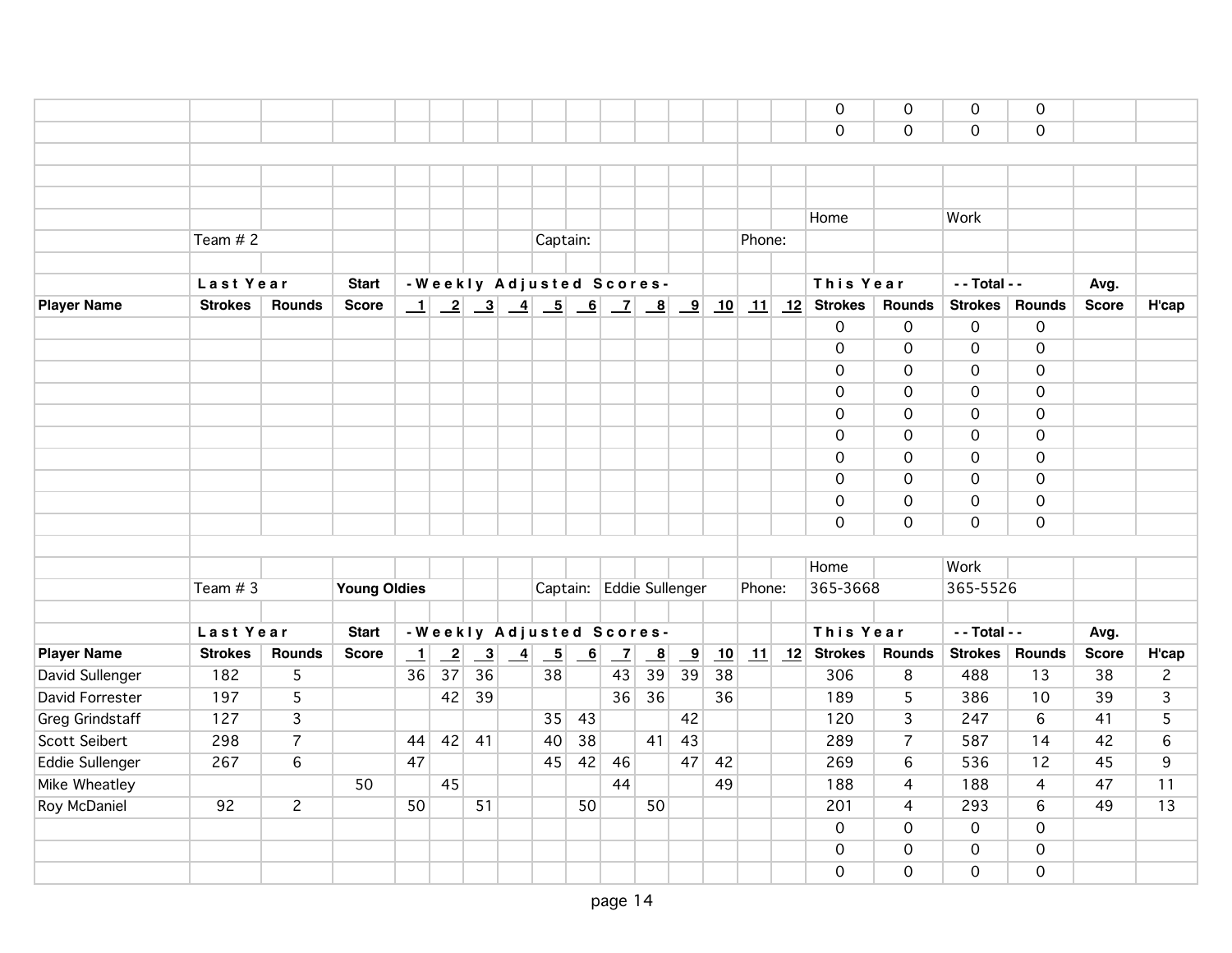|                         |                |                |                     |         |                           |                |                           |                          |                 |                      |                         |                         |    |        | Home                |                | Work                |                |              |                |
|-------------------------|----------------|----------------|---------------------|---------|---------------------------|----------------|---------------------------|--------------------------|-----------------|----------------------|-------------------------|-------------------------|----|--------|---------------------|----------------|---------------------|----------------|--------------|----------------|
|                         |                |                |                     |         |                           |                | Co-Captain:               |                          |                 |                      |                         | Ford Branch, Jr.        |    | Phone: | 365-6992            |                | 625-2178 (cell)     |                |              |                |
|                         | Team $# 4$     |                | <b>Shot Callers</b> |         |                           |                | Co-Captain:               |                          |                 |                      |                         | Ford Branch, Sr.        |    | Phone: | 365-9756            |                | 748-5202 (cell)     |                |              |                |
|                         | Last Year      |                | <b>Start</b>        |         |                           |                | - Weekly Adjusted Scores- |                          |                 |                      |                         |                         |    |        | This Year           |                | - - Total - -       |                | Avg.         |                |
| <b>Player Name</b>      | <b>Strokes</b> | <b>Rounds</b>  | <b>Score</b>        | $\perp$ | $\overline{-2}$           | $\overline{3}$ | $\overline{-4}$           | $\overline{\phantom{0}}$ | 6               | $\overline{z}$       | $\overline{\mathbf{8}}$ | $\overline{\mathbf{9}}$ | 10 | 11     | 12 Strokes          | <b>Rounds</b>  | <b>Strokes</b>      | <b>Rounds</b>  | <b>Score</b> | H'cap          |
| Ford Branch, Jr.        | 174            | 5              |                     | 36      |                           | 35             |                           | 38                       |                 |                      | 35                      |                         |    |        | 144                 | $\overline{4}$ | 318                 | 9              | 35           | $-1$           |
| John H. Stevens         | 254            | $\overline{7}$ |                     |         |                           | 33             | 41                        |                          |                 | 36                   |                         | 37                      | 33 |        | 180                 | 5              | 434                 | 12             | 36           | $\mathbf 0$    |
| Ford Branch, Sr.        | 156            | $\overline{4}$ |                     | 40      | 36                        | 38             | 34                        |                          |                 |                      | 38                      | 36                      | 39 |        | 261                 | $\overline{7}$ | 417                 | 11             | 38           | $\overline{c}$ |
| Michael Brown           |                |                | 40                  |         | 40                        |                |                           | 38                       |                 | 40                   | 40                      | 38                      | 37 |        | 273                 | 7              | 273                 | $\overline{7}$ | 39           | $\overline{3}$ |
| <b>Michael Prowell</b>  | 156            | $\overline{4}$ |                     |         | 41                        |                | 39                        | 41                       |                 | 42                   |                         |                         | 37 |        | 200                 | 5              | 356                 | 9              | 40           | $\overline{4}$ |
| <b>Bruce McCalister</b> | 246            | 6              |                     | 39      |                           | 45             | 43                        |                          |                 | 36                   | 39                      |                         |    |        | 202                 | $\overline{5}$ | 448                 | 11             | 41           | $\overline{5}$ |
| Jae Englebright         | 94             | $\overline{c}$ |                     |         | 50                        |                |                           |                          |                 |                      |                         | 52                      |    |        | 102                 | $\overline{c}$ | 196                 | $\overline{4}$ | 49           | 13             |
| Jim Moore               | 97             | $\overline{c}$ |                     | 51      |                           |                |                           | 47                       |                 |                      |                         |                         |    |        | 98                  | $\overline{c}$ | 195                 | $\overline{4}$ | 49           | 13             |
|                         |                |                |                     |         |                           |                |                           |                          |                 |                      |                         |                         |    |        | $\overline{0}$      | $\mathsf{O}$   | $\mathbf 0$         | $\mathbf 0$    |              |                |
|                         |                |                |                     |         |                           |                |                           |                          |                 |                      |                         |                         |    |        | $\mathbf 0$         | $\mathsf{O}$   | $\mathbf 0$         | $\mathbf 0$    |              |                |
|                         |                |                |                     |         |                           |                |                           |                          |                 |                      |                         |                         |    |        |                     |                |                     |                |              |                |
|                         |                |                |                     |         |                           |                |                           |                          |                 |                      |                         |                         |    |        | Home                |                | Work                |                |              |                |
|                         | Team $# 5$     |                | <b>Caddy Shack</b>  |         |                           |                |                           | Captain:                 |                 | <b>Willis Oliver</b> |                         |                         |    | Phone: | 365-3249            |                |                     |                |              |                |
|                         |                |                |                     |         |                           |                |                           |                          |                 |                      |                         |                         |    |        |                     |                |                     |                |              |                |
|                         | Last Year      |                | <b>Start</b>        |         |                           |                | - Weekly Adjusted Scores- |                          |                 |                      |                         |                         |    |        | This Year           |                | - - Total - -       |                | Ava.         |                |
| <b>Player Name</b>      | <b>Strokes</b> | <b>Rounds</b>  | <b>Score</b>        | $\perp$ | $\overline{\phantom{0}2}$ | $\frac{3}{2}$  | $\overline{-4}$           | $\overline{-5}$          | $\underline{6}$ | $\overline{z}$       | $\frac{8}{1}$           | $\overline{\mathbf{9}}$ | 10 | 11     | $12$ Strokes        | <b>Rounds</b>  | <b>Strokes</b>      | <b>Rounds</b>  | <b>Score</b> | H'cap          |
| <b>Brent Ladd</b>       | 0              | $\overline{O}$ | 40                  |         | 39                        |                | 36                        |                          | 38              |                      |                         |                         | 38 |        | 191                 | 5              | 191                 | 5              | 38           | $\overline{c}$ |
| <b>Eddie Tosh</b>       | 120            | $\overline{3}$ |                     | 39      |                           | 37             |                           |                          | 40              | 41                   | 42                      |                         |    |        | 199                 | 5              | 319                 | 8              | 40           | $\overline{4}$ |
| <b>Bobby Franklin</b>   | 129            | 3              |                     |         | 44                        |                | 43                        |                          |                 | 41                   |                         |                         |    |        | 128                 | 3              | 257                 | 6              | 43           | $\overline{7}$ |
| <b>Willis Oliver</b>    | 132            | 3              |                     |         | 47                        | 43             |                           | 44                       |                 | 43                   | 44                      |                         | 42 |        | 263                 | 6              | 395                 | 9              | 44           | 8              |
| Johnny Holloway         | 127            | 3              |                     | 49      |                           | 48             |                           | 45                       | 46              |                      | 44                      |                         | 46 |        | 278                 | 6              | 405                 | 9              | 45           | 9              |
| Denny Amundson          | 135            | 3              |                     | 52      |                           |                | 43                        | 44                       |                 |                      | 43                      |                         |    |        | 182                 | 4              | 317                 | $\overline{7}$ | 45           | 9              |
| Steve Boaz              | 279            | 6              |                     | 43      | 49                        | 45             |                           |                          | 43              |                      |                         |                         | 43 |        | 223                 | 5              | 502                 | 11             | 46           | 10             |
| <b>Steve Miller</b>     | 188            | 4              |                     |         |                           |                | 48                        | 43                       |                 | 50                   |                         |                         |    |        | 141                 | 3              | 329                 | $\overline{7}$ | 47           | 11             |
|                         |                |                |                     |         |                           |                |                           |                          |                 |                      |                         |                         |    |        | $\mathsf{O}\xspace$ | 0              | $\mathsf{O}\xspace$ | $\mathbf 0$    |              |                |
|                         |                |                |                     |         |                           |                |                           |                          |                 |                      |                         |                         |    |        | $\mathbf 0$         | $\mathsf{O}$   | $\mathbf 0$         | $\mathbf 0$    |              |                |
|                         |                |                |                     |         |                           |                |                           |                          |                 |                      |                         |                         |    |        |                     |                |                     |                |              |                |
|                         |                |                |                     |         |                           |                |                           |                          |                 |                      |                         |                         |    |        |                     |                |                     |                |              |                |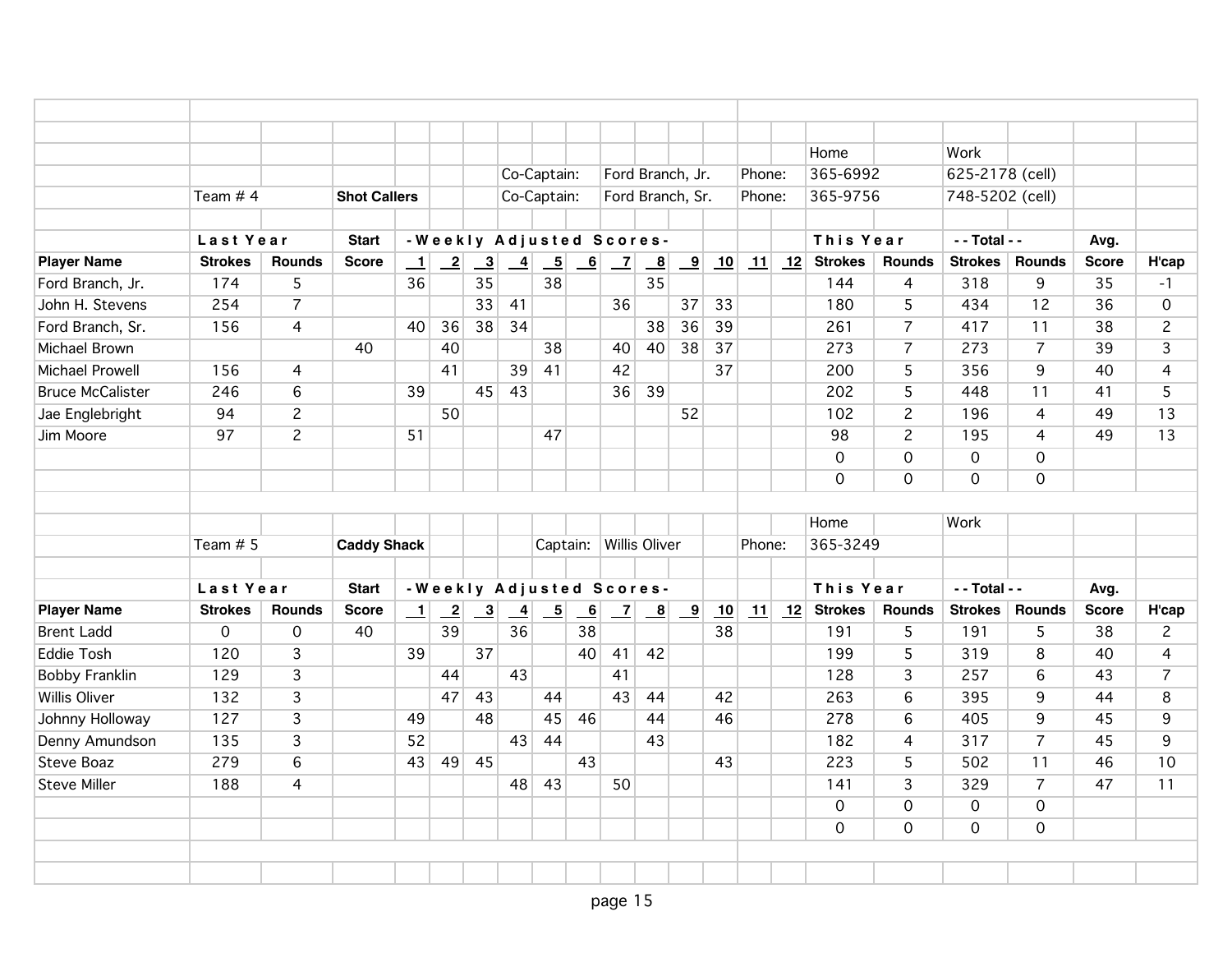|                       |                |                 |                           |         |    |                                                                            |    |                                                                                 |      |                |                         |                         |    |        | Home                |                | Work            |                |              |                |
|-----------------------|----------------|-----------------|---------------------------|---------|----|----------------------------------------------------------------------------|----|---------------------------------------------------------------------------------|------|----------------|-------------------------|-------------------------|----|--------|---------------------|----------------|-----------------|----------------|--------------|----------------|
|                       | Team $# 6$     |                 | <b>Strokers</b>           |         |    |                                                                            |    |                                                                                 |      |                | Captain: Bruce Farmer   |                         |    | Phone: | 365-9623            |                | 625-4926 (cell) |                |              |                |
|                       |                |                 |                           |         |    |                                                                            |    |                                                                                 |      |                |                         |                         |    |        |                     |                |                 |                |              |                |
|                       | Last Year      |                 | <b>Start</b>              |         |    |                                                                            |    | -Weekly Adjusted Scores-                                                        |      |                |                         |                         |    |        | This Year           |                | - - Total - -   |                | Avg.         |                |
| <b>Player Name</b>    | <b>Strokes</b> | <b>Rounds</b>   | <b>Score</b>              |         |    | $\begin{array}{ c c c c c c } \hline -1 & 2 & 3 & 4 \\ \hline \end{array}$ |    | $\boxed{5}$                                                                     | $-6$ | $\mathbf{Z}$   | $\mathbf{B}$            | $\overline{\mathbf{9}}$ | 10 | 11     | $\sqrt{12}$ Strokes | <b>Rounds</b>  | <b>Strokes</b>  | <b>Rounds</b>  | <b>Score</b> | H'cap          |
| <b>Bruce Farmer</b>   | 145            | 4               |                           |         |    |                                                                            |    | 36                                                                              |      | 37             |                         | 34                      |    |        | 107                 | 3              | 252             | $\overline{7}$ | 36           | $\mathbf{0}$   |
| Ken Rogers            | 231            | $6\overline{6}$ |                           |         | 40 |                                                                            |    |                                                                                 | 45   |                |                         | 38                      |    |        | 123                 | $\overline{3}$ | 354             | 9              | 39           | 3              |
| Ricky Watson          | 205            | 5               |                           |         |    | 43                                                                         |    | 39                                                                              |      |                | 41                      | 39                      |    |        | 162                 | $\overline{4}$ | 367             | 9              | 41           | 5              |
| Lee Stokes            |                |                 | 45                        |         |    | 41                                                                         |    | 43                                                                              |      |                | 44                      |                         |    |        | 173                 | 4              | 173             | 4              | 43           | $\overline{7}$ |
| <b>Charles Farmer</b> | 272            | 6               |                           |         |    | 46                                                                         | 48 |                                                                                 |      |                |                         |                         |    |        | 94                  | $\mathbf{2}$   | 366             | 8              | 46           | 10             |
| <b>Bobby East</b>     |                |                 | 44                        |         |    |                                                                            | 48 |                                                                                 |      |                |                         | 52                      |    |        | 144                 | 3              | 144             | 3              | 48           | 12             |
| Frank Walker          | 243            | 5               |                           |         | 49 |                                                                            |    | 45                                                                              | 50   |                | 48                      |                         |    |        | 192                 | $\overline{4}$ | 435             | 9              | 48           | 12             |
| C A Woodall           |                |                 | 48                        |         |    | 52                                                                         |    |                                                                                 | 52   |                |                         |                         |    |        | 152                 | $\overline{3}$ | 152             | $\overline{3}$ | 51           | 15             |
| Don Poindexter        | 307            | 6               |                           |         | 53 |                                                                            | 52 |                                                                                 | 51   |                |                         |                         |    |        | 156                 | 3              | 463             | 9              | 51           | 15             |
|                       |                |                 |                           |         |    |                                                                            |    |                                                                                 |      |                |                         |                         |    |        | 0                   | $\mathbf 0$    | $\mathbf{O}$    | $\mathbf 0$    |              |                |
|                       |                |                 |                           |         |    |                                                                            |    |                                                                                 |      |                |                         |                         |    |        |                     |                |                 |                |              |                |
|                       |                |                 |                           |         |    |                                                                            |    |                                                                                 |      |                |                         |                         |    |        | Home                |                | Work            |                |              |                |
|                       | Team #7        |                 | <b>Rulers of the Ruff</b> |         |    |                                                                            |    |                                                                                 |      |                | Captain: Mike Boyd      |                         |    | Phone: | 365-3367            |                | 798-4198        |                |              |                |
|                       |                |                 |                           |         |    |                                                                            |    |                                                                                 |      |                |                         |                         |    |        |                     |                |                 |                |              |                |
|                       | Last Year      |                 | <b>Start</b>              |         |    |                                                                            |    | -Weekly Adjusted Scores-                                                        |      |                |                         |                         |    |        | This Year           |                | $-$ - Total - - |                | Avg.         |                |
| <b>Player Name</b>    | <b>Strokes</b> | Rounds          | <b>Score</b>              | $\perp$ |    |                                                                            |    | $\begin{array}{ c c c c c c c c c } \hline 2 & 3 & 4 & 5 \\ \hline \end{array}$ | 6    | $\overline{z}$ | $\overline{\mathbf{8}}$ | $\overline{\mathbf{9}}$ | 10 | 11     | 12 Strokes          | <b>Rounds</b>  | <b>Strokes</b>  | <b>Rounds</b>  | <b>Score</b> | H'cap          |
| Ronnie Cash           | 201            | 5               |                           | 44      |    |                                                                            |    |                                                                                 | 37   | 37             | 36                      |                         | 39 |        | 193                 | 5              | 394             | 10             | 39           | $\overline{3}$ |
| Chip Hutcheson        | 205            | 5               |                           |         | 43 |                                                                            | 38 |                                                                                 |      |                |                         | 41                      | 41 |        | 163                 | $\overline{4}$ | 368             | 9              | 41           | 5              |
| Robby Thompson        |                |                 | 48                        | 43      |    |                                                                            |    |                                                                                 |      | 41             | 40                      |                         |    |        | 172                 | 4              | 172             | 4              | 43           | $\overline{7}$ |
| <b>Ricky Gray</b>     | 301            | $\overline{7}$  |                           |         | 43 | 43                                                                         |    |                                                                                 | 45   |                |                         | 42                      | 43 |        | 216                 | 5              | 517             | 12             | 43           | $\overline{7}$ |
| Rodney Murphy         | 136            | 3               |                           | 41      |    | 46                                                                         | 48 |                                                                                 | 43   | 43             |                         | 42                      |    |        | 263                 | 6              | 399             | 9              | 44           | 8              |
| Mike Boyd             | 231            | 5               |                           |         | 47 |                                                                            | 46 |                                                                                 |      | 46             | 44                      |                         | 44 |        | 227                 | 5              | 458             | 10             | 46           | 10             |
| <b>Richard Coffey</b> |                |                 | 50                        |         | 43 | 50                                                                         | 44 |                                                                                 |      |                |                         | 44                      |    |        | 231                 | 5              | 231             | 5              | 46           | 10             |
| <b>Todd Griffin</b>   | 279            | 6               |                           | 47      |    | 47                                                                         |    |                                                                                 | 47   |                | 48                      |                         |    |        | 189                 | $\overline{4}$ | 468             | 10             | 47           | 11             |
|                       |                |                 |                           |         |    |                                                                            |    |                                                                                 |      |                |                         |                         |    |        | 0                   | 0              | $\mathbf 0$     | $\mathbf 0$    |              |                |
|                       |                |                 |                           |         |    |                                                                            |    |                                                                                 |      |                |                         |                         |    |        | $\mathbf 0$         | $\mathbf 0$    | $\mathbf 0$     | $\mathbf 0$    |              |                |
|                       |                |                 |                           |         |    |                                                                            |    |                                                                                 |      |                |                         |                         |    |        |                     |                |                 |                |              |                |
|                       |                |                 |                           |         |    |                                                                            |    |                                                                                 |      |                |                         |                         |    |        |                     |                |                 |                |              |                |
|                       |                |                 |                           |         |    |                                                                            |    |                                                                                 |      |                |                         |                         |    |        |                     |                |                 |                |              |                |
|                       |                |                 |                           |         |    |                                                                            |    |                                                                                 |      |                |                         |                         |    |        | Home                |                | Work            |                |              |                |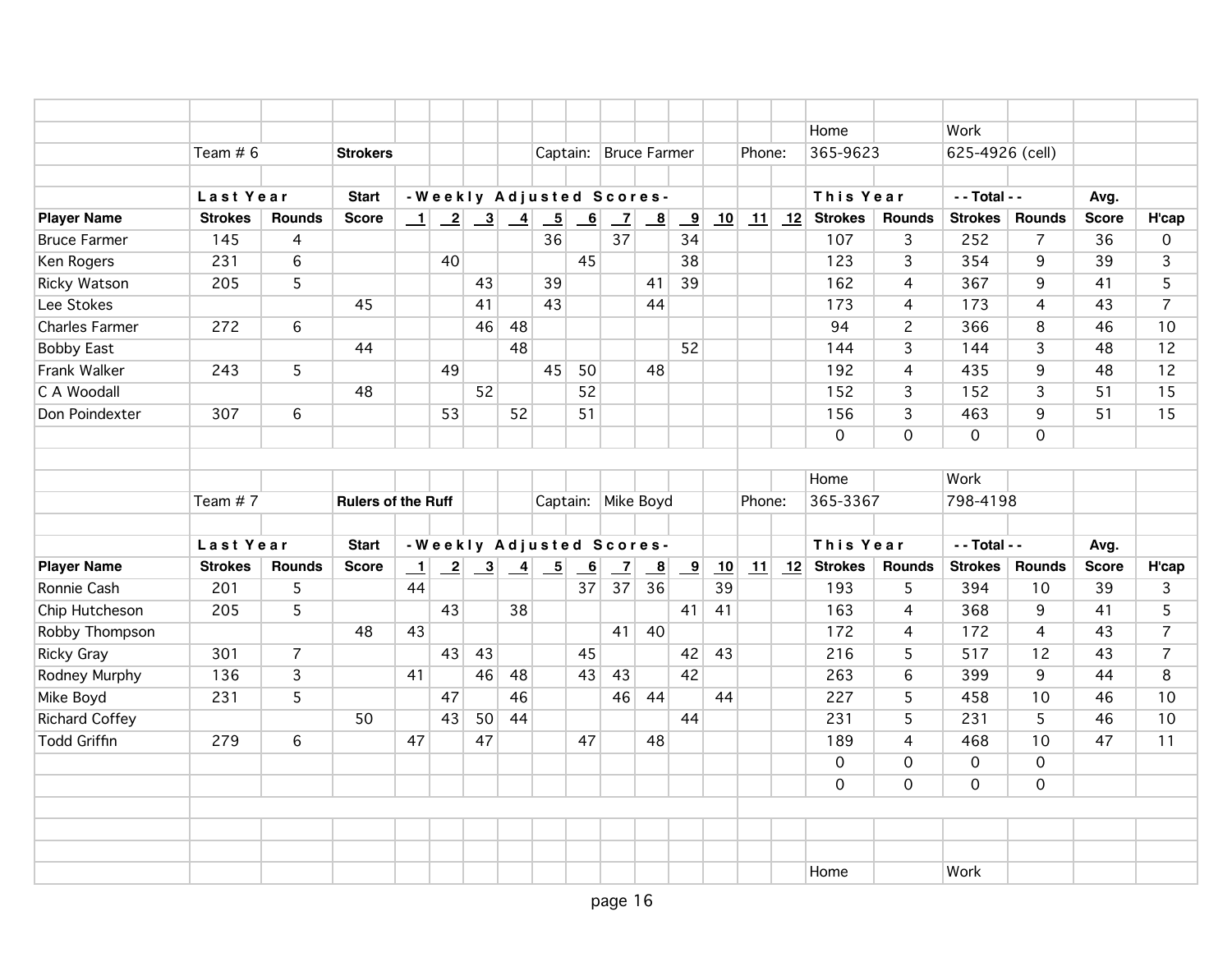|                                      | Team $# 8$     |                | <b>Laid Back Bunch</b> |         |                          |                                                             |                       |                                |                          |                 | Captain: Jack Blackburn   |                         |    | Phone: |         | 365-2584       |                | 625-0543 (cell) |                     |                    |                         |
|--------------------------------------|----------------|----------------|------------------------|---------|--------------------------|-------------------------------------------------------------|-----------------------|--------------------------------|--------------------------|-----------------|---------------------------|-------------------------|----|--------|---------|----------------|----------------|-----------------|---------------------|--------------------|-------------------------|
|                                      | Last Year      |                | <b>Start</b>           |         |                          |                                                             |                       |                                |                          |                 | -Weekly Adjusted Scores-  |                         |    |        |         | This Year      |                | - - Total - -   |                     |                    |                         |
|                                      | <b>Strokes</b> | <b>Rounds</b>  | <b>Score</b>           |         |                          |                                                             |                       |                                |                          |                 |                           |                         |    |        |         | <b>Strokes</b> | <b>Rounds</b>  | <b>Strokes</b>  | <b>Rounds</b>       | Avg.               |                         |
| <b>Player Name</b><br>Jack Blackburn | 148            | 4              |                        | $\perp$ |                          | $\begin{array}{ c c c } \hline 2 & 3 \\ \hline \end{array}$ | $\overline{-4}$<br>40 | $\overline{\phantom{0}}$<br>39 | $\overline{\phantom{0}}$ | $\vert$ $\vert$ | $\mathbf{B}$<br>38        | $\overline{9}$          | 10 |        | $11$ 12 | 117            | 3              | 265             | $\overline{7}$      | <b>Score</b><br>38 | H'cap<br>$\overline{c}$ |
|                                      |                |                |                        |         |                          |                                                             |                       |                                |                          |                 |                           |                         |    |        |         |                |                |                 |                     |                    |                         |
| <b>Billy Johnson</b>                 | 119            | $\overline{3}$ |                        | 37      |                          |                                                             |                       |                                |                          |                 |                           |                         |    |        |         | 37             | $\mathbf{1}$   | 156             | $\overline{4}$      | 39                 | $\overline{3}$          |
| <b>Torey Hammett</b>                 | 166            | 4              |                        |         | 40 <sup>1</sup>          | 37                                                          | 38                    | 34                             |                          |                 |                           | 37                      | 37 |        |         | 223            | 6              | 389             | 10                  | 39                 | $\overline{3}$          |
| Ralph Smith                          | 75             | $\overline{2}$ |                        |         |                          |                                                             | 42                    |                                | 45                       |                 |                           |                         |    |        |         | 87             | $\overline{2}$ | 162             | $\overline{4}$      | 41                 | $\overline{5}$          |
| Mike Dearing                         | 206            | 5              |                        |         | 41                       | 41                                                          |                       | 39                             |                          |                 | 41                        |                         | 36 |        |         | 198            | 5              | 404             | 10                  | 40                 | $\overline{4}$          |
| Mac Nelson                           | 291            | $\overline{7}$ |                        | 41      | 40                       | 39                                                          |                       | $\overline{41}$                | 41                       |                 | 40                        | 40                      | 44 |        |         | 326            | $\bf 8$        | 617             | 15                  | 41                 | $\overline{5}$          |
| John Brown                           | 214            | 5              |                        | 48      |                          |                                                             | 44                    |                                | 43                       |                 |                           | 42                      |    |        |         | 177            | 4              | 391             | 9                   | 43                 | $\overline{7}$          |
| Dane Hodges                          | 281            | 6              |                        | 45      | 46                       | 50                                                          |                       |                                | 45                       |                 | 47                        | 45                      | 41 |        |         | 319            | $\overline{7}$ | 600             | 13                  | 46                 | 10                      |
|                                      |                |                |                        |         |                          |                                                             |                       |                                |                          |                 |                           |                         |    |        |         | $\mathbf 0$    | 0              | $\mathbf 0$     | $\mathsf{O}$        |                    |                         |
|                                      |                |                |                        |         |                          |                                                             |                       |                                |                          |                 |                           |                         |    |        |         | $\mathbf 0$    | $\mathbf 0$    | $\mathbf 0$     | $\overline{0}$      |                    |                         |
|                                      |                |                |                        |         |                          |                                                             |                       |                                |                          |                 |                           |                         |    |        |         |                |                |                 |                     |                    |                         |
|                                      |                |                |                        |         |                          |                                                             |                       |                                |                          |                 |                           |                         |    |        |         | Home           |                | Work            |                     |                    |                         |
|                                      | Team $# 9$     |                | <b>Hacking Dogs</b>    |         |                          |                                                             |                       |                                |                          |                 | Captain: Sam Rogers       |                         |    | Phone: |         | 388-0234       |                |                 |                     |                    |                         |
|                                      |                |                |                        |         |                          |                                                             |                       |                                |                          |                 |                           |                         |    |        |         |                |                |                 |                     |                    |                         |
|                                      |                |                |                        |         |                          |                                                             |                       |                                |                          |                 |                           |                         |    |        |         |                |                |                 |                     |                    |                         |
|                                      | Last Year      |                | <b>Start</b>           |         | -Weekly Adjusted Scores- |                                                             |                       |                                |                          |                 |                           |                         |    |        |         | This Year      |                | - - Total - -   |                     | Avg.               |                         |
| <b>Player Name</b>                   | <b>Strokes</b> | <b>Rounds</b>  | <b>Score</b>           | $\perp$ | $\overline{-2}$          | $\overline{\phantom{a}3}$                                   | $\overline{-4}$       | $\overline{-5}$                | $\overline{-6}$          | $\mathbf{Z}$    | $\underline{\phantom{a}}$ | $\overline{\mathbf{9}}$ | 10 | 11     | 12      | <b>Strokes</b> | <b>Rounds</b>  | <b>Strokes</b>  | <b>Rounds</b>       | <b>Score</b>       | H'cap                   |
| Sam Rogers                           | 128            | 3              |                        | 45      |                          | 41                                                          | 40                    | 41                             |                          |                 |                           | 37                      | 41 |        |         | 245            | 6              | 373             | 9                   | 41                 | 5                       |
| Jerry Adams                          | 401            | 9              |                        | 44      |                          |                                                             |                       |                                | 44                       |                 |                           | 51                      | 43 |        |         | 182            | $\overline{4}$ | 583             | 13                  | 45                 | 9                       |
| <b>Bill Adams</b>                    |                |                | 44                     |         | 47                       |                                                             | 46                    |                                | 43                       | 47              |                           |                         | 45 |        |         | 272            | 6              | 272             | 6                   | 45                 | 9                       |
| Tim Wiley                            | 275            | 6              |                        |         | 43                       | 44                                                          |                       | 46                             | 45                       | 45              |                           |                         | 47 |        |         | 270            | 6              | 545             | 12                  | 45                 | 9                       |
| <b>Dick Whitsett</b>                 | 46             | $\mathbf{1}$   |                        |         |                          | 45                                                          | 48                    |                                |                          | 46              |                           | 44                      |    |        |         | 183            | $\overline{4}$ | 229             | 5                   | 46                 | 10                      |
| Ray Moore                            | 330            | $\overline{7}$ |                        |         | 50                       |                                                             | 44                    | 47                             | 44                       |                 |                           |                         |    |        |         | 185            | $\overline{4}$ | 515             | 11                  | 47                 | 11                      |
| Mo Morse                             | 285            | $\,6$          |                        | 44      |                          | 49                                                          |                       |                                |                          | 49              |                           |                         |    |        |         | 142            | 3              | 427             | 9                   | 47                 | 11                      |
| <b>Howard Stevens</b>                |                |                | 50                     | 54      | 49                       |                                                             |                       | 51                             |                          |                 |                           | 47                      |    |        |         | 251            | $\overline{5}$ | 251             | 5                   | 50                 | 14                      |
|                                      |                |                |                        |         |                          |                                                             |                       |                                |                          |                 |                           |                         |    |        |         | 0              | $\overline{0}$ | $\mathsf 0$     | $\mathsf{O}\xspace$ |                    |                         |
|                                      |                |                |                        |         |                          |                                                             |                       |                                |                          |                 |                           |                         |    |        |         | $\mathbf 0$    | $\mathbf 0$    | $\mathbf 0$     | $\mathbf 0$         |                    |                         |
|                                      |                |                |                        |         |                          |                                                             |                       |                                |                          |                 |                           |                         |    |        |         |                |                |                 |                     |                    |                         |
|                                      |                |                |                        |         |                          |                                                             |                       |                                |                          |                 |                           |                         |    |        |         |                |                |                 |                     |                    |                         |
|                                      |                |                |                        |         |                          |                                                             |                       |                                |                          |                 |                           |                         |    |        |         |                |                |                 |                     |                    |                         |
|                                      |                |                |                        |         |                          |                                                             |                       |                                |                          |                 |                           |                         |    |        |         | Home           |                | Work            |                     |                    |                         |
|                                      | Team $# 10$    |                | <b>The Masters</b>     |         |                          |                                                             |                       |                                |                          |                 | Captain: Joe Curtis       |                         |    | Phone: |         | 365-6783       |                |                 |                     |                    |                         |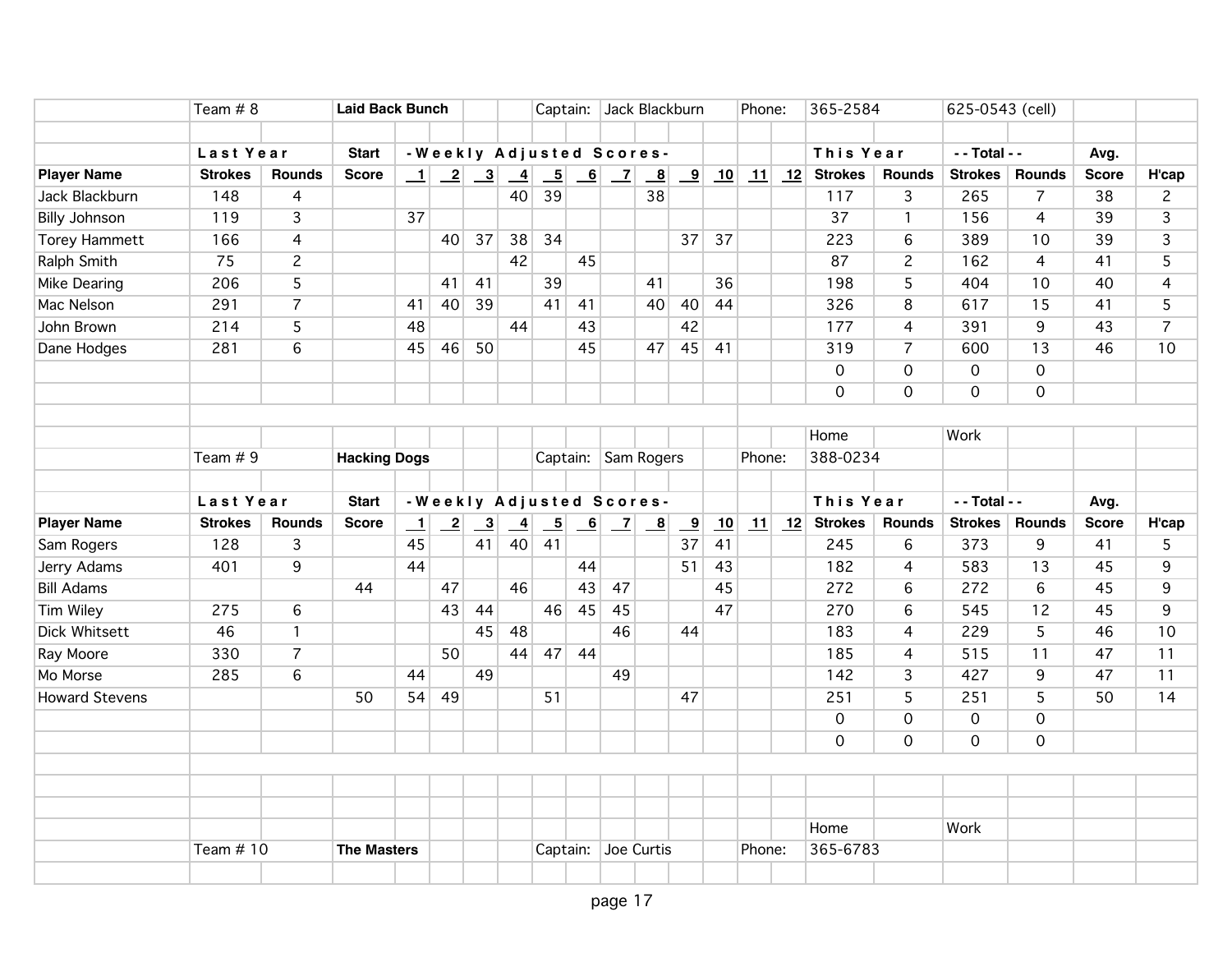|                      | Last Year      | <b>Start</b>    |                                              |         |                         |                                                             |               |                 | -Weekly Adjusted Scores- |                          |                         |               |    |        | This Year |                | - - Total - -  |                | Avg.           |              |                |
|----------------------|----------------|-----------------|----------------------------------------------|---------|-------------------------|-------------------------------------------------------------|---------------|-----------------|--------------------------|--------------------------|-------------------------|---------------|----|--------|-----------|----------------|----------------|----------------|----------------|--------------|----------------|
| <b>Player Name</b>   | <b>Strokes</b> | <b>Rounds</b>   | <b>Score</b>                                 | $\perp$ |                         | $\begin{array}{ c c c } \hline 2 & 3 \\ \hline \end{array}$ | $\frac{4}{1}$ | $\overline{-5}$ | $\overline{\phantom{0}}$ | $\overline{\phantom{0}}$ | $\overline{\mathbf{8}}$ | $\frac{9}{2}$ | 10 |        | $11$ 12   | <b>Strokes</b> | <b>Rounds</b>  | <b>Strokes</b> | <b>Rounds</b>  | <b>Score</b> | H'cap          |
| Roy Boisture         | 171            | 5               |                                              | 35      |                         |                                                             | 37            | 33              | 33                       | 35                       | 34                      | 32            |    |        |           | 239            | $\overline{7}$ | 410            | 12             | 34           | $-2$           |
| George Bareis        | 228            | 6               |                                              | 39      |                         | 40                                                          | 41            |                 |                          | 39                       |                         |               | 39 |        |           | 198            | 5              | 426            | 11             | 39           | 3              |
| <b>Tracy Wilhelm</b> | 80             | $\overline{2}$  |                                              |         |                         | 41                                                          | 43            |                 | 38                       | 37                       | 47                      | 41            | 41 |        |           | 288            | $\overline{7}$ | 368            | 9              | 41           | 5              |
| Joe Curtis           | 255            | 6               |                                              | 41      |                         | 40                                                          |               | 43              |                          | 42                       | 40 <sup>1</sup>         | 41            | 40 |        |           | 287            | $\overline{7}$ | 542            | 13             | 42           | 6              |
| Doug Stone           |                |                 | 44                                           |         |                         |                                                             |               | 44              | 40                       |                          |                         |               | 43 |        |           | 171            | $\overline{4}$ | 171            | 4              | 43           | $\overline{7}$ |
| Doug Blom            | 268            | $6\overline{6}$ |                                              | 44      |                         |                                                             | 44            |                 |                          |                          |                         |               |    |        |           | 88             | $\overline{2}$ | 356            | 8              | 45           | 9              |
| <b>Larry Doub</b>    |                |                 |                                              | 45      |                         | 47                                                          |               | 49              | 46                       |                          | 45                      | 42            |    |        |           | 274            | 6              | 274            | 6              | 46           | 10             |
|                      |                |                 |                                              |         |                         |                                                             |               |                 |                          |                          |                         |               |    |        |           | $\mathbf 0$    | 0              | $\mathbf 0$    | $\mathbf 0$    |              |                |
|                      |                |                 |                                              |         |                         |                                                             |               |                 |                          |                          |                         |               |    |        |           | $\mathbf 0$    | $\mathsf{O}$   | $\mathbf 0$    | $\mathbf 0$    |              |                |
|                      |                |                 |                                              |         |                         |                                                             |               |                 |                          |                          |                         |               |    |        |           | $\mathbf 0$    | $\overline{O}$ | $\mathbf 0$    | $\mathbf{O}$   |              |                |
|                      |                |                 |                                              |         |                         |                                                             |               |                 |                          |                          |                         |               |    |        |           |                |                |                |                |              |                |
|                      |                |                 |                                              |         |                         |                                                             |               |                 |                          |                          |                         |               |    |        |           |                |                |                |                |              |                |
|                      |                |                 |                                              |         |                         |                                                             |               |                 |                          |                          |                         |               |    |        |           |                |                |                |                |              |                |
|                      |                |                 |                                              |         |                         |                                                             |               |                 |                          |                          |                         |               |    |        |           |                |                |                |                |              |                |
|                      |                |                 | <b>MEN'S GOLF LEAGUE HANDICAP STATISTICS</b> |         |                         |                                                             |               |                 |                          |                          |                         |               |    |        |           |                |                |                |                |              |                |
|                      |                |                 |                                              |         |                         |                                                             | Final 7/22/05 |                 |                          |                          |                         |               |    |        |           |                |                |                |                |              |                |
|                      |                |                 |                                              |         |                         |                                                             |               |                 |                          |                          |                         |               |    |        |           | Home           |                | Work           |                |              |                |
|                      | Team #1        |                 | <b>The Assassins</b>                         |         |                         |                                                             |               |                 |                          | Captain: Fred Foltz      |                         |               |    | Phone: |           | 365-9006       |                | 365-5541       |                |              |                |
|                      |                |                 |                                              |         |                         |                                                             |               |                 |                          |                          |                         |               |    |        |           |                |                |                |                |              |                |
|                      | Last Year      |                 | <b>Start</b>                                 |         |                         |                                                             |               |                 |                          | -Weekly Adjusted Scores- |                         |               |    |        |           | This Year      |                | - - Total - -  |                | Avg.         |                |
| <b>Player Name</b>   | <b>Strokes</b> | <b>Rounds</b>   | <b>Score</b>                                 | $\vert$ | $\overline{\mathbf{c}}$ | 3                                                           | 4             | $5\overline{)}$ | 6                        | $\overline{7}$           | 8                       | 9             | 10 | 11     |           | 12 Strokes     | <b>Rounds</b>  | <b>Strokes</b> | <b>Rounds</b>  | <b>Score</b> | H'cap          |
| <b>Billy Boyd</b>    | 294            | 8               |                                              | 37      |                         |                                                             | 39            |                 | 37                       |                          |                         | 33            |    |        |           | 146            | $\overline{4}$ | 440            | 12             | 37           | $\mathbf{1}$   |
| <b>Irl Stevens</b>   | 226            | 6               |                                              |         | 40                      |                                                             | 36            |                 | 38                       | 35                       | 35                      | 37            |    |        |           | 221            | 6              | 447            | 12             | 37           | $\mathbf{1}$   |
| <b>Buddy Cash</b>    | 266            | $\overline{7}$  |                                              | 36      | 39                      |                                                             |               |                 |                          | 38                       | 35                      | 38            |    |        |           | 186            | 5              | 452            | 12             | 38           | $\overline{c}$ |
| Larry Long           | 154            | $\overline{4}$  |                                              |         | 40                      |                                                             |               | 44              | 41                       |                          | 37                      |               | 36 |        |           | 198            | 5              | 352            | 9              | 39           | $\overline{3}$ |
| <b>Fred Foltz</b>    | 119            | 3               |                                              |         |                         |                                                             | 42            | 41              | 45                       |                          |                         |               | 40 |        |           | 168            | 4              | 287            | $\overline{7}$ | 41           | 5              |
| Jack Kennedy         | 225            | 5               |                                              | 40      |                         |                                                             | 42            | 42              |                          | 39                       | 42                      |               | 41 |        |           | 246            | 6              | 471            | 11             | 43           | $\overline{7}$ |
| <b>Rick Lewis</b>    |                |                 | 42                                           | 44      |                         |                                                             |               | 46              |                          |                          |                         |               | 45 |        |           | 177            | $\overline{4}$ | 177            | $\overline{4}$ | 44           | 8              |
| Jay Davis            | 89             | $\mathbf{2}$    |                                              |         | 50                      |                                                             |               |                 |                          | 40                       |                         | 44            |    |        |           | 134            | $\mathbf{3}$   | 223            | 5              | 45           | 9              |
|                      |                |                 |                                              |         |                         |                                                             |               |                 |                          |                          |                         |               |    |        |           | $\overline{0}$ | $\overline{0}$ | $\overline{O}$ | $\overline{0}$ |              |                |
|                      |                |                 |                                              |         |                         |                                                             |               |                 |                          |                          |                         |               |    |        |           | $\mathbf 0$    | $\mathsf{O}$   | $\mathbf 0$    | $\mathbf 0$    |              |                |
|                      |                |                 |                                              |         |                         |                                                             |               |                 |                          |                          |                         |               |    |        |           |                |                |                |                |              |                |
|                      |                |                 |                                              |         |                         |                                                             |               |                 |                          |                          |                         |               |    |        |           |                |                |                |                |              |                |
|                      |                |                 |                                              |         |                         |                                                             |               |                 |                          |                          |                         |               |    |        |           |                |                |                |                |              |                |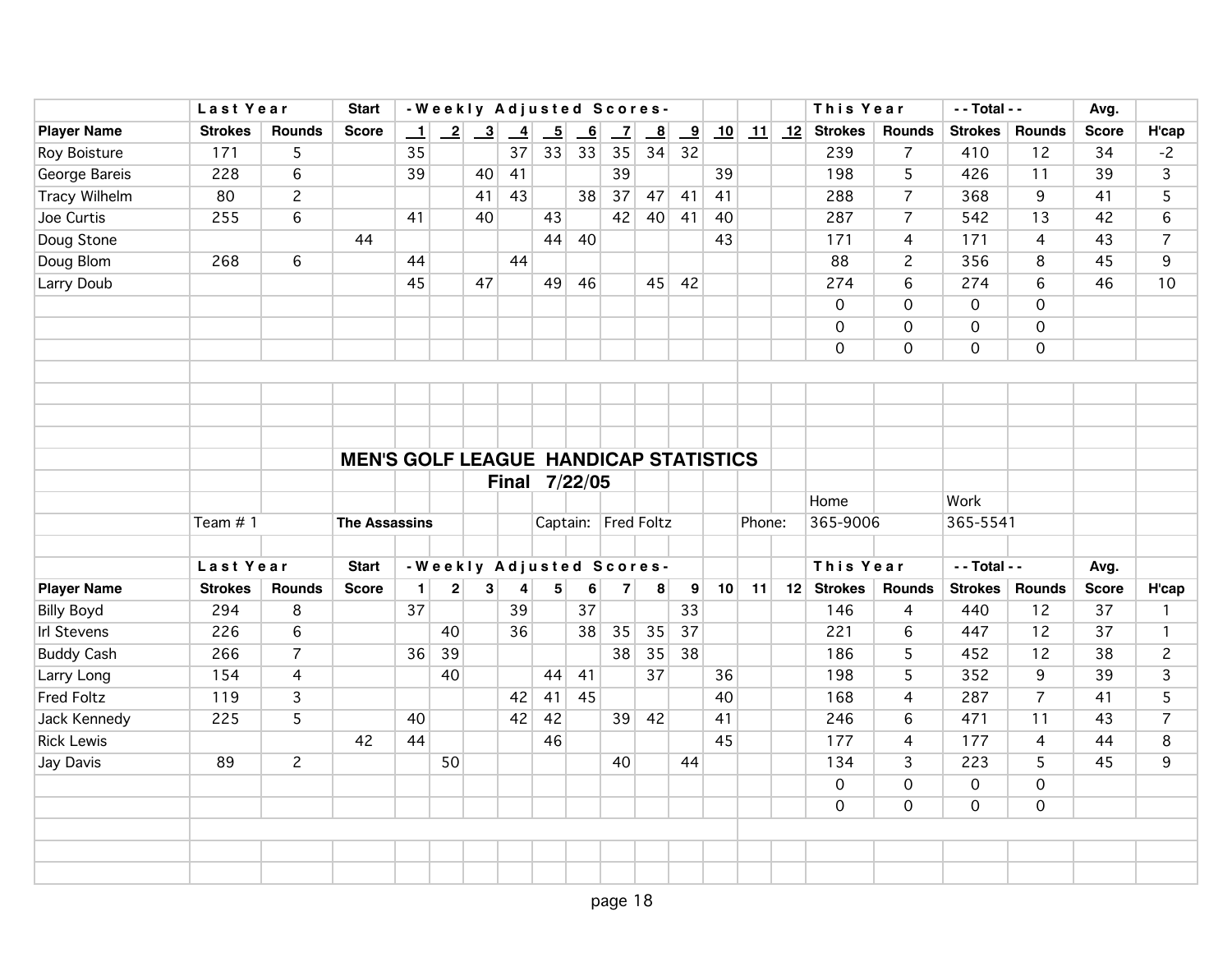|                        |                |                |                     |              |                 |                         |    |                                                           |                 |                          |                          |                         |    |            |    | Home           |                     | Work            |                     |              |                |
|------------------------|----------------|----------------|---------------------|--------------|-----------------|-------------------------|----|-----------------------------------------------------------|-----------------|--------------------------|--------------------------|-------------------------|----|------------|----|----------------|---------------------|-----------------|---------------------|--------------|----------------|
|                        | Team $# 2$     |                |                     |              |                 |                         |    | Captain:                                                  |                 |                          |                          |                         |    | Phone:     |    |                |                     |                 |                     |              |                |
|                        |                |                |                     |              |                 |                         |    |                                                           |                 |                          |                          |                         |    |            |    |                |                     |                 |                     |              |                |
|                        | Last Year      |                | <b>Start</b>        |              |                 |                         |    | -Weekly Adjusted Scores-                                  |                 |                          |                          |                         |    |            |    | This Year      |                     | - - Total - -   |                     | Avg.         |                |
| <b>Player Name</b>     | <b>Strokes</b> | Rounds         | <b>Score</b>        | $\perp$      |                 |                         |    |                                                           |                 |                          |                          |                         | 10 | 11         |    | 12 Strokes     | <b>Rounds</b>       | <b>Strokes</b>  | Rounds              | <b>Score</b> | H'cap          |
|                        |                |                |                     |              |                 |                         |    |                                                           |                 |                          |                          |                         |    |            |    | 0              | $\mathbf 0$         | $\mathbf 0$     | $\mathbf 0$         |              |                |
|                        |                |                |                     |              |                 |                         |    |                                                           |                 |                          |                          |                         |    |            |    | $\mathbf 0$    | $\mathbf 0$         | $\mathbf 0$     | $\mathbf 0$         |              |                |
|                        |                |                |                     |              |                 |                         |    |                                                           |                 |                          |                          |                         |    |            |    | $\mathbf 0$    | $\overline{0}$      | $\mathbf 0$     | $\overline{0}$      |              |                |
|                        |                |                |                     |              |                 |                         |    |                                                           |                 |                          |                          |                         |    |            |    | $\mathbf 0$    | $\mathsf{O}\xspace$ | $\mathbf 0$     | $\mathbf 0$         |              |                |
|                        |                |                |                     |              |                 |                         |    |                                                           |                 |                          |                          |                         |    |            |    | $\overline{0}$ | $\mathbf 0$         | $\mathbf 0$     | $\mathbf 0$         |              |                |
|                        |                |                |                     |              |                 |                         |    |                                                           |                 |                          |                          |                         |    |            |    | $\mathbf 0$    | $\mathbf 0$         | $\mathbf 0$     | $\overline{0}$      |              |                |
|                        |                |                |                     |              |                 |                         |    |                                                           |                 |                          |                          |                         |    |            |    | $\mathbf 0$    | $\mathbf 0$         | $\mathbf 0$     | $\mathbf 0$         |              |                |
|                        |                |                |                     |              |                 |                         |    |                                                           |                 |                          |                          |                         |    |            |    | 0              | $\mathbf 0$         | $\mathbf 0$     | $\mathbf 0$         |              |                |
|                        |                |                |                     |              |                 |                         |    |                                                           |                 |                          |                          |                         |    |            |    | $\overline{0}$ | $\mathsf{O}\xspace$ | $\overline{0}$  | $\mathsf{O}\xspace$ |              |                |
|                        |                |                |                     |              |                 |                         |    |                                                           |                 |                          |                          |                         |    |            |    | $\mathbf 0$    | $\mathsf{O}\xspace$ | $\mathbf 0$     | $\overline{0}$      |              |                |
|                        |                |                |                     |              |                 |                         |    |                                                           |                 |                          |                          |                         |    |            |    |                |                     |                 |                     |              |                |
|                        |                |                |                     |              |                 |                         |    |                                                           |                 |                          |                          |                         |    |            |    | Home           |                     | Work            |                     |              |                |
|                        | Team $# 3$     |                | <b>Young Oldies</b> |              |                 |                         |    |                                                           |                 | Captain: Eddie Sullenger |                          |                         |    | Phone:     |    | 365-3668       |                     | 365-5526        |                     |              |                |
|                        |                |                |                     |              |                 |                         |    |                                                           |                 |                          |                          |                         |    |            |    |                |                     |                 |                     |              |                |
|                        | Last Year      |                | <b>Start</b>        |              |                 |                         |    | -Weekly Adjusted Scores-                                  |                 |                          |                          |                         |    |            |    | This Year      |                     | - - Total - -   |                     | Avg.         |                |
| <b>Player Name</b>     | <b>Strokes</b> | <b>Rounds</b>  | <b>Score</b>        | $\mathbf{1}$ | $\overline{-2}$ | $\overline{\mathbf{3}}$ |    | $\begin{array}{ c c } \hline 4 & 5 \\ \hline \end{array}$ | $\underline{6}$ | $\vert$ $\vert$          | $\underline{\mathbf{8}}$ | $\overline{\mathbf{9}}$ | 10 | $\vert$ 11 | 12 | <b>Strokes</b> | <b>Rounds</b>       | <b>Strokes</b>  | <b>Rounds</b>       | <b>Score</b> | H'cap          |
| David Sullenger        | 229            | $\overline{6}$ |                     | 36           |                 | $\overline{35}$         |    |                                                           | 38              | 36                       |                          | $\overline{37}$         |    |            |    | 182            | 5                   | 411             | 11                  | 37           | $\mathbf{1}$   |
| David Forrester        | 276            | $\overline{7}$ |                     |              | 40              |                         |    |                                                           | 40              |                          | 38                       | 41                      | 38 |            |    | 197            | 5                   | 473             | 12                  | 39           | $\overline{3}$ |
| Ben VanHooser          | 202            | 5              |                     | 40           |                 |                         | 41 |                                                           | 39              | 39                       |                          |                         | 42 |            |    | 201            | 5                   | 403             | 10                  | 40           | 4              |
| Danny Reed             | 170            | 4              |                     | 44           | 39              |                         | 45 |                                                           |                 |                          | 42                       |                         |    |            |    | 170            | $\overline{4}$      | 340             | $\overline{8}$      | 43           | $\overline{7}$ |
| <b>Greg Grindstaff</b> | 298            | $\overline{7}$ |                     | 45           |                 | 40                      |    |                                                           |                 |                          | 42                       |                         |    |            |    | 127            | $\overline{3}$      | 425             | 10                  | 43           | $\overline{7}$ |
| <b>Scott Seibert</b>   |                |                | 41                  |              | 45              | 45                      | 45 |                                                           |                 | 39                       |                          | 40                      | 43 |            |    | 298            | $\overline{7}$      | 298             | $\overline{7}$      | 43           | $\overline{7}$ |
| <b>Eddie Sullenger</b> | 231            | 5              |                     |              | 43              | 45                      |    |                                                           | 45              |                          | 46                       | 42                      | 46 |            |    | 267            | $6\,$               | 498             | 11                  | 45           | 9              |
| Roy McDaniel           | 356            | $\overline{7}$ |                     |              |                 |                         | 46 |                                                           |                 | 46                       |                          |                         |    |            |    | 92             | $\overline{c}$      | 448             | 9                   | 50           | 14             |
|                        |                |                |                     |              |                 |                         |    |                                                           |                 |                          |                          |                         |    |            |    | $\mathbf 0$    | $\mathsf{O}\xspace$ | $\mathbf 0$     | $\mathbf 0$         |              |                |
|                        |                |                |                     |              |                 |                         |    |                                                           |                 |                          |                          |                         |    |            |    | $\mathbf 0$    | $\mathbf 0$         | $\mathbf 0$     | $\mathbf 0$         |              |                |
|                        |                |                |                     |              |                 |                         |    |                                                           |                 |                          |                          |                         |    |            |    |                |                     |                 |                     |              |                |
|                        |                |                |                     |              |                 |                         |    |                                                           |                 |                          |                          |                         |    |            |    |                |                     |                 |                     |              |                |
|                        |                |                |                     |              |                 |                         |    |                                                           |                 |                          |                          |                         |    |            |    | Home           |                     | Work            |                     |              |                |
|                        |                |                |                     |              |                 |                         |    | Co-Captain:                                               |                 |                          | Ford Branch, Jr.         |                         |    | Phone:     |    | 365-6992       |                     | 625-2178 (cell) |                     |              |                |
|                        | Team # 4       |                | <b>Shot Callers</b> |              |                 |                         |    | Co-Captain:                                               |                 |                          | Ford Branch, Sr.         |                         |    | Phone:     |    | 365-9756       |                     | 748-5202 (cell) |                     |              |                |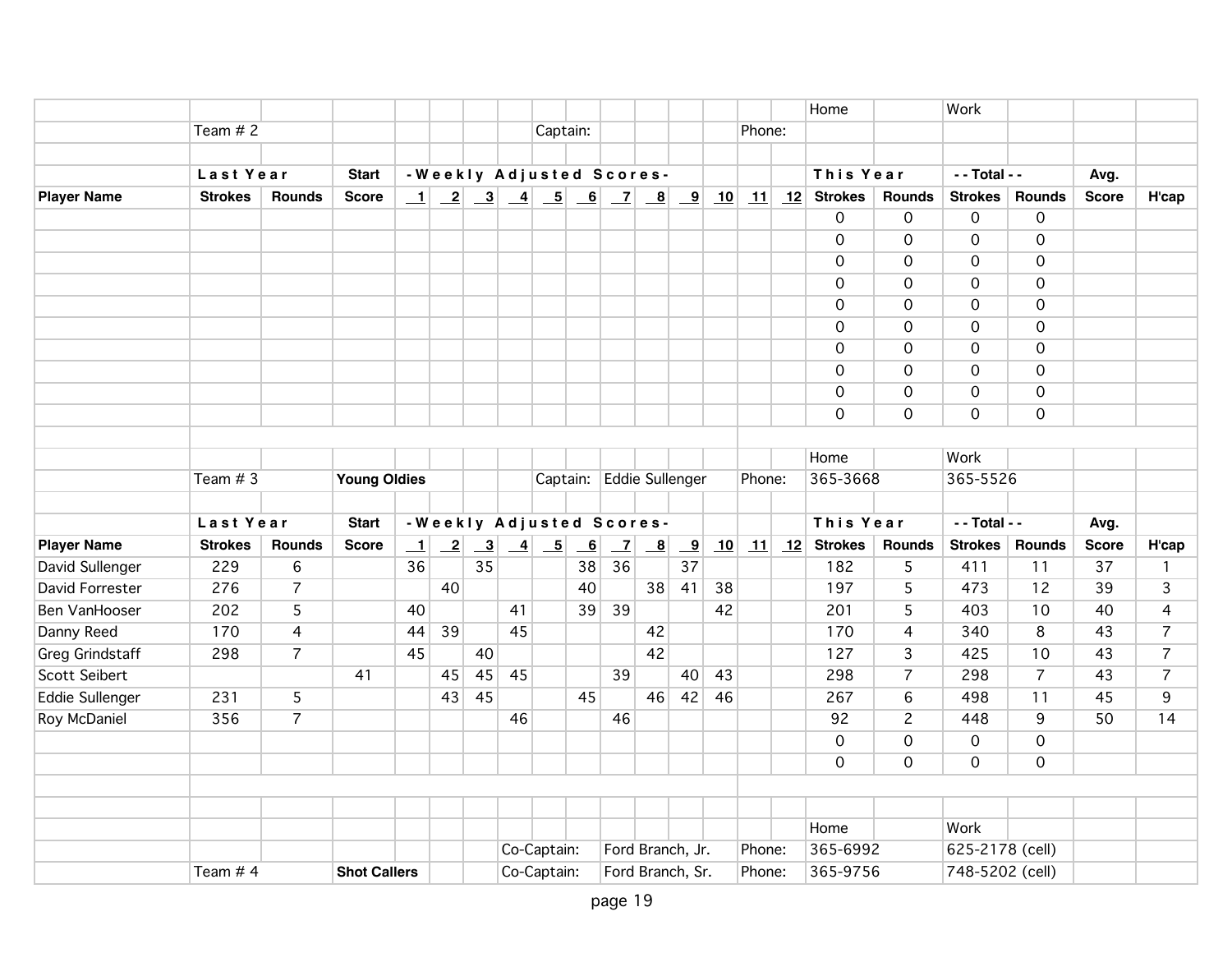|                         | Last Year      |                 | <b>Start</b>       |                          |              |                                                                                 |                 |                          |    |                | -Weekly Adjusted Scores- |                         |    |        |    | This Year      |                | - - Total - -       |                | Avg.         |                 |
|-------------------------|----------------|-----------------|--------------------|--------------------------|--------------|---------------------------------------------------------------------------------|-----------------|--------------------------|----|----------------|--------------------------|-------------------------|----|--------|----|----------------|----------------|---------------------|----------------|--------------|-----------------|
| <b>Player Name</b>      | <b>Strokes</b> | <b>Rounds</b>   | <b>Score</b>       | $\mathbf{\underline{1}}$ | $\mathbf{2}$ | $\overline{\mathbf{3}}$                                                         | $\overline{-4}$ | $\overline{\phantom{0}}$ | 6  | $\mathbf{Z}$   | $\mathbf{B}$             | $\overline{\mathbf{9}}$ | 10 | 11     | 12 | <b>Strokes</b> | <b>Rounds</b>  | <b>Strokes</b>      | <b>Rounds</b>  | <b>Score</b> | H'cap           |
| Ford Branch, Jr.        | 171            | 5               |                    | 35                       |              | 35                                                                              | 34              | 35                       |    |                |                          |                         | 35 |        |    | 174            | 5              | 345                 | 10             | 35           | $-2$            |
| John H. Stevens         |                |                 | 37                 |                          | 36           |                                                                                 | 36              |                          |    | 37             | 38                       | 34                      | 36 |        |    | 254            | $\overline{7}$ | 254                 | $\overline{7}$ | 36           | $\mathbf 0$     |
| Michael Prowell         |                |                 | 43                 |                          | 38           |                                                                                 |                 | 37                       |    |                |                          |                         | 38 |        |    | 156            | 4              | 156                 | $\overline{4}$ | 39           | 3               |
| Ford Branch, Sr.        | 162            | $\overline{4}$  |                    | 41                       |              | 37                                                                              |                 |                          |    | 40             |                          | 38                      |    |        |    | 156            | 4              | 318                 | 8              | 40           | 4               |
| <b>Bruce McCalister</b> |                |                 | 44                 |                          |              | 42                                                                              |                 | 38                       |    | 43             | 38                       |                         | 41 |        |    | 246            | 6              | 246                 | 6              | 41           | 5               |
| Bryan Jaggers           | 89             | $\overline{c}$  |                    |                          | 49           |                                                                                 |                 |                          |    |                |                          |                         |    |        |    | 49             | $\mathbf{1}$   | 138                 | 3              | 46           | 10              |
| <b>Brad Harralson</b>   | 142            | 3               |                    | 46                       |              |                                                                                 | 41              |                          |    | 46             |                          |                         |    |        |    | 133            | 3              | 275                 | 6              | 46           | 10              |
| Jae Englebright         | 200            | $\overline{4}$  |                    |                          | 48           |                                                                                 |                 | 46                       |    |                |                          |                         |    |        |    | 94             | $\overline{2}$ | 294                 | 6              | 49           | 13              |
| Nelson Weaver           | 301            | 6               |                    | 51                       |              |                                                                                 |                 |                          |    |                |                          |                         |    |        |    | 51             | 1              | 352                 | $\overline{7}$ | 50           | 14              |
| Jim Moore               | 101            | $\overline{c}$  |                    |                          |              | 49                                                                              |                 |                          |    |                | 48                       |                         |    |        |    | 97             | $\overline{c}$ | 198                 | 4              | 50           | 14              |
|                         |                |                 |                    |                          |              |                                                                                 |                 |                          |    |                |                          |                         |    |        |    |                |                |                     |                |              |                 |
|                         |                |                 |                    |                          |              |                                                                                 |                 |                          |    |                |                          |                         |    |        |    | Home           |                | Work                |                |              |                 |
|                         | Team $# 5$     |                 | <b>Caddy Shack</b> |                          |              |                                                                                 |                 |                          |    |                | Captain: Willis Oliver   |                         |    | Phone: |    | 365-3249       |                |                     |                |              |                 |
|                         |                |                 |                    |                          |              |                                                                                 |                 |                          |    |                |                          |                         |    |        |    |                |                |                     |                |              |                 |
|                         | Last Year      |                 | <b>Start</b>       |                          |              |                                                                                 |                 |                          |    |                | -Weekly Adjusted Scores- |                         |    |        |    | This Year      |                | - - Total - -       |                | Avg.         |                 |
| <b>Player Name</b>      | <b>Strokes</b> | <b>Rounds</b>   | <b>Score</b>       | $\perp$                  |              | $\begin{array}{ c c c c c c c c c } \hline 2 & 3 & 4 & 5 \\ \hline \end{array}$ |                 |                          |    | $\overline{z}$ | $\overline{\mathbf{8}}$  | $\overline{\mathbf{9}}$ | 10 | 11     | 12 | <b>Strokes</b> | Rounds         | <b>Strokes</b>      | <b>Rounds</b>  | <b>Score</b> | H'cap           |
| <b>Eddie Tosh</b>       | 154            | $\overline{4}$  |                    | 41                       |              |                                                                                 |                 |                          |    | 40             | 39                       |                         |    |        |    | 120            | $\overline{3}$ | 274                 | $\overline{7}$ | 39           | $\overline{3}$  |
| <b>Bobby Franklin</b>   | 247            | $6\overline{6}$ |                    |                          | 41           | 41                                                                              |                 |                          | 47 |                |                          |                         |    |        |    | 129            | $\overline{3}$ | 376                 | $\overline{9}$ | 42           | $6\overline{6}$ |
| <b>Willis Oliver</b>    | 344            | 8               |                    |                          | 45           |                                                                                 |                 | 46                       |    | 41             |                          |                         |    |        |    | 132            | 3              | 476                 | 11             | 43           | $\overline{7}$  |
| Denny Amundson          | 214            | 5               |                    | 47                       |              |                                                                                 |                 |                          | 44 |                | 44                       |                         |    |        |    | 135            | 3              | 349                 | 8              | 44           | 8               |
| Johnny Holloway         | 225            | 5               |                    |                          | 46           |                                                                                 |                 | 38                       |    | 43             |                          |                         |    |        |    | 127            | 3              | 352                 | 8              | 44           | 8               |
| Steve Boaz              | 179            | 4               |                    | 44                       |              | 50 <sup>1</sup>                                                                 | 52              | 46                       |    | 43             | 44                       |                         |    |        |    | 279            | 6              | 458                 | 10             | 46           | 10              |
| Wayne Oldham            | 173            | 4               |                    | 50                       |              | 51                                                                              |                 | 51                       | 52 |                |                          |                         |    |        |    | 204            | 4              | 377                 | 8              | 47           | 11              |
| <b>Steve Miller</b>     | 232            | 5               |                    |                          | 46           | 46                                                                              |                 |                          | 50 |                | 46                       |                         |    |        |    | 188            | 4              | 420                 | 9              | 47           | 11              |
|                         |                |                 |                    |                          |              |                                                                                 |                 |                          |    |                |                          |                         |    |        |    | $\mathbf 0$    | 0              | $\mathsf{O}\xspace$ | $\mathbf{O}$   |              |                 |
|                         |                |                 |                    |                          |              |                                                                                 |                 |                          |    |                |                          |                         |    |        |    | $\mathbf 0$    | 0              | $\mathbf 0$         | $\overline{0}$ |              |                 |
|                         |                |                 |                    |                          |              |                                                                                 |                 |                          |    |                |                          |                         |    |        |    |                |                |                     |                |              |                 |
|                         |                |                 |                    |                          |              |                                                                                 |                 |                          |    |                |                          |                         |    |        |    |                |                |                     |                |              |                 |
|                         |                |                 |                    |                          |              |                                                                                 |                 |                          |    |                |                          |                         |    |        |    |                |                |                     |                |              |                 |
|                         |                |                 |                    |                          |              |                                                                                 |                 |                          |    |                |                          |                         |    |        |    | Home           |                | Work                |                |              |                 |
|                         | Team $# 6$     |                 | <b>Strokers</b>    |                          |              |                                                                                 |                 |                          |    |                | Captain: Bruce Farmer    |                         |    | Phone: |    | 365-9623       |                |                     |                |              |                 |
|                         |                |                 |                    |                          |              |                                                                                 |                 |                          |    |                |                          |                         |    |        |    |                |                |                     |                |              |                 |
|                         | Last Year      |                 | <b>Start</b>       |                          |              |                                                                                 |                 |                          |    |                | -Weekly Adjusted Scores- |                         |    |        |    | This Year      |                | - - Total - -       |                | Avg.         |                 |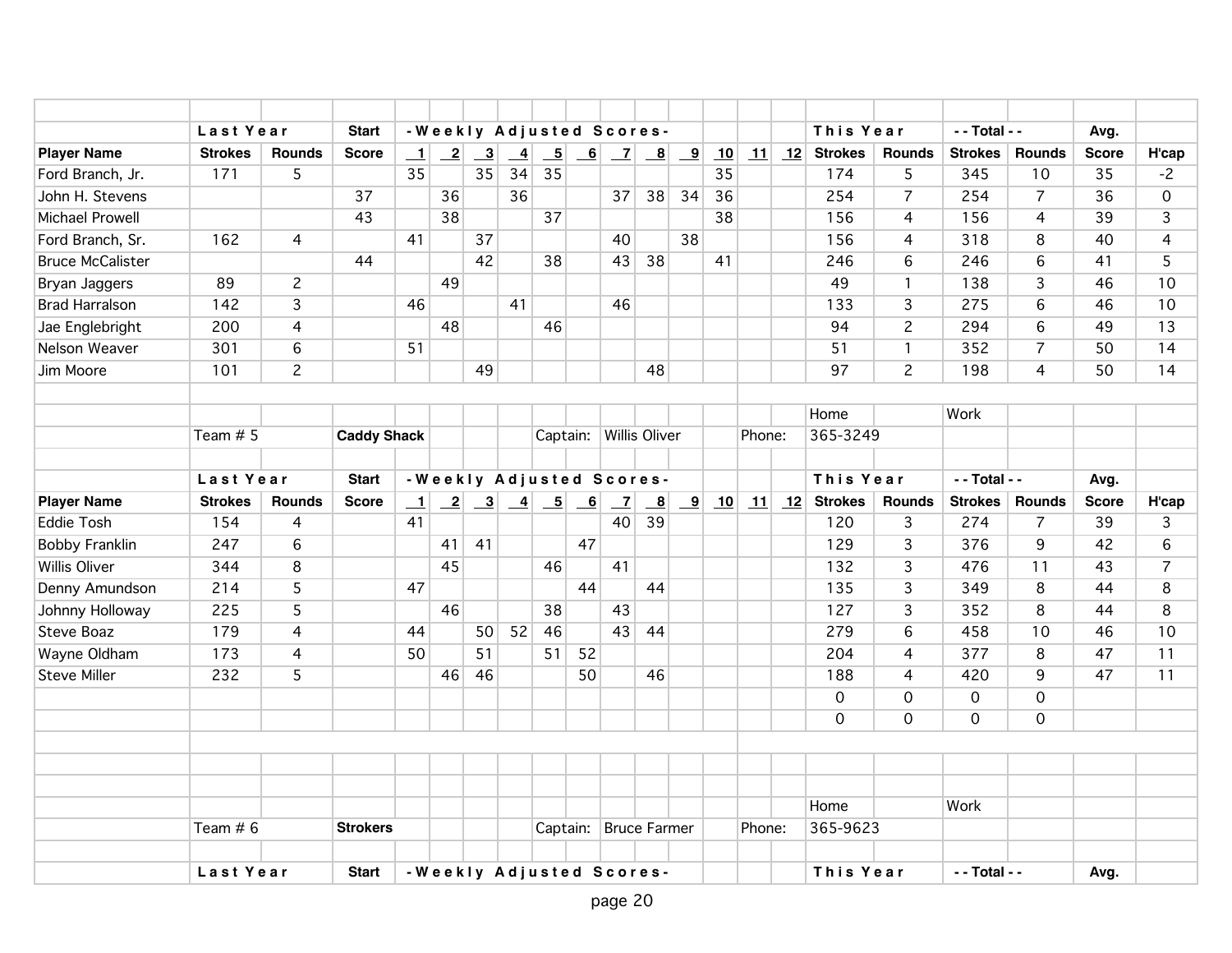| <b>Player Name</b>    | <b>Strokes</b> | <b>Rounds</b>  | <b>Score</b>              | $\overline{\phantom{0}}$ | $\overline{2}$  | $\frac{3}{2}$           | $\overline{-4}$ | $\underline{\phantom{0}}$ | $\overline{\phantom{a}}$ | $\overline{z}$            | $\overline{\mathbf{8}}$    | $\overline{\mathbf{9}}$ | 10 | 11     | 12 | <b>Strokes</b> | <b>Rounds</b>  | <b>Strokes</b>      | <b>Rounds</b>  | <b>Score</b> | H'cap          |
|-----------------------|----------------|----------------|---------------------------|--------------------------|-----------------|-------------------------|-----------------|---------------------------|--------------------------|---------------------------|----------------------------|-------------------------|----|--------|----|----------------|----------------|---------------------|----------------|--------------|----------------|
| <b>Bruce Farmer</b>   | 144            | 4              |                           |                          | 37              |                         |                 | 36                        |                          | 38                        |                            |                         | 34 |        |    | 145            | 4              | 289                 | 8              | 36           | 0              |
| Ken Rogers            | 201            | 5              |                           |                          | 35              |                         |                 | 37                        |                          | 40                        | 39                         | 38                      | 42 |        |    | 231            | 6              | 432                 | 11             | 39           | 3              |
| <b>Ricky Watson</b>   | 203            | 5              |                           |                          | 45              | 41                      |                 |                           | 43                       | 37                        |                            | 39                      |    |        |    | 205            | 5              | 408                 | 10             | 41           | 5              |
| Mickey Bayer          | 265            | 6              |                           |                          | 40              |                         | 40              |                           | 46                       |                           |                            |                         | 42 |        |    | 168            | 4              | 433                 | 10             | 43           | $\overline{7}$ |
| <b>Charles Farmer</b> | 239            | 5              |                           |                          |                 | 43                      | 51              |                           | 43                       |                           | 49                         | 46                      | 40 |        |    | 272            | 6              | 511                 | 11             | 46           | 10             |
| Frank Walker          | 339            | $\overline{7}$ |                           |                          |                 | 45                      | 49              | 51                        |                          | 50                        | 48                         |                         |    |        |    | 243            | 5              | 582                 | 12             | 49           | 13             |
| Don Poindexter        | 264            | 5              |                           |                          |                 | 51                      | 52              | 50                        | 50                       |                           | 51                         | 53                      |    |        |    | 307            | 6              | 571                 | 11             | 52           | 16             |
|                       |                |                |                           |                          |                 |                         |                 |                           |                          |                           |                            |                         |    |        |    | $\mathbf 0$    | 0              | $\mathbf 0$         | $\mathbf 0$    |              |                |
|                       |                |                |                           |                          |                 |                         |                 |                           |                          |                           |                            |                         |    |        |    | $\mathbf 0$    | 0              | $\mathsf{O}\xspace$ | $\mathbf 0$    |              |                |
|                       |                |                |                           |                          |                 |                         |                 |                           |                          |                           |                            |                         |    |        |    | $\mathbf 0$    | $\mathsf{O}$   | $\overline{O}$      | $\overline{0}$ |              |                |
|                       |                |                |                           |                          |                 |                         |                 |                           |                          |                           |                            |                         |    |        |    |                |                |                     |                |              |                |
|                       |                |                |                           |                          |                 |                         |                 |                           |                          |                           |                            |                         |    |        |    | Home           |                | Work                |                |              |                |
|                       | Team #7        |                | <b>Rulers of the Ruff</b> |                          |                 |                         |                 | Captain:                  |                          | Mike Boyd                 |                            |                         |    | Phone: |    | 365-3367       |                |                     |                |              |                |
|                       |                |                |                           |                          |                 |                         |                 |                           |                          |                           |                            |                         |    |        |    |                |                |                     |                |              |                |
|                       | Last Year      |                | <b>Start</b>              |                          |                 |                         |                 |                           |                          | -Weekly Adjusted Scores-  |                            |                         |    |        |    | This Year      |                | - - Total - -       |                | Avg.         |                |
| <b>Player Name</b>    | <b>Strokes</b> | <b>Rounds</b>  | <b>Score</b>              | $\overline{\phantom{0}}$ | $\overline{2}$  |                         |                 |                           |                          |                           |                            | $\boxed{9}$             | 10 | 11     | 12 | <b>Strokes</b> | <b>Rounds</b>  | <b>Strokes</b>      | <b>Rounds</b>  | <b>Score</b> | H'cap          |
| <b>Bob Brown</b>      | 164            | $\overline{4}$ |                           | 44                       | 38              |                         |                 |                           |                          |                           |                            |                         |    |        |    | 82             | $\overline{c}$ | 246                 | 6              | 41           | 5              |
| Ronnie Cash           | 209            | 5              |                           | 41                       | 41              | 37                      |                 | 43                        |                          |                           |                            |                         | 39 |        |    | 201            | 5              | 410                 | 10             | 41           | 5              |
| Chip Hutcheson        | 168            | 4              |                           | 40                       |                 | 42                      |                 |                           |                          | 44                        |                            | 38                      | 41 |        |    | 205            | 5              | 373                 | 9              | 41           | 5              |
| <b>Ricky Gray</b>     | 216            | 5              |                           |                          |                 | 43                      |                 | 44                        | 40                       | 43                        | 41                         | 46                      | 44 |        |    | 301            | $\overline{7}$ | 517                 | 12             | 43           | $\overline{7}$ |
| Rickie Huntsman       | 232            | 5              |                           |                          |                 |                         |                 | 41                        |                          | 43                        |                            | 45                      |    |        |    | 129            | 3              | 361                 | 8              | 45           | 9              |
| Rodney Murphy         | 270            | 6              |                           |                          | 46              |                         |                 |                           | 47                       |                           | 43                         |                         |    |        |    | 136            | 3              | 406                 | 9              | 45           | 9              |
| Mike Boyd             | 183            | $\overline{4}$ |                           |                          |                 | 47                      |                 |                           | 46                       | 46                        | 42                         |                         | 50 |        |    | 231            | 5              | 414                 | 9              | 46           | 10             |
| <b>Todd Griffin</b>   | 249            | 5              |                           | 46                       | 50              |                         |                 | 43                        | 51                       |                           | 45                         | 44                      |    |        |    | 279            | 6              | 528                 | 11             | 48           | 12             |
|                       |                |                |                           |                          |                 |                         |                 |                           |                          |                           |                            |                         |    |        |    | $\mathbf 0$    | $\overline{0}$ | $\overline{0}$      | $\mathbf 0$    |              |                |
|                       |                |                |                           |                          |                 |                         |                 |                           |                          |                           |                            |                         |    |        |    | $\mathbf 0$    | 0              | $\mathbf 0$         | $\mathbf 0$    |              |                |
|                       |                |                |                           |                          |                 |                         |                 |                           |                          |                           |                            |                         |    |        |    |                |                |                     |                |              |                |
|                       |                |                |                           |                          |                 |                         |                 |                           |                          |                           |                            |                         |    |        |    |                |                |                     |                |              |                |
|                       |                |                |                           |                          |                 |                         |                 |                           |                          |                           |                            |                         |    |        |    |                |                |                     |                |              |                |
|                       |                |                |                           |                          |                 |                         |                 |                           |                          |                           |                            |                         |    |        |    | Home           |                | Cell                |                |              |                |
|                       | Team # 8       |                | <b>Laid Back Bunch</b>    |                          |                 |                         |                 | Captain:                  |                          | Jack Blackburn            |                            |                         |    | Phone: |    | 365-2584       |                | 625-0543            |                |              |                |
|                       |                |                |                           |                          |                 |                         |                 |                           |                          |                           |                            |                         |    |        |    |                |                |                     |                |              |                |
|                       | Last Year      |                | <b>Start</b>              |                          |                 |                         |                 |                           |                          | - Weekly Adjusted Scores- |                            |                         |    |        |    | This Year      |                | - - Total - -       |                | Avg.         |                |
| <b>Player Name</b>    | <b>Strokes</b> | <b>Rounds</b>  | <b>Score</b>              | $\perp$                  | $\overline{-2}$ | $\overline{\mathbf{3}}$ | $\overline{4}$  | $\overline{5}$            | 6                        | $\overline{z}$            | $\underline{\phantom{a}8}$ | $\overline{\mathbf{9}}$ | 10 | 11     | 12 | <b>Strokes</b> | Rounds         | <b>Strokes</b>      | Rounds         | <b>Score</b> | H'cap          |
| Jack Blackburn        | 195            | 5              |                           | 37                       |                 |                         |                 | 36                        | 38                       |                           | 37                         |                         |    |        |    | 148            | 4              | 343                 | 9              | 38           | $\overline{c}$ |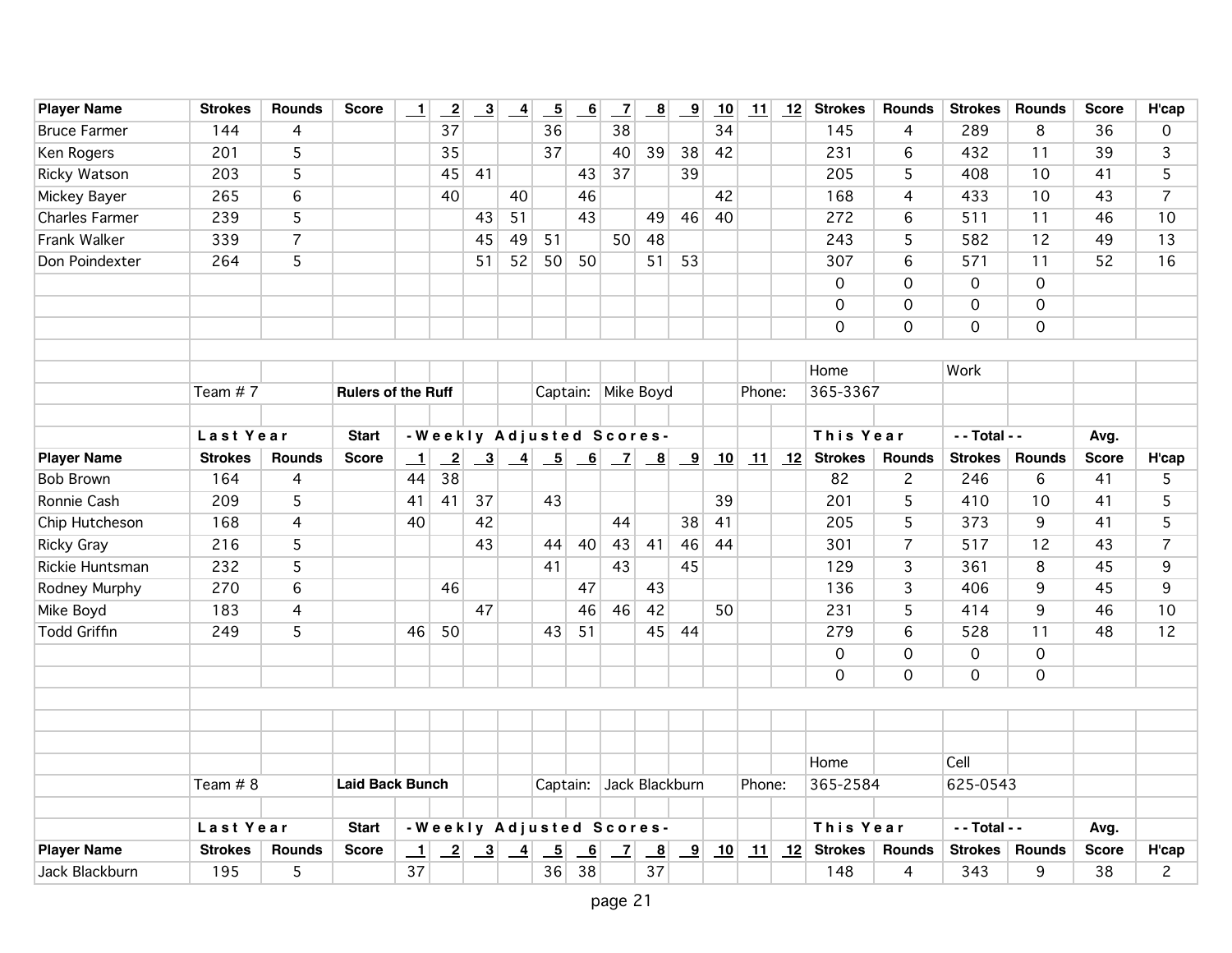| <b>Billy Johnson</b>           | 269                   | $\overline{7}$                    |                     |                          | 39              |                                                              |               |                          | 40                       |                          |              | 40                            |    |                           |    | 119                   | 3                   | 388                 | 10                   | 39                 | 3              |
|--------------------------------|-----------------------|-----------------------------------|---------------------|--------------------------|-----------------|--------------------------------------------------------------|---------------|--------------------------|--------------------------|--------------------------|--------------|-------------------------------|----|---------------------------|----|-----------------------|---------------------|---------------------|----------------------|--------------------|----------------|
| <b>Torey Hammett</b>           | 401                   | 10                                |                     |                          | 40              |                                                              | 46            |                          | 42                       |                          |              |                               | 38 |                           |    | 166                   | $\overline{4}$      | 567                 | 14                   | 41                 | 5              |
| Mac Nelson                     | 377                   | 9                                 |                     | 42                       |                 | 41                                                           | 45            | 40                       |                          |                          | 41           | 41                            | 41 |                           |    | 291                   | $\overline{7}$      | 668                 | 16                   | 42                 | $6\phantom{1}$ |
| Mike Dearing                   | 171                   | $\overline{4}$                    |                     |                          |                 | 42                                                           | 47            | 38                       |                          |                          |              | 41                            | 38 |                           |    | 206                   | $\overline{5}$      | 377                 | 9                    | 42                 | $6\phantom{1}$ |
| <b>Ralph Smith</b>             | 142                   | $\overline{3}$                    |                     |                          | 32              | 43                                                           |               |                          |                          |                          |              |                               |    |                           |    | 75                    | $\overline{2}$      | 217                 | $\overline{5}$       | 43                 | $\overline{7}$ |
| John Brown                     | 265                   | 6                                 |                     | 43                       |                 | 42                                                           |               | 43                       |                          |                          | 40           |                               | 46 |                           |    | 214                   | 5                   | 479                 | 11                   | 44                 | 8              |
| Dane Hodges                    | 361                   | 8                                 |                     | 48                       | 48              |                                                              | 45            |                          | 49                       |                          | 47           | 44                            |    |                           |    | 281                   | 6                   | 642                 | 14                   | 46                 | 10             |
|                                |                       |                                   |                     |                          |                 |                                                              |               |                          |                          |                          |              |                               |    |                           |    | $\overline{0}$        | $\overline{0}$      | $\overline{O}$      | $\overline{0}$       |                    |                |
|                                |                       |                                   |                     |                          |                 |                                                              |               |                          |                          |                          |              |                               |    |                           |    | $\mathbf 0$           | $\mathsf{O}$        | $\mathbf 0$         | $\mathbf 0$          |                    |                |
|                                |                       |                                   |                     |                          |                 |                                                              |               |                          |                          |                          |              |                               |    |                           |    |                       |                     |                     |                      |                    |                |
|                                |                       |                                   |                     |                          |                 |                                                              |               |                          |                          |                          |              |                               |    |                           |    | Home                  |                     | Work                |                      |                    |                |
|                                | Team $# 9$            |                                   | <b>Hacking Dogs</b> |                          |                 |                                                              |               |                          |                          | Captain: Sam Rogers      |              |                               |    | Phone:                    |    | 388-0234              |                     |                     |                      |                    |                |
|                                |                       |                                   |                     |                          |                 |                                                              |               |                          |                          |                          |              |                               |    |                           |    |                       |                     |                     |                      |                    |                |
|                                | Last Year             |                                   | <b>Start</b>        |                          |                 |                                                              |               |                          |                          | -Weekly Adjusted Scores- |              |                               |    |                           |    | This Year             |                     | - - Total - -       |                      | Avg.               |                |
| <b>Player Name</b>             | <b>Strokes</b><br>163 | <b>Rounds</b>                     | <b>Score</b>        | $\perp$<br>45            | $\overline{-2}$ | $\overline{\mathbf{3}}$<br>43                                | $\frac{4}{1}$ | $\overline{-5}$          | $\overline{\phantom{0}}$ | $\mathbf{Z}$             | $\mathbf{B}$ | $\overline{\mathbf{9}}$<br>40 | 10 | 11                        | 12 | <b>Strokes</b><br>128 | Rounds              | <b>Strokes</b>      | <b>Rounds</b>        | <b>Score</b><br>42 | H'cap          |
| Sam Rogers<br><b>Tim Wiley</b> | 270                   | $\overline{4}$<br>$6\overline{6}$ |                     |                          | 46              |                                                              |               | 43                       | 51                       | 45                       |              | 42                            | 48 |                           |    | 275                   | 3<br>$\overline{6}$ | 291<br>545          | $\overline{7}$<br>12 | 45                 | 6<br>9         |
| <b>Dick Whitsett</b>           | 93                    | $\overline{c}$                    |                     |                          | 46              |                                                              |               |                          |                          |                          |              |                               |    |                           |    | 46                    |                     | 139                 | 3                    | 46                 | 10             |
| Jerry Adams                    | 283                   | $6\phantom{1}6$                   |                     | 42                       | 46              | 46                                                           | 48            | 41                       | 46                       | 43                       |              | 43                            | 46 |                           |    | 401                   | $\mathbf{1}$<br>9   | 684                 | 15                   | 46                 | 10             |
| Mo Morse                       | 137                   | $\overline{3}$                    |                     | 49                       |                 | 46                                                           | 49            |                          | 46                       | 48                       |              |                               | 47 |                           |    | 285                   | $\overline{6}$      | 422                 | 9                    | 47                 | 11             |
| Ray Moore                      | 300                   | 6                                 |                     | 49                       | 45              | 49                                                           | 52            | 42                       | 45                       |                          |              | 48                            |    |                           |    | 330                   | $\overline{7}$      | 630                 | 13                   | 48                 | 12             |
|                                |                       |                                   |                     |                          |                 |                                                              |               |                          |                          |                          |              |                               |    |                           |    | $\mathbf 0$           | $\mathsf{O}$        | $\mathbf 0$         | $\mathbf 0$          |                    |                |
|                                |                       |                                   |                     |                          |                 |                                                              |               |                          |                          |                          |              |                               |    |                           |    | $\overline{O}$        | $\overline{0}$      | $\mathsf{O}\xspace$ | $\overline{0}$       |                    |                |
|                                |                       |                                   |                     |                          |                 |                                                              |               |                          |                          |                          |              |                               |    |                           |    | $\mathbf 0$           | 0                   | $\mathsf{O}\xspace$ | $\mathsf{O}\xspace$  |                    |                |
|                                |                       |                                   |                     |                          |                 |                                                              |               |                          |                          |                          |              |                               |    |                           |    | $\mathbf 0$           | $\mathsf{O}$        | $\mathbf 0$         | $\mathbf 0$          |                    |                |
|                                |                       |                                   |                     |                          |                 |                                                              |               |                          |                          |                          |              |                               |    |                           |    |                       |                     |                     |                      |                    |                |
|                                |                       |                                   |                     |                          |                 |                                                              |               |                          |                          |                          |              |                               |    |                           |    |                       |                     |                     |                      |                    |                |
|                                |                       |                                   |                     |                          |                 |                                                              |               |                          |                          |                          |              |                               |    |                           |    |                       |                     |                     |                      |                    |                |
|                                |                       |                                   |                     |                          |                 |                                                              |               |                          |                          |                          |              |                               |    |                           |    | Home                  |                     | Work                |                      |                    |                |
|                                | Team $#10$            |                                   | <b>The Masters</b>  |                          |                 |                                                              |               | Captain:                 |                          | Joe Curtis               |              |                               |    | Phone:                    |    | 365-6783              |                     |                     |                      |                    |                |
|                                |                       |                                   |                     |                          |                 |                                                              |               |                          |                          |                          |              |                               |    |                           |    |                       |                     |                     |                      |                    |                |
|                                | Last Year             |                                   | <b>Start</b>        |                          |                 |                                                              |               |                          |                          | -Weekly Adjusted Scores- |              |                               |    |                           |    | This Year             |                     | - - Total - -       |                      | Avg.               |                |
| <b>Player Name</b>             | <b>Strokes</b>        | <b>Rounds</b>                     | <b>Score</b>        | $\mathbf{\underline{1}}$ |                 | $\begin{array}{ c c c c c }\n\hline\n2 & 3 & 4\n\end{array}$ |               | $\overline{\phantom{0}}$ | $\overline{6}$           | $\overline{z}$           | $\mathbf{B}$ | $\overline{\mathbf{9}}$       | 10 | $\mathbf{\underline{11}}$ |    | $\sqrt{12}$ Strokes   | <b>Rounds</b>       | <b>Strokes</b>      | <b>Rounds</b>        | <b>Score</b>       | H'cap          |
| Roy Boisture                   | 176                   | 5                                 |                     | 36                       |                 |                                                              |               | 34                       |                          | 31                       | 34           |                               | 36 |                           |    | 171                   | 5                   | 347                 | 10                   | 35                 | $-1$           |
| Jack Litchfield                | 228                   | $6\phantom{a}$                    |                     | 40                       |                 |                                                              | 40            |                          | 40                       | 44                       |              | 37                            | 39 |                           |    | 240                   | $6\phantom{a}$      | 468                 | 12                   | 39                 | $\overline{3}$ |
| George Bareis                  | 236                   | 6                                 |                     |                          |                 | 38                                                           |               | 37                       | 40                       |                          | 37           | 38                            | 38 |                           |    | 228                   | $6\overline{6}$     | 464                 | 12                   | 39                 | 3              |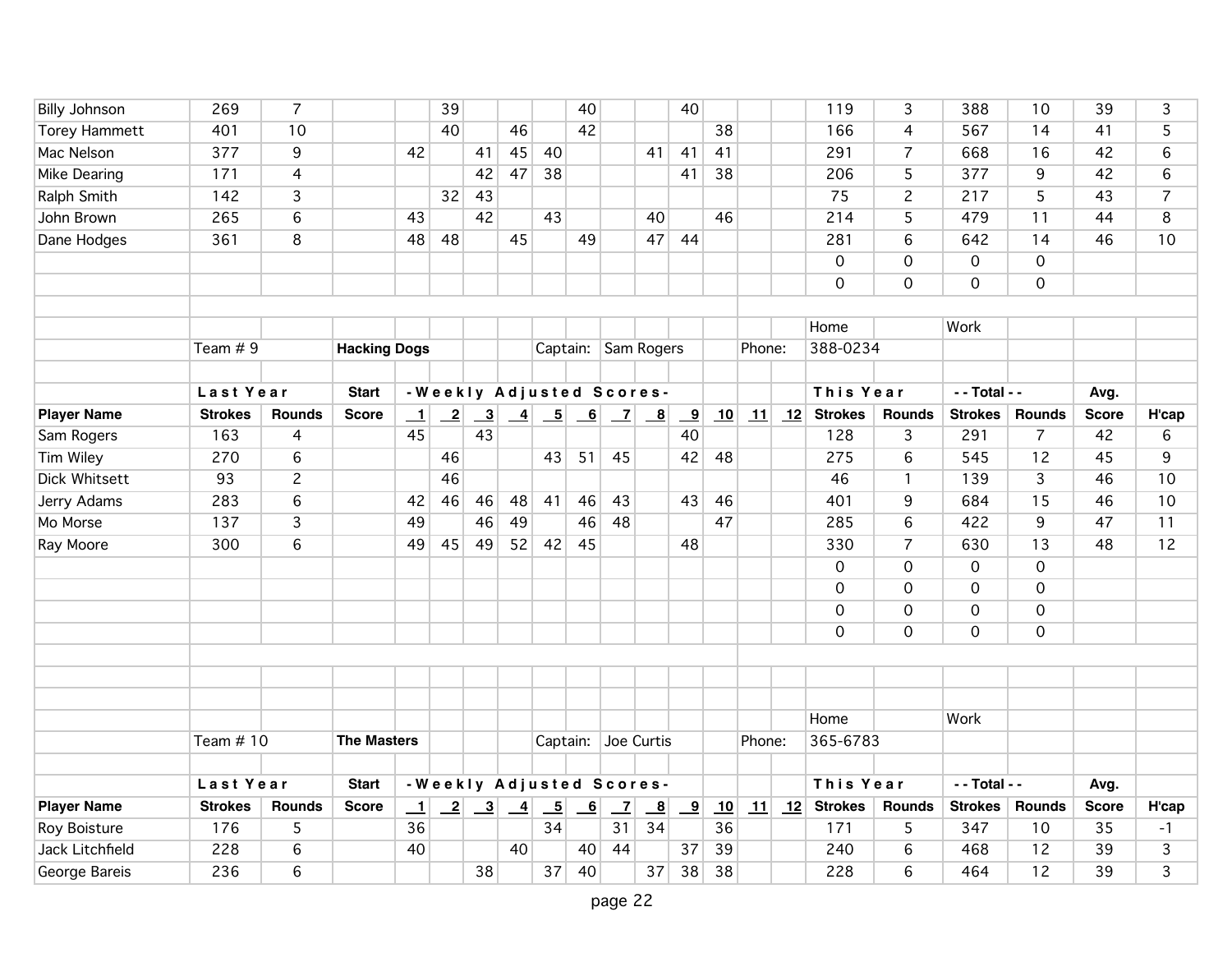| <b>Player Name</b> | <b>Strokes</b> | <b>Rounds</b>  | <b>Score</b>                                 | $\vert$ 1    | $\overline{-2}$ | $\mathbf{r}$             | $\overline{-4}$ |               | $\begin{array}{ c c c } \hline 5 & 6 \end{array}$ | $\mathbf{Z}$            | $\boxed{8}$ | $\overline{\mathbf{9}}$ | 10 | 11     | 12 Strokes Rounds |                | Strokes Rounds      |                 | <b>Score</b> | H'cap          |
|--------------------|----------------|----------------|----------------------------------------------|--------------|-----------------|--------------------------|-----------------|---------------|---------------------------------------------------|-------------------------|-------------|-------------------------|----|--------|-------------------|----------------|---------------------|-----------------|--------------|----------------|
|                    | Last Year      |                | <b>Start</b>                                 |              |                 | -Weekly Adjusted Scores- |                 |               |                                                   |                         |             |                         |    |        | This Year         |                | - - Total - -       |                 | Avg.         |                |
|                    |                |                |                                              |              |                 |                          |                 |               |                                                   |                         |             |                         |    |        |                   |                |                     |                 |              |                |
|                    | Team $# 2$     |                | <b>Handicappers</b>                          |              |                 |                          |                 |               |                                                   | Captain: Danny Beavers  |             |                         |    | Phone: | 365-9886          |                |                     |                 |              |                |
|                    |                |                |                                              |              |                 |                          |                 |               |                                                   |                         |             |                         |    |        | Home              |                | Work                |                 |              |                |
|                    |                |                |                                              |              |                 |                          |                 |               |                                                   |                         |             |                         |    |        |                   |                |                     |                 |              |                |
|                    |                |                |                                              |              |                 |                          |                 |               |                                                   |                         |             |                         |    |        |                   |                |                     |                 |              |                |
|                    |                |                |                                              |              |                 |                          |                 |               |                                                   |                         |             |                         |    |        |                   |                |                     |                 |              |                |
|                    |                |                |                                              |              |                 |                          |                 |               |                                                   |                         |             |                         |    |        | $\mathbf 0$       | 0              | $\mathsf{O}\xspace$ | $\overline{0}$  |              |                |
| Dan Talley         |                |                | 54                                           | 46           |                 |                          | 53              |               |                                                   |                         |             | 50                      |    |        | 203               | $\overline{4}$ | 203                 | $\overline{4}$  | 51           | 15             |
| George Stephens    | 93             | $\overline{c}$ |                                              | 45           |                 |                          |                 |               |                                                   |                         |             |                         |    |        | 45                | 1              | 138                 | 3               | 46           | 10             |
| Jack Kennedy       | 217            | 5              |                                              |              | 50              |                          | 40 <sup>1</sup> | 48            |                                                   | 42                      |             | 45                      |    |        | 225               | 5              | 442                 | 10              | 44           | 8              |
| Jay Davis          | 171            | $\overline{4}$ |                                              |              |                 | 47                       |                 |               |                                                   |                         | 42          |                         |    |        | 89                | $\overline{c}$ | 260                 | $6\overline{6}$ | 43           | $\overline{7}$ |
| <b>Fred Foltz</b>  | 200            | 5              |                                              |              |                 | 39                       |                 |               |                                                   |                         | 39          |                         | 41 |        | 119               | $\overline{3}$ | 319                 | 8               | 40           | $\overline{4}$ |
| Larry Long         | 198            | 5              |                                              |              | 38              |                          |                 | 38            | 38                                                |                         |             | 40                      |    |        | 154               | $\overline{4}$ | 352                 | 9               | 39           | $\overline{3}$ |
| <b>Buddy Cash</b>  | 198            | 5              |                                              | 40           | 36              | 39                       | 38              | 39            |                                                   | 37                      |             |                         | 37 |        | 266               | $\overline{7}$ | 464                 | 12              | 39           | 3              |
| <b>Irl Stevens</b> | 193            | 5              |                                              |              | 36              |                          | 38              |               | 40                                                | 37                      | 37          |                         | 38 |        | 226               | 6              | 419                 | 11              | 38           | $\overline{c}$ |
| <b>Billy Boyd</b>  | 184            | 5              |                                              | 38           |                 | 35                       |                 | 40            | 35                                                | 37                      | 36          | 35                      | 38 |        | 294               | 8              | 478                 | 13              | 37           | $\mathbf{1}$   |
| <b>Player Name</b> | <b>Strokes</b> | <b>Rounds</b>  | <b>Score</b>                                 | $\mathbf{1}$ | $\mathbf{2}$    | 3                        |                 | 5             | 6                                                 | $\overline{\mathbf{z}}$ | 8           | 9                       | 10 | 11     | 12 Strokes        | <b>Rounds</b>  | <b>Strokes</b>      | <b>Rounds</b>   | <b>Score</b> | H'cap          |
|                    | Last Year      |                | <b>Start</b>                                 |              |                 | -Weekly Adjusted Scores- |                 |               |                                                   |                         |             |                         |    |        | This Year         |                | - - Total - -       |                 | Avg.         |                |
|                    |                |                |                                              |              |                 |                          |                 |               |                                                   |                         |             |                         |    |        |                   |                |                     |                 |              |                |
|                    | Team # 1       |                | <b>The Assassins</b>                         |              |                 |                          |                 |               |                                                   | Captain: Fred Foltz     |             |                         |    | Phone: | 365-9006          |                | 365-5541            |                 |              |                |
|                    |                |                |                                              |              |                 |                          |                 |               |                                                   |                         |             |                         |    |        | Home              |                | Work                |                 |              |                |
|                    |                |                |                                              |              |                 |                          |                 | Final 7/15/04 |                                                   |                         |             |                         |    |        |                   |                |                     |                 |              |                |
|                    |                |                | <b>MEN'S GOLF LEAGUE HANDICAP STATISTICS</b> |              |                 |                          |                 |               |                                                   |                         |             |                         |    |        |                   |                |                     |                 |              |                |
|                    |                |                |                                              |              |                 |                          |                 |               |                                                   |                         |             |                         |    |        |                   |                |                     |                 |              |                |
|                    |                |                |                                              |              |                 |                          |                 |               |                                                   |                         |             |                         |    |        |                   |                |                     |                 |              |                |
|                    |                |                |                                              |              |                 |                          |                 |               |                                                   |                         |             |                         |    |        |                   |                |                     |                 |              |                |
|                    |                |                |                                              |              |                 |                          |                 |               |                                                   |                         |             |                         |    |        |                   |                |                     |                 |              |                |
|                    |                |                |                                              |              |                 |                          |                 |               |                                                   |                         |             |                         |    |        | $\overline{0}$    | $\mathsf{O}$   | $\mathbf 0$         | $\overline{0}$  |              |                |
|                    |                |                |                                              |              |                 |                          |                 |               |                                                   |                         |             |                         |    |        | $\mathbf 0$       | 0<br>0         | $\mathsf{O}\xspace$ | $\mathbf 0$     |              |                |
| Doug Blom          |                |                |                                              | 40           |                 | 46                       |                 |               |                                                   |                         |             | 44                      |    |        | $\mathbf 0$       | 6              | $\mathsf{O}\xspace$ | $\overline{0}$  |              | 9              |
| <b>Bob Barnes</b>  | 253<br>227     | $\,$ 6<br>5    |                                              |              |                 |                          | 46<br>46        | 41            | 40                                                | 45<br>46                | 46          |                         | 42 |        | 214<br>268        | 5              | 467<br>495          | 11<br>11        | 42<br>45     | $\,6$          |
| Joe Curtis         | 207            | 5              |                                              | 40           |                 | 47                       |                 | 43            | 41                                                |                         | 41          | 43                      |    |        | 255               | 6              | 462                 | 11              | 42           | 6              |
| Tracy Wilhelm      | 249            | 6              |                                              |              |                 | 37                       | 43              |               |                                                   |                         |             |                         |    |        | 80                | $\overline{c}$ | 329                 | 8               | 41           | 5              |
|                    |                |                |                                              |              |                 |                          |                 |               |                                                   |                         |             |                         |    |        |                   |                |                     |                 |              |                |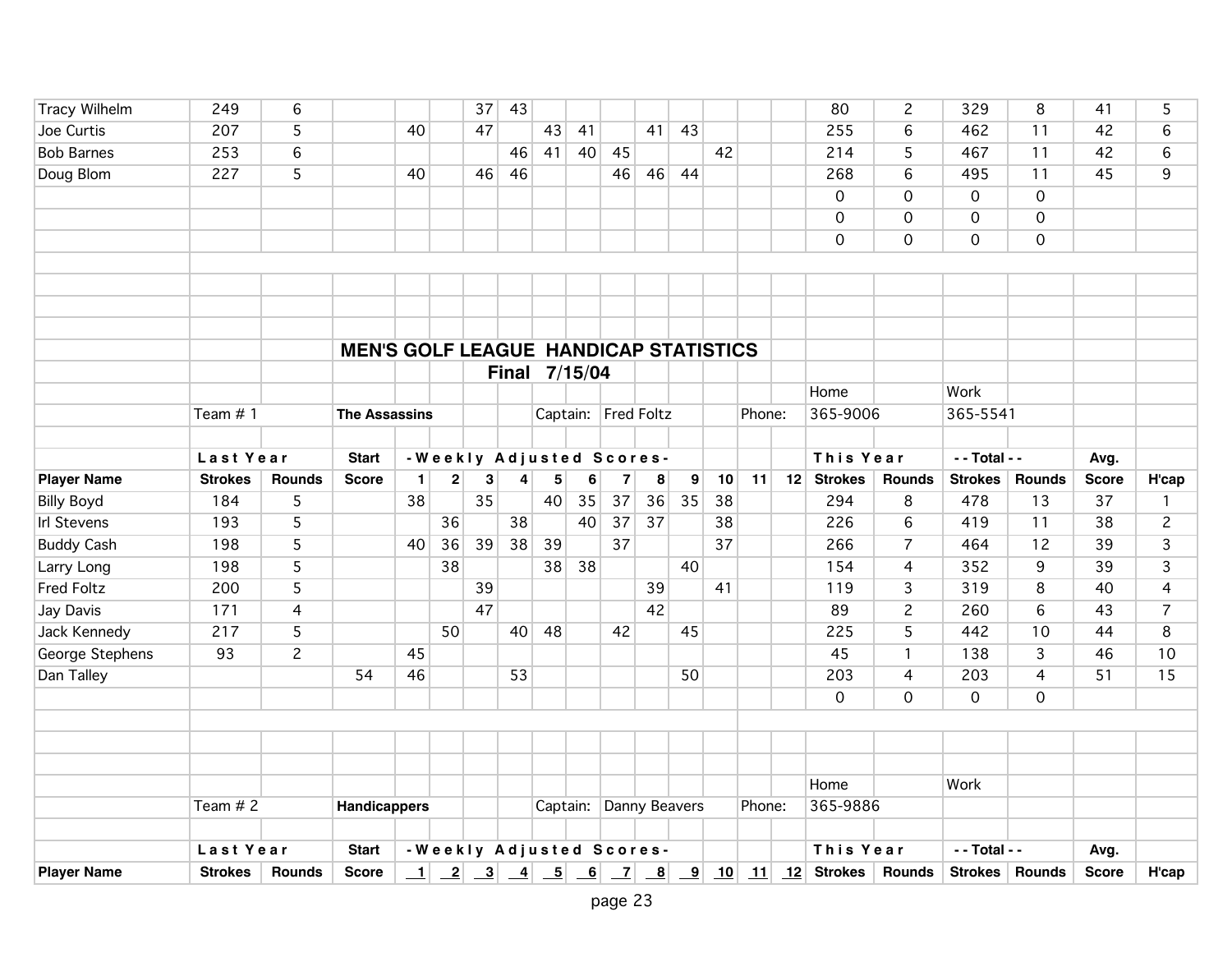| <b>Torey Hammett</b>   |                |               | 45                  | 43              | 43                         | 38                        | 40              | 35                        | 39             | 39                      |                         | 39                      | 40 |        |    | 401                 | 10             | 401                 | 10                  | 40           | 4              |
|------------------------|----------------|---------------|---------------------|-----------------|----------------------------|---------------------------|-----------------|---------------------------|----------------|-------------------------|-------------------------|-------------------------|----|--------|----|---------------------|----------------|---------------------|---------------------|--------------|----------------|
| Danny Beavers          |                |               | 41                  |                 |                            |                           |                 |                           |                |                         |                         | 39                      |    |        |    | 80                  | $\overline{2}$ | 80                  | $\overline{c}$      | 40           | 4              |
| <b>Greg Grindstaff</b> |                |               | 45                  |                 |                            | 39                        | 41              | 42                        |                | 43                      | 43                      |                         | 45 |        |    | 298                 | $\overline{7}$ | 298                 | $\overline{7}$      | 43           | $\overline{7}$ |
| <b>Bill Adams</b>      |                |               | 45                  | 44              |                            | 46                        |                 |                           |                | 44                      |                         | 46                      | 41 |        |    | 266                 | 6              | 266                 | 6                   | 44           | 8              |
| Larry Doub             |                |               | 48                  | 48              | 44                         | 47                        | 50              | 47                        | 42             | 41                      | 39                      |                         | 47 |        |    | 453                 | 10             | 453                 | 10                  | 45           | 9              |
| Al Giordano            |                |               | 45                  | 47              | 47                         |                           |                 | 48                        | 48             |                         | 50                      |                         |    |        |    | 285                 | 6              | 285                 | 6                   | 48           | 12             |
| Phillip VanHooser      |                |               | 54                  |                 | 52                         |                           | 50              |                           | 52             |                         |                         |                         |    |        |    | 208                 | 4              | 208                 | $\overline{4}$      | 52           | 16             |
|                        |                |               |                     |                 |                            |                           |                 |                           |                |                         |                         |                         |    |        |    | $\overline{0}$      | 0              | $\overline{0}$      | $\overline{0}$      |              |                |
|                        |                |               |                     |                 |                            |                           |                 |                           |                |                         |                         |                         |    |        |    | $\mathbf 0$         | 0              | $\mathsf{O}\xspace$ | $\mathbf 0$         |              |                |
|                        |                |               |                     |                 |                            |                           |                 |                           |                |                         |                         |                         |    |        |    | $\mathbf 0$         | 0              | $\overline{0}$      | $\overline{0}$      |              |                |
|                        |                |               |                     |                 |                            |                           |                 |                           |                |                         |                         |                         |    |        |    |                     |                |                     |                     |              |                |
|                        |                |               |                     |                 |                            |                           |                 |                           |                |                         |                         |                         |    |        |    | Home                |                | Work                |                     |              |                |
|                        | Team $# 3$     |               | <b>Young Oldies</b> |                 |                            |                           |                 | Captain:                  |                |                         |                         | <b>Eddie Sullenger</b>  |    | Phone: |    | 365-3668            |                | 365-5526            |                     |              |                |
|                        |                |               |                     |                 |                            |                           |                 |                           |                |                         |                         |                         |    |        |    |                     |                |                     |                     |              |                |
|                        | Last Year      |               | <b>Start</b>        |                 |                            | -Weekly Adjusted Scores-  |                 |                           |                |                         |                         |                         |    |        |    | This Year           |                | - - Total - -       |                     | Avg.         |                |
| <b>Player Name</b>     | <b>Strokes</b> | <b>Rounds</b> | <b>Score</b>        | $\perp$         | $\overline{\phantom{2}}$   | $\overline{\phantom{0}3}$ | $\overline{-4}$ | $\overline{\phantom{0}5}$ | 6              | $\overline{z}$          | $\overline{\mathbf{8}}$ | $\overline{\mathbf{9}}$ | 10 | 11     | 12 | <b>Strokes</b>      | <b>Rounds</b>  | <b>Strokes</b>      | <b>Rounds</b>       | <b>Score</b> | H'cap          |
| David Sullenger        | 151            | 4             |                     | 39              |                            | 37                        |                 | 35                        |                | 42                      |                         | 36                      | 40 |        |    | 229                 | 6              | 380                 | 10                  | 38           | $\overline{c}$ |
| David Forrester        | 313            | 8             |                     | 43              | 40                         |                           | 36              |                           | 39             | 37                      |                         | 42                      | 39 |        |    | 276                 | $\overline{7}$ | 589                 | 15                  | 39           | 3              |
| <b>Bill Ladd</b>       | 201            | 5             |                     |                 | 38                         | 42                        |                 |                           | 38             |                         | 38                      | 36                      | 37 |        |    | 229                 | 6              | 430                 | 11                  | 39           | 3              |
| <b>Ben VanHooser</b>   | 216            | 5             |                     | 39              |                            |                           | 40              | 40                        |                |                         | 41                      |                         | 42 |        |    | 202                 | 5              | 418                 | 10                  | 42           | 6              |
| Danny Reed             |                |               | 44                  | 42              |                            |                           | 44              |                           | 40             |                         |                         |                         |    |        |    | 170                 | $\overline{4}$ | 170                 | $\overline{4}$      | 43           | $\overline{7}$ |
| <b>Eddie Sullenger</b> | 278            | 6             |                     |                 | 46                         | 44                        |                 | 46                        |                | 47                      |                         | 48                      |    |        |    | 231                 | 5              | 509                 | 11                  | 46           | 10             |
| <b>Bob Hayes</b>       | 248            | 5             |                     |                 |                            |                           | 52              |                           |                |                         |                         |                         |    |        |    | 52                  | $\mathbf{1}$   | 300                 | $6\phantom{a}$      | 50           | 14             |
| Roy McDaniel           |                |               | 54                  |                 | 49                         | 53                        |                 | 53                        | 48             | 49                      | 50                      |                         |    |        |    | 356                 | $\overline{7}$ | 356                 | $\overline{7}$      | 51           | 15             |
|                        |                |               |                     |                 |                            |                           |                 |                           |                |                         |                         |                         |    |        |    | $\mathsf{O}\xspace$ | 0              | $\mathsf{O}\xspace$ | $\mathsf{O}\xspace$ |              |                |
|                        |                |               |                     |                 |                            |                           |                 |                           |                |                         |                         |                         |    |        |    | $\mathbf 0$         | 0              | $\mathbf 0$         | $\overline{0}$      |              |                |
|                        |                |               |                     |                 |                            |                           |                 |                           |                |                         |                         |                         |    |        |    |                     |                |                     |                     |              |                |
|                        |                |               |                     |                 |                            |                           |                 |                           |                |                         |                         |                         |    |        |    |                     |                |                     |                     |              |                |
|                        |                |               |                     |                 |                            |                           |                 |                           |                |                         |                         |                         |    |        |    |                     |                |                     |                     |              |                |
|                        |                |               |                     |                 |                            |                           |                 |                           |                |                         |                         |                         |    |        |    | Home                |                | Work                |                     |              |                |
|                        | Team $# 4$     |               | <b>Shot Callers</b> |                 |                            |                           |                 |                           |                | Captain: Brad Harralson |                         |                         |    | Phone: |    | 365-6977            |                | 365-5541            |                     |              |                |
|                        |                |               |                     |                 |                            |                           |                 |                           |                |                         |                         |                         |    |        |    |                     |                |                     |                     |              |                |
|                        | Last Year      |               | <b>Start</b>        |                 |                            | - Weekly Adjusted Scores- |                 |                           |                |                         |                         |                         |    |        |    | This Year           |                | - - Total - -       |                     | Avg.         |                |
| <b>Player Name</b>     | <b>Strokes</b> | <b>Rounds</b> | <b>Score</b>        | $\vert$ $\vert$ | $\overline{\phantom{0}}^2$ | $\frac{3}{2}$             | $\overline{-4}$ | $\overline{\phantom{0}}$  | $\overline{6}$ | $\overline{z}$          | $\overline{\mathbf{8}}$ | $\overline{\mathbf{9}}$ | 10 | 11     | 12 | <b>Strokes</b>      | <b>Rounds</b>  | <b>Strokes</b>      | <b>Rounds</b>       | <b>Score</b> | H'cap          |
| Ford Wayne Branch      | 175            | 5             |                     |                 | 38                         | 35                        |                 | 33                        |                | 33                      |                         |                         | 32 |        |    | 171                 | 5              | 346                 | 10                  | 35           | $-1$           |
| Ford Branch            | 199            | 5             |                     | 47              |                            |                           | 38              |                           |                | 38                      | 39                      |                         |    |        |    | 162                 | 4              | 361                 | 9                   | 40           | 4              |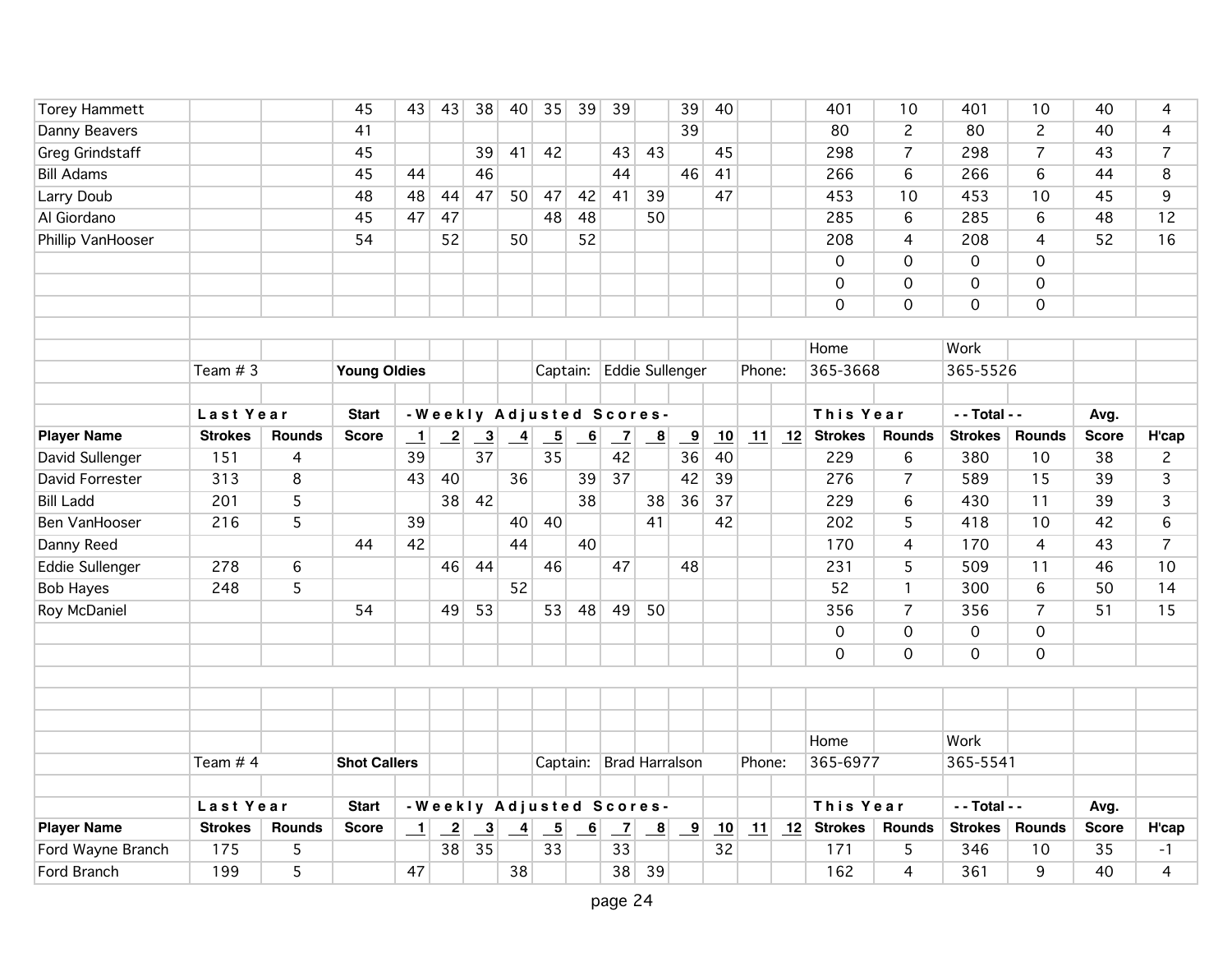| Jeff Simms            | 221            | 5              |                    | 41      | 44                         | 41                        |                 | 42                       |                          | 44                        |                         |                         | 43 |        |    | 255                               | 6               | 476                 | 11             | 43           | 7           |
|-----------------------|----------------|----------------|--------------------|---------|----------------------------|---------------------------|-----------------|--------------------------|--------------------------|---------------------------|-------------------------|-------------------------|----|--------|----|-----------------------------------|-----------------|---------------------|----------------|--------------|-------------|
| <b>Brad Harralson</b> | 182            | 4              |                    | 48      |                            |                           | 46              | 48                       |                          |                           |                         |                         |    |        |    | 142                               | 3               | 324                 | $\overline{7}$ | 46           | 10          |
| Bryan Jaggers         | 144            | $\overline{3}$ |                    |         | 43                         |                           | 46              |                          |                          |                           |                         |                         |    |        |    | 89                                | $\overline{c}$  | 233                 | 5              | 47           | 11          |
| Jae Englebright       | 190            | 4              |                    |         | 50                         |                           | 50              |                          |                          | 49                        | 51                      |                         |    |        |    | 200                               | 4               | 390                 | $\overline{8}$ | 49           | 13          |
| Jim Moore             | 146            | 3              |                    |         |                            | 49                        |                 |                          |                          |                           | 52                      |                         |    |        |    | 101                               | $\overline{2}$  | 247                 | 5              | 49           | 13          |
| Nelson Weaver         |                |                | 54                 | 48      |                            | 51                        |                 | 47                       | 48                       |                           |                         | 53                      |    |        |    | 301                               | 6               | 301                 | 6              | 50           | 14          |
|                       |                |                |                    |         |                            |                           |                 |                          |                          |                           |                         |                         |    |        |    | $\mathbf 0$                       | 0               | $\mathsf{O}\xspace$ | $\mathbf 0$    |              |             |
|                       |                |                |                    |         |                            |                           |                 |                          |                          |                           |                         |                         |    |        |    | $\mathbf 0$                       | $\overline{0}$  | $\mathbf 0$         | $\overline{0}$ |              |             |
|                       |                |                |                    |         |                            |                           |                 |                          |                          |                           |                         |                         |    |        |    |                                   |                 |                     |                |              |             |
|                       |                |                |                    |         |                            |                           |                 |                          |                          |                           |                         |                         |    |        |    | Home                              |                 | Work                |                |              |             |
|                       | Team $# 5$     |                | <b>Caddy Shack</b> |         |                            |                           |                 |                          |                          | Captain: Willis Oliver    |                         |                         |    | Phone: |    | 365-3249                          |                 |                     |                |              |             |
|                       | Last Year      |                | <b>Start</b>       |         |                            |                           |                 |                          |                          | - Weekly Adjusted Scores- |                         |                         |    |        |    | This Year                         |                 | - - Total - -       |                | Avg.         |             |
| <b>Player Name</b>    | <b>Strokes</b> | Rounds         | <b>Score</b>       | $\perp$ | $\overline{\phantom{0}}^2$ | $\overline{\phantom{0}3}$ | $\overline{4}$  | $\overline{\phantom{0}}$ | $\overline{\phantom{0}}$ | $\overline{1}$            | $\overline{\mathbf{8}}$ | $\overline{\mathbf{e}}$ | 10 | 11     | 12 | <b>Strokes</b>                    | <b>Rounds</b>   | <b>Strokes</b>      | <b>Rounds</b>  | <b>Score</b> | H'cap       |
| <b>Eddie Tosh</b>     | 205            | 5              |                    | 42      |                            | 37                        | 39              |                          |                          | 36                        |                         |                         |    |        |    | 154                               | 4               | 359                 | 9              | 40           | 4           |
| <b>Bobby Franklin</b> |                |                | 41                 |         | 39                         |                           |                 | 41                       |                          | 42                        | 38                      |                         | 46 |        |    | 247                               | 6               | 247                 | 6              | 41           | 5           |
| <b>Willis Oliver</b>  | 164            | $\overline{4}$ |                    | 45      |                            | 44                        | 42              | 40                       | 43                       | 47                        |                         | 41                      | 42 |        |    | 344                               | 8               | 508                 | 12             | 42           | 6           |
| <b>Steve Boaz</b>     | 217            | 5              |                    |         | 44                         |                           |                 | 44                       |                          |                           | 44                      |                         | 47 |        |    | 179                               | $\overline{4}$  | 396                 | 9              | 44           | 8           |
| Johnny Holloway       | 213            | 5              |                    | 43      |                            | 47                        |                 | 47                       |                          | 43                        |                         | 45                      |    |        |    | 225                               | 5               | 438                 | 10             | 44           | 8           |
| Denny Amundson        | 221            | 5              |                    | 43      |                            | 46                        |                 |                          | 42                       |                           |                         | 41                      | 42 |        |    | 214                               | 5               | 435                 | 10             | 44           | 8           |
| Wayne Oldham          | 227            | 5              |                    |         | 43                         |                           | 43              |                          | 44                       |                           | 43                      |                         |    |        |    | 173                               | $\overline{4}$  | 400                 | 9              | 44           | 8           |
| <b>Steve Miller</b>   | 241            | 5              |                    |         | 48                         |                           | 43              |                          | 43                       |                           | 49                      | 49                      |    |        |    | 232                               | 5               | 473                 | 10             | 47           | 11          |
|                       |                |                |                    |         |                            |                           |                 |                          |                          |                           |                         |                         |    |        |    | $\overline{0}$                    | $\overline{0}$  | $\mathsf{O}\xspace$ | $\overline{0}$ |              |             |
|                       |                |                |                    |         |                            |                           |                 |                          |                          |                           |                         |                         |    |        |    | $\mathbf 0$                       | 0               | $\mathbf 0$         | $\mathbf 0$    |              |             |
|                       |                |                |                    |         |                            |                           |                 |                          |                          |                           |                         |                         |    |        |    |                                   |                 |                     |                |              |             |
|                       |                |                |                    |         |                            |                           |                 |                          |                          |                           |                         |                         |    |        |    |                                   |                 |                     |                |              |             |
|                       |                |                |                    |         |                            |                           |                 |                          |                          |                           |                         |                         |    |        |    |                                   |                 |                     |                |              |             |
|                       |                |                |                    |         |                            |                           |                 |                          |                          |                           |                         |                         |    |        |    | Home                              |                 | Work                |                |              |             |
|                       | Team $# 6$     |                | <b>Strokers</b>    |         |                            |                           |                 |                          |                          | Captain: Bruce Farmer     |                         |                         |    | Phone: |    | 365-9623                          |                 |                     |                |              |             |
|                       |                |                |                    |         |                            |                           |                 |                          |                          |                           |                         |                         |    |        |    |                                   |                 |                     |                |              |             |
|                       | Last Year      |                | <b>Start</b>       |         |                            |                           |                 |                          |                          | - Weekly Adjusted Scores- |                         |                         |    |        |    | This Year                         |                 | - - Total - -       |                | Avg.         |             |
| <b>Player Name</b>    | <b>Strokes</b> | Rounds         | <b>Score</b>       | $\perp$ | $\overline{-2}$            | $\overline{\mathbf{3}}$   | $\overline{-4}$ | $\overline{\phantom{0}}$ | $\overline{-6}$          | $\overline{\phantom{0}}$  | $\overline{\mathbf{8}}$ | $\overline{\mathbf{e}}$ | 10 |        |    | $\boxed{11}$ $\boxed{12}$ Strokes | <b>Rounds</b>   | <b>Strokes</b>      | <b>Rounds</b>  | <b>Score</b> | H'cap       |
| <b>Bruce Farmer</b>   | 109            | 3              |                    |         |                            | 36                        |                 | 37                       |                          | 37                        |                         | 34                      |    |        |    | 144                               | 4               | 253                 | 7              | 36           | $\mathbf 0$ |
| Ken Rogers            | 199            | 5              |                    |         |                            |                           | 41              | 40                       |                          |                           | 42                      | 40                      | 38 |        |    | 201                               | 5               | 400                 | 10             | 40           | 4           |
| Ricky Watson          | 175            | 4              |                    | 43      |                            | 42                        |                 |                          | 38                       | 41                        |                         |                         | 39 |        |    | 203                               | 5               | 378                 | 9              | 42           | 6           |
| Mickey Bayer          | 183            | $\overline{4}$ |                    | 48      |                            | 47                        |                 | 43                       | 42                       | 43                        |                         |                         | 42 |        |    | 265                               | $6\overline{6}$ | 448                 | 10             | 45           | 9           |
|                       |                |                |                    |         |                            |                           |                 |                          |                          |                           |                         |                         |    |        |    |                                   |                 |                     |                |              |             |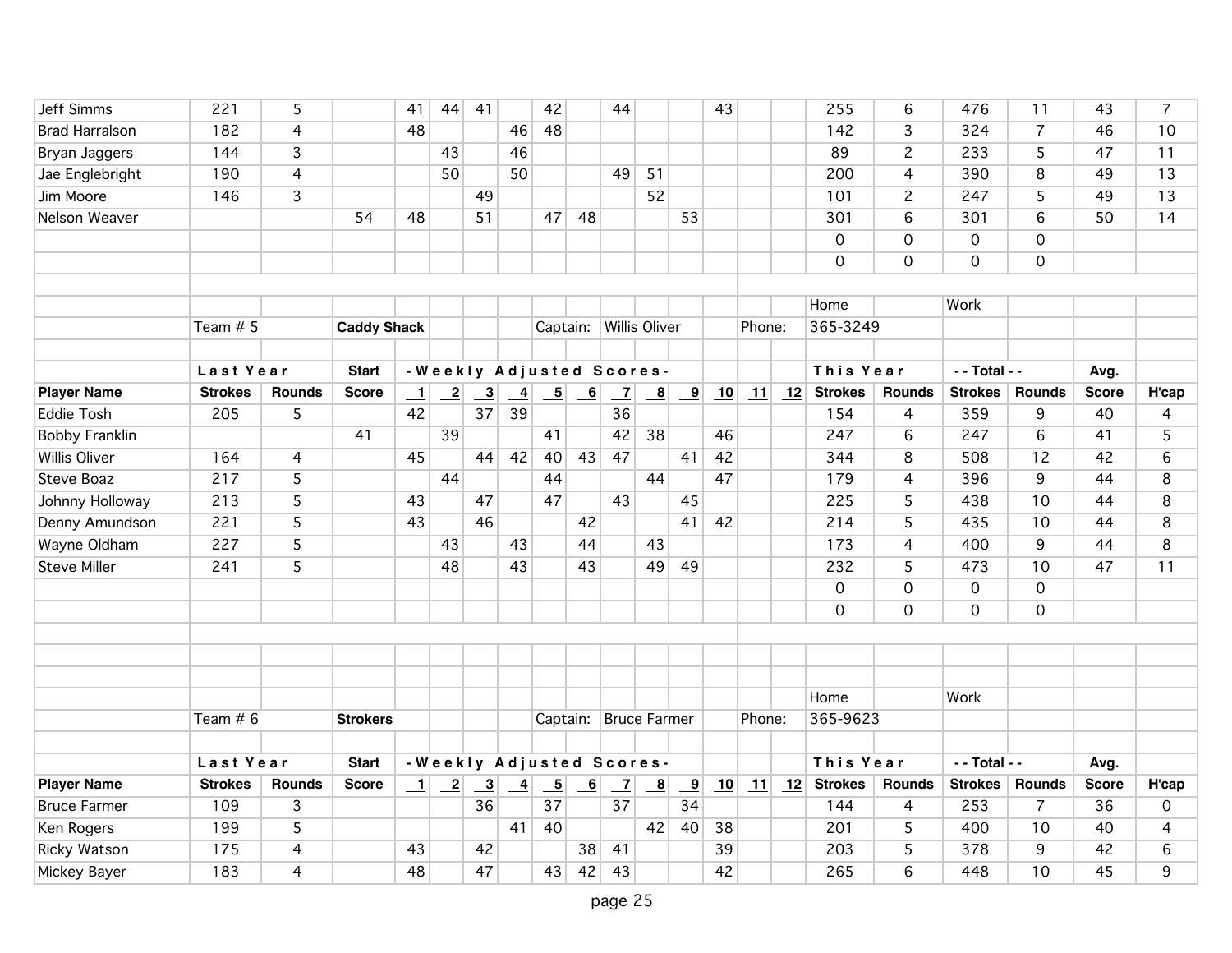| David Peek            | 187            | 4              |                           | 48      | 46              |               |                            |                          |                           |                          |                         |                         |    |        |    | 94             | $\overline{c}$ | 281            | 6              | 47           | 11             |
|-----------------------|----------------|----------------|---------------------------|---------|-----------------|---------------|----------------------------|--------------------------|---------------------------|--------------------------|-------------------------|-------------------------|----|--------|----|----------------|----------------|----------------|----------------|--------------|----------------|
| Frank Walker          | 281            | 6              |                           | 48      | 53              | 49            |                            | 51                       |                           | 44                       | 47                      |                         | 47 |        |    | 339            | $\overline{7}$ | 620            | 13             | 48           | 12             |
| <b>Charles Farmer</b> | 192            | $\overline{4}$ |                           |         | 48              |               | 48                         |                          | 45                        |                          | 49                      | 49                      |    |        |    | 239            | 5              | 431            | 9              | 48           | 12             |
| Don Poindexter        | 106            | $\overline{2}$ |                           |         | 53              |               | 53                         |                          | 53                        |                          | 52                      | 53                      |    |        |    | 264            | $\overline{5}$ | 370            | $\overline{7}$ | 53           | 17             |
|                       |                |                |                           |         |                 |               |                            |                          |                           |                          |                         |                         |    |        |    | $\mathbf 0$    | $\mathbf 0$    | $\mathbf 0$    | $\mathbf 0$    |              |                |
|                       |                |                |                           |         |                 |               |                            |                          |                           |                          |                         |                         |    |        |    | $\Omega$       | $\mathbf{O}$   | $\Omega$       | $\mathbf 0$    |              |                |
|                       |                |                |                           |         |                 |               |                            |                          |                           |                          |                         |                         |    |        |    |                |                |                |                |              |                |
|                       |                |                |                           |         |                 |               |                            |                          |                           |                          |                         |                         |    |        |    | Home           |                | Work           |                |              |                |
|                       | Team #7        |                | <b>Rulers of the Ruff</b> |         |                 |               |                            |                          |                           | Captain: Mike Boyd       |                         |                         |    | Phone: |    | 365-3367       |                | 798-6288       |                |              |                |
|                       |                |                |                           |         |                 |               |                            |                          |                           |                          |                         |                         |    |        |    |                |                |                |                |              |                |
|                       | Last Year      |                | <b>Start</b>              |         |                 |               |                            |                          |                           | -Weekly Adjusted Scores- |                         |                         |    |        |    | This Year      |                | - - Total - -  |                | Avg.         |                |
| <b>Player Name</b>    | <b>Strokes</b> | <b>Rounds</b>  | <b>Score</b>              | $\perp$ | $\overline{-2}$ | $\frac{3}{2}$ | $\overline{\phantom{0}}^4$ | $\overline{\phantom{0}}$ | $\underline{\phantom{0}}$ | $\overline{z}$           | $\overline{\mathbf{8}}$ | $\overline{\mathbf{e}}$ | 10 | 11     | 12 | <b>Strokes</b> | <b>Rounds</b>  | <b>Strokes</b> | <b>Rounds</b>  | <b>Score</b> | H'cap          |
| Chip Hutcheson        | 165            | 4              |                           | 44      |                 |               | 45                         |                          |                           | 37                       | 42                      |                         |    |        |    | 168            | $\overline{4}$ | 333            | 8              | 42           | 6              |
| <b>Bob Brown</b>      | 215            | 5              |                           |         |                 |               |                            |                          | 40                        | 42                       | 39                      |                         | 43 |        |    | 164            | $\overline{4}$ | 379            | 9              | 42           | 6              |
| Ronnie Cash           | 179            | $\overline{4}$ |                           | 46      |                 | 41            | 39                         | 42                       |                           |                          |                         |                         | 41 |        |    | 209            | 5              | 388            | $\overline{9}$ | 43           | $\overline{7}$ |
| Rickie Huntsman       | 131            | 3              |                           |         |                 | 46            | $\overline{47}$            |                          | 45                        |                          | 48                      | 46                      |    |        |    | 232            | $\overline{5}$ | 363            | $\overline{8}$ | 45           | 9              |
| <b>Ricky Gray</b>     | 229            | $\overline{5}$ |                           | 46      |                 | 43            |                            | 43                       | 43                        |                          |                         |                         | 41 |        |    | 216            | 5              | 445            | 10             | 45           | 9              |
| Rodney Murphy         | 276            | 6              |                           | 46      | 45              |               |                            | 45                       |                           |                          | 46                      | 40                      | 48 |        |    | 270            | $6\,$          | 546            | 12             | 46           | 10             |
| Walter Shrewsbury     | 187            | $\overline{4}$ |                           |         | 45              | 48            | 44                         |                          |                           |                          |                         |                         |    |        |    | 137            | $\overline{3}$ | 324            | $\overline{7}$ | 46           | 10             |
| Mike Boyd             | 143            | $\overline{3}$ |                           |         | 47              |               |                            | 48                       |                           | 45                       |                         | 43                      |    |        |    | 183            | $\overline{4}$ | 326            | $\overline{7}$ | 47           | 11             |
| <b>Todd Griffin</b>   |                |                | 49                        |         | 53              |               |                            |                          | 48                        | 51                       |                         | 48                      |    |        |    | 249            | 5              | 249            | 5              | 50           | 14             |
|                       |                |                |                           |         |                 |               |                            |                          |                           |                          |                         |                         |    |        |    | $\overline{O}$ | $\mathbf 0$    | $\mathbf{O}$   | $\mathbf{O}$   |              |                |
|                       |                |                |                           |         |                 |               |                            |                          |                           |                          |                         |                         |    |        |    |                |                |                |                |              |                |
|                       |                |                |                           |         |                 |               |                            |                          |                           |                          |                         |                         |    |        |    |                |                |                |                |              |                |
|                       |                |                |                           |         |                 |               |                            |                          |                           |                          |                         |                         |    |        |    |                |                |                |                |              |                |
|                       |                |                |                           |         |                 |               |                            |                          |                           |                          |                         |                         |    |        |    | Home           |                | Cell           |                |              |                |
|                       | Team # 8       |                | <b>Laid Back Bunch</b>    |         |                 |               |                            |                          |                           | Captain: Jack Blackburn  |                         |                         |    | Phone: |    | 365-2584       |                |                |                |              |                |
|                       |                |                |                           |         |                 |               |                            |                          |                           |                          |                         |                         |    |        |    |                |                |                |                |              |                |
|                       | Last Year      |                | <b>Start</b>              |         |                 |               |                            |                          |                           | -Weekly Adjusted Scores- |                         |                         |    |        |    | This Year      |                | - - Total - -  |                | Avg.         |                |
| <b>Player Name</b>    | <b>Strokes</b> | <b>Rounds</b>  | <b>Score</b>              | $\perp$ | $\mathbf{2}$    | $\boxed{3}$   | $\frac{4}{1}$              | $\overline{\phantom{0}}$ | 6                         | $\mathbf{Z}$             | $\overline{\mathbf{g}}$ | $\overline{9}$          | 10 | 11     | 12 | <b>Strokes</b> | <b>Rounds</b>  | <b>Strokes</b> | <b>Rounds</b>  | <b>Score</b> | H'cap          |
| Jack Blackburn        | 231            | 6              |                           |         | 40              |               | 39                         |                          |                           |                          | 39                      | $\overline{37}$         | 40 |        |    | 195            | 5              | 426            | 11             | 39           | 3              |
| <b>Billy Johnson</b>  | 248            | $\overline{6}$ |                           |         | 38              | 40            |                            | 37                       |                           | 38                       | 38                      | 41                      | 37 |        |    | 269            | $\overline{7}$ | 517            | 13             | 40           | 4              |
| Mac Nelson            | 211            | 5              |                           | 44      | 47              |               | 40                         | 42                       | 41                        | 40                       | 41                      | 42                      | 40 |        |    | 377            | 9              | 588            | 14             | 42           | 6              |
| <b>Mike Dearing</b>   |                |                | 41                        |         |                 | 43            | 41                         |                          | 46                        |                          |                         |                         |    |        |    | 171            | $\overline{4}$ | 171            | $\overline{4}$ | 43           | $\overline{7}$ |
| John Brown            | 169            | 4              |                           | 44      |                 | 49            |                            | 45                       | 43                        |                          | 42 42                   |                         |    |        |    | 265            | $6\phantom{a}$ | 434            | 10             | 43           | $\overline{7}$ |
| Ralph Smith           | 80             | $\overline{c}$ |                           | 46      |                 | 47            | 49                         |                          |                           |                          |                         |                         |    |        |    | 142            | $\overline{3}$ | 222            | 5              | 44           | 8              |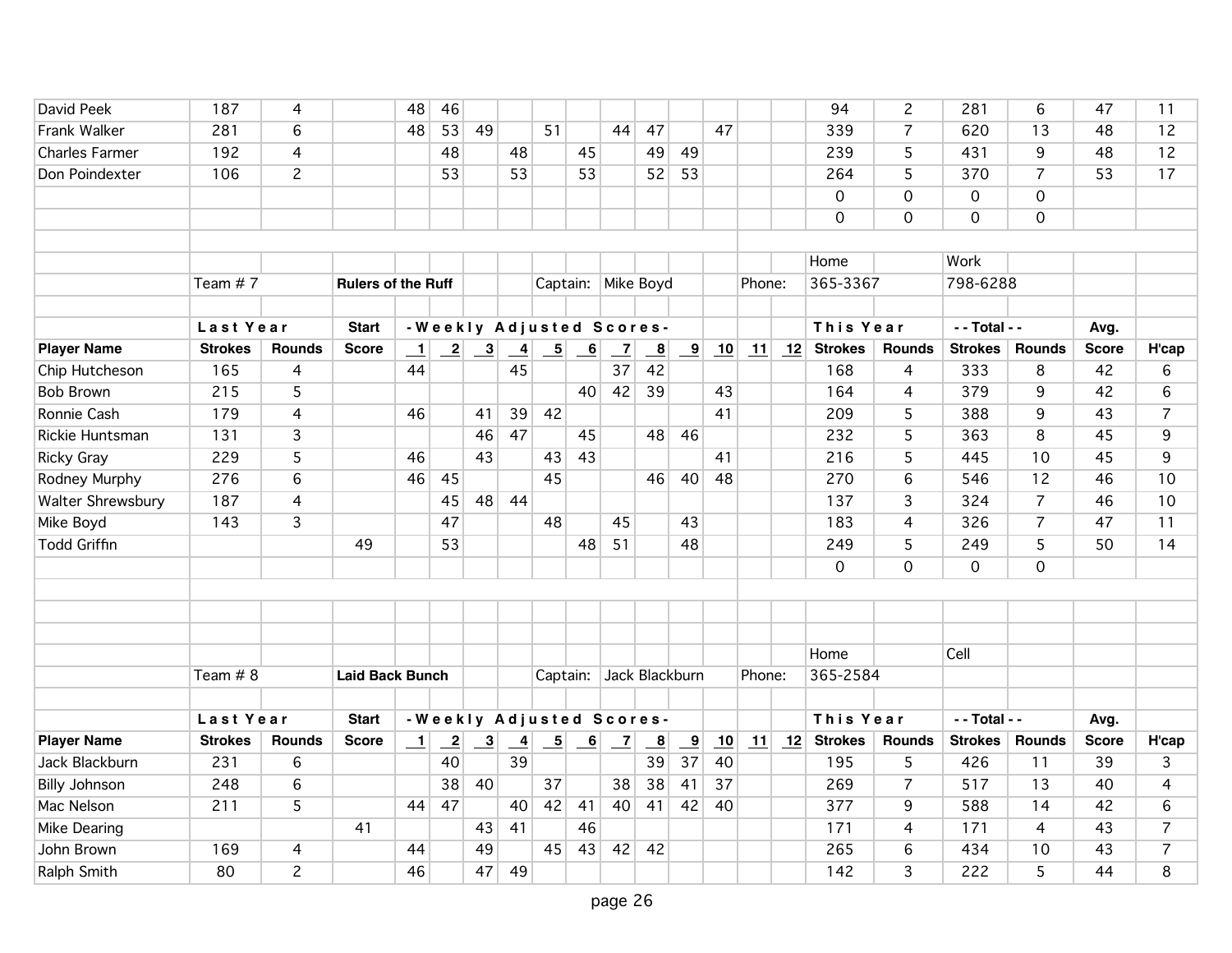| Dane Hodges          |                |                | 47                  | 48                       | 43                       |                           |                            | 46                        | 47                        | 44             |                          | 44                      | 42 |            |    | 361            | 8                   | 361            | 8              | 45           | 9              |
|----------------------|----------------|----------------|---------------------|--------------------------|--------------------------|---------------------------|----------------------------|---------------------------|---------------------------|----------------|--------------------------|-------------------------|----|------------|----|----------------|---------------------|----------------|----------------|--------------|----------------|
|                      |                |                |                     |                          |                          |                           |                            |                           |                           |                |                          |                         |    |            |    | $\Omega$       | $\mathbf 0$         | $\mathbf 0$    | $\mathbf 0$    |              |                |
|                      |                |                |                     |                          |                          |                           |                            |                           |                           |                |                          |                         |    |            |    | $\Omega$       | $\mathsf{O}\xspace$ | $\mathbf 0$    | $\mathbf 0$    |              |                |
|                      |                |                |                     |                          |                          |                           |                            |                           |                           |                |                          |                         |    |            |    | $\mathbf 0$    | 0                   | $\mathbf 0$    | $\mathbf 0$    |              |                |
|                      |                |                |                     |                          |                          |                           |                            |                           |                           |                |                          |                         |    |            |    |                |                     |                |                |              |                |
|                      |                |                |                     |                          |                          |                           |                            |                           |                           |                |                          |                         |    |            |    | Home           |                     | Work           |                |              |                |
|                      | Team $# 9$     |                | <b>Hacking Dogs</b> |                          |                          |                           |                            |                           |                           |                | Captain: Sam Rogers      |                         |    | Phone:     |    | 388-0234       |                     |                |                |              |                |
|                      |                |                |                     |                          |                          |                           |                            |                           |                           |                |                          |                         |    |            |    |                |                     |                |                |              |                |
|                      | Last Year      |                | <b>Start</b>        |                          |                          |                           |                            |                           |                           |                | -Weekly Adjusted Scores- |                         |    |            |    | This Year      |                     | - - Total - -  |                | Avg.         |                |
| <b>Player Name</b>   | <b>Strokes</b> | <b>Rounds</b>  | <b>Score</b>        | $\perp$                  | $\overline{\phantom{2}}$ | $\overline{\phantom{0}3}$ | $\frac{4}{1}$              | $\overline{\phantom{0}}$  | $\overline{6}$            | $\mathbf{Z}$   | $\overline{\mathbf{8}}$  | $\frac{9}{2}$           | 10 | 11         | 12 | <b>Strokes</b> | <b>Rounds</b>       | <b>Strokes</b> | <b>Rounds</b>  | <b>Score</b> | H'cap          |
| Sam Rogers           | 214            | 5              |                     | 40                       |                          |                           |                            |                           | 42                        |                | 39                       |                         | 42 |            |    | 163            | 4                   | 377            | 9              | 42           | 6              |
| James Traylor        | 181            | $\overline{4}$ |                     | 45                       | 45                       | 39                        |                            | 43                        |                           |                |                          | 44                      |    |            |    | 216            | 5                   | 397            | 9              | 44           | 8              |
| <b>Tim Wiley</b>     | 280            | 6              |                     | 47                       | 46                       |                           | 42                         | 44                        | 47                        |                |                          |                         | 44 |            |    | 270            | 6                   | 550            | 12             | 46           | 10             |
| Jerry Adams          | 180            | $\overline{4}$ |                     | 50                       | 51                       |                           | 46                         |                           | 43                        |                | 45                       | 48                      |    |            |    | 283            | 6                   | 463            | 10             | 46           | 10             |
| Mo Morse             | 280            | 6              |                     |                          | 47                       |                           |                            |                           |                           | 45             |                          | 45                      |    |            |    | 137            | $\mathbf{3}$        | 417            | 9              | 46           | 10             |
| Dick Whitsett        | 93             | $\overline{c}$ |                     |                          |                          |                           |                            |                           | 48                        | 45             |                          |                         |    |            |    | 93             | $\overline{c}$      | 186            | $\overline{4}$ | 47           | 11             |
| Jerry Malloy         | 200            | 4              |                     |                          |                          |                           |                            |                           |                           | 45             | 49                       |                         | 47 |            |    | 141            | $\overline{3}$      | 341            | $\overline{7}$ | 49           | 13             |
| Ray Moore            |                |                | 50                  |                          |                          | 51                        | 54                         | 50                        |                           |                | 47                       |                         | 48 |            |    | 300            | 6                   | 300            | 6              | 50           | 14             |
| Lowell Jewell        | 157            | 3              |                     |                          |                          |                           | 53                         | 51                        |                           | 58             |                          |                         |    |            |    | 162            | $\overline{3}$      | 319            | 6              | 53           | 17             |
|                      |                |                |                     |                          |                          |                           |                            |                           |                           |                |                          |                         |    |            |    | $\mathbf 0$    | $\mathsf{O}\xspace$ | $\overline{0}$ | $\mathbf 0$    |              |                |
|                      |                |                |                     |                          |                          |                           |                            |                           |                           |                |                          |                         |    |            |    |                |                     |                |                |              |                |
|                      |                |                |                     |                          |                          |                           |                            |                           |                           |                |                          |                         |    |            |    |                |                     |                |                |              |                |
|                      |                |                |                     |                          |                          |                           |                            |                           |                           |                |                          |                         |    |            |    |                |                     |                |                |              |                |
|                      |                |                |                     |                          |                          |                           |                            |                           |                           |                |                          |                         |    |            |    | Home           |                     | Work           |                |              |                |
|                      | Team $# 10$    |                | <b>The Masters</b>  |                          |                          |                           |                            |                           |                           |                | Captain: Joe Curtis      |                         |    | Phone:     |    | 365-6783       |                     |                |                |              |                |
|                      |                |                |                     |                          |                          |                           |                            |                           |                           |                |                          |                         |    |            |    |                |                     |                |                |              |                |
|                      | Last Year      |                | <b>Start</b>        |                          |                          |                           |                            |                           |                           |                | -Weekly Adjusted Scores- |                         |    |            |    | This Year      |                     | - - Total - -  |                | Avg.         |                |
| <b>Player Name</b>   | <b>Strokes</b> | <b>Rounds</b>  | <b>Score</b>        | $\overline{\phantom{0}}$ | $\overline{\phantom{2}}$ | $\overline{\phantom{0}3}$ | $\overline{\phantom{0}}^4$ | $\underline{\phantom{a}}$ | $\underline{\phantom{a}}$ | $\overline{z}$ | $\overline{\mathbf{8}}$  | $\overline{\mathbf{9}}$ | 10 | $\vert$ 11 | 12 | <b>Strokes</b> | <b>Rounds</b>       | <b>Strokes</b> | <b>Rounds</b>  | <b>Score</b> | H'cap          |
| Roy Boisture         | 145            | $\overline{4}$ |                     |                          | 32                       |                           | 36                         |                           |                           | 35             | 37                       | 36                      |    |            |    | 176            | 5                   | 321            | 9              | 36           | $-0$           |
| Jack Litchfield      |                |                | 41                  | 38                       |                          | 37                        |                            | 38                        | 40                        |                | 34                       |                         |    |            |    | 228            | 6                   | 228            | 6              | 38           | $\overline{c}$ |
| George Bareis        |                |                | 41                  |                          | 40                       |                           | $\overline{37}$            |                           | 41                        | 38             |                          |                         | 39 |            |    | 236            | 6                   | 236            | 6              | 39           | 3              |
| <b>Tracy Wilhelm</b> | 228            | 6              |                     |                          | 42                       |                           | 40                         | 37                        | 41                        |                | 46                       | 43                      |    |            |    | 249            | $6\phantom{a}$      | 477            | 12             | 40           | 4              |
| <b>Bob Barnes</b>    |                |                | 42                  | 40                       |                          | 39                        |                            | 43                        |                           | 43             |                          |                         | 46 |            |    | 253            | 6                   | 253            | $6\,$          | 42           | 6              |
| Joe Curtis           | 217            | 5              |                     |                          | 43                       | 42                        |                            | 42                        |                           |                |                          | 39                      | 41 |            |    | 207            | 5                   | 424            | 10             | 42           | 6              |
| Doug Blom            | 227            | 5              |                     | 50                       |                          |                           | 43                         |                           |                           | 44             | 45                       |                         | 45 |            |    | 227            | 5                   | 454            | 10             | 45           | 9              |
| Jerald Winters       | 290            | 6              |                     | 50                       |                          | 48                        |                            |                           | 49                        |                |                          | 53                      |    |            |    | 200            | $\overline{4}$      | 490            | 10             | 49           | 13             |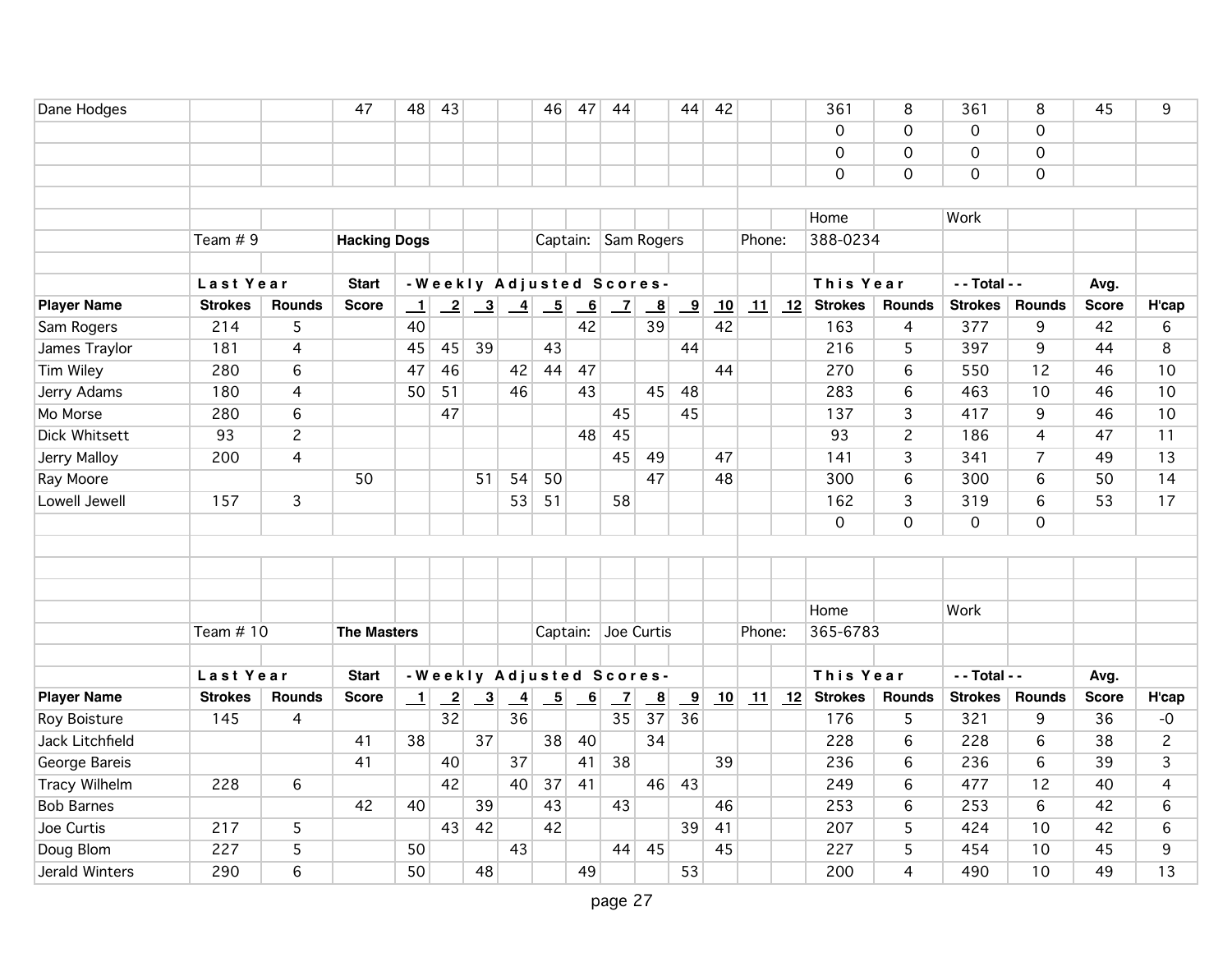|                    |                |                |                                              |                |   |                          |    |          |               |                         |                     |    |                 |        |    | $\mathbf 0$    | $\mathbf 0$         | $\Omega$            | $\Omega$            |              |                |
|--------------------|----------------|----------------|----------------------------------------------|----------------|---|--------------------------|----|----------|---------------|-------------------------|---------------------|----|-----------------|--------|----|----------------|---------------------|---------------------|---------------------|--------------|----------------|
|                    |                |                |                                              |                |   |                          |    |          |               |                         |                     |    |                 |        |    | $\Omega$       | $\mathbf 0$         | $\Omega$            | $\Omega$            |              |                |
|                    |                |                |                                              |                |   |                          |    |          |               |                         |                     |    |                 |        |    |                |                     |                     |                     |              |                |
|                    |                |                |                                              |                |   |                          |    |          |               |                         |                     |    |                 |        |    |                |                     |                     |                     |              |                |
|                    |                |                |                                              |                |   |                          |    |          |               |                         |                     |    |                 |        |    |                |                     |                     |                     |              |                |
|                    |                |                |                                              |                |   |                          |    |          |               |                         |                     |    |                 |        |    |                |                     |                     |                     |              |                |
|                    |                |                | <b>MEN'S GOLF LEAGUE HANDICAP STATISTICS</b> |                |   |                          |    |          |               |                         |                     |    |                 |        |    |                |                     |                     |                     |              |                |
|                    |                |                |                                              |                |   |                          |    |          | Final 7/18/03 |                         |                     |    |                 |        |    |                |                     |                     |                     |              |                |
|                    |                |                |                                              |                |   |                          |    |          |               |                         |                     |    |                 |        |    | Home           |                     | Work                |                     |              |                |
|                    | Team $# 1$     |                | <b>The Assassins</b>                         |                |   |                          |    |          |               |                         | Captain: Fred Foltz |    |                 | Phone: |    | 365-9006       |                     | 365-5541            |                     |              |                |
|                    |                |                |                                              |                |   |                          |    |          |               |                         |                     |    |                 |        |    |                |                     |                     |                     |              |                |
|                    | Last Year      |                | <b>Start</b>                                 |                |   | -Weekly Adjusted Scores- |    |          |               |                         |                     |    |                 |        |    | This Year      |                     | $-$ Total $-$       |                     | Avg.         |                |
| <b>Player Name</b> | <b>Strokes</b> | <b>Rounds</b>  | <b>Score</b>                                 | 1 <sup>1</sup> | 2 | 3                        | 4  | 5        | 6             | $\overline{\mathbf{z}}$ | 8                   | 9  | 10              | 11     | 12 | <b>Strokes</b> | <b>Rounds</b>       | <b>Strokes</b>      | <b>Rounds</b>       | <b>Score</b> | H'cap          |
| <b>Billy Boyd</b>  | 236            | 6              |                                              |                |   | 39                       |    | 37       |               | 37                      | 35                  | 36 |                 |        |    | 184            | 5                   | 420                 | 11                  | 38           | $\mathbf{2}$   |
| <b>Irl Stevens</b> | 197            | 5              |                                              | 40             |   | 38                       | 37 |          | 39            |                         |                     |    | 39              |        |    | 193            | 5                   | 390                 | 10                  | 39           | 3              |
| <b>Buddy Cash</b>  | 194            | $\overline{5}$ |                                              | 40             |   |                          | 41 |          | 41            |                         | 38                  |    | $\overline{38}$ |        |    | 198            | 5                   | 392                 | 10                  | 39           | 3              |
| <b>Fred Foltz</b>  | 124            | $\overline{3}$ |                                              | 40             |   |                          |    | 42       |               | 40                      |                     | 40 | 38              |        |    | 200            | $\overline{5}$      | 324                 | 8                   | 41           | $\overline{5}$ |
| Larry Long         | 168            | $\overline{4}$ |                                              |                |   | 39                       | 40 |          | 43            |                         | 35                  | 41 |                 |        |    | 198            | 5                   | 366                 | 9                   | 41           | 5              |
| Jay Davis          | 130            | $\overline{3}$ |                                              |                |   | 42                       |    | 45       |               | 44                      |                     | 40 |                 |        |    | 171            | $\overline{4}$      | 301                 | $\overline{7}$      | 43           | $\overline{7}$ |
| Jack Kennedy       | 280            | 6              |                                              | 47             |   |                          |    | 40       | 42            |                         | 47                  |    | 41              |        |    | 217            | 5                   | 497                 | 11                  | 45           | 9              |
| George Stephens    | 187            | $\overline{4}$ |                                              |                |   |                          | 46 |          |               | 47                      |                     |    |                 |        |    | 93             | $\overline{c}$      | 280                 | 6                   | 47           | 11             |
|                    |                |                |                                              |                |   |                          |    |          |               |                         |                     |    |                 |        |    | $\overline{0}$ | $\mathsf{O}\xspace$ | $\overline{0}$      | $\mathbf 0$         |              |                |
|                    |                |                |                                              |                |   |                          |    |          |               |                         |                     |    |                 |        |    | 0              | $\overline{0}$      | $\overline{0}$      | $\mathbf 0$         |              |                |
|                    |                |                |                                              |                |   |                          |    |          |               |                         |                     |    |                 |        |    |                |                     |                     |                     |              |                |
|                    |                |                |                                              |                |   |                          |    |          |               |                         |                     |    |                 |        |    |                |                     |                     |                     |              |                |
|                    |                |                |                                              |                |   |                          |    |          |               |                         |                     |    |                 |        |    |                |                     |                     |                     |              |                |
|                    |                |                |                                              |                |   |                          |    |          |               |                         |                     |    |                 |        |    | Home           |                     | Work                |                     |              |                |
|                    | Team $# 2$     |                | <b>Bye</b>                                   |                |   |                          |    | Captain: |               |                         |                     |    |                 | Phone: |    |                |                     |                     |                     |              |                |
|                    |                |                |                                              |                |   |                          |    |          |               |                         |                     |    |                 |        |    |                |                     |                     |                     |              |                |
|                    | Last Year      |                | <b>Start</b>                                 |                |   | -Weekly Adjusted Scores- |    |          |               |                         |                     |    |                 |        |    | This Year      |                     | - - Total - -       |                     | Avg.         |                |
| <b>Player Name</b> | <b>Strokes</b> | <b>Rounds</b>  | <b>Score</b>                                 |                |   |                          |    |          |               |                         |                     |    |                 |        |    |                | <b>Rounds</b>       | <b>Strokes</b>      | <b>Rounds</b>       | <b>Score</b> | H'cap          |
|                    |                |                |                                              |                |   |                          |    |          |               |                         |                     |    |                 |        |    | $\mathbf 0$    | $\mathsf{O}\xspace$ | $\mathsf{O}\xspace$ | $\mathsf{O}\xspace$ |              |                |
|                    |                |                |                                              |                |   |                          |    |          |               |                         |                     |    |                 |        |    | $\mathbf{O}$   | $\mathbf 0$         | $\mathbf 0$         | $\mathbf 0$         |              |                |
|                    |                |                |                                              |                |   |                          |    |          |               |                         |                     |    |                 |        |    | $\mathbf 0$    | $\mathbf 0$         | $\mathbf 0$         | $\mathbf 0$         |              |                |
|                    |                |                |                                              |                |   |                          |    |          |               |                         |                     |    |                 |        |    | 0              | $\mathbf 0$         | $\mathbf 0$         | $\mathbf 0$         |              |                |
|                    |                |                |                                              |                |   |                          |    |          |               |                         |                     |    |                 |        |    | $\Omega$       | $\overline{0}$      | 0                   | $\mathbf 0$         |              |                |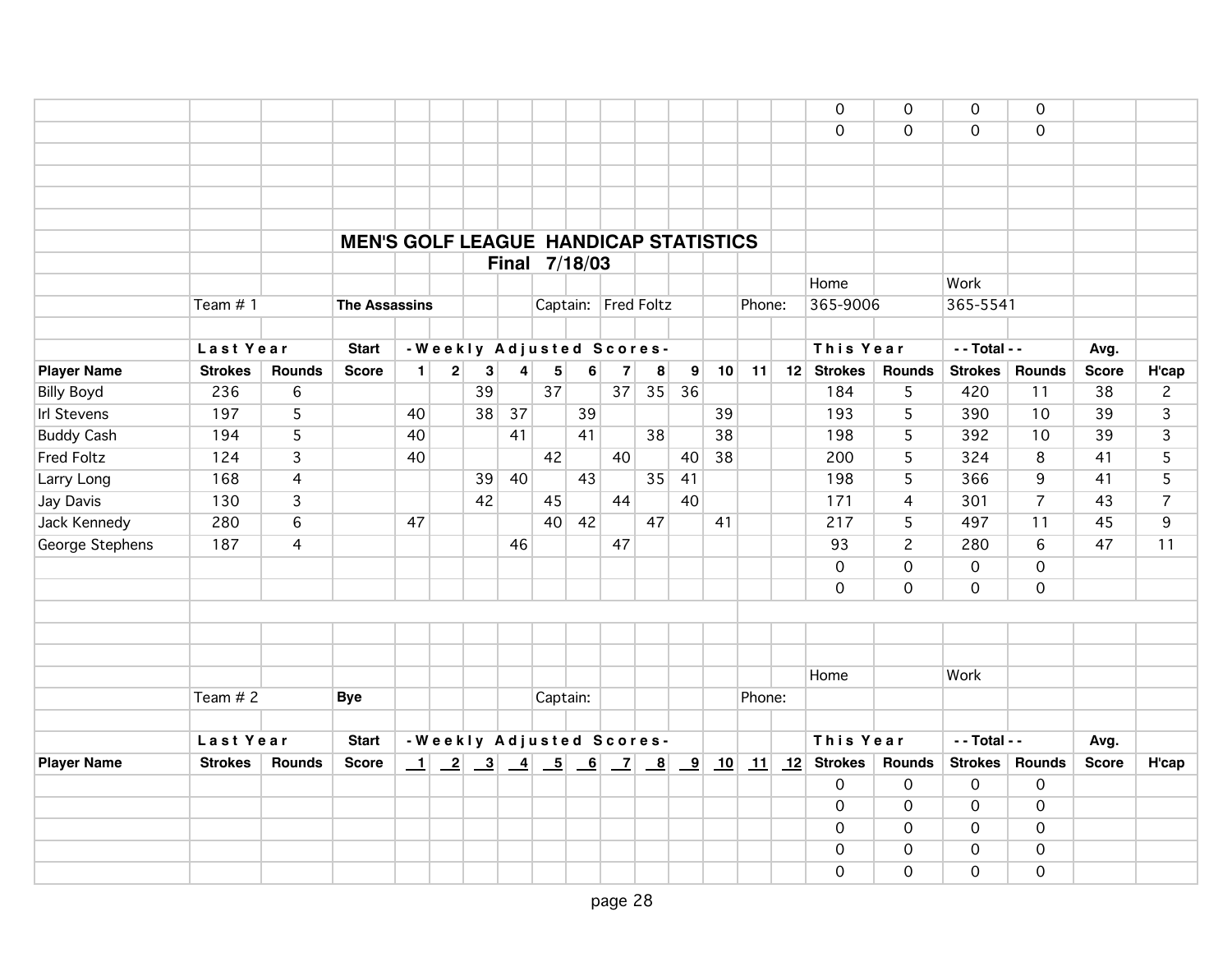|                        |                |                |                     |         |                 |                         |                 |                          |                |                          |                         |                         |    |        |    | $\mathbf 0$    | $\mathbf 0$      | $\Omega$       | $\mathbf 0$    |              |                |
|------------------------|----------------|----------------|---------------------|---------|-----------------|-------------------------|-----------------|--------------------------|----------------|--------------------------|-------------------------|-------------------------|----|--------|----|----------------|------------------|----------------|----------------|--------------|----------------|
|                        |                |                |                     |         |                 |                         |                 |                          |                |                          |                         |                         |    |        |    | $\mathbf 0$    | $\mathbf 0$      | $\overline{0}$ | $\overline{0}$ |              |                |
|                        |                |                |                     |         |                 |                         |                 |                          |                |                          |                         |                         |    |        |    | $\mathbf 0$    | $\mathbf 0$      | $\mathbf 0$    | $\mathbf 0$    |              |                |
|                        |                |                |                     |         |                 |                         |                 |                          |                |                          |                         |                         |    |        |    | $\mathbf 0$    | $\mathbf 0$      | $\mathbf 0$    | $\mathbf 0$    |              |                |
|                        |                |                |                     |         |                 |                         |                 |                          |                |                          |                         |                         |    |        |    | $\mathbf 0$    | $\overline{0}$   | $\mathbf 0$    | $\mathbf 0$    |              |                |
|                        |                |                |                     |         |                 |                         |                 |                          |                |                          |                         |                         |    |        |    |                |                  |                |                |              |                |
|                        |                |                |                     |         |                 |                         |                 |                          |                |                          |                         |                         |    |        |    | Home           |                  | Work           |                |              |                |
|                        | Team $# 3$     |                | <b>Young Oldies</b> |         |                 |                         |                 | Captain:                 |                | Eddie Sullenger          |                         |                         |    | Phone: |    | 365-3668       |                  | 365-5526       |                |              |                |
|                        |                |                |                     |         |                 |                         |                 |                          |                |                          |                         |                         |    |        |    |                |                  |                |                |              |                |
|                        | Last Year      |                | <b>Start</b>        |         |                 |                         |                 |                          |                | -Weekly Adjusted Scores- |                         |                         |    |        |    | This Year      |                  | - - Total - -  |                | Avg.         |                |
| <b>Player Name</b>     | <b>Strokes</b> | <b>Rounds</b>  | <b>Score</b>        | $\perp$ | $\overline{-2}$ | $\overline{\mathbf{3}}$ | $\overline{-4}$ | $-5$                     | $\overline{6}$ | $\overline{Z}$           | $\overline{\mathbf{8}}$ | <u>_9</u>               | 10 | 11     | 12 | <b>Strokes</b> | <b>Rounds</b>    | <b>Strokes</b> | <b>Rounds</b>  | <b>Score</b> | H'cap          |
| David Sullenger        | 303            | 8              |                     | 38      |                 | 38                      |                 |                          |                |                          | 36                      | 39                      |    |        |    | 151            | 4                | 454            | 12             | 38           | $\overline{c}$ |
| <b>Bill Ladd</b>       | 268            | $\overline{7}$ |                     |         | 36              | 43                      | 44              |                          |                | 41                       |                         |                         | 37 |        |    | 201            | 5                | 469            | 12             | 39           | 3              |
| David Forrester        | 243            | 6              |                     | 37      |                 | 38                      | 41              |                          | 40             | 41                       | 38                      | 41                      | 37 |        |    | 313            | 8                | 556            | 14             | 40           | 4              |
| Paul Knight            | 211            | 5              |                     |         |                 |                         |                 |                          |                |                          |                         |                         |    |        |    | $\mathbf 0$    | $\mathbf 0$      | 211            | 5              | 42           | 6              |
| Ben VanHooser          | 170            | 4              |                     | 43      | 49              |                         |                 |                          | 39             |                          | 44                      |                         | 41 |        |    | 216            | 5                | 386            | 9              | 43           | 7              |
| <b>Eddie Sullenger</b> | 185            | 4              |                     |         | 48              | 46                      | 49              |                          | 45             | 43                       |                         |                         | 47 |        |    | 278            | $\sqrt{6}$       | 463            | 10             | 46           | 10             |
| Luke Quertermous       | 277            | 6              |                     |         | 49              |                         |                 |                          | 48             |                          |                         | 45                      |    |        |    | 142            | 3                | 419            | 9              | 47           | 11             |
| <b>Bob Hayes</b>       | 144            | 3              |                     | 48      |                 |                         | 55              |                          |                | 49                       | 48                      | 48                      |    |        |    | 248            | 5                | 392            | 8              | 49           | 13             |
|                        |                |                |                     |         |                 |                         |                 |                          |                |                          |                         |                         |    |        |    | $\overline{0}$ | $\boldsymbol{0}$ | $\overline{0}$ | 0              |              |                |
|                        |                |                |                     |         |                 |                         |                 |                          |                |                          |                         |                         |    |        |    | $\mathbf 0$    | $\mathbf 0$      | $\mathbf 0$    | $\mathbf 0$    |              |                |
|                        |                |                |                     |         |                 |                         |                 |                          |                |                          |                         |                         |    |        |    |                |                  |                |                |              |                |
|                        |                |                |                     |         |                 |                         |                 |                          |                |                          |                         |                         |    |        |    |                |                  |                |                |              |                |
|                        |                |                |                     |         |                 |                         |                 |                          |                |                          |                         |                         |    |        |    |                |                  |                |                |              |                |
|                        |                |                |                     |         |                 |                         |                 |                          |                |                          |                         |                         |    |        |    | Home           |                  | Work           |                |              |                |
|                        | Team # 4       |                | <b>Shot Callers</b> |         |                 |                         |                 |                          |                | Captain: Brad Harralson  |                         |                         |    | Phone: |    | 365-6977       |                  | 365-3556       |                |              |                |
|                        |                |                |                     |         |                 |                         |                 |                          |                |                          |                         |                         |    |        |    |                |                  |                |                |              |                |
|                        | Last Year      |                | <b>Start</b>        |         |                 |                         |                 |                          |                | -Weekly Adjusted Scores- |                         |                         |    |        |    | This Year      |                  | - - Total - -  |                | Avg.         |                |
| <b>Player Name</b>     | <b>Strokes</b> | <b>Rounds</b>  | <b>Score</b>        | $\perp$ | $\overline{-2}$ | $\overline{\mathbf{3}}$ | $\frac{4}{1}$   | $\overline{\phantom{0}}$ | 6              | $\overline{z}$           | $\overline{\mathbf{8}}$ | $\overline{\mathbf{9}}$ | 10 | 11     | 12 | <b>Strokes</b> | <b>Rounds</b>    | <b>Strokes</b> | <b>Rounds</b>  | <b>Score</b> | H'cap          |
| Ford Wayne Branch      | 219            | 6              |                     | 35      | 37              | 35                      |                 |                          |                |                          | 36                      |                         | 32 |        |    | 175            | 5                | 394            | 11             | 36           | $-0$           |
| John H. Stevens        | 294            | 8              |                     | 34      |                 | 35                      |                 |                          |                | 43                       |                         | 36                      | 35 |        |    | 183            | 5                | 477            | 13             | 37           | $\mathbf{1}$   |
| Johnny Jaggers         | 203            | $\overline{5}$ |                     |         |                 |                         | 42              | 39                       |                | 37                       |                         |                         | 39 |        |    | 157            | 4                | 360            | $\overline{9}$ | 40           | 4              |
| Ford Branch            |                |                | 39                  |         |                 |                         |                 | 43                       |                | 40                       |                         | 39                      | 38 |        |    | 199            | 5                | 199            | 5              | 40           | 4              |
| <b>Jeff Simms</b>      | 224            | 5              |                     | 45      |                 | 47                      | 44              | 42                       |                |                          | 43                      |                         |    |        |    | 221            | 5                | 445            | 10             | 45           | 9              |
| <b>Brad Harralson</b>  | 280            | 6              |                     | 45      |                 | 45                      |                 |                          |                |                          | 48                      | 44                      |    |        |    | 182            | $\overline{4}$   | 462            | 10             | 46           | 10             |
| Jay Englebright        |                |                | 48                  |         | 48              |                         |                 |                          |                | 49                       |                         | 45                      |    |        |    | 190            | 4                | 190            | 4              | 48           | 12             |
|                        |                |                |                     |         |                 |                         |                 |                          |                |                          |                         |                         |    |        |    |                |                  |                |                |              |                |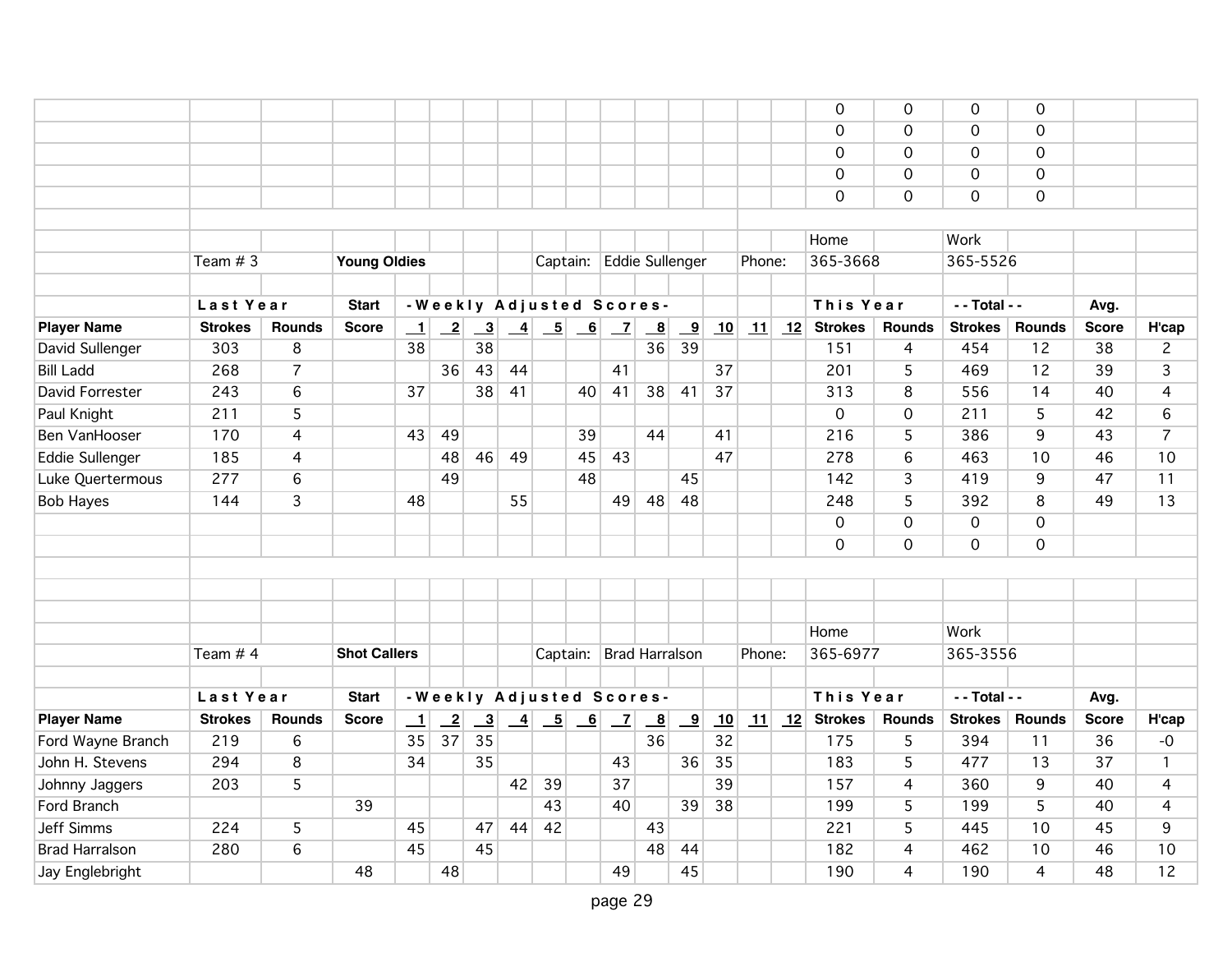| Bryan Jaggers         | 194            | 4              |                    |         | 47                           |                         |                            | 49                       |                          |                | 48                       |                         |    |            |    | 144            | 3              | 338            | 7              | 48           | 12             |
|-----------------------|----------------|----------------|--------------------|---------|------------------------------|-------------------------|----------------------------|--------------------------|--------------------------|----------------|--------------------------|-------------------------|----|------------|----|----------------|----------------|----------------|----------------|--------------|----------------|
| Jim Moore             |                |                | 45                 |         | 53                           |                         | 48                         |                          |                          |                |                          |                         |    |            |    | 146            | $\overline{3}$ | 146            | 3              | 49           | 13             |
|                       |                |                |                    |         |                              |                         |                            |                          |                          |                |                          |                         |    |            |    | $\Omega$       | 0              | $\overline{0}$ | $\mathbf 0$    |              |                |
|                       |                |                |                    |         |                              |                         |                            |                          |                          |                |                          |                         |    |            |    |                |                |                |                |              |                |
|                       |                |                |                    |         |                              |                         |                            |                          |                          |                |                          |                         |    |            |    | Home           |                | Work           |                |              |                |
|                       | Team $# 5$     |                | <b>Caddy Shack</b> |         |                              |                         |                            |                          |                          |                | Captain: Willis Oliver   |                         |    | Phone:     |    | 365-3249       |                |                |                |              |                |
|                       |                |                |                    |         |                              |                         |                            |                          |                          |                |                          |                         |    |            |    |                |                |                |                |              |                |
|                       | Last Year      |                | <b>Start</b>       |         |                              |                         |                            |                          |                          |                | -Weekly Adjusted Scores- |                         |    |            |    | This Year      |                | - - Total - -  |                | Avg.         |                |
| <b>Player Name</b>    | <b>Strokes</b> | <b>Rounds</b>  | <b>Score</b>       | $\perp$ | $\left  \frac{2}{2} \right $ | $\overline{\mathbf{3}}$ | $\overline{-4}$            | $\overline{-5}$          | 6                        | $\overline{z}$ | $\overline{\mathbf{8}}$  | $\overline{\mathbf{9}}$ | 10 | $\vert$ 11 | 12 | <b>Strokes</b> | Rounds         | <b>Strokes</b> | <b>Rounds</b>  | <b>Score</b> | H'cap          |
| <b>Eddie Tosh</b>     |                |                | 40                 | 42      |                              |                         | 43                         | 41                       |                          |                | 39                       |                         |    |            |    | 205            | 5              | 205            | 5              | 41           | 5              |
| <b>Bill Burton</b>    | 122            | $\overline{3}$ |                    |         | 45                           | 44                      |                            |                          | 41                       | 42             |                          |                         | 41 |            |    | 213            | 5              | 335            | 8              | 42           | 6              |
| Johnny Holloway       | 212            | 5              |                    | 42      |                              | 44                      |                            |                          | 42                       | 41             |                          |                         | 44 |            |    | 213            | 5              | 425            | 10             | 43           | $\overline{7}$ |
| <b>Willis Oliver</b>  | 220            | 5              |                    |         | 41                           |                         | 41                         |                          | 43                       |                | 39                       |                         |    |            |    | 164            | $\overline{4}$ | 384            | 9              | 43           | $\overline{7}$ |
| Denny Amundson        |                |                | 44                 |         |                              | 43                      | 47                         |                          |                          |                | 41                       |                         | 46 |            |    | 221            | 5              | 221            | 5              | 44           | 8              |
| Wayne Oldham          |                |                | 47                 | 44      | 46                           |                         |                            | 46                       |                          | 44             |                          |                         |    |            |    | 227            | 5              | 227            | 5              | 45           | 9              |
| <b>Steve Boaz</b>     | 97             | $\overline{c}$ |                    |         | 40                           |                         | 49                         |                          | 44                       |                | 42                       |                         | 42 |            |    | 217            | 5              | 314            | $\overline{7}$ | 45           | 9              |
| <b>Steve Miller</b>   |                |                | 47                 | 46      |                              | 48                      |                            | 51                       |                          | 49             |                          |                         |    |            |    | 241            | $\overline{5}$ | 241            | $\overline{5}$ | 48           | 12             |
|                       |                |                |                    |         |                              |                         |                            |                          |                          |                |                          |                         |    |            |    | $\mathbf 0$    | 0              | $\mathbf 0$    | $\mathbf 0$    |              |                |
|                       |                |                |                    |         |                              |                         |                            |                          |                          |                |                          |                         |    |            |    | $\Omega$       | $\mathsf{O}$   | $\mathbf 0$    | $\mathbf 0$    |              |                |
|                       |                |                |                    |         |                              |                         |                            |                          |                          |                |                          |                         |    |            |    |                |                |                |                |              |                |
|                       |                |                |                    |         |                              |                         |                            |                          |                          |                |                          |                         |    |            |    |                |                |                |                |              |                |
|                       |                |                |                    |         |                              |                         |                            |                          |                          |                |                          |                         |    |            |    |                |                |                |                |              |                |
|                       |                |                |                    |         |                              |                         |                            |                          |                          |                |                          |                         |    |            |    | Home           |                | Work           |                |              |                |
|                       | Team $# 6$     |                | <b>Strokers</b>    |         |                              |                         |                            |                          |                          |                | Captain: Bruce Farmer    |                         |    | Phone:     |    | 365-9623       |                |                |                |              |                |
|                       |                |                |                    |         |                              |                         |                            |                          |                          |                |                          |                         |    |            |    |                |                |                |                |              |                |
|                       | Last Year      |                | <b>Start</b>       |         |                              |                         |                            |                          |                          |                | -Weekly Adjusted Scores- |                         |    |            |    | This Year      |                | - - Total - -  |                | Avg.         |                |
| <b>Player Name</b>    | <b>Strokes</b> | <b>Rounds</b>  | <b>Score</b>       | $\perp$ | $\overline{\phantom{2}}$     | $\overline{\mathbf{3}}$ | $\overline{\phantom{0}}^4$ | $\overline{\phantom{0}}$ | $\overline{\phantom{0}}$ | $\overline{z}$ | $\overline{\mathbf{8}}$  | $\overline{\mathbf{9}}$ | 10 | 11         |    | 12 Strokes     | <b>Rounds</b>  | <b>Strokes</b> | <b>Rounds</b>  | <b>Score</b> | H'cap          |
| <b>Bruce Farmer</b>   | 110            | 3              |                    |         | 36                           |                         | 37                         |                          | 36                       |                |                          |                         |    |            |    | 109            | 3              | 219            | 6              | 37           | $\mathbf{1}$   |
| Ken Rogers            | 118            | $\overline{3}$ |                    |         | 38                           |                         | 43                         |                          | 38                       |                | 40                       | 40                      |    |            |    | 199            | 5              | 317            | 8              | 40           | 4              |
| <b>Ricky Watson</b>   | 168            | $\overline{4}$ |                    |         | 44                           |                         |                            | 44                       | 42                       |                | 45                       |                         |    |            |    | 175            | $\overline{4}$ | 343            | $\overline{8}$ | 43           | $\overline{7}$ |
| David Peek            | 167            | $\overline{4}$ |                    |         |                              |                         |                            | 51                       | 43                       | 50             |                          | 43                      |    |            |    | 187            | 4              | 354            | 8              | 44           | 8              |
| Mickey Bayer          | 176            | $\overline{4}$ |                    |         | 45                           | 48                      | 46                         |                          |                          |                |                          | 44                      |    |            |    | 183            | $\overline{4}$ | 359            | 8              | 45           | 9              |
| <b>Charles Farmer</b> | 132            | $\overline{3}$ |                    |         |                              | 50                      |                            | 49                       |                          | 47             | 46                       |                         |    |            |    | 192            | $\overline{4}$ | 324            | $\overline{7}$ | 46           | 10             |
| Frank Walker          | 187            | $\overline{4}$ |                    |         |                              | 50                      | 46                         | 48                       |                          | 47             | 47                       | 43                      |    |            |    | 281            | 6              | 468            | 10             | 47           | 11             |
| Don Poindexter        | 154            | $\overline{3}$ |                    |         |                              | 54                      |                            |                          |                          | 52             |                          |                         |    |            |    | 106            | $\overline{2}$ | 260            | 5              | 52           | 16             |
|                       |                |                |                    |         |                              |                         |                            |                          |                          |                |                          |                         |    |            |    | 0              | $\mathbf 0$    | $\mathbf 0$    | $\mathbf 0$    |              |                |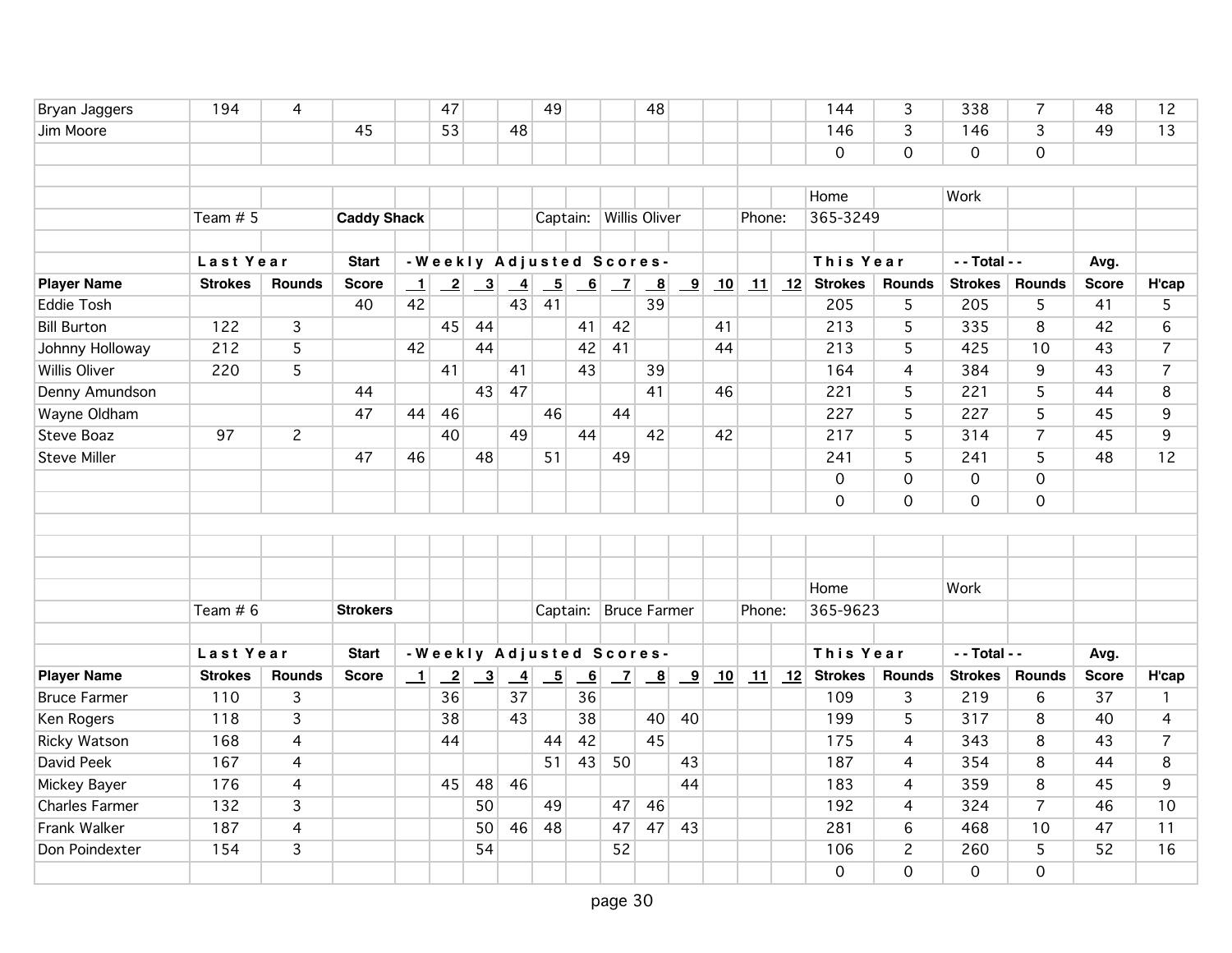|                      |                |                |                           |         |                              |                         |                 |                                                                     |                           |                         |                           |                         |    |        | $\mathbf 0$          | 0              | $\mathbf 0$     | $\Omega$       |              |                |
|----------------------|----------------|----------------|---------------------------|---------|------------------------------|-------------------------|-----------------|---------------------------------------------------------------------|---------------------------|-------------------------|---------------------------|-------------------------|----|--------|----------------------|----------------|-----------------|----------------|--------------|----------------|
|                      |                |                |                           |         |                              |                         |                 |                                                                     |                           |                         |                           |                         |    |        |                      |                |                 |                |              |                |
|                      |                |                |                           |         |                              |                         |                 |                                                                     |                           |                         |                           |                         |    |        | Home                 |                | Work            |                |              |                |
|                      | Team #7        |                | <b>Rulers of the Ruff</b> |         |                              |                         |                 |                                                                     |                           |                         | Captain: Mike Boyd        |                         |    | Phone: | 365-3367             |                | 798-6288        |                |              |                |
|                      |                |                |                           |         |                              |                         |                 |                                                                     |                           |                         |                           |                         |    |        |                      |                |                 |                |              |                |
|                      | Last Year      |                | <b>Start</b>              |         |                              |                         |                 |                                                                     |                           |                         | - Weekly Adjusted Scores- |                         |    |        | This Year            |                | $-$ - Total - - |                | Avg.         |                |
| <b>Player Name</b>   | <b>Strokes</b> | <b>Rounds</b>  | <b>Score</b>              | $\perp$ | $\left  \frac{2}{2} \right $ |                         |                 | $\begin{array}{ c c c c c } \hline 3 & 4 & 5 \\ \hline \end{array}$ | $\underline{\phantom{a}}$ | $\vert$ $\vert$ $\vert$ | $\underline{\phantom{a}}$ | $\overline{\mathbf{9}}$ | 10 | 11     | $\boxed{12}$ Strokes | <b>Rounds</b>  | <b>Strokes</b>  | <b>Rounds</b>  | <b>Score</b> | H'cap          |
| <b>Bob Brown</b>     | 157            | 4              |                           | 40      |                              |                         |                 |                                                                     | 40                        |                         | 46                        | 47                      | 42 |        | 215                  | 5              | 372             | 9              | 41           | 5              |
| Chip Hutcheson       | 44             | $\mathbf{1}$   |                           |         | 41                           |                         |                 | 41                                                                  |                           | 43                      |                           |                         | 40 |        | 165                  | $\overline{4}$ | 209             | 5              | 42           | $6\phantom{1}$ |
| Rickie Huntsman      | 131            | 3              |                           |         | 45                           |                         |                 | 45                                                                  |                           | 41                      |                           |                         |    |        | 131                  | 3              | 262             | 6              | 44           | 8              |
| <b>Ricky Gray</b>    | 125            | $\overline{3}$ |                           |         | 47                           | 45                      |                 |                                                                     | 46                        |                         |                           | 44                      | 47 |        | 229                  | $\overline{5}$ | 354             | 8              | 44           | 8              |
| Doug Stone           | 260            | 6              |                           | 49      |                              | 46                      |                 |                                                                     | 44                        |                         |                           |                         |    |        | 139                  | 3              | 399             | 9              | 44           | 8              |
| Walter Shrewsbury    | 274            | 6              |                           |         | 48                           |                         |                 | 44                                                                  |                           |                         | 50                        | 45                      |    |        | 187                  | $\overline{4}$ | 461             | 10             | 46           | 10             |
| Rodney Murphy        | 279            | 6              |                           | 49      |                              | 48                      |                 | 46                                                                  | 45                        |                         | 44                        | 44                      |    |        | 276                  | 6              | 555             | 12             | 46           | 10             |
| Mike Boyd            | 185            | $\overline{4}$ |                           |         |                              | 47                      |                 |                                                                     |                           | 50                      |                           |                         | 46 |        | 143                  | 3              | 328             | $\overline{7}$ | 47           | 11             |
| O. L. Boyd           | 193            | $\overline{4}$ |                           | 52      |                              |                         |                 |                                                                     |                           | 49                      | 51                        |                         |    |        | 152                  | $\overline{3}$ | 345             | $\overline{7}$ | 49           | 13             |
|                      |                |                |                           |         |                              |                         |                 |                                                                     |                           |                         |                           |                         |    |        | $\overline{0}$       | $\overline{0}$ | $\overline{0}$  | $\mathbf 0$    |              |                |
|                      |                |                |                           |         |                              |                         |                 |                                                                     |                           |                         |                           |                         |    |        |                      |                |                 |                |              |                |
|                      |                |                |                           |         |                              |                         |                 |                                                                     |                           |                         |                           |                         |    |        |                      |                |                 |                |              |                |
|                      |                |                |                           |         |                              |                         |                 |                                                                     |                           |                         |                           |                         |    |        |                      |                |                 |                |              |                |
|                      |                |                |                           |         |                              |                         |                 |                                                                     |                           |                         |                           |                         |    |        | Home                 |                | Cell            |                |              |                |
|                      | Team $# 8$     |                | <b>Laid Back Bunch</b>    |         |                              |                         |                 | Captain:                                                            |                           |                         | Jack Blackburn            |                         |    | Phone: | 365-2584             |                | 853-9326        |                |              |                |
|                      |                |                |                           |         |                              |                         |                 |                                                                     |                           |                         |                           |                         |    |        |                      |                |                 |                |              |                |
|                      | Last Year      |                | <b>Start</b>              |         |                              |                         |                 |                                                                     |                           |                         | - Weekly Adjusted Scores- |                         |    |        | This Year            |                | - - Total - -   |                | Avg.         |                |
| <b>Player Name</b>   | <b>Strokes</b> | <b>Rounds</b>  | <b>Score</b>              | $\perp$ | $\overline{-2}$              | $\overline{\mathbf{3}}$ | $\overline{-4}$ | $\overline{\phantom{0}}$                                            | $-6$                      | $\overline{z}$          | $\overline{\mathbf{8}}$   | $\overline{\mathbf{9}}$ | 10 | 11     | 12 Strokes           | <b>Rounds</b>  | <b>Strokes</b>  | <b>Rounds</b>  | <b>Score</b> | H'cap          |
| Jack Blackburn       | 161            | $\overline{4}$ |                           |         | $\overline{38}$              |                         | 37              | 42                                                                  |                           |                         | 38                        | 37                      | 39 |        | 231                  | 6              | 392             | 10             | 39           | 3              |
| Mark Blackburn       |                |                | 43                        | 40      | 38                           |                         | 39              |                                                                     | 38                        |                         | 41                        |                         | 35 |        | 274                  | $\overline{7}$ | 274             | $\overline{7}$ | 39           | 3              |
| Ralph Smith          | 122            | 3              |                           |         |                              |                         |                 |                                                                     |                           |                         | 38                        |                         | 42 |        | 80                   | $\overline{c}$ | 202             | 5              | 40           | 4              |
| Mac Nelson           | 127            | 3              |                           | 43      |                              | 44                      |                 | 39                                                                  | 44                        |                         |                           | 41                      |    |        | 211                  | 5              | 338             | 8              | 42           | 6              |
| John Brown           | 128            | 3              |                           | 39      |                              | 43                      |                 |                                                                     | 43                        |                         |                           | 44                      |    |        | 169                  | $\overline{4}$ | 297             | $\overline{7}$ | 42           | 6              |
| <b>Billy Johnson</b> | 131            | 3              |                           |         | 40                           | 41                      | 44              |                                                                     | 44                        |                         |                           | 40                      | 39 |        | 248                  | 6              | 379             | 9              | 42           | $6\phantom{1}$ |
| Ronnie Cash          | 164            | $\overline{4}$ |                           |         | 45                           |                         | 41              | 47                                                                  |                           |                         | 46                        |                         |    |        | 179                  | 4              | 343             | 8              | 43           | $\overline{7}$ |
| Vance Beckner        | 184            | 4              |                           | 46      |                              | 49                      |                 | 49                                                                  |                           |                         |                           |                         |    |        | 144                  | 3              | 328             | $\overline{7}$ | 47           | 11             |
| Phillip VanHooser    |                |                | 54                        |         |                              |                         |                 |                                                                     |                           |                         |                           |                         |    |        | 54                   | $\mathbf{1}$   | 54              | $\mathbf{1}$   | 54           | 18             |
|                      |                |                |                           |         |                              |                         |                 |                                                                     |                           |                         |                           |                         |    |        | $\Omega$             | $\mathsf{O}$   | $\overline{O}$  | $\mathbf 0$    |              |                |
|                      |                |                |                           |         |                              |                         |                 |                                                                     |                           |                         |                           |                         |    |        |                      |                |                 |                |              |                |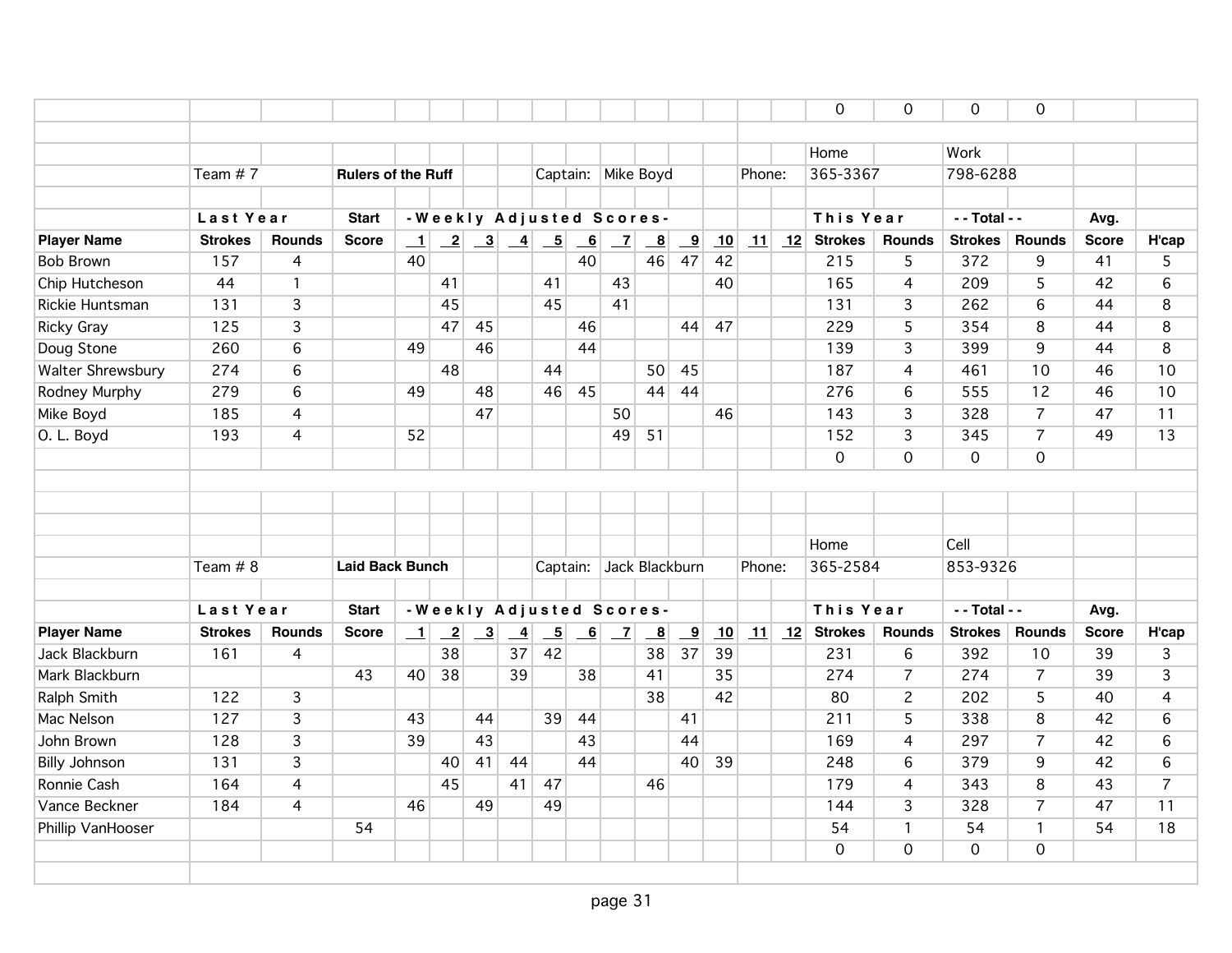|                      |                |                |                      |         |                 |                                                             |               |                 |                         |                          |                           |                         |    |        |    | Home           |                     | Work                |                 |                 |                |
|----------------------|----------------|----------------|----------------------|---------|-----------------|-------------------------------------------------------------|---------------|-----------------|-------------------------|--------------------------|---------------------------|-------------------------|----|--------|----|----------------|---------------------|---------------------|-----------------|-----------------|----------------|
|                      | Team $# 9$     |                | <b>Hacking Dogs</b>  |         |                 |                                                             |               |                 |                         | Captain: Sam Rogers      |                           |                         |    | Phone: |    | 388-0234       |                     |                     |                 |                 |                |
|                      |                |                |                      |         |                 |                                                             |               |                 |                         |                          |                           |                         |    |        |    |                |                     |                     |                 |                 |                |
|                      | Last Year      |                | <b>Start</b>         |         |                 |                                                             |               |                 |                         | -Weekly Adjusted Scores- |                           |                         |    |        |    | This Year      |                     | - - Total - -       |                 | Avg.            |                |
| <b>Player Name</b>   | <b>Strokes</b> | <b>Rounds</b>  | <b>Score</b>         | $\perp$ |                 | $\begin{array}{ c c c } \hline 2 & 3 \\ \hline \end{array}$ | $\frac{4}{1}$ | $\overline{5}$  | $-6$                    | $\mathbf{Z}$             | $\frac{8}{1}$             | $\overline{\mathbf{9}}$ | 10 |        |    | 11 12 Strokes  | <b>Rounds</b>       | <b>Strokes</b>      | <b>Rounds</b>   | <b>Score</b>    | H'cap          |
| Sam Rogers           | 159            | 4              |                      |         | 43              |                                                             | 45            |                 |                         | 40                       |                           | 42                      | 44 |        |    | 214            | 5                   | 373                 | 9               | 41              | 5              |
| Joe McEnaney         | 85             | $\overline{c}$ |                      | 43      |                 | 42                                                          |               |                 | 42                      |                          |                           |                         | 39 |        |    | 166            | $\overline{4}$      | 251                 | 6               | 42              | 6              |
| James Traylor        |                |                | 45                   | 46      |                 | 41                                                          |               |                 | 49                      |                          |                           |                         |    |        |    | 181            | 4                   | 181                 | $\overline{4}$  | 45              | 9              |
| Jerry Adams          | 189            | $\overline{4}$ |                      | 49      |                 |                                                             | 43            |                 | 42                      | 46                       |                           |                         |    |        |    | 180            | 4                   | 369                 | 8               | 46              | 10             |
| Mo Morse             | 231            | $\overline{5}$ |                      |         | 48              | 45                                                          |               | 51              | 47                      | 43                       |                           | 46                      |    |        |    | 280            | 6                   | 511                 | 11              | 46              | 10             |
| <b>Dick Whitsett</b> | 186            | 4              |                      |         |                 |                                                             | 47            |                 |                         |                          |                           |                         | 46 |        |    | 93             | $\overline{2}$      | 279                 | $6\overline{6}$ | 47              | 11             |
| Tim Wiley            |                |                | 45                   |         | 48              |                                                             | 47            | 46              |                         |                          |                           | 46                      | 48 |        |    | 280            | 6                   | 280                 | 6               | 47              | 11             |
| Jerry Malloy         | 148            | $\overline{3}$ |                      | 52      | 50              |                                                             |               | 47              |                         |                          |                           | 51                      |    |        |    | 200            | 4                   | 348                 | $\overline{7}$  | 50              | 14             |
| Lowell Jewell        | 107            | $\overline{2}$ |                      |         |                 | 53                                                          |               | 50              |                         | 54                       |                           |                         |    |        |    | 157            | 3                   | 264                 | 5               | 53              | 17             |
|                      |                |                |                      |         |                 |                                                             |               |                 |                         |                          |                           |                         |    |        |    | $\mathbf 0$    | 0                   | $\mathbf 0$         | $\mathbf 0$     |                 |                |
|                      |                |                |                      |         |                 |                                                             |               |                 |                         |                          |                           |                         |    |        |    |                |                     |                     |                 |                 |                |
|                      |                |                |                      |         |                 |                                                             |               |                 |                         |                          |                           |                         |    |        |    |                |                     |                     |                 |                 |                |
|                      |                |                |                      |         |                 |                                                             |               |                 |                         |                          |                           |                         |    |        |    |                |                     |                     |                 |                 |                |
|                      |                |                |                      |         |                 |                                                             |               |                 |                         |                          |                           |                         |    |        |    | Home           |                     | Work                |                 |                 |                |
|                      | Team $# 10$    |                | <b>Mulligan Stew</b> |         |                 |                                                             |               |                 |                         | Captain: Rick Hughes     |                           |                         |    | Phone: |    | 621-3393       |                     | 365-6110            |                 |                 |                |
|                      |                |                |                      |         |                 |                                                             |               |                 |                         |                          |                           |                         |    |        |    |                |                     |                     |                 |                 |                |
|                      | Last Year      |                | <b>Start</b>         |         |                 |                                                             |               |                 |                         | -Weekly Adjusted Scores- |                           |                         |    |        |    | This Year      |                     | - - Total - -       |                 | Avg.            |                |
| <b>Player Name</b>   | <b>Strokes</b> | <b>Rounds</b>  | <b>Score</b>         | $\perp$ | $\mathbf{2}$    | $\overline{\mathbf{3}}$                                     | $\frac{4}{1}$ | $\overline{-5}$ | $\overline{\mathbf{6}}$ | $\mathbf{Z}$             | $\underline{\phantom{a}}$ | $\overline{\mathbf{9}}$ | 10 | 11     | 12 | <b>Strokes</b> | <b>Rounds</b>       | <b>Strokes</b>      | <b>Rounds</b>   | <b>Score</b>    | H'cap          |
| Roy Boisture         | 172            | $\overline{5}$ |                      | 38      |                 |                                                             | 39            |                 | 31                      |                          |                           | 37                      |    |        |    | 145            | 4                   | 317                 | 9               | 35              | $-1$           |
| <b>Neal Cummins</b>  | 77             | $\overline{c}$ |                      |         | $\overline{33}$ |                                                             |               | 36              | 33                      | 36                       |                           | 34                      |    |        |    | 172            | 5                   | 249                 | $\overline{7}$  | 36              | $-0$           |
| <b>Rick Hughes</b>   | 150            | 4              |                      | 37      |                 |                                                             | 36            |                 |                         |                          |                           | $\overline{36}$         |    |        |    | 109            | 3                   | 259                 | $\overline{7}$  | $\overline{37}$ | $\mathbf{1}$   |
| Tracy Wilhelm        | 322            | 8              |                      | 37      |                 |                                                             | 38            |                 | 36                      |                          | 39                        | 40                      | 38 |        |    | 228            | 6                   | 550                 | 14              | 39              | 3              |
| Joe Curtis           | 258            | 6              |                      | 46      |                 |                                                             | 43            |                 | 43                      |                          | 44                        |                         | 41 |        |    | 217            | 5                   | 475                 | 11              | 43              | $\overline{7}$ |
| Doug Blom            | 227            | 5              |                      |         | 45              |                                                             |               | 46              |                         | 48                       | 43                        |                         | 45 |        |    | 227            | 5                   | 454                 | 10              | 45              | 9              |
| Dane Hodges          | 185            | 4              |                      |         | 47              |                                                             |               | 47              |                         | 49                       |                           |                         |    |        |    | 143            | 3                   | 328                 | $\overline{7}$  | 47              | 11             |
| Jerald Winters       |                |                | 47                   |         | 48              |                                                             |               | 51              |                         | 54                       | 43                        |                         | 47 |        |    | 290            | $\overline{6}$      | 290                 | $6\,$           | 48              | 12             |
|                      |                |                |                      |         |                 |                                                             |               |                 |                         |                          |                           |                         |    |        |    | $\mathbf 0$    | $\boldsymbol{0}$    | $\mathsf{O}\xspace$ | $\overline{0}$  |                 |                |
|                      |                |                |                      |         |                 |                                                             |               |                 |                         |                          |                           |                         |    |        |    | $\Omega$       | $\mathsf{O}\xspace$ | 0                   | $\mathsf{O}$    |                 |                |
|                      |                |                |                      |         |                 |                                                             |               |                 |                         |                          |                           |                         |    |        |    |                |                     |                     |                 |                 |                |
|                      |                |                |                      |         |                 |                                                             |               |                 |                         |                          |                           |                         |    |        |    |                |                     |                     |                 |                 |                |
|                      |                |                |                      |         |                 |                                                             |               |                 |                         |                          |                           |                         |    |        |    |                |                     |                     |                 |                 |                |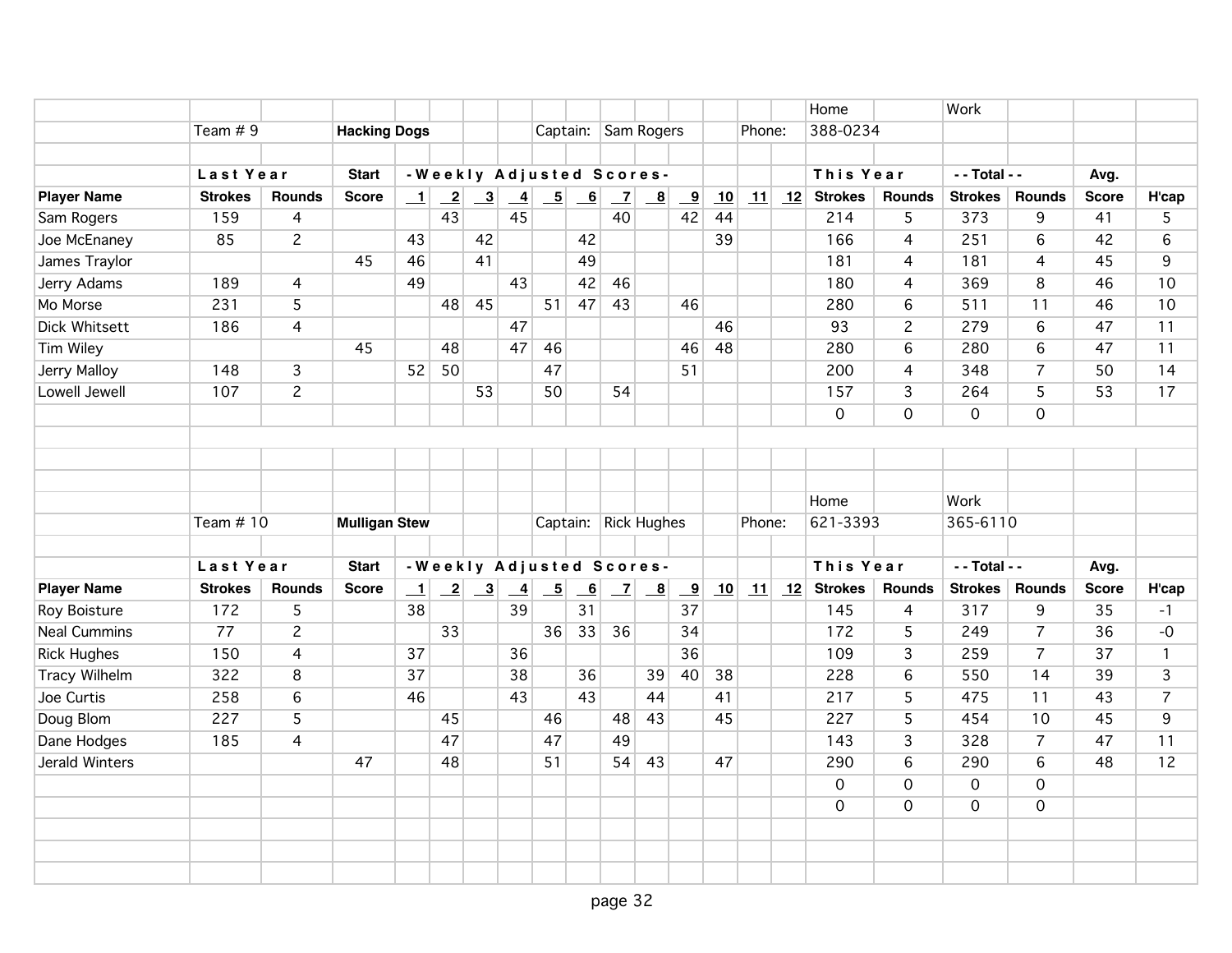|                    |                |                | PRINCETON GOLF & COUNTRY CLUB MEN'S GOLF LEAGUE |              |                         |                         |                              |          |                  | <b>HANDICAP STATISTICS</b>   |                                                             |                         |    |        |                                                  |                               |                     |                     |                      |       |
|--------------------|----------------|----------------|-------------------------------------------------|--------------|-------------------------|-------------------------|------------------------------|----------|------------------|------------------------------|-------------------------------------------------------------|-------------------------|----|--------|--------------------------------------------------|-------------------------------|---------------------|---------------------|----------------------|-------|
|                    |                |                |                                                 |              |                         |                         |                              |          |                  |                              |                                                             |                         |    |        | Home                                             |                               | Work                |                     |                      |       |
|                    | Team $# 1$     |                | <b>The Assassins</b>                            |              |                         |                         | Final 7/14/02                |          |                  | Captain: Fred Foltz          |                                                             |                         |    | Phone: | 365-9006                                         |                               | 365-5541            |                     |                      |       |
|                    |                |                |                                                 |              |                         |                         |                              |          |                  |                              |                                                             |                         |    |        |                                                  |                               |                     |                     |                      |       |
|                    | Last Year      |                | <b>Start</b>                                    |              |                         |                         |                              |          |                  | -- Weekly Adjusted Scores -- |                                                             |                         |    |        | This Year                                        |                               | - - Total - -       |                     | Avg.                 |       |
| <b>Player Name</b> | <b>Strokes</b> | <b>Rounds</b>  | <b>Score</b>                                    | $\mathbf{1}$ | $\overline{\mathbf{c}}$ | 3 <sup>1</sup>          | 4                            | 5        | $6 \overline{6}$ | $\overline{7}$               | 8                                                           | 9                       | 10 | 11     | 12 Strokes                                       | <b>Rounds</b>                 | Strokes             | <b>Rounds</b>       | <b>Score</b>         | H'cap |
| <b>Buddy Cash</b>  | 191            | 5              |                                                 | 42           |                         |                         | 39                           |          |                  | 40                           | 36                                                          | 37                      |    |        | 194                                              | 5                             | 385                 | 10                  | 39                   | 3     |
| <b>Irl Stevens</b> | 113            | 3              |                                                 | 40           |                         |                         | 44                           |          | 38               | 39                           |                                                             |                         | 36 |        | 197                                              | 5                             | 310                 | 8                   | 39                   | 3     |
| <b>Billy Boyd</b>  | 232            | $6\,$          |                                                 |              |                         | 40                      |                              | 38       | 39               |                              | 41                                                          | 41                      | 37 |        | 236                                              | $\sqrt{6}$                    | 468                 | 12                  | 39                   | 3     |
| <b>Fred Foltz</b>  | 201            | 5              |                                                 |              |                         | 39                      |                              | 44       |                  |                              | 41                                                          |                         |    |        | 124                                              | 3                             | 325                 | 8                   | 41                   | 5     |
| Larry Long         | 169            | $\overline{4}$ |                                                 |              |                         | 41                      | 41                           |          |                  | 41                           |                                                             | 45                      |    |        | 168                                              | $\overline{4}$                | 337                 | 8                   | 42                   | 6     |
| Jay Davis          | 181            | 4              |                                                 |              |                         |                         | 43                           |          | 42               |                              |                                                             |                         | 45 |        | 130                                              | $\overline{3}$                | 311                 | $\overline{7}$      | 44                   | 8     |
| Jack Kennedy       | 181            | $\overline{4}$ |                                                 | 48           |                         | 44                      |                              | 46       | 46               |                              | 48                                                          |                         | 48 |        | 280                                              | 6                             | 461                 | 10                  | 46                   | 10    |
| George Stephens    |                |                | 43                                              | 51           |                         |                         |                              | 47       |                  |                              |                                                             | 46                      |    |        | 187                                              | $\overline{4}$                | 187                 | 4                   | 47                   | 11    |
|                    |                |                |                                                 |              |                         |                         |                              |          |                  |                              |                                                             |                         |    |        | $\mathbf 0$                                      | $\mathsf{O}\xspace$           | $\mathbf 0$         | $\overline{0}$      |                      |       |
|                    |                |                |                                                 |              |                         |                         |                              |          |                  |                              |                                                             |                         |    |        | $\mathbf 0$                                      | $\mathbf 0$                   | $\mathbf 0$         | $\mathbf 0$         |                      |       |
|                    |                |                |                                                 |              |                         |                         |                              |          |                  |                              |                                                             |                         |    |        |                                                  |                               |                     |                     |                      |       |
|                    |                |                |                                                 |              |                         |                         |                              |          |                  |                              |                                                             |                         |    |        |                                                  |                               |                     |                     |                      |       |
|                    |                |                |                                                 |              |                         |                         |                              |          |                  |                              |                                                             |                         |    |        |                                                  |                               |                     |                     |                      |       |
|                    |                |                |                                                 |              |                         |                         |                              |          |                  |                              |                                                             |                         |    |        |                                                  |                               |                     |                     |                      |       |
|                    |                |                |                                                 |              |                         |                         |                              |          |                  |                              |                                                             |                         |    |        | Home                                             |                               | Work                |                     |                      |       |
|                    | Team $# 2$     |                | <b>Bye</b>                                      |              |                         |                         |                              | Captain: |                  |                              |                                                             |                         |    | Phone: |                                                  |                               |                     |                     |                      |       |
|                    | Last Year      |                |                                                 |              |                         |                         |                              |          |                  | -- Weekly Adjusted Scores -- |                                                             |                         |    |        | This Year                                        |                               | - - Total - -       |                     |                      |       |
|                    | <b>Strokes</b> | <b>Rounds</b>  | <b>Start</b>                                    |              |                         |                         |                              |          |                  |                              |                                                             |                         |    |        |                                                  | <b>Rounds</b>                 | Strokes             | <b>Rounds</b>       | Avg.<br><b>Score</b> |       |
| <b>Player Name</b> |                |                | <b>Score</b>                                    | $\mathbf{1}$ | $\overline{-2}$         | $\overline{\mathbf{3}}$ | $\left  \frac{4}{2} \right $ |          | $\boxed{5}$ 6    |                              | $\begin{array}{ c c c } \hline 7 & 8 \\ \hline \end{array}$ | $\overline{\mathbf{9}}$ | 10 |        | $\boxed{11}$ $\boxed{12}$ Strokes<br>$\mathbf 0$ | 0                             | $\mathbf 0$         | $\mathbf 0$         |                      | H'cap |
|                    |                |                |                                                 |              |                         |                         |                              |          |                  |                              |                                                             |                         |    |        | $\overline{O}$                                   | $\mathbf 0$                   | $\overline{O}$      | $\overline{O}$      |                      |       |
|                    |                |                |                                                 |              |                         |                         |                              |          |                  |                              |                                                             |                         |    |        | $\Omega$                                         | $\mathbf 0$                   | $\mathbf 0$         | $\mathbf 0$         |                      |       |
|                    |                |                |                                                 |              |                         |                         |                              |          |                  |                              |                                                             |                         |    |        | $\Omega$                                         | $\mathsf{O}\xspace$           | $\mathbf 0$         | $\mathbf 0$         |                      |       |
|                    |                |                |                                                 |              |                         |                         |                              |          |                  |                              |                                                             |                         |    |        | $\Omega$                                         | $\mathbf 0$                   | $\overline{O}$      | $\overline{O}$      |                      |       |
|                    |                |                |                                                 |              |                         |                         |                              |          |                  |                              |                                                             |                         |    |        | $\mathbf 0$                                      | $\mathbf 0$                   | $\mathbf 0$         | $\mathbf 0$         |                      |       |
|                    |                |                |                                                 |              |                         |                         |                              |          |                  |                              |                                                             |                         |    |        | $\Omega$                                         |                               |                     |                     |                      |       |
|                    |                |                |                                                 |              |                         |                         |                              |          |                  |                              |                                                             |                         |    |        | $\overline{O}$                                   | $\mathbf 0$<br>$\overline{0}$ | 0<br>$\overline{0}$ | 0<br>$\overline{0}$ |                      |       |
|                    |                |                |                                                 |              |                         |                         |                              |          |                  |                              |                                                             |                         |    |        | $\mathbf 0$                                      | 0                             | $\mathbf 0$         | $\mathbf 0$         |                      |       |
|                    |                |                |                                                 |              |                         |                         |                              |          |                  |                              |                                                             |                         |    |        |                                                  |                               |                     |                     |                      |       |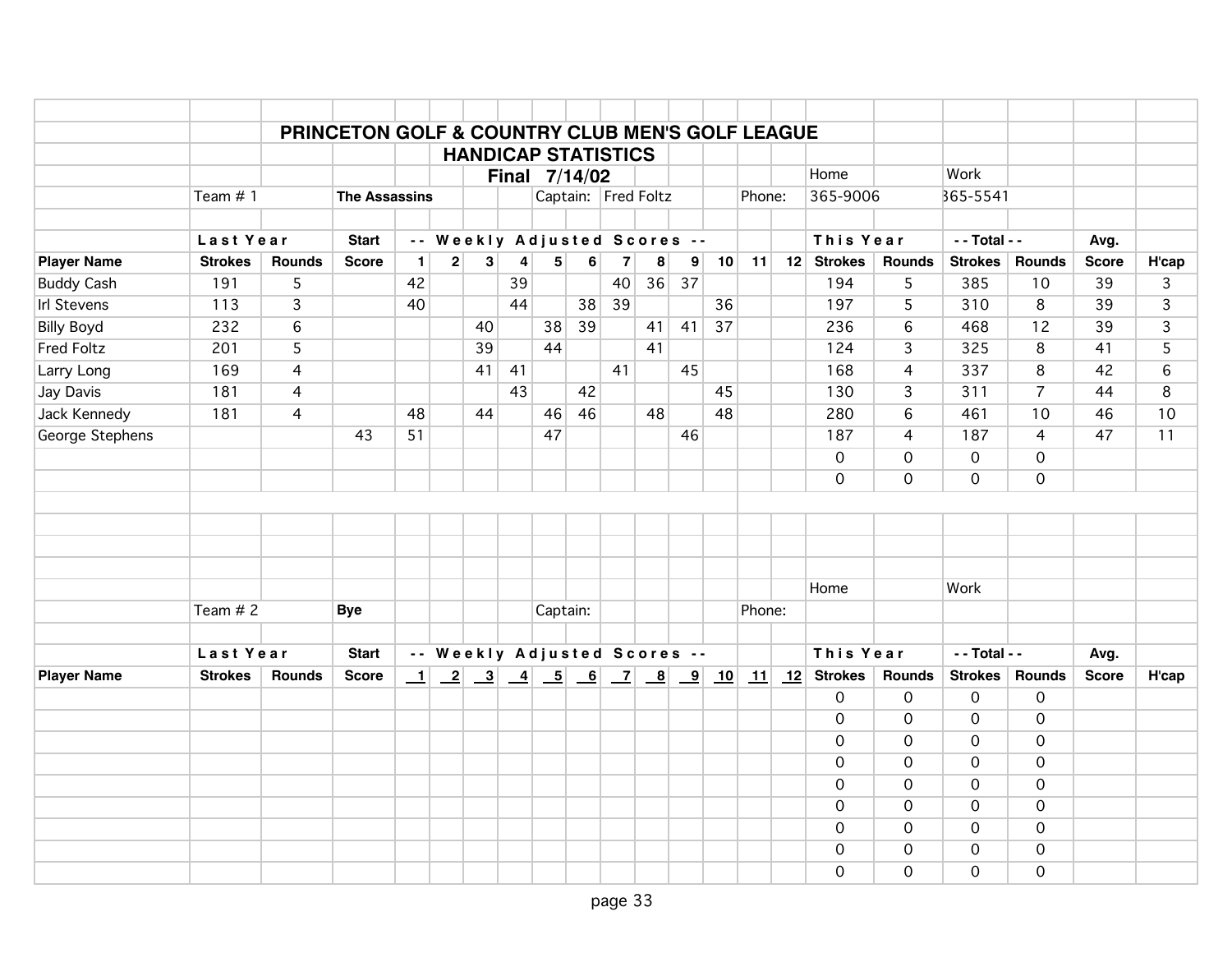|                       |                |                |                     |                          |                            |                         |                 |                                                             |      |                              |                           |                         |    |        |    | $\mathbf 0$    | $\mathbf 0$         | $\mathbf 0$    | $\overline{0}$ |              |                |
|-----------------------|----------------|----------------|---------------------|--------------------------|----------------------------|-------------------------|-----------------|-------------------------------------------------------------|------|------------------------------|---------------------------|-------------------------|----|--------|----|----------------|---------------------|----------------|----------------|--------------|----------------|
|                       |                |                |                     |                          |                            |                         |                 |                                                             |      |                              |                           |                         |    |        |    |                |                     |                |                |              |                |
|                       |                |                |                     |                          |                            |                         |                 |                                                             |      |                              |                           |                         |    |        |    | Home           |                     | Work           |                |              |                |
|                       | Team $#3$      |                | <b>Young Oldies</b> |                          |                            |                         |                 |                                                             |      | Captain: Eddie Sullenger     |                           |                         |    | Phone: |    | 365-3668       |                     | 365-5526       |                |              |                |
|                       |                |                |                     |                          |                            |                         |                 |                                                             |      |                              |                           |                         |    |        |    |                |                     |                |                |              |                |
|                       | Last Year      |                | <b>Start</b>        |                          |                            |                         |                 |                                                             |      | -- Weekly Adjusted Scores -- |                           |                         |    |        |    | This Year      |                     | - - Total - -  |                | Avg.         |                |
| <b>Player Name</b>    | <b>Strokes</b> | <b>Rounds</b>  | <b>Score</b>        | $\overline{\phantom{0}}$ | $\overline{\phantom{0}}^2$ | $\overline{\mathbf{3}}$ |                 | $\begin{array}{ c c c } \hline 4 & 5 \\ \hline \end{array}$ |      | $\overline{\phantom{0}}$     | $\underline{\phantom{a}}$ | $\overline{\mathbf{9}}$ | 10 | 11     | 12 | <b>Strokes</b> | Rounds              | <b>Strokes</b> | <b>Rounds</b>  | <b>Score</b> | H'cap          |
| David Sullenger       |                |                | 39                  | 39                       | 36                         | $\overline{38}$         |                 |                                                             | 39   | $\overline{38}$              | 37                        | 37                      |    |        |    | 303            | 8                   | 303            | 8              | 38           | $\overline{c}$ |
| <b>Bill Ladd</b>      | 194            | 5              |                     | 44                       |                            | 38                      | 39              |                                                             | 36   |                              | 38                        | 37                      | 36 |        |    | 268            | $\overline{7}$      | 462            | 12             | 39           | 3              |
| Paul Knight           | 213            | 5              |                     |                          |                            | 44                      | 43              |                                                             | 36   |                              |                           | 46                      | 42 |        |    | 211            | 5                   | 424            | 10             | 42           | 6              |
| Ben VanHooser         | 218            | 5              |                     | 45                       | 43                         |                         |                 |                                                             | 40   |                              | 42                        |                         |    |        |    | 170            | 4                   | 388            | 9              | 43           | $\overline{7}$ |
| Luke Quertermous      | 88             | $\overline{c}$ |                     | 49                       | 43                         | 44                      |                 |                                                             |      | 45                           | 47                        |                         | 49 |        |    | 277            | 6                   | 365            | $\overline{8}$ | 46           | 10             |
| Eddie Sullenger       | 146            | $\overline{3}$ |                     |                          |                            |                         | 49              |                                                             |      | 46                           |                           | 44                      | 46 |        |    | 185            | 4                   | 331            | $\overline{7}$ | 47           | 11             |
| <b>Bob Hayes</b>      | 97             | $\overline{c}$ |                     |                          | 48                         |                         | 50              |                                                             |      | 46                           |                           |                         |    |        |    | 144            | $\overline{3}$      | 241            | 5              | 48           | 12             |
|                       |                |                |                     |                          |                            |                         |                 |                                                             |      |                              |                           |                         |    |        |    | $\mathbf 0$    | $\mathbf 0$         | $\mathbf 0$    | $\mathbf 0$    |              |                |
|                       |                |                |                     |                          |                            |                         |                 |                                                             |      |                              |                           |                         |    |        |    | $\mathbf 0$    | $\mathsf{O}\xspace$ | $\mathbf 0$    | $\mathbf 0$    |              |                |
|                       |                |                |                     |                          |                            |                         |                 |                                                             |      |                              |                           |                         |    |        |    | $\overline{0}$ | $\overline{0}$      | $\overline{0}$ | $\overline{0}$ |              |                |
|                       |                |                |                     |                          |                            |                         |                 |                                                             |      |                              |                           |                         |    |        |    |                |                     |                |                |              |                |
|                       |                |                |                     |                          |                            |                         |                 |                                                             |      |                              |                           |                         |    |        |    |                |                     |                |                |              |                |
|                       |                |                |                     |                          |                            |                         |                 |                                                             |      |                              |                           |                         |    |        |    |                |                     |                |                |              |                |
|                       |                |                |                     |                          |                            |                         |                 |                                                             |      |                              |                           |                         |    |        |    |                |                     |                |                |              |                |
|                       |                |                |                     |                          |                            |                         |                 |                                                             |      |                              |                           |                         |    |        |    | Home           |                     | Work           |                |              |                |
|                       | Team # 4       |                | <b>Shot Callers</b> |                          |                            |                         |                 | Captain:                                                    |      | <b>Brad Harralson</b>        |                           |                         |    | Phone: |    | 365-6977       |                     | 365-3556       |                |              |                |
|                       |                |                |                     |                          |                            |                         |                 |                                                             |      |                              |                           |                         |    |        |    |                |                     |                |                |              |                |
|                       | Last Year      |                | <b>Start</b>        |                          |                            |                         |                 |                                                             |      | -- Weekly Adjusted Scores -- |                           |                         |    |        |    | This Year      |                     | - - Total - -  |                | Avg.         |                |
| <b>Player Name</b>    | <b>Strokes</b> | <b>Rounds</b>  | <b>Score</b>        | $\overline{\phantom{0}}$ | $\overline{-2}$            | $\overline{\mathbf{3}}$ | $\overline{-4}$ | $-5$                                                        | $-6$ | $\overline{z}$               | $\overline{\mathbf{8}}$   | $\overline{\mathbf{9}}$ | 10 | 11     |    | $12$ Strokes   | Rounds              | <b>Strokes</b> | <b>Rounds</b>  | <b>Score</b> | H'cap          |
| Ford Wayne Branch     |                |                | 36                  | 41                       |                            | 36                      |                 |                                                             |      | 35                           | 35                        | 36                      |    |        |    | 219            | 6                   | 219            | 6              | 37           | $\mathbf{1}$   |
| John H. Stevens       |                |                | 38                  |                          |                            | 39                      | 38              | 34                                                          |      | 35                           | 36                        | 40                      | 34 |        |    | 294            | 8                   | 294            | 8              | 37           | $\mathbf{1}$   |
| Jeff McDaniels        |                |                | 38                  |                          |                            |                         |                 |                                                             |      |                              |                           |                         |    |        |    | 38             | $\mathbf{1}$        | 38             | $\mathbf{1}$   | 38           | $\overline{c}$ |
| Johnny Jaggers        |                |                | 40                  |                          | 38                         |                         |                 | 41                                                          |      | 43                           |                           | 41                      |    |        |    | 203            | 5                   | 203            | 5              | 41           | 5              |
| <b>Jeff Simms</b>     |                |                | 44                  |                          | 45                         | 44                      |                 | 42                                                          |      |                              |                           |                         | 49 |        |    | 224            | $\overline{5}$      | 224            | 5              | 45           | $\overline{9}$ |
| <b>Timmy Beshears</b> |                |                | 44                  | 46                       |                            |                         | 43              |                                                             |      |                              |                           | 46                      |    |        |    | 179            | 4                   | 179            | $\overline{4}$ | 45           | 9              |
| <b>Brad Harralson</b> | 233            | 5              |                     | 47                       | 48                         | 47                      | 45              |                                                             |      | 44                           |                           |                         | 49 |        |    | 280            | 6                   | 513            | 11             | 47           | 11             |
| Bryan Jaggers         |                |                | 49                  | 51                       |                            |                         | 49              |                                                             |      |                              |                           |                         | 45 |        |    | 194            | $\overline{4}$      | 194            | $\overline{4}$ | 49           | 13             |
| Cray Lewis            |                |                | 49                  |                          | 53                         |                         |                 | 47                                                          |      |                              |                           |                         |    |        |    | 149            | $\overline{3}$      | 149            | 3              | 50           | 14             |
|                       |                |                |                     |                          |                            |                         |                 |                                                             |      |                              |                           |                         |    |        |    | $\mathbf 0$    | 0                   | 0              | $\Omega$       |              |                |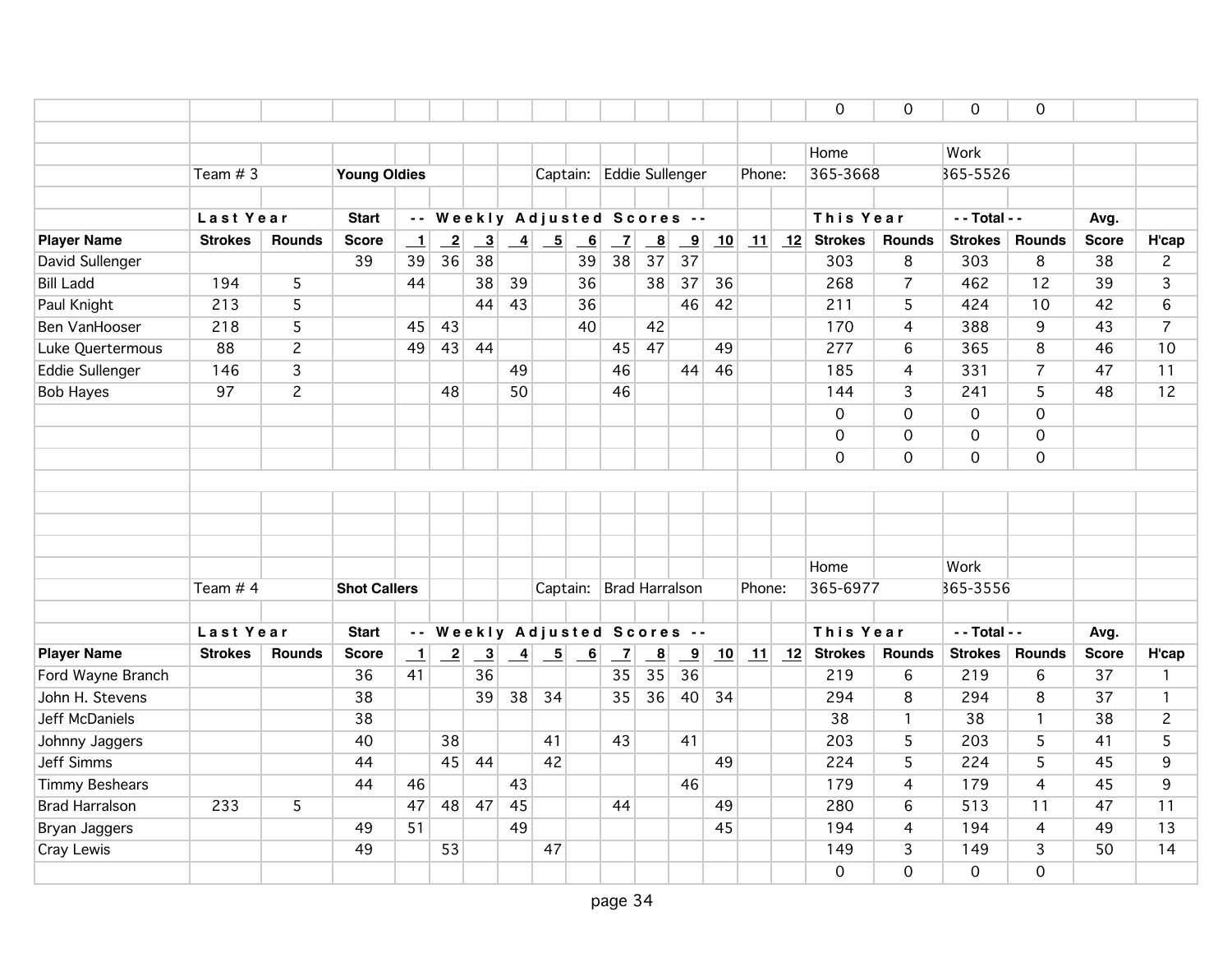|                      |                |                |                 |         |                            |                              |                 |                          |                |                       |                         |            |    |        |    | Home                              |                | Work           |                |              |                 |
|----------------------|----------------|----------------|-----------------|---------|----------------------------|------------------------------|-----------------|--------------------------|----------------|-----------------------|-------------------------|------------|----|--------|----|-----------------------------------|----------------|----------------|----------------|--------------|-----------------|
|                      | Team # 5       |                | <b>Tin Cups</b> |         |                            |                              |                 |                          |                | Captain: Donnie Scott |                         |            |    | Phone: |    | 365-3111                          |                | B25-6478       |                |              |                 |
|                      |                |                |                 |         |                            |                              |                 |                          |                |                       |                         |            |    |        |    |                                   |                |                |                |              |                 |
|                      | Last Year      |                | <b>Start</b>    |         |                            | -- Weekly Adjusted Scores -- |                 |                          |                |                       |                         |            |    |        |    | This Year                         |                | - - Total - -  |                | Avg.         |                 |
| <b>Player Name</b>   | <b>Strokes</b> | <b>Rounds</b>  | <b>Score</b>    | $\perp$ | $\overline{\phantom{0}}^2$ | $\overline{\mathbf{3}}$      | $\overline{4}$  | $\overline{\phantom{0}}$ | $\overline{6}$ | $\overline{z}$        | $\overline{\mathbf{8}}$ | <u>__9</u> | 10 | 11     | 12 | <b>Strokes</b>                    | <b>Rounds</b>  | <b>Strokes</b> | <b>Rounds</b>  | <b>Score</b> | H'cap           |
| Ronnie Scott         | 156            | $\overline{4}$ |                 | 42      |                            | 41                           |                 | 38                       | 38             |                       | 41                      |            | 37 |        |    | 237                               | 6              | 393            | 10             | 39           | 3               |
| Donnie Scott         | 203            | $\overline{5}$ |                 | 37      |                            | 38                           | 42              |                          | 39             |                       | 41                      |            |    |        |    | 197                               | 5              | 400            | 10             | 40           | $\overline{4}$  |
| Odie Palm            | 196            | 5              |                 | 42      | 41                         |                              |                 | 42                       |                | 40                    | 38                      |            | 38 |        |    | 241                               | 6              | 437            | 11             | 40           | $\overline{4}$  |
| Mike Dearing         | 170            | $\overline{4}$ |                 | 42      | 40                         |                              | 40              |                          | 36             |                       | 44                      |            | 39 |        |    | 241                               | 6              | 411            | 10             | 41           | 5               |
| <b>Tony Copeland</b> | 216            | 5              |                 |         | 40                         | 43                           |                 | 38                       |                | 41                    |                         |            |    |        |    | 162                               | $\overline{4}$ | 378            | 9              | 42           | $6\overline{6}$ |
| Dennis Kirk          | 177            | 4              |                 |         | 43                         |                              | 42              |                          |                | 47                    |                         |            |    |        |    | 132                               | 3              | 309            | $\overline{7}$ | 44           | 8               |
| Joey Robinson        | 133            | 3              |                 |         |                            |                              |                 |                          |                |                       |                         |            |    |        |    | $\mathbf 0$                       | $\mathsf{O}$   | 133            | 3              | 44           | 8               |
| Louie Wurtman        | 131            | $\overline{3}$ |                 |         |                            | 48                           |                 | 43                       |                | 41                    |                         |            | 43 |        |    | 175                               | 4              | 306            | $\overline{7}$ | 44           | 8               |
| <b>Steve Boaz</b>    | 226            | 5              |                 |         |                            |                              | 48              |                          | 49             |                       |                         |            |    |        |    | 97                                | $\overline{c}$ | 323            | $\overline{7}$ | 46           | 10              |
|                      |                |                |                 |         |                            |                              |                 |                          |                |                       |                         |            |    |        |    | $\mathbf 0$                       | $\overline{O}$ | $\mathsf{O}$   | $\mathbf 0$    |              |                 |
|                      |                |                |                 |         |                            |                              |                 |                          |                |                       |                         |            |    |        |    |                                   |                |                |                |              |                 |
|                      |                |                |                 |         |                            |                              |                 |                          |                |                       |                         |            |    |        |    |                                   |                |                |                |              |                 |
|                      |                |                |                 |         |                            |                              |                 |                          |                |                       |                         |            |    |        |    |                                   |                |                |                |              |                 |
|                      |                |                |                 |         |                            |                              |                 |                          |                |                       |                         |            |    |        |    |                                   |                |                |                |              |                 |
|                      |                |                |                 |         |                            |                              |                 |                          |                |                       |                         |            |    |        |    | Home                              |                | Work           |                |              |                 |
|                      | Team $# 6$     |                | <b>Strokers</b> |         |                            |                              |                 | Captain:                 |                | Bruce Farmer          |                         |            |    | Phone: |    | 365-9623                          |                |                |                |              |                 |
|                      |                |                |                 |         |                            |                              |                 |                          |                |                       |                         |            |    |        |    |                                   |                |                |                |              |                 |
|                      | Last Year      |                | <b>Start</b>    |         |                            | -- Weekly Adjusted Scores -- |                 |                          |                |                       |                         |            |    |        |    | This Year                         |                | - - Total - -  |                | Avg.         |                 |
| <b>Player Name</b>   | <b>Strokes</b> | <b>Rounds</b>  | <b>Score</b>    | $\perp$ | $\overline{\phantom{0}}^2$ | $\frac{3}{2}$                | $\overline{-4}$ | $-5$                     | 6              | $\overline{7}$        |                         |            |    |        |    | $\boxed{11}$ $\boxed{12}$ Strokes | <b>Rounds</b>  | Strokes        | Rounds         | <b>Score</b> | H'cap           |
| <b>Bruce Farmer</b>  | 110            | 3              |                 |         |                            | 36                           |                 | 36                       |                | 38                    |                         |            |    |        |    | 110                               | 3              | 220            | 6              | 37           | $\mathbf{1}$    |
| Jim Angelinas        | 192            | 5              |                 |         | 38                         |                              |                 |                          | 36             |                       |                         | 37         |    |        |    | 111                               | 3              | 303            | 8              | 38           | $\overline{c}$  |
| Ken Rogers           | 155            | $\overline{4}$ |                 |         |                            |                              | 37              |                          | 41             |                       | 40                      |            |    |        |    | 118                               | 3              | 273            | $\overline{7}$ | 39           | 3               |
| David Forrester      |                |                | 43              |         |                            | 38                           |                 |                          | 43             | 39                    |                         | 39         | 41 |        |    | 243                               | 6              | 243            | 6              | 41           | 5               |
| <b>Ricky Watson</b>  | 223            | 5              |                 |         | 37                         |                              | 46              |                          |                | 41                    |                         | 44         |    |        |    | 168                               | 4              | 391            | 9              | 43           | $\overline{7}$  |
| <b>David Peek</b>    | 261            | 6              |                 |         |                            | 45                           | 43              |                          |                | 39                    |                         |            | 40 |        |    | 167                               | 4              | 428            | 10             | 43           | $\overline{7}$  |
| Charles Farmer       | 133            | 3              |                 |         |                            |                              |                 | 43                       |                |                       | 44                      |            | 45 |        |    | 132                               | 3              | 265            | 6              | 44           | 8               |
| Mickey Bayer         | 185            | $\overline{4}$ |                 |         |                            | 45                           |                 | 42                       |                |                       | 43                      |            | 46 |        |    | 176                               | 4              | 361            | 8              | 45           | 9               |
| Frank Walker         | 235            | $\overline{5}$ |                 |         | 45                         |                              | 50              |                          | 45             |                       |                         | 47         |    |        |    | 187                               | $\overline{4}$ | 422            | 9              | 47           | 11              |
| Don Poindexter       | 209            | 4              |                 |         | 51                         |                              |                 | 52                       |                |                       | 51                      |            |    |        |    | 154                               | $\overline{3}$ | 363            | $\overline{7}$ | 52           | 16              |
|                      |                |                |                 |         |                            |                              |                 |                          |                |                       |                         |            |    |        |    |                                   |                |                |                |              |                 |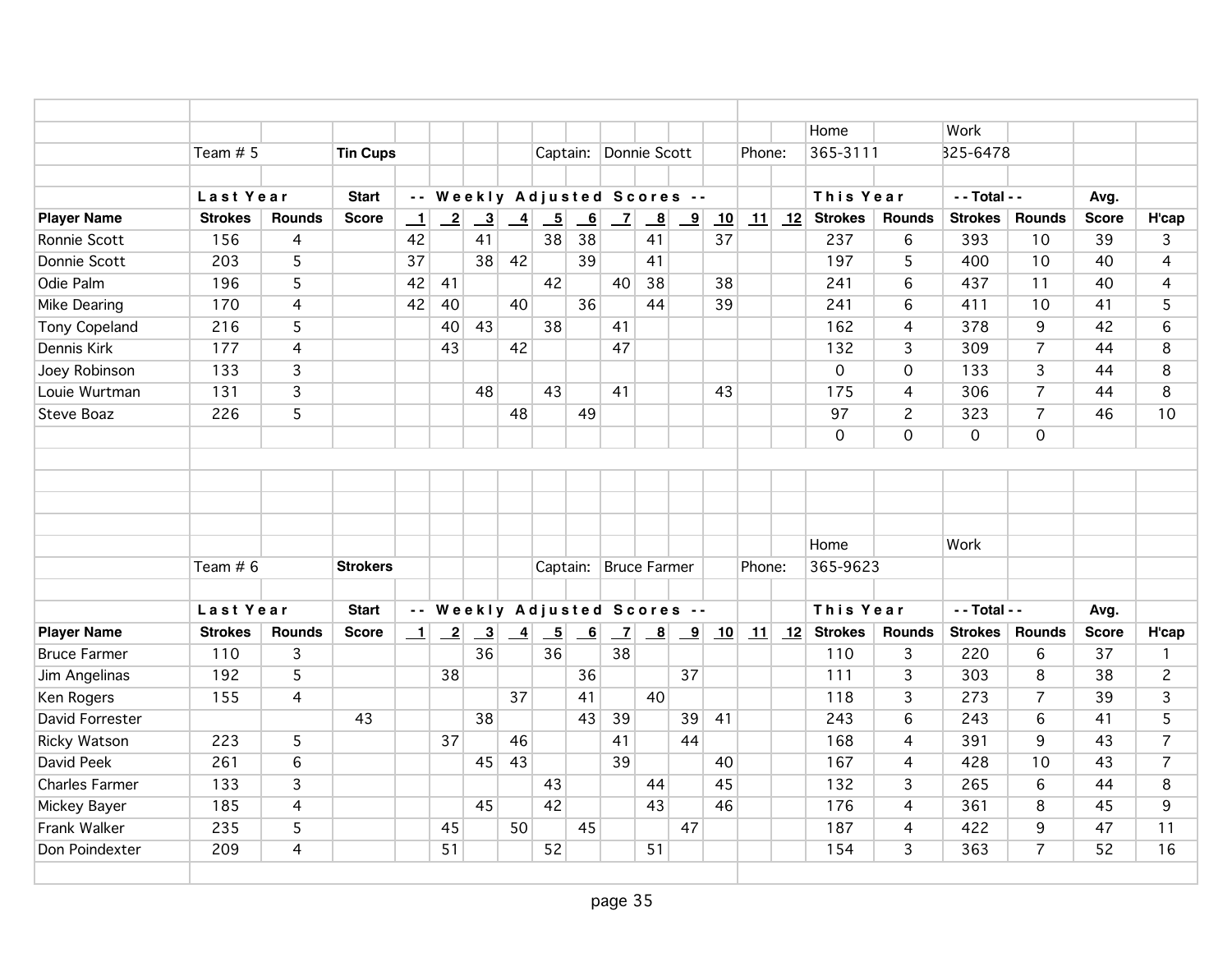|                          |                |                |                           |                          |                 |                              |                |                                                           |                           |                    |                                                             |                         |    |        |    | Home           |                 | Work           |                 |              |                |
|--------------------------|----------------|----------------|---------------------------|--------------------------|-----------------|------------------------------|----------------|-----------------------------------------------------------|---------------------------|--------------------|-------------------------------------------------------------|-------------------------|----|--------|----|----------------|-----------------|----------------|-----------------|--------------|----------------|
|                          | Team #7        |                | <b>Rulers of the Ruff</b> |                          |                 |                              |                |                                                           |                           | Captain: Mike Boyd |                                                             |                         |    | Phone: |    | 365-3367       |                 | 798-6288       |                 |              |                |
|                          |                |                |                           |                          |                 |                              |                |                                                           |                           |                    |                                                             |                         |    |        |    |                |                 |                |                 |              |                |
|                          | Last Year      |                | <b>Start</b>              |                          |                 | -- Weekly Adjusted Scores -- |                |                                                           |                           |                    |                                                             |                         |    |        |    | This Year      |                 | - - Total - -  |                 | Avg.         |                |
| <b>Player Name</b>       | <b>Strokes</b> | <b>Rounds</b>  | <b>Score</b>              | $\mathbf{1}$             | $\overline{-2}$ | $\overline{\mathbf{3}}$      |                | $\begin{array}{ c c } \hline 4 & 5 \\ \hline \end{array}$ | $\underline{\phantom{a}}$ | $\mathbf{Z}$       | $\mathbf{B}$                                                | $\overline{\mathbf{9}}$ | 10 | 11     | 12 | <b>Strokes</b> | Rounds          | <b>Strokes</b> | <b>Rounds</b>   | <b>Score</b> | H'cap          |
| <b>Bob Brown</b>         | 207            | 5              |                           | 38                       |                 | 36                           |                |                                                           | 42                        |                    |                                                             |                         | 41 |        |    | 157            | 4               | 364            | 9               | 40           | 4              |
| Chip Hutcheson           | 162            | $\overline{4}$ |                           |                          |                 |                              |                |                                                           |                           | 44                 |                                                             |                         |    |        |    | 44             | $\mathbf{1}$    | 206            | 5               | 41           | 5              |
| <b>Ricky Gray</b>        | 129            | $\overline{3}$ |                           | 45                       |                 |                              |                |                                                           | 38                        | 42                 |                                                             |                         |    |        |    | 125            | $\overline{3}$  | 254            | $6\overline{6}$ | 42           | 6              |
| Doug Stone               | 207            | 5              |                           | 45                       | 42              | 42                           |                | 43                                                        |                           |                    |                                                             | 43                      | 45 |        |    | 260            | 6               | 467            | 11              | 42           | 6              |
| <b>Walter Shrewsbury</b> | 258            | 6              |                           |                          | 42              |                              |                | 46                                                        |                           | 48                 | 48                                                          | 44                      | 46 |        |    | 274            | 6               | 532            | 12              | 44           | 8              |
| Rickie Huntsman          | 135            | $\overline{3}$ |                           |                          |                 |                              |                | 46                                                        |                           | 42                 | 43                                                          |                         |    |        |    | 131            | $\overline{3}$  | 266            | $6\phantom{a}$  | 44           | 8              |
| Rodney Murphy            |                |                | 47                        |                          | 44              | 46                           |                |                                                           | 49                        |                    | 48                                                          | 45                      |    |        |    | 279            | $6\overline{6}$ | 279            | 6               | 47           | 11             |
| Mike Boyd                | 188            | $\overline{4}$ |                           |                          | 46              |                              |                |                                                           | 48                        |                    | 43                                                          |                         | 48 |        |    | 185            | 4               | 373            | 8               | 47           | 11             |
| O. L. Boyd               | 140            | $\overline{3}$ |                           | 50                       |                 | 48                           |                | 45                                                        |                           |                    |                                                             | 50                      |    |        |    | 193            | $\overline{4}$  | 333            | $\overline{7}$  | 48           | 12             |
|                          |                |                |                           |                          |                 |                              |                |                                                           |                           |                    |                                                             |                         |    |        |    | $\mathbf 0$    | $\mathsf{O}$    | $\mathbf 0$    | $\mathbf{O}$    |              |                |
|                          |                |                |                           |                          |                 |                              |                |                                                           |                           |                    |                                                             |                         |    |        |    |                |                 |                |                 |              |                |
|                          |                |                |                           |                          |                 |                              |                |                                                           |                           |                    |                                                             |                         |    |        |    |                |                 |                |                 |              |                |
|                          |                |                |                           |                          |                 |                              |                |                                                           |                           |                    |                                                             |                         |    |        |    |                |                 |                |                 |              |                |
|                          |                |                |                           |                          |                 |                              |                |                                                           |                           |                    |                                                             |                         |    |        |    |                |                 |                |                 |              |                |
|                          |                |                |                           |                          |                 |                              |                |                                                           |                           |                    |                                                             |                         |    |        |    | Home           |                 | Cell           |                 |              |                |
|                          | Team # 8       |                | <b>Laid Back Bunch</b>    |                          |                 |                              |                | Captain:                                                  |                           | Jack Blackburn     |                                                             |                         |    | Phone: |    | 365-2584       |                 | 353-9326       |                 |              |                |
|                          |                |                |                           |                          |                 |                              |                |                                                           |                           |                    |                                                             |                         |    |        |    |                |                 |                |                 |              |                |
|                          | Last Year      |                | <b>Start</b>              |                          |                 | -- Weekly Adjusted Scores -- |                |                                                           |                           |                    |                                                             |                         |    |        |    | This Year      |                 | - - Total - -  |                 | Avg.         |                |
| <b>Player Name</b>       | <b>Strokes</b> | <b>Rounds</b>  | <b>Score</b>              | $\overline{\phantom{0}}$ | $\overline{2}$  | $\overline{\mathbf{3}}$      | $\overline{4}$ | $\overline{\phantom{0}}$                                  | $\overline{6}$            |                    | $\begin{array}{ c c c } \hline 7 & 8 \\ \hline \end{array}$ | $\overline{\mathbf{9}}$ | 10 | 11     | 12 | <b>Strokes</b> | <b>Rounds</b>   | <b>Strokes</b> | <b>Rounds</b>   | <b>Score</b> | H'cap          |
| Jack Blackburn           | 239            | 6              |                           |                          | 42              |                              | 38             |                                                           | 42                        |                    |                                                             |                         | 39 |        |    | 161            | $\overline{4}$  | 400            | 10              | 40           | $\overline{4}$ |
| <b>Bill Burton</b>       | 79             | $\overline{2}$ |                           |                          |                 | 39                           | 45             |                                                           |                           |                    |                                                             |                         | 38 |        |    | 122            | 3               | 201            | 5               | 40           | 4              |
| Ralph Smith              |                |                | 41                        | 37                       |                 |                              | 44             |                                                           |                           |                    |                                                             |                         |    |        |    | 122            | 3               | 122            | 3               | 41           | 5              |
| Mac Nelson               | 240            | 6              |                           |                          | 41              |                              |                | 44                                                        |                           |                    | 42                                                          |                         |    |        |    | 127            | 3               | 367            | 9               | 41           | 5              |
| <b>Billy Johnson</b>     | 205            | $\overline{5}$ |                           | 44                       |                 |                              |                | 44                                                        |                           |                    | 43                                                          |                         |    |        |    | 131            | $\overline{3}$  | 336            | 8               | 42           | $6\phantom{a}$ |
| Ronnie Cash              | 306            | $\overline{7}$ |                           | 46                       |                 | 40                           |                |                                                           | 39                        |                    |                                                             | 39                      |    |        |    | 164            | 4               | 470            | 11              | 43           | $\overline{7}$ |
| John Brown               | 217            | $\overline{5}$ |                           |                          | 46              |                              |                | 40                                                        |                           |                    |                                                             | 42                      |    |        |    | 128            | 3               | 345            | 8               | 43           | $\overline{7}$ |
| <b>Willis Oliver</b>     | 278            | 6              |                           |                          | 47              |                              | 45             |                                                           | 45                        |                    |                                                             | 41                      | 42 |        |    | 220            | 5               | 498            | 11              | 45           | 9              |
| Mike Rogers              | 245            | 5              |                           | 47                       |                 | 43                           |                | 46                                                        |                           |                    | 46                                                          |                         | 42 |        |    | 224            | 5               | 469            | 10              | 47           | 11             |
| Vance Beckner            | 337            | $\overline{7}$ |                           |                          |                 | 46                           |                |                                                           | 46                        |                    | 46                                                          | 46                      |    |        |    | 184            | $\overline{4}$  | 521            | 11              | 47           | 11             |
|                          |                |                |                           |                          |                 |                              |                |                                                           |                           |                    |                                                             |                         |    |        |    |                |                 |                |                 |              |                |
|                          |                |                |                           |                          |                 |                              |                |                                                           |                           |                    |                                                             |                         |    |        |    | Home           |                 | Work           |                 |              |                |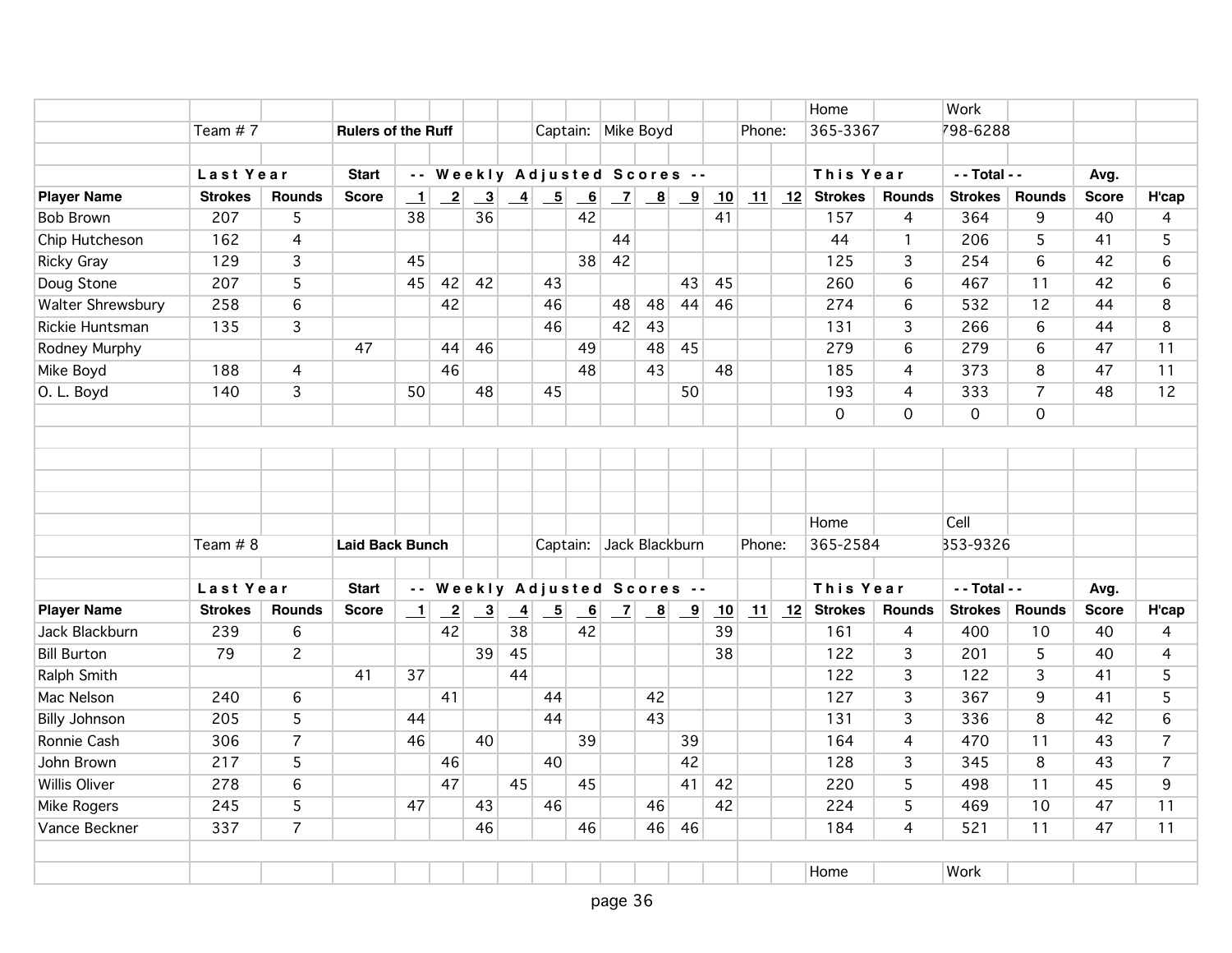|                      |                | Team $# 9$<br>Last Year |              | <b>Hacking Dogs</b>  |                 |                         |                 |                           |                 | Captain: Sam Rogers          |                                                             |                         |    | Phone: |         | 388-0234       |                     |                |                |              |                |
|----------------------|----------------|-------------------------|--------------|----------------------|-----------------|-------------------------|-----------------|---------------------------|-----------------|------------------------------|-------------------------------------------------------------|-------------------------|----|--------|---------|----------------|---------------------|----------------|----------------|--------------|----------------|
|                      |                |                         |              |                      |                 |                         |                 |                           |                 |                              | -- Weekly Adjusted Scores --                                |                         |    |        |         |                |                     | - - Total - -  |                |              |                |
|                      |                |                         | <b>Start</b> |                      |                 |                         |                 |                           |                 |                              |                                                             |                         |    |        |         | This Year      |                     |                |                | Avg.         |                |
| <b>Player Name</b>   | <b>Strokes</b> | <b>Rounds</b>           | <b>Score</b> | $\perp$              | $\overline{-2}$ | $\overline{\mathbf{3}}$ | $\overline{-4}$ | $-5$                      | 6               |                              | $\begin{array}{ c c c } \hline 7 & 8 \\ \hline \end{array}$ | $\overline{\mathbf{9}}$ | 10 |        | $11$ 12 | <b>Strokes</b> | <b>Rounds</b>       | Strokes        | <b>Rounds</b>  | <b>Score</b> | H'cap          |
| Sam Rogers           | 168            | 4                       |              |                      |                 | 38                      |                 | 42                        | 40              |                              |                                                             | 39                      |    |        |         | 159            | 4                   | 327            | 8              | 41           | 5              |
| Joe McEnaney         | 127            | 3                       |              | 43                   |                 |                         |                 |                           |                 | 42                           |                                                             |                         |    |        |         | 85             | $\overline{c}$      | 212            | 5              | 42           | 6              |
| Johnny Holloway      | 220            | $\overline{5}$          |              | 48                   |                 | 41                      | 42              |                           |                 | 40                           |                                                             | 41                      |    |        |         | 212            | 5                   | 432            | 10             | 43           | $\overline{7}$ |
| <b>Dick Whitsett</b> | 179            | $\overline{4}$          |              | 51                   |                 |                         | 47              |                           | 45              |                              |                                                             | 43                      |    |        |         | 186            | 4                   | 365            | 8              | 46           | 10             |
| Jerry Adams          | 181            | 4                       |              | 51                   | 45              |                         |                 | 47                        |                 | 46                           |                                                             |                         |    |        |         | 189            | 4                   | 370            | 8              | 46           | 10             |
| Mo Morse             | 237            | 5                       |              |                      | 44              |                         | 49              | 48                        | 45              |                              |                                                             | 45                      |    |        |         | 231            | 5                   | 468            | 10             | 47           | 11             |
| Jerry Malloy         | 143            | 3                       |              |                      |                 | 49                      |                 | 49                        |                 | 50                           |                                                             |                         |    |        |         | 148            | 3                   | 291            | 6              | 49           | 13             |
| Lowell Jewell        | 242            | 5                       |              |                      | 54              |                         |                 |                           | 53              |                              |                                                             |                         |    |        |         | 107            | $\overline{c}$      | 349            | $\overline{7}$ | 50           | 14             |
| Ray Moore            |                |                         | 48           |                      | 51              |                         | 50              |                           |                 |                              |                                                             |                         |    |        |         | 149            | 3                   | 149            | 3              | 50           | 14             |
| Don McNeal           | 201            | $\overline{4}$          |              |                      |                 |                         |                 |                           |                 |                              |                                                             |                         |    |        |         | $\mathbf 0$    | $\overline{O}$      | 201            | $\overline{4}$ | 50           | 14             |
|                      |                |                         |              |                      |                 |                         |                 |                           |                 |                              |                                                             |                         |    |        |         |                |                     |                |                |              |                |
|                      |                |                         |              |                      |                 |                         |                 |                           |                 |                              |                                                             |                         |    |        |         |                |                     |                |                |              |                |
|                      |                |                         |              |                      |                 |                         |                 |                           |                 |                              |                                                             |                         |    |        |         |                |                     |                |                |              |                |
|                      |                |                         |              |                      |                 |                         |                 |                           |                 |                              |                                                             |                         |    |        |         | Home           |                     | Work           |                |              |                |
|                      |                | Team # 10               |              | <b>Mulligan Stew</b> |                 |                         |                 |                           |                 | Captain: Rick Hughes         |                                                             |                         |    |        | Phone:  |                |                     | 365-6110       |                |              |                |
|                      |                | Last Year               |              |                      |                 |                         |                 |                           |                 | -- Weekly Adjusted Scores -- |                                                             |                         |    |        |         | This Year      | - - Total - -       |                |                | Avg.         |                |
| <b>Player Name</b>   | <b>Strokes</b> | <b>Rounds</b>           | <b>Score</b> | $\perp$              | $\overline{-2}$ | $\overline{\mathbf{3}}$ | $\frac{4}{1}$   | $\overline{\phantom{0}5}$ | $\overline{-6}$ | $\overline{z}$               | $\mathbf{B}$                                                | $\overline{\mathbf{9}}$ | 10 | 11     | 12      | <b>Strokes</b> | <b>Rounds</b>       | <b>Strokes</b> | Rounds         | <b>Score</b> | H'cap          |
| Roy Boisture         |                |                         | 36           |                      | 34              |                         | 35              |                           |                 | $\overline{35}$              |                                                             |                         | 32 |        |         | 172            | 5                   | 172            | 5              | 34           | $-2$           |
| <b>Chris Cook</b>    | 149            | $\overline{4}$          |              | 43                   |                 |                         |                 | 37                        | 38              |                              |                                                             | 40                      |    |        |         | 158            | 4                   | 307            | 8              | 38           | $\overline{2}$ |
| <b>Rick Hughes</b>   | 116            | 3                       |              |                      |                 |                         | 38              | 38                        |                 |                              | 39                                                          |                         | 35 |        |         | 150            | 4                   | 266            | $\overline{7}$ | 38           | $\overline{c}$ |
| <b>Neal Cummins</b>  | 156            | 4                       |              |                      |                 |                         | 36              |                           |                 | 41                           |                                                             |                         |    |        |         | 77             | $\overline{c}$      | 233            | 6              | 39           | 3              |
| Tracy Wilhelm        |                |                         | 40           | 45                   | 39              |                         |                 |                           | 40 <sup>1</sup> | 39                           | 38                                                          | 40                      | 41 |        |         | 322            | 8                   | 322            | 8              | 40           | 4              |
| Joe Curtis           | 225            | 5                       |              | 44                   | 48              |                         | 44              | 43                        |                 |                              |                                                             | 40                      | 39 |        |         | 258            | $6\overline{6}$     | 483            | 11             | 44           | 8              |
| Frank Anderson       | 181            | $\overline{4}$          |              |                      |                 |                         |                 |                           |                 |                              |                                                             |                         |    |        |         | $\Omega$       | $\mathsf{O}\xspace$ | 181            | $\overline{4}$ | 45           | 9              |
| Doug Blom            |                |                         | 44           |                      | 45              |                         |                 | 45                        |                 | 44                           |                                                             | 49                      |    |        |         | 227            | 5                   | 227            | 5              | 45           | 9              |
| Dane Hodges          |                |                         | 45           | 45                   |                 |                         |                 |                           | 48              |                              | 47                                                          |                         |    |        |         | 185            | $\overline{4}$      | 185            | 4              | 46           | 10             |
| Tom Rousseau         | 153            | $\overline{3}$          |              |                      |                 |                         |                 |                           | 49              |                              | 47                                                          |                         |    |        |         | 96             | $\overline{2}$      | 249            | 5              | 50           | 14             |
|                      |                |                         |              |                      |                 |                         |                 |                           |                 |                              |                                                             |                         |    |        |         |                |                     |                |                |              |                |
|                      |                |                         |              |                      |                 |                         |                 |                           |                 |                              |                                                             |                         |    |        |         |                |                     |                |                |              |                |
|                      |                |                         |              |                      |                 |                         |                 |                           |                 |                              |                                                             |                         |    |        |         |                |                     |                |                |              |                |